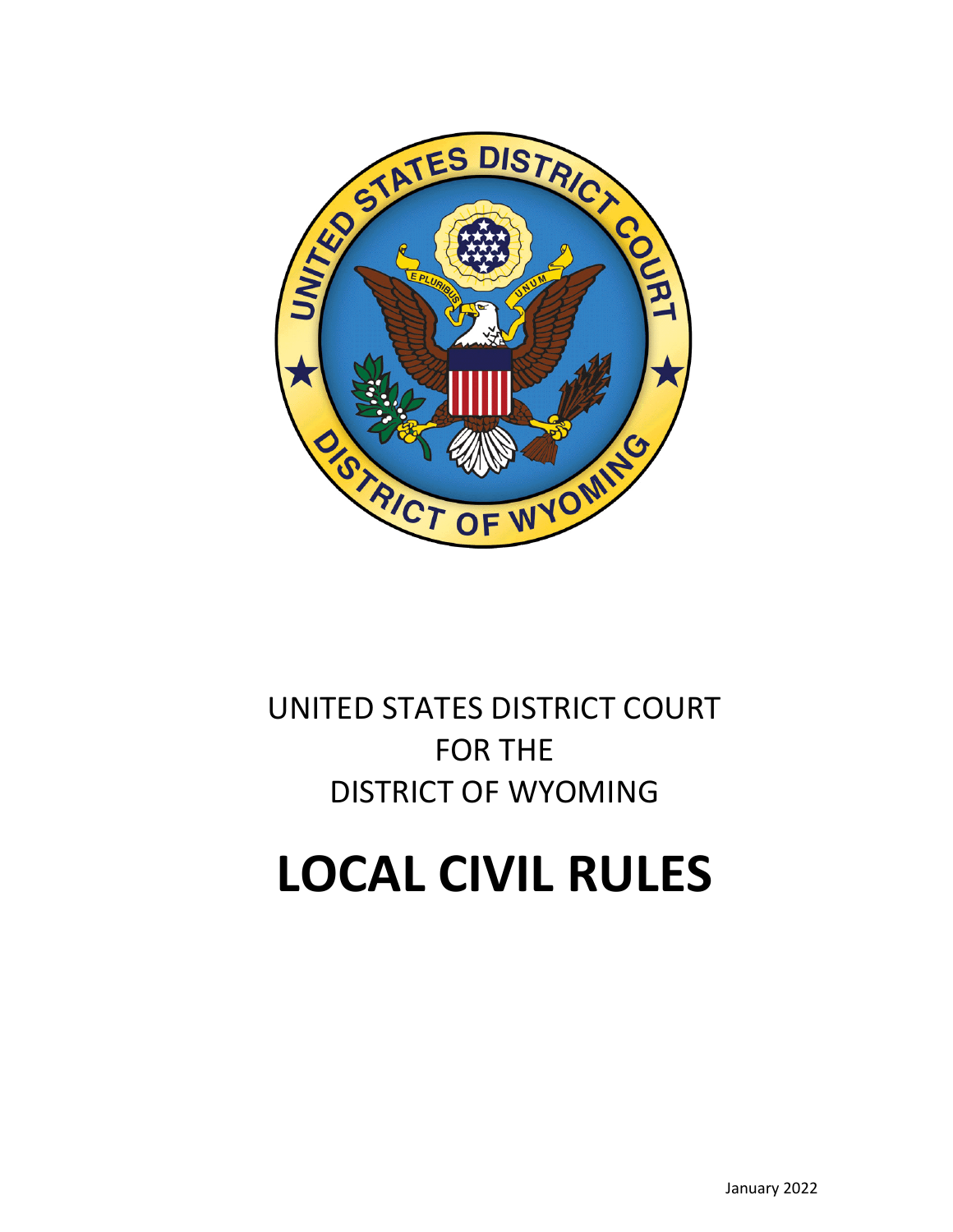# Contents

| $\mathbf{I}$ . |                 |                                                                             |  |
|----------------|-----------------|-----------------------------------------------------------------------------|--|
|                | <b>Rule 1.1</b> |                                                                             |  |
|                | (a)             |                                                                             |  |
|                | (b)             |                                                                             |  |
|                | (c)             |                                                                             |  |
|                | (d)             |                                                                             |  |
|                |                 |                                                                             |  |
| II.            |                 |                                                                             |  |
|                | <b>Rule 3.1</b> |                                                                             |  |
|                | <b>Rule 4.1</b> |                                                                             |  |
|                | (a)             |                                                                             |  |
|                | (b)             |                                                                             |  |
|                | <b>Rule 5.1</b> |                                                                             |  |
|                | (a)             |                                                                             |  |
|                | (b)             |                                                                             |  |
|                | (c)             |                                                                             |  |
|                | (d)             |                                                                             |  |
|                | (e)             |                                                                             |  |
|                | (f)             |                                                                             |  |
|                | (g)             | Filing Cases and Documents Under Seal or as Non-Public (civil cases only) 5 |  |
|                | <b>Rule 5.2</b> |                                                                             |  |
|                | (a)             |                                                                             |  |
|                | (b)             |                                                                             |  |
|                | (c)             |                                                                             |  |
|                | Rule 6.1 TIME   |                                                                             |  |
|                | (a)             |                                                                             |  |
|                | (b)             |                                                                             |  |
|                | (c)             |                                                                             |  |
|                | (d)             |                                                                             |  |
|                | (e)             |                                                                             |  |
| III.           |                 |                                                                             |  |
|                | Rule 7.1        |                                                                             |  |
|                | (a)             |                                                                             |  |
|                | (b)             |                                                                             |  |
|                | (c)             |                                                                             |  |
|                | (d)             |                                                                             |  |
|                | (e)             |                                                                             |  |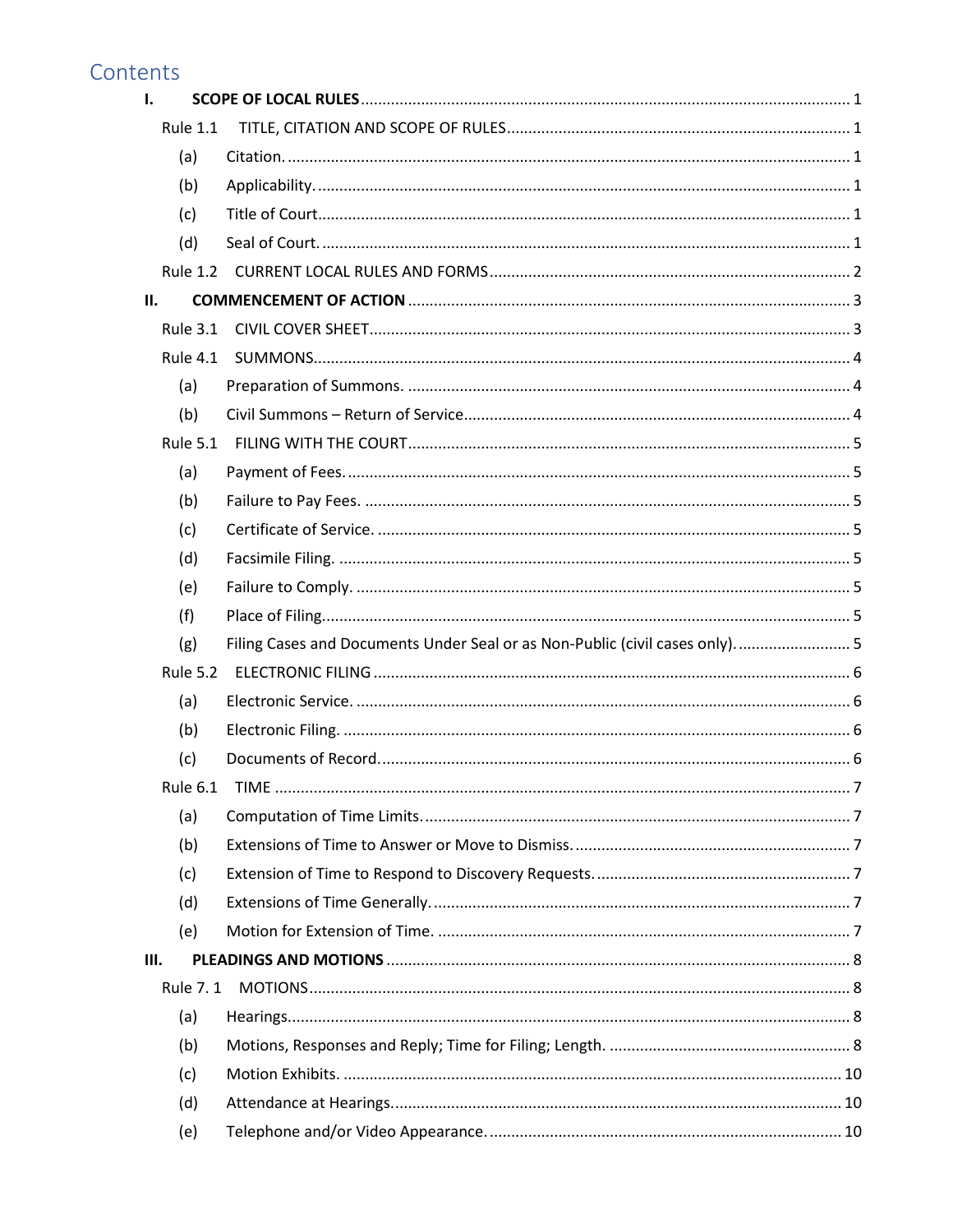| (a)              |                                                                                  |  |
|------------------|----------------------------------------------------------------------------------|--|
| (b)              |                                                                                  |  |
| <b>Rule 15.1</b> |                                                                                  |  |
|                  |                                                                                  |  |
| (a)              | Rule 26(f) Conference and Pretrial Scheduling Conference in Non-Complex Cases 14 |  |
| (b)              |                                                                                  |  |
| (c)              |                                                                                  |  |
| (d)              |                                                                                  |  |
| (e)              |                                                                                  |  |
| Rule 16.2        |                                                                                  |  |
| (a)              |                                                                                  |  |
| (b)              |                                                                                  |  |
| (c)              |                                                                                  |  |
|                  |                                                                                  |  |
| (a)              |                                                                                  |  |
| (b)              |                                                                                  |  |
| (c)              |                                                                                  |  |
| (d)              |                                                                                  |  |
| (e)              |                                                                                  |  |
| (f)              |                                                                                  |  |
| (g)              |                                                                                  |  |
|                  |                                                                                  |  |
| (a)              |                                                                                  |  |
| (b)              |                                                                                  |  |
| (c)              |                                                                                  |  |
| (d)              |                                                                                  |  |
| IV.              |                                                                                  |  |
| <b>Rule 26.1</b> |                                                                                  |  |
| (a)              | Formal Discovery Shall Not Commence Until Initial Disclosure Served 21           |  |
| (b)              |                                                                                  |  |
| (c)              |                                                                                  |  |
| (d)              |                                                                                  |  |
| (e)              |                                                                                  |  |
| Rule 30.1        |                                                                                  |  |
| (a)              |                                                                                  |  |
| (b)              |                                                                                  |  |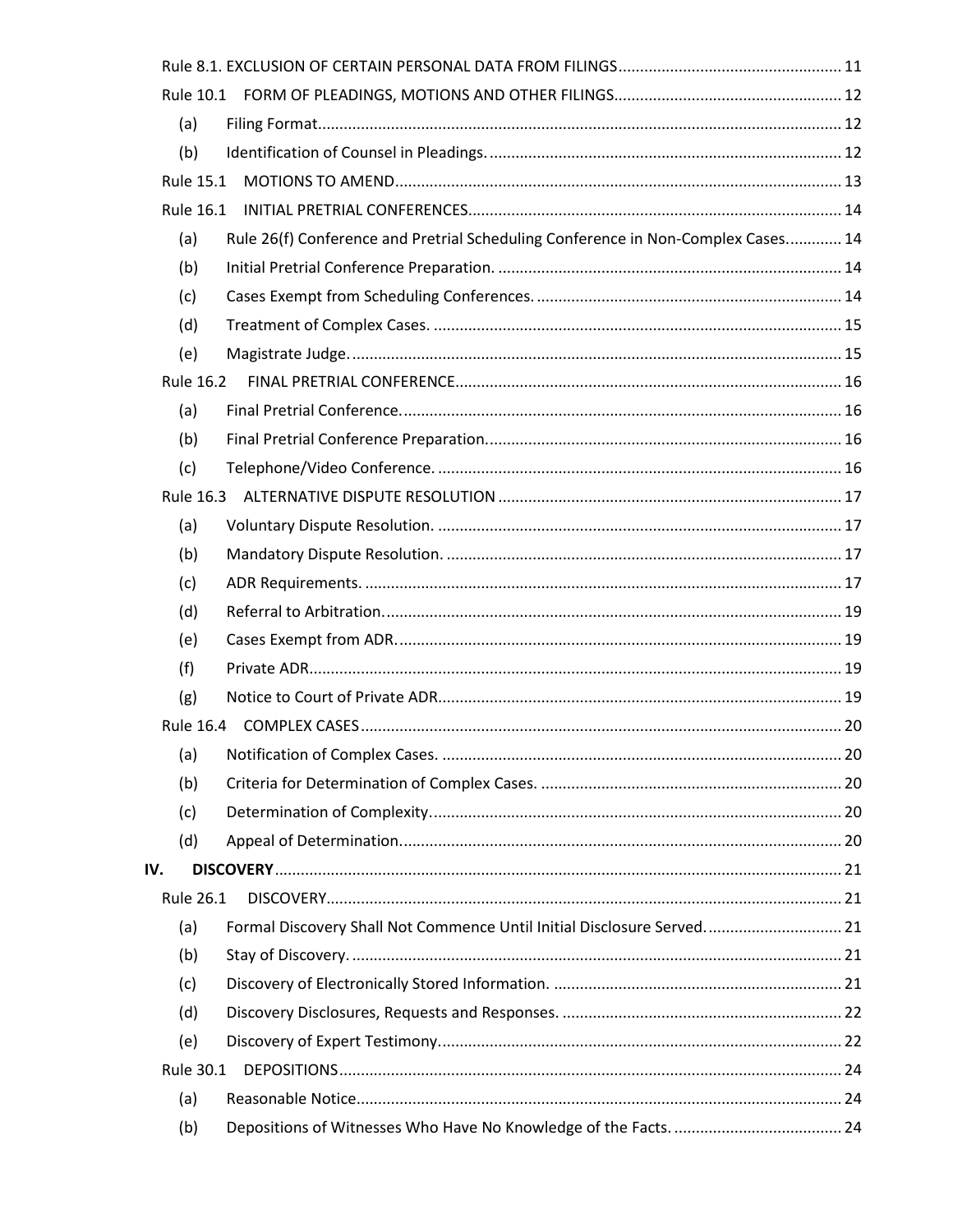| (c)              |                                                                                   |  |
|------------------|-----------------------------------------------------------------------------------|--|
| (d)              |                                                                                   |  |
| (e)              |                                                                                   |  |
| (f)              |                                                                                   |  |
| (g)              |                                                                                   |  |
| (h)              |                                                                                   |  |
| <b>Rule 33.1</b> |                                                                                   |  |
| <b>Rule 34.1</b> |                                                                                   |  |
| (a)              |                                                                                   |  |
| (b)              |                                                                                   |  |
| (c)              | Claiming Privilege or Protecting Trial Preparation Materials ("Privilege Log") 27 |  |
| (d)              |                                                                                   |  |
| Rule 37.1        |                                                                                   |  |
| (a)              |                                                                                   |  |
| (b)              |                                                                                   |  |
| (c)              |                                                                                   |  |
| (d)              | Motion to Quash Deposition Notice and Motion for Protective Order 28              |  |
| (e)              |                                                                                   |  |
| V.               |                                                                                   |  |
| Rule 40.1        |                                                                                   |  |
| (a)              |                                                                                   |  |
| (b)              |                                                                                   |  |
| (c)              |                                                                                   |  |
|                  |                                                                                   |  |
|                  |                                                                                   |  |
| (b)              |                                                                                   |  |
| <b>Rule 41.1</b> |                                                                                   |  |
| (a)              |                                                                                   |  |
| (b)              |                                                                                   |  |
| <b>Rule 42.1</b> |                                                                                   |  |
| <b>Rule 43.1</b> |                                                                                   |  |
| (a)              |                                                                                   |  |
| (b)              |                                                                                   |  |
| (c)              |                                                                                   |  |
| (d)              |                                                                                   |  |
| (e)              |                                                                                   |  |
|                  |                                                                                   |  |
| (a)              |                                                                                   |  |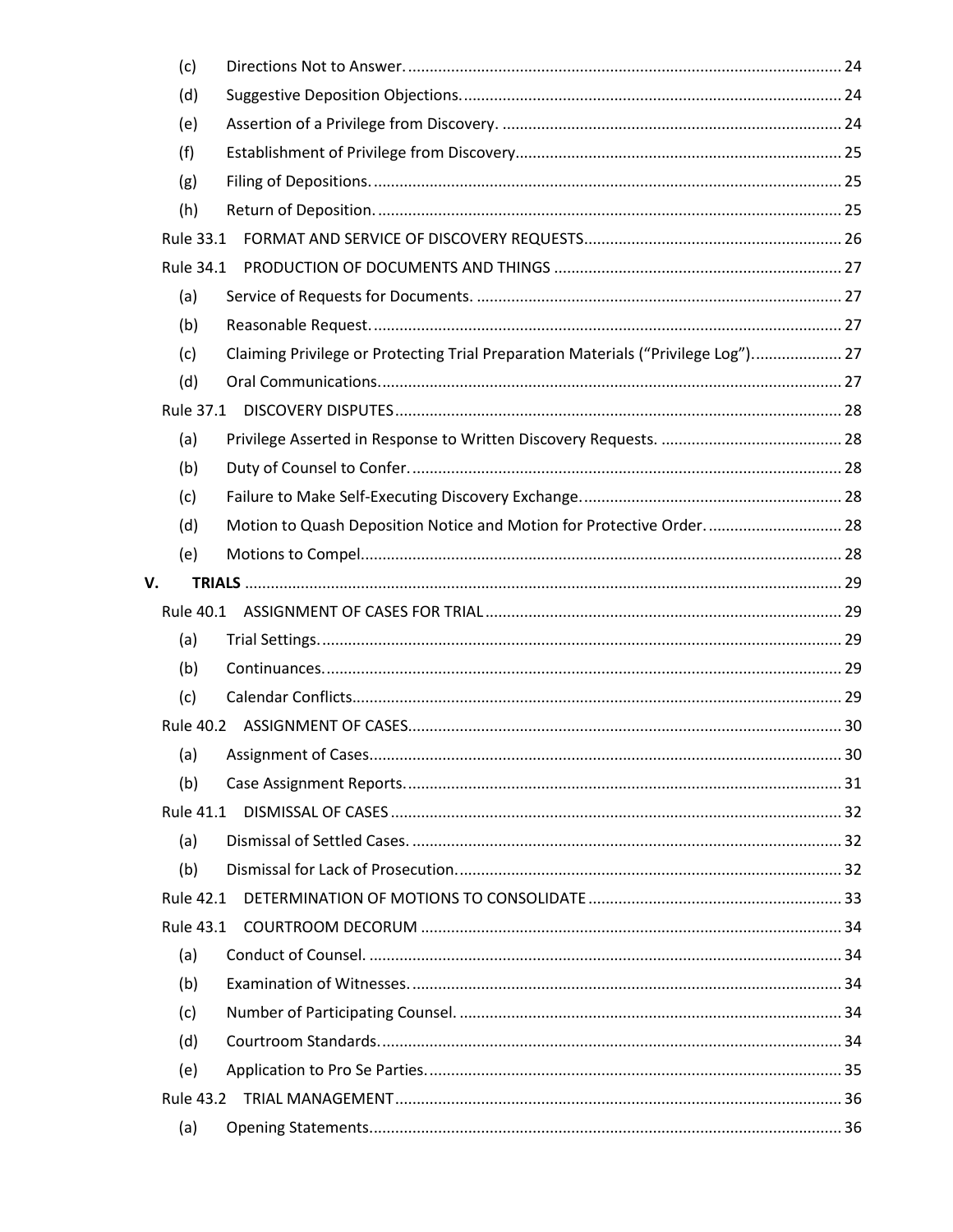| (b)              |  |
|------------------|--|
|                  |  |
| (a)              |  |
| (b)              |  |
|                  |  |
| (a)              |  |
| (b)              |  |
| (c)              |  |
| (d)              |  |
| (e)              |  |
| <b>Rule 48.1</b> |  |
| <b>Rule 48.2</b> |  |
| <b>Rule 52.1</b> |  |
| VI.              |  |
|                  |  |
| (a)              |  |
| (b)              |  |
| (c)              |  |
| (d)              |  |
|                  |  |
| (a)              |  |
| (b)              |  |
| (c)              |  |
| (d)              |  |
| (e)              |  |
| (f)              |  |
| (g)              |  |
| (h)              |  |
| (i)              |  |
| Rule 54.3        |  |
| (a)              |  |
| (b)              |  |
| (c)              |  |
| (d)              |  |
| (e)              |  |
| (f)              |  |
|                  |  |
| VII.             |  |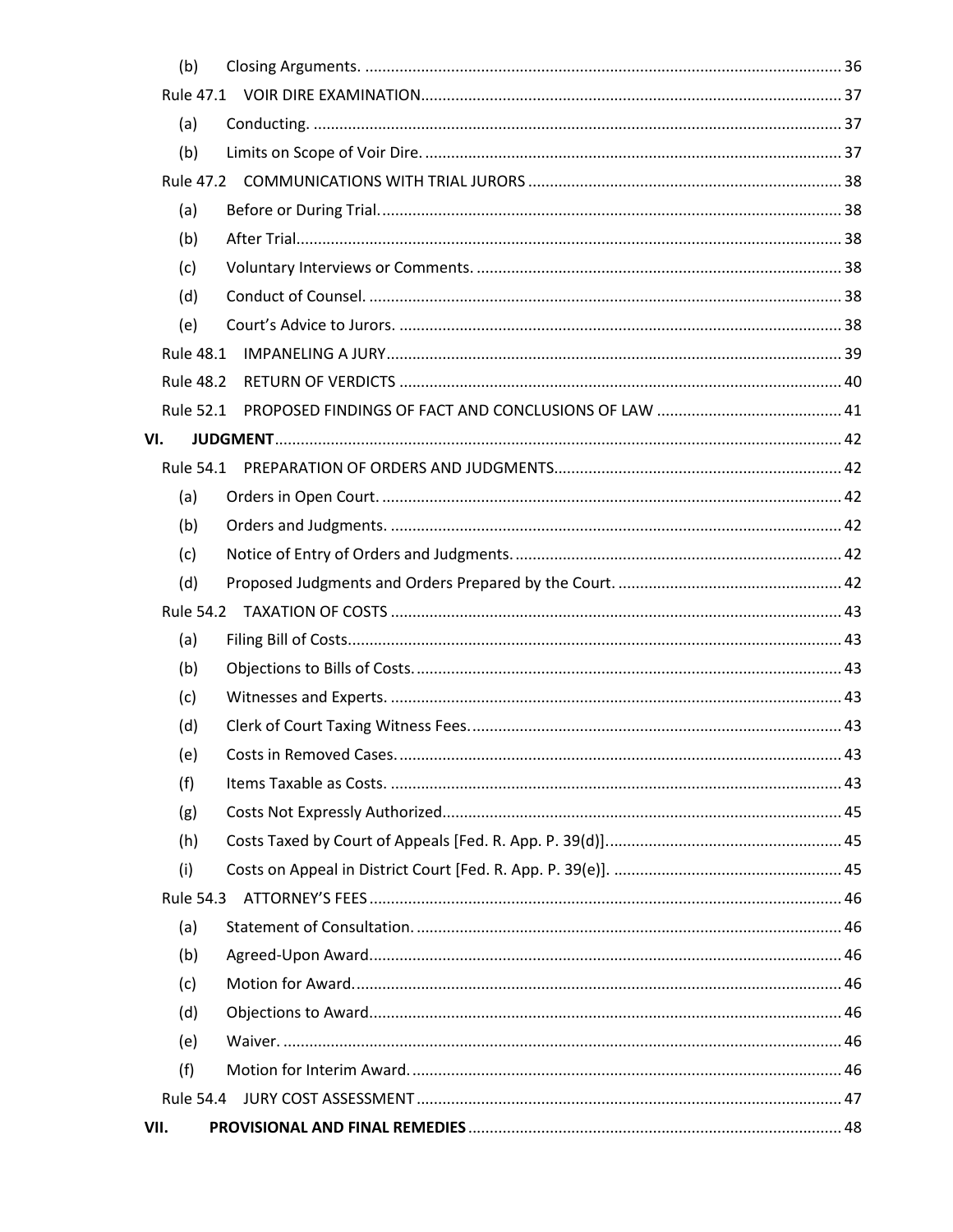| Rule 65.1 |                                                                                          |  |
|-----------|------------------------------------------------------------------------------------------|--|
| Rule 67.1 |                                                                                          |  |
| (a)       |                                                                                          |  |
| (b)       |                                                                                          |  |
| (c)       |                                                                                          |  |
| (d)       |                                                                                          |  |
| VIII.     |                                                                                          |  |
|           |                                                                                          |  |
| (a)       |                                                                                          |  |
| (b)       | Determination of Non-Dispositive Pretrial Matters [28 U.S.C. § 636 (b)(1)(A)].  50       |  |
| (c)       | Assignment of Pretrial Dispositive Motions by the Court [28 U.S.C. § 636 (b)(1)(B)].  50 |  |
| (d)       |                                                                                          |  |
| (e)       |                                                                                          |  |
| (f)       |                                                                                          |  |
|           |                                                                                          |  |
|           |                                                                                          |  |
| (a)       |                                                                                          |  |
| (b)       |                                                                                          |  |
| (c)       |                                                                                          |  |
| (d)       |                                                                                          |  |
| (e)       |                                                                                          |  |
| (f)       |                                                                                          |  |
|           | Rule 72.3 PRISONER CASES CHALLENGING CONDITIONS OF CONFINEMENT,  53                      |  |
|           |                                                                                          |  |
| (a)       |                                                                                          |  |
| (b)       |                                                                                          |  |
| (c)       |                                                                                          |  |
| (d)       |                                                                                          |  |
| (e)       |                                                                                          |  |
| (f)       |                                                                                          |  |
| Rule 73.1 | CONSENT TO TRIAL AND DISPOSITION OF CIVIL CASE BEFORE MAGISTRATE JUDGES 54               |  |
| (a)       |                                                                                          |  |
| (b)       |                                                                                          |  |
|           |                                                                                          |  |
| (a)       | Reconsideration of Non-Dispositive Matters [28 U.S.C. § 636(b)(1)(A)] 55                 |  |
| (b)       | Review of Proposed Findings and Recommendations [28 U.S.C. § 636(b)(1)(B)] 55            |  |
| (c)       |                                                                                          |  |
| IX.       |                                                                                          |  |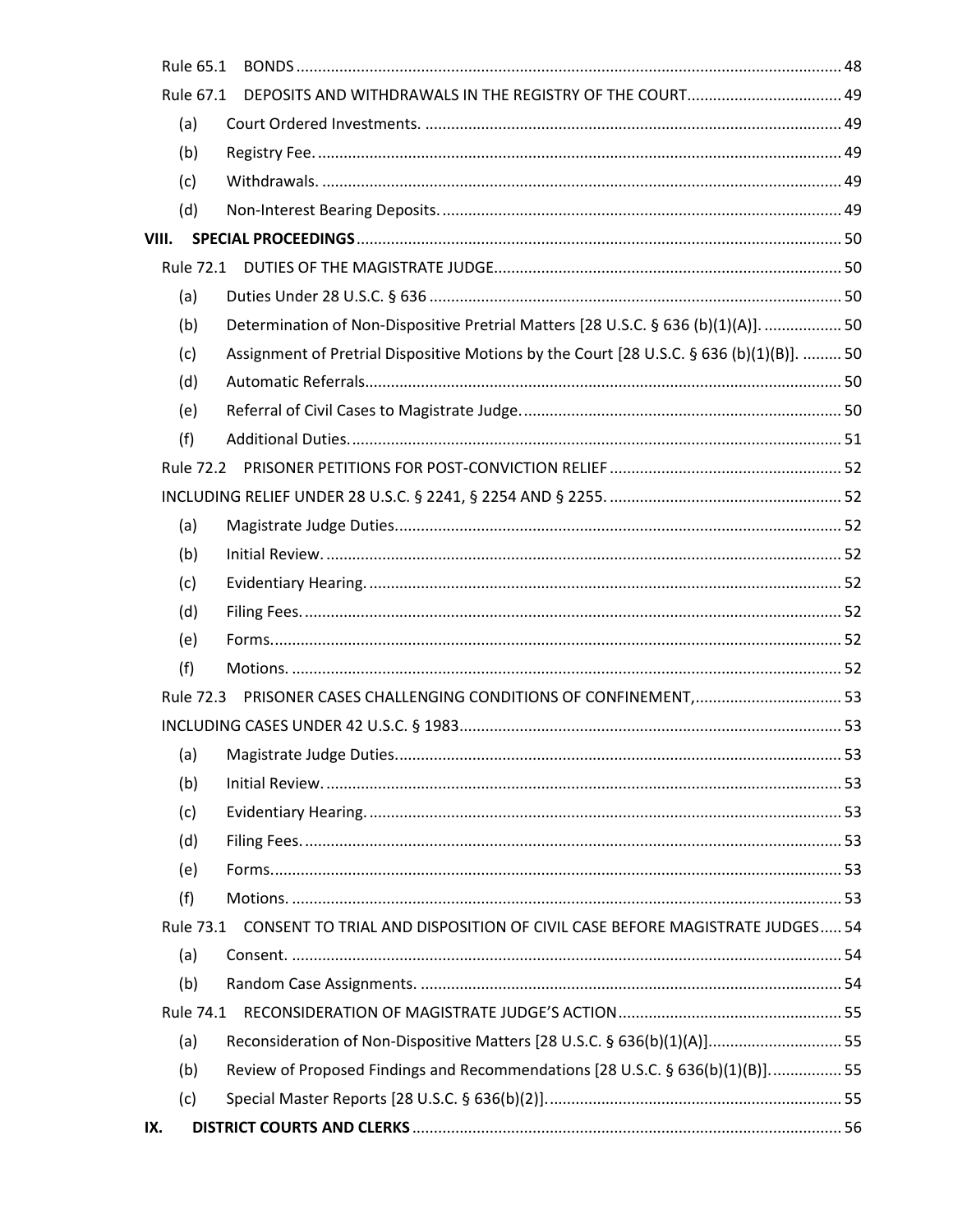| Rule 77.1        |                                                                                 |  |
|------------------|---------------------------------------------------------------------------------|--|
| Rule 79.1        |                                                                                 |  |
| (a)              |                                                                                 |  |
| (b)              |                                                                                 |  |
|                  |                                                                                 |  |
| (a)              |                                                                                 |  |
| (b)              |                                                                                 |  |
| (c)              |                                                                                 |  |
| <b>Rule 81.1</b> |                                                                                 |  |
| Rule 83.1        |                                                                                 |  |
| <b>Rule 83.2</b> |                                                                                 |  |
| Rule 83.3        |                                                                                 |  |
| (a)              |                                                                                 |  |
| (b)              |                                                                                 |  |
|                  |                                                                                 |  |
| (a)              |                                                                                 |  |
| (b)              |                                                                                 |  |
| (c)              |                                                                                 |  |
|                  |                                                                                 |  |
|                  |                                                                                 |  |
| (a)              |                                                                                 |  |
| (b)              |                                                                                 |  |
|                  | Rule 83.6 REVIEW OF ACTION OF ADMINISTRATIVE AGENCIES, BOARDS, COMMISSIONS, AND |  |
|                  |                                                                                 |  |
| (a)              |                                                                                 |  |
| (b)              |                                                                                 |  |
| (c)              |                                                                                 |  |
| (d)              |                                                                                 |  |
| (e)<br>(f)       |                                                                                 |  |
|                  |                                                                                 |  |
| (g)<br>(h)       |                                                                                 |  |
|                  |                                                                                 |  |
| Х.               |                                                                                 |  |
| Rule 84.1        |                                                                                 |  |
| (a)              |                                                                                 |  |
| (b)              |                                                                                 |  |
|                  |                                                                                 |  |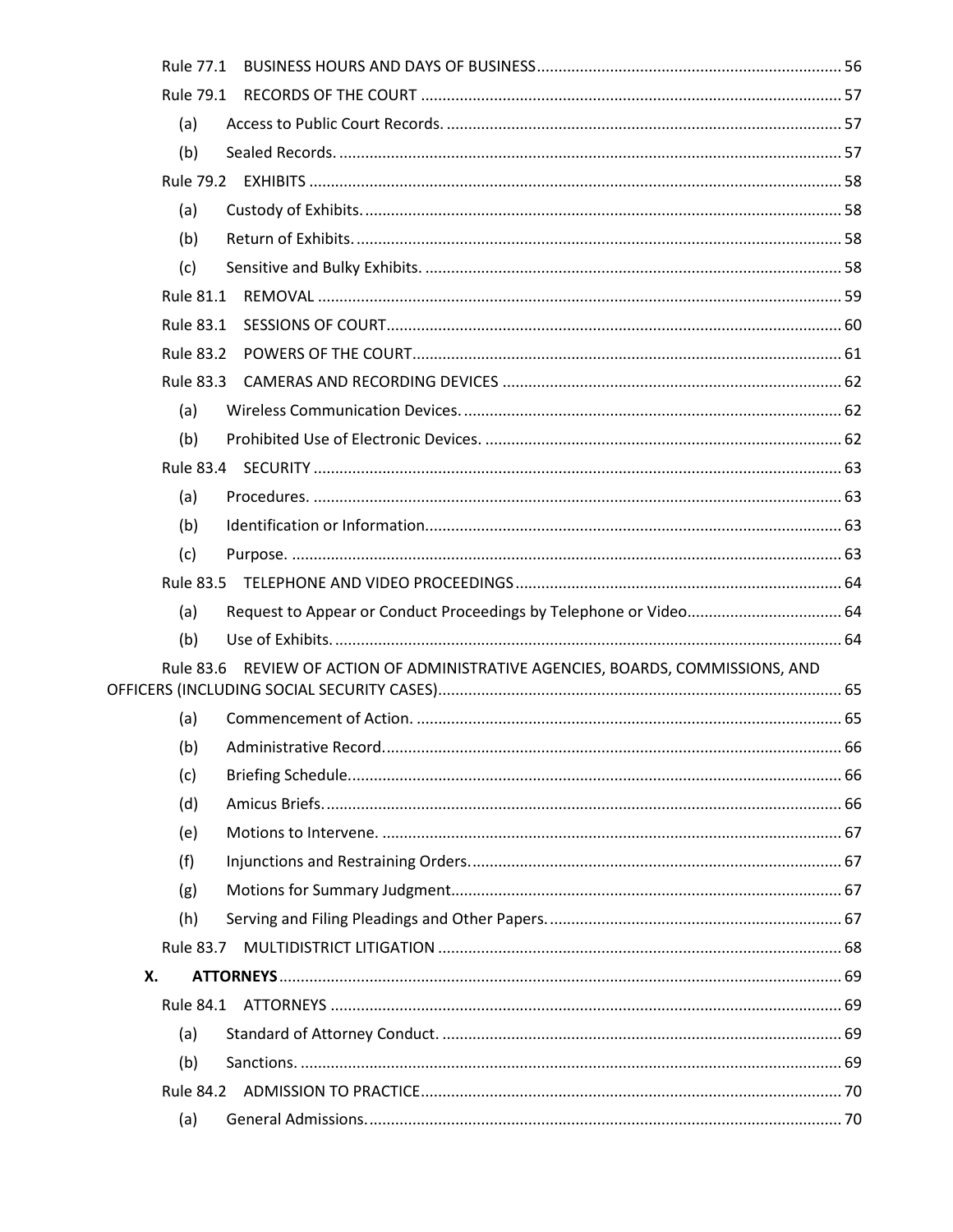| (b)              |                                                         |  |
|------------------|---------------------------------------------------------|--|
| (c)              |                                                         |  |
| (d)              |                                                         |  |
| (e)              |                                                         |  |
| Rule 84.3        |                                                         |  |
| (a)              |                                                         |  |
| (b)              |                                                         |  |
| (c)              |                                                         |  |
|                  |                                                         |  |
| (a)              |                                                         |  |
| (b)              |                                                         |  |
| (c)              |                                                         |  |
| (d)              |                                                         |  |
| (e)              |                                                         |  |
|                  |                                                         |  |
| (a)              |                                                         |  |
| (b)              |                                                         |  |
| (c)              |                                                         |  |
| (d)              |                                                         |  |
| Rule 84.6        |                                                         |  |
| (a)              |                                                         |  |
| (b)              |                                                         |  |
| (c)              |                                                         |  |
| (d)              |                                                         |  |
| (e)              |                                                         |  |
| <b>Rule 84.7</b> |                                                         |  |
| (a)              |                                                         |  |
| (b)              |                                                         |  |
| (c)              |                                                         |  |
| (d)              |                                                         |  |
| (e)              |                                                         |  |
| <b>Rule 84.8</b> | DISBARMENT ON CONSENT OR RESIGNATION IN OTHER COURTS 78 |  |
| (a)              |                                                         |  |
| (b)              |                                                         |  |
| <b>Rule 84.9</b> |                                                         |  |
|                  |                                                         |  |
| (a)              |                                                         |  |
| (b)              |                                                         |  |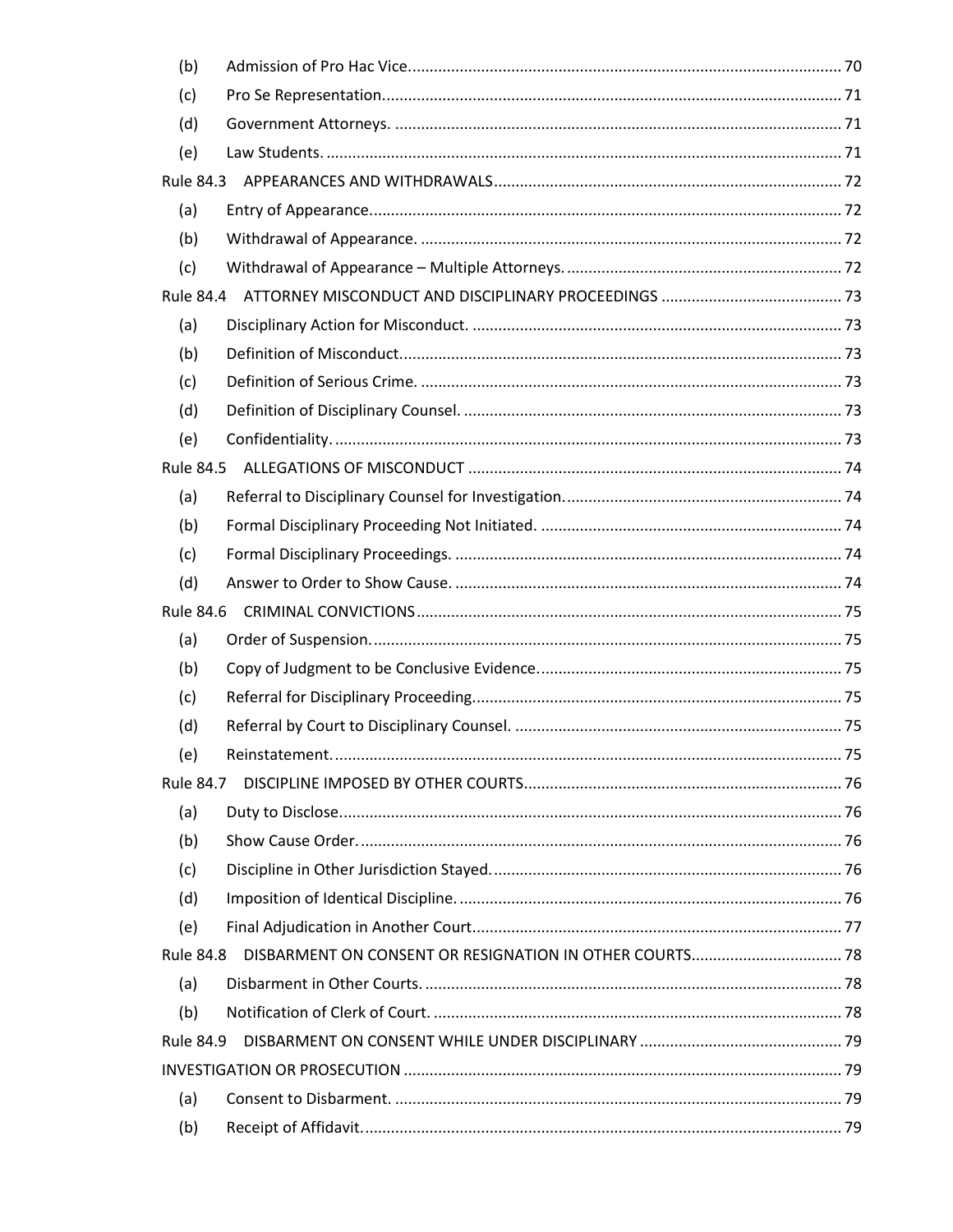| (c)        |  |
|------------|--|
| Rule 84.10 |  |
| (a)        |  |
| (b)        |  |
| (c)        |  |
| (d)        |  |
| (e)        |  |
| (f)        |  |
| (g)        |  |
| Rule 84.11 |  |
| Rule 84.12 |  |
| Rule 84.13 |  |
| (a)        |  |
| (b)        |  |
| Rule 85    |  |
| (a)        |  |
| (b)        |  |
| (c)        |  |
| (d)        |  |
| (e)        |  |
| (f)        |  |
| (g)        |  |
| Rule 86    |  |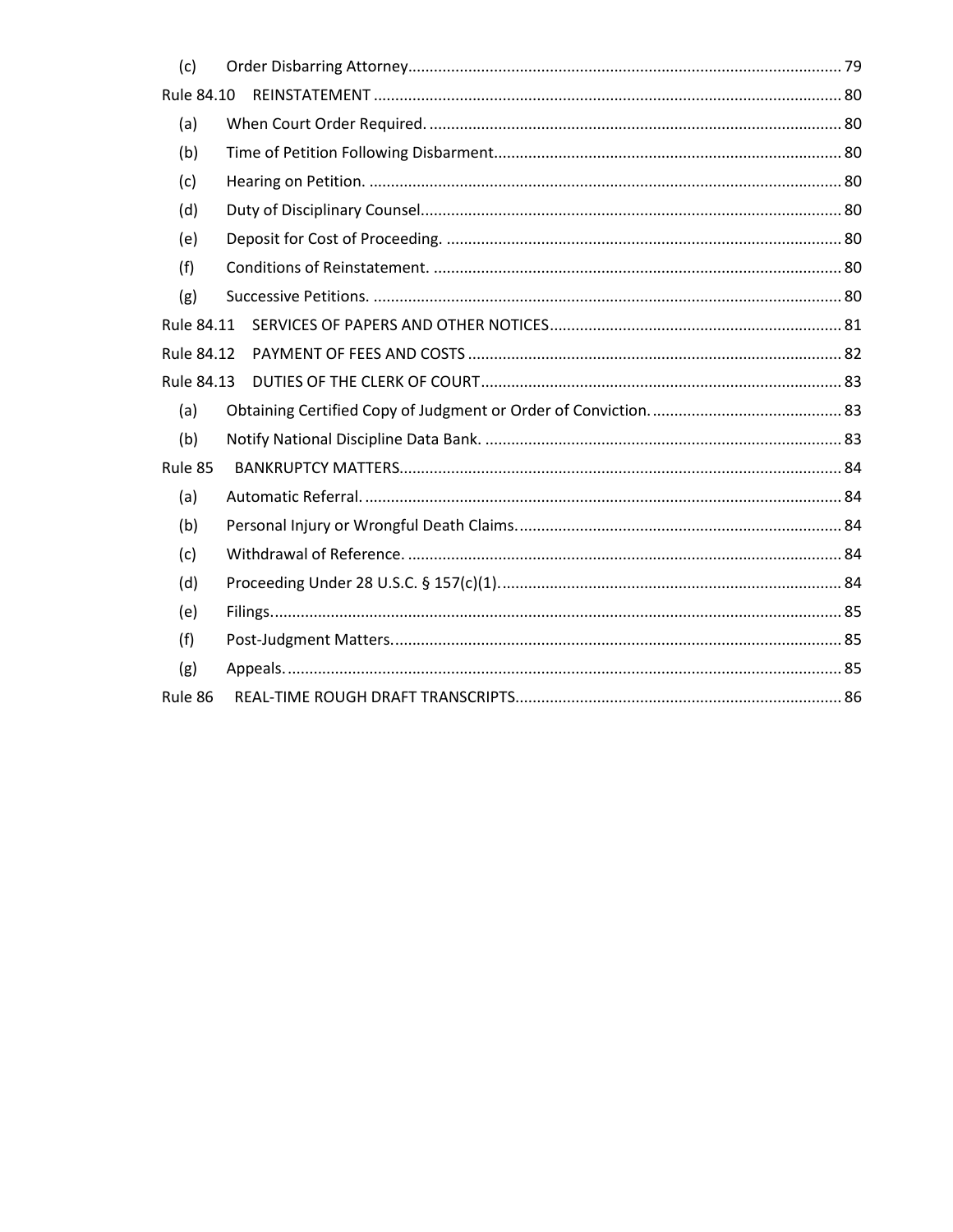# <span id="page-9-0"></span>I. SCOPE OF LOCAL RULES

#### <span id="page-9-1"></span>Rule 1.1 TITLE, CITATION AND SCOPE OF RULES

#### <span id="page-9-2"></span>(a) Citation.

These Rules shall be known as the Local Rules of the United States District Court for the District of Wyoming. They may be cited as "U.S.D.C.L.R." or "Local Rule."

#### <span id="page-9-3"></span>(b) Applicability.

Unless otherwise ordered by the Court or presiding judge, these Rules shall apply in all proceedings in civil actions and criminal actions as applicable.

#### <span id="page-9-4"></span>(c) Title of Court.

This Court is known as the "United States District Court for the District of Wyoming."

# <span id="page-9-5"></span>(d) Seal of Court.

The Seal shall contain the words "United States District Court District of Wyoming" in a circular design with an eagle in the center.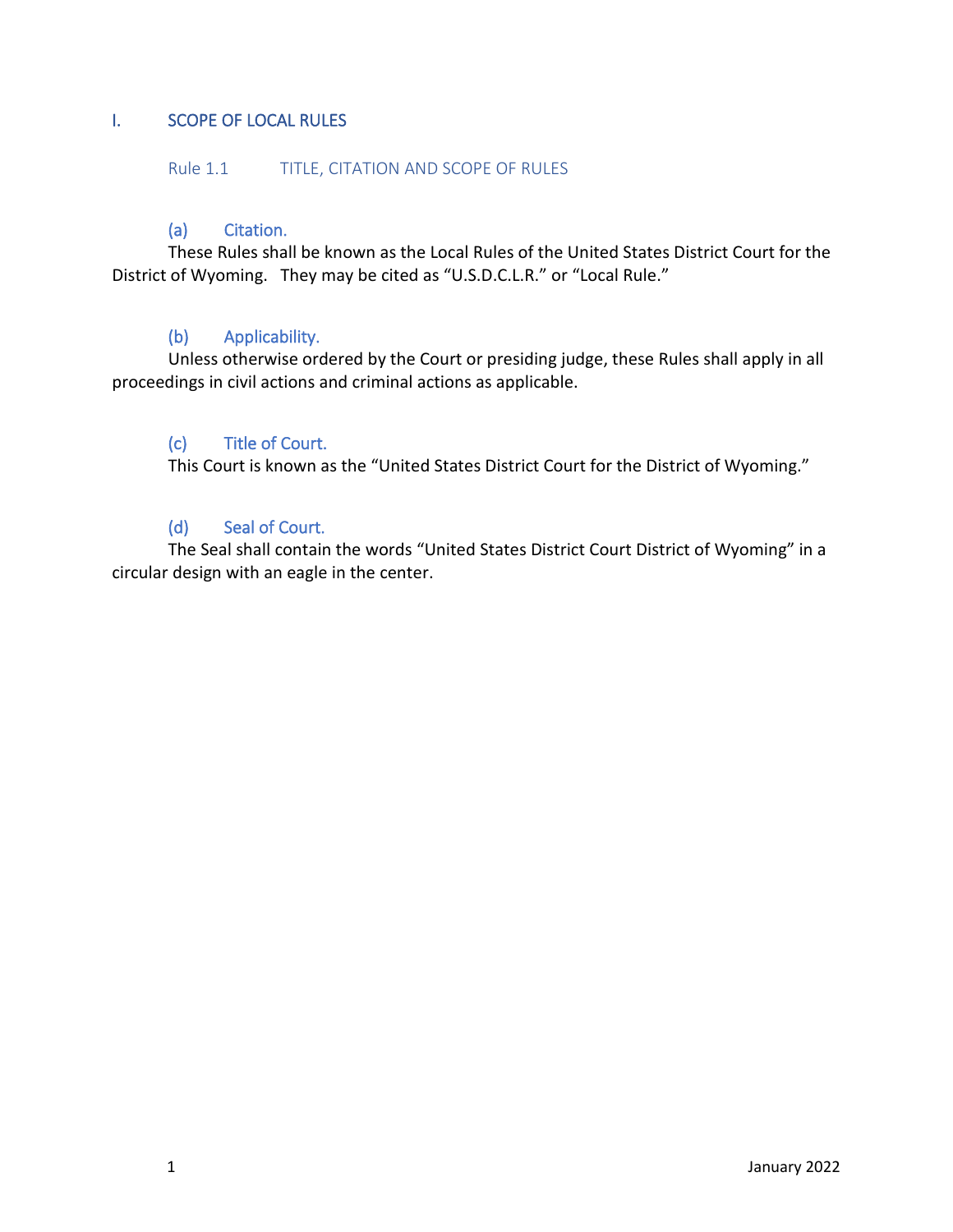#### Rule 1.2 CURRENT LOCAL RULES AND FORMS

<span id="page-10-0"></span>These Local Rules and forms may be modified in accordance with Fed. R. Civ. P. 83. The current version of the local rules and forms are available at the Court's website: [http://www.wyd.uscourts.gov.](http://www.wyd.uscourts.gov/)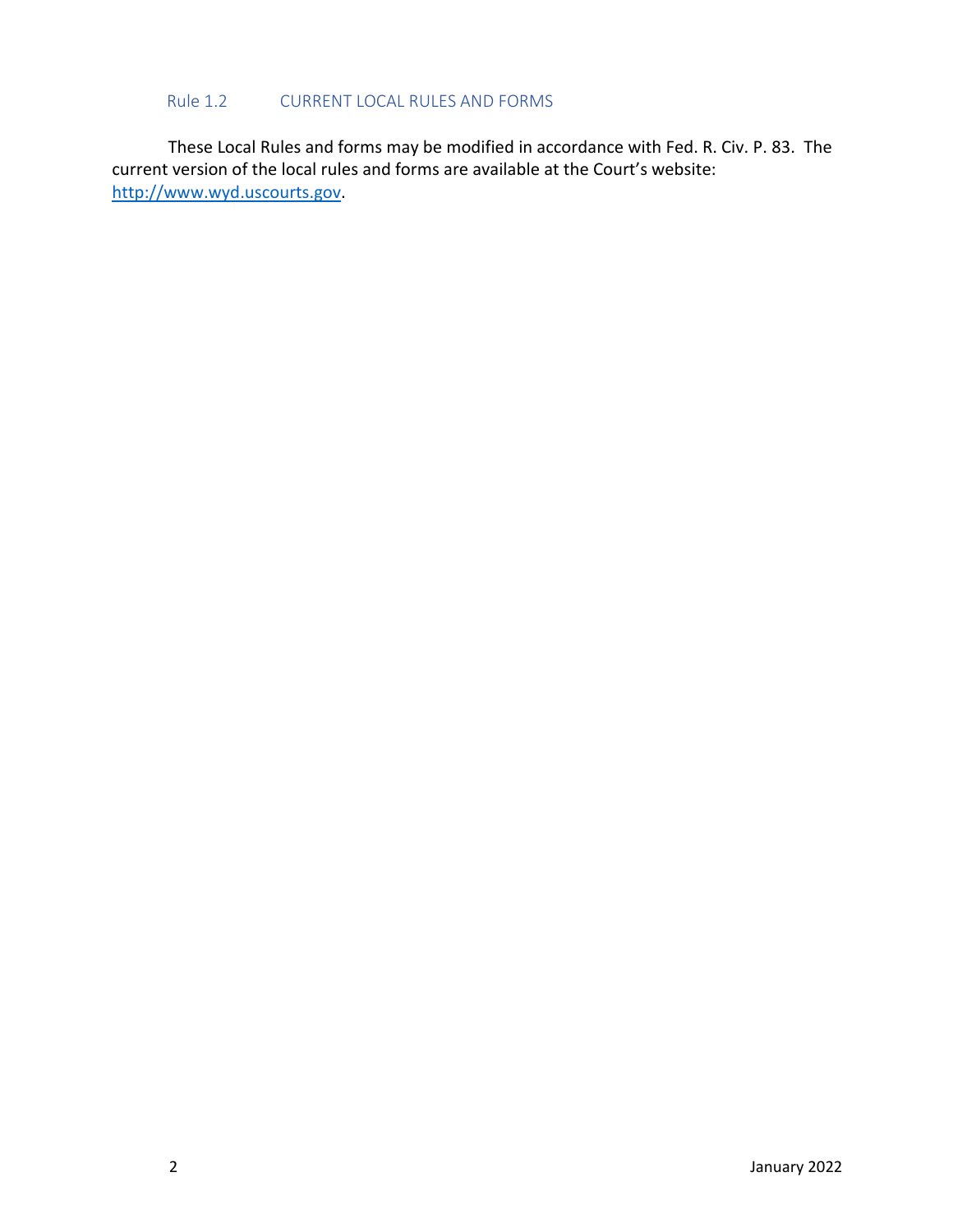# <span id="page-11-0"></span>II. COMMENCEMENT OF ACTION

#### <span id="page-11-1"></span>Rule 3.1 CIVIL COVER SHEET

A properly completed civil cover sheet shall be submitted at the commencement of each civil action. If the party is represented by counsel, the civil cover sheet shall be completed and signed by an attorney of record in the case pursuant to F.R.C.P. 5(d)(3)(C). A civil cover sheet form may be obtained at the Clerk of Court's Office or through the Court's website: [https://www.wyd.uscourts.gov/forms/civil-cover-sheet-js044.](https://www.wyd.uscourts.gov/forms/civil-cover-sheet-js044)

Individuals filing civil cases pro se are exempt from the civil cover sheet requirement.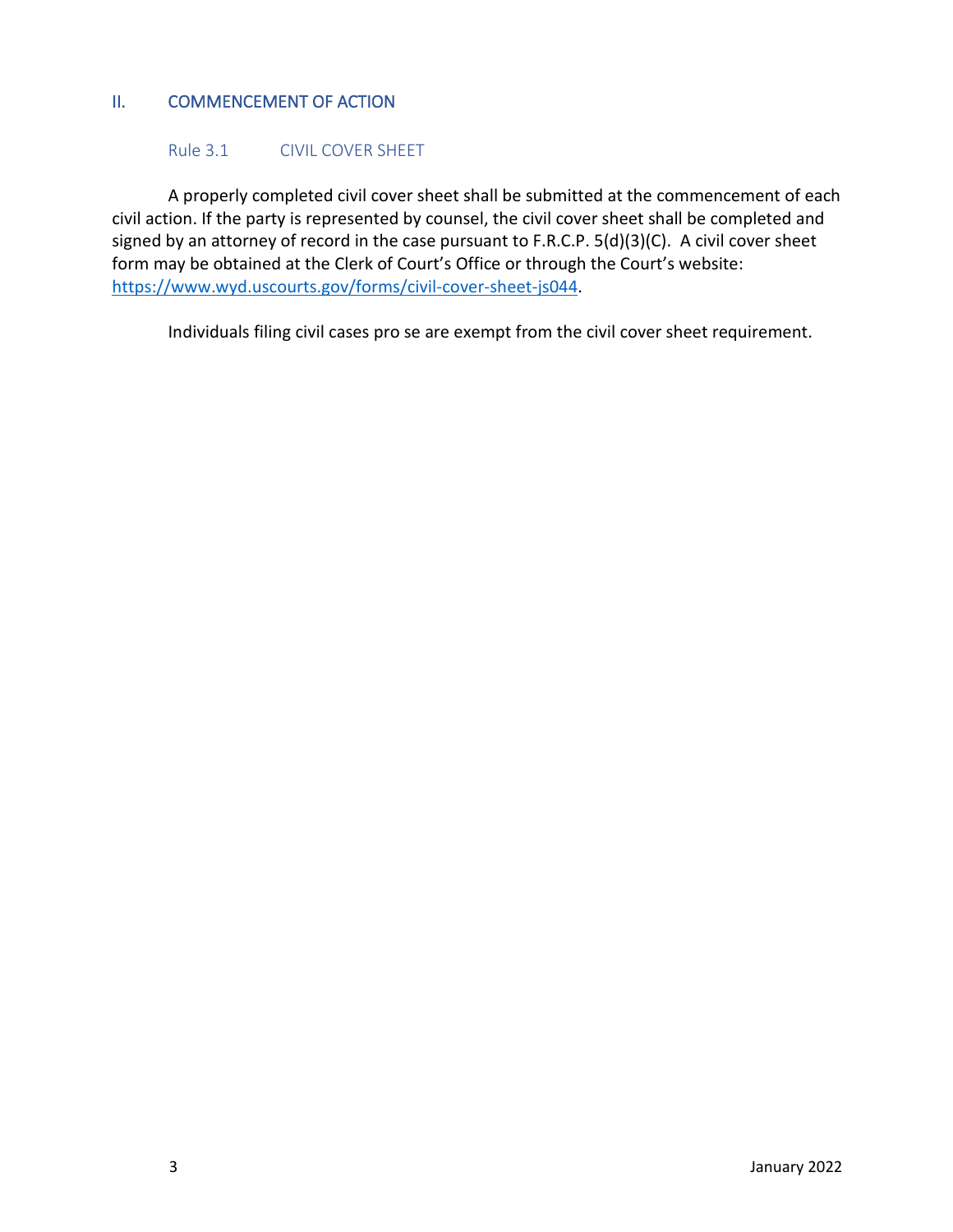#### <span id="page-12-0"></span>Rule 4.1 SUMMONS

#### <span id="page-12-1"></span>(a) Preparation of Summons.

A summons shall be prepared by counsel or pro se parties using the form obtained at the Clerk's Office or through the Court's website: [https://www.wyd.uscourts.gov/forms/summons](https://www.wyd.uscourts.gov/forms/summons-civil-case)[civil-case.](https://www.wyd.uscourts.gov/forms/summons-civil-case)

# <span id="page-12-2"></span>(b) Civil Summons – Return of Service.

Proof of service, or waiver of service, of a summons and complaint shall be filed within ten (10) days after effected or returned. Every party causing a summons to be served shall file with the Clerk of Court the return or waiver of service contemporaneously with the filing of any dispositive motion or motion for injunctive relief and in no event not later than the time within which the party served must respond.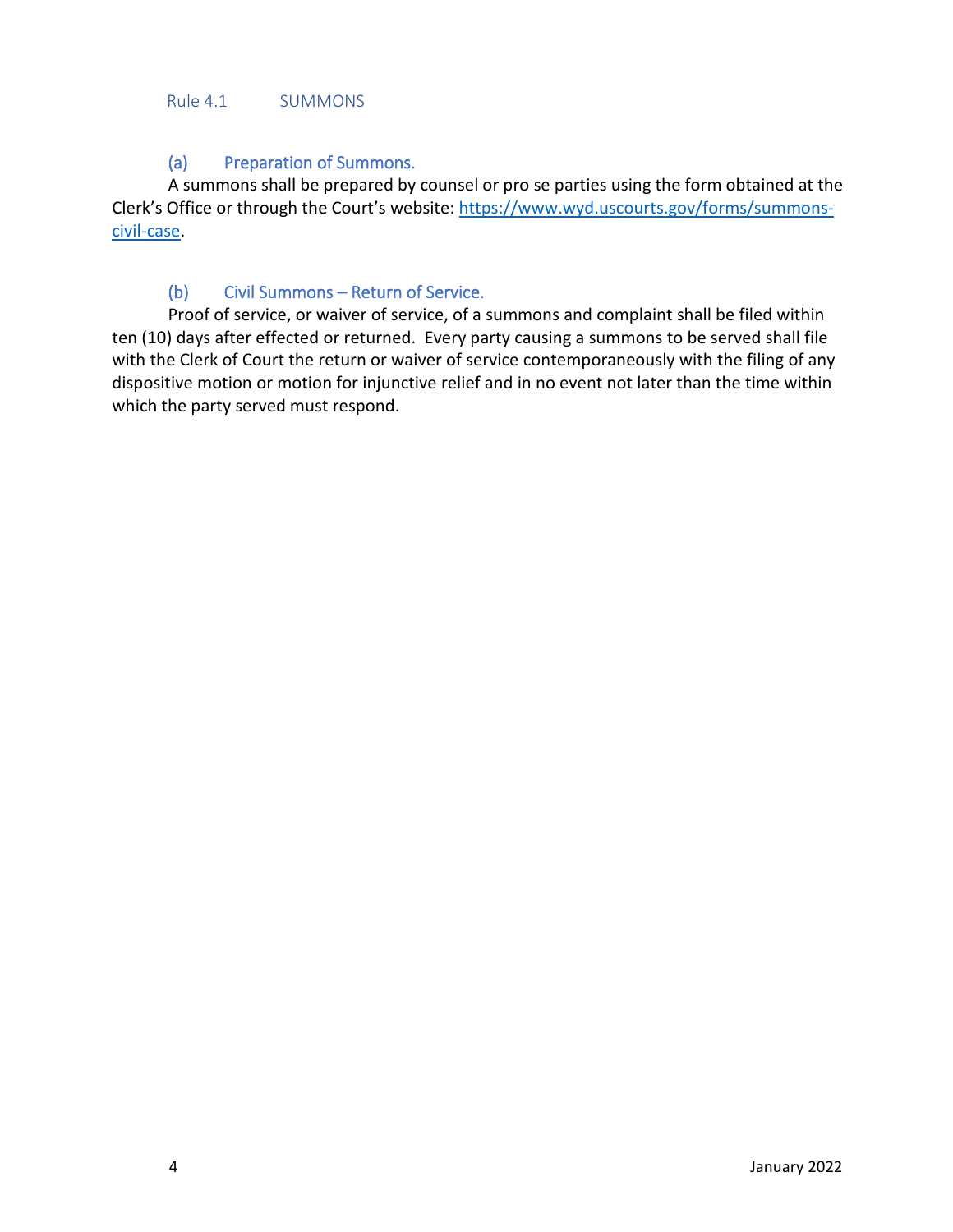#### <span id="page-13-0"></span>Rule 5.1 FILING WITH THE COURT

# <span id="page-13-1"></span>(a) Payment of Fees.

Payment of all fees collectible by the Clerk of Court and prescribed by statute or by the Judicial Conference, absent Court order, will be required by the Clerk of Court. Any fee not paid at the time of filing will be due within three (3) calendar days.

# <span id="page-13-2"></span>(b) Failure to Pay Fees.

Except for notices of appeal and prisoner petition matters, the Clerk of Court may refuse to docket or file or may strike any documents until the fee is paid.

# <span id="page-13-3"></span>(c) Certificate of Service.

Except as otherwise provided in the Federal Rules of Civil Procedure, or by order of the Court, proof of service of any pleading, motion or other paper required to be served, other than electronically, shall be made by certificate of service in accordance with Fed. R. Civ. P. 5(d)(1). Such certificate or affidavit shall be served with the pleading or paper served, or shall be included with the pleading or papers served. The certificate of service shall show the date, place and manner of service.

# <span id="page-13-4"></span>(d) Facsimile Filing.

Papers transmitted by facsimile are not accepted.

# <span id="page-13-5"></span>(e) Failure to Comply.

Documents which fail to comply with the provisions of this Rule may be stricken by the Court.

# <span id="page-13-6"></span>(f) Place of Filing.

The Court's offices are designated as: Cheyenne, Casper and Mammoth Hot Springs. Any filing not electronically filed may be filed at any Court office or via [wydnewcase@wyd.uscourts.gov.](mailto:wydnewcase@wyd.uscourts.gov) However, when the Court is in session elsewhere in the District, such documents may then be filed with the Clerk of Court or the Court at the place where court is being held.

# <span id="page-13-7"></span>(g) Filing Cases and Documents Under Seal or as Non-Public (civil cases only).

Absent prior Court authorization or order, no case or documents may be filed under seal or as non-public.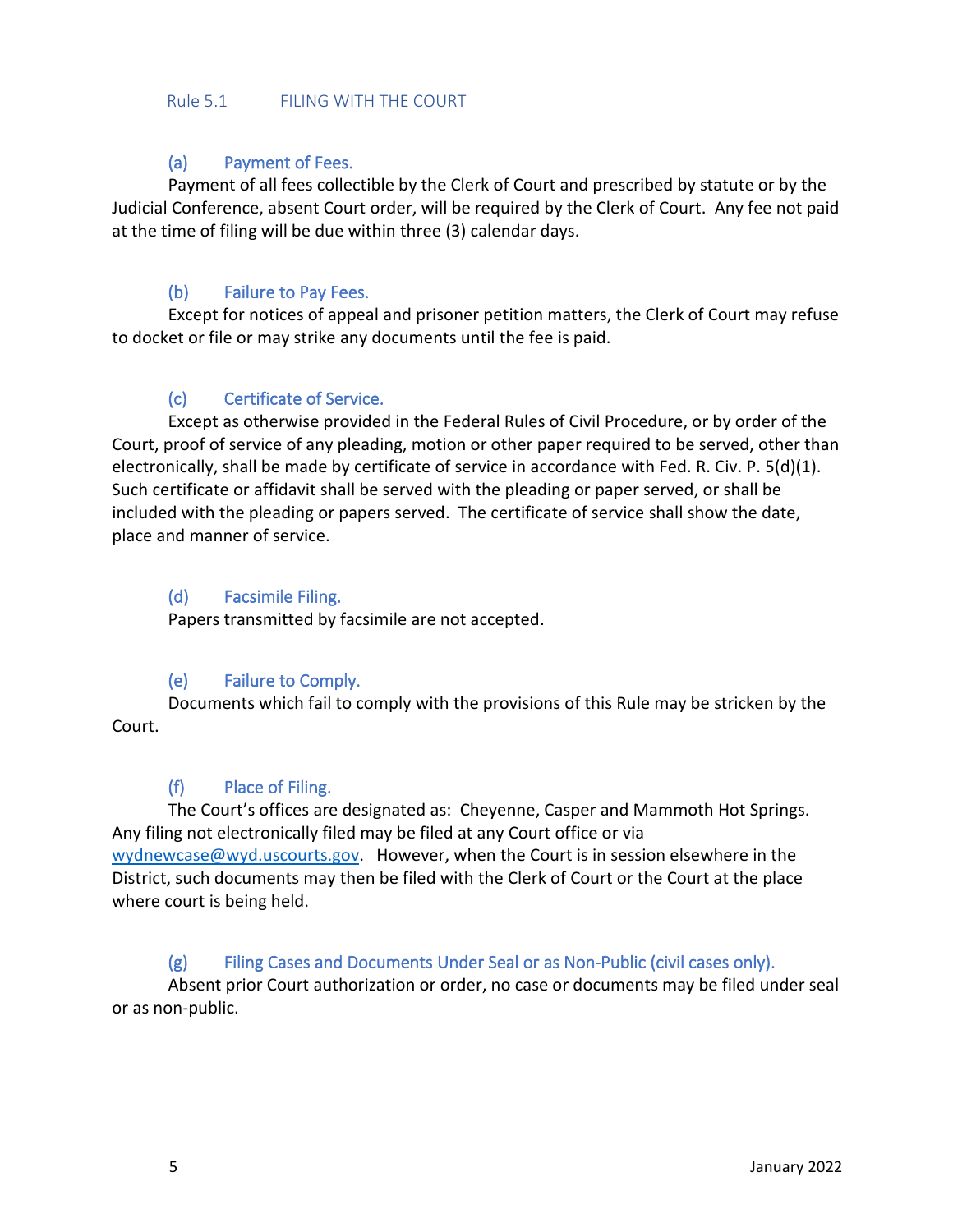#### <span id="page-14-0"></span>Rule 5.2 ELECTRONIC FILING

# <span id="page-14-1"></span>(a) Electronic Service.

Registration with the Court's Case Management/Electronic Case Filing (CM/ECF) system shall constitute consent to electronic service of filings in accordance with the Federal Rules of Civil Procedure. The Court and/or Clerk of Court may serve and give notice by electronic transmission. Parties who cannot be served electronically shall be served by the filing party pursuant to Fed. R. Civ. P. 5(b).

# <span id="page-14-2"></span>(b) Electronic Filing.

A party may file a document electronically in accordance with guidelines established by the Courts CM/ECF Procedures Manual at [https://www.wyd.uscourts.gov/sites/wyd/files/cmprocmanual\\_0.pdf](https://www.wyd.uscourts.gov/sites/wyd/files/cmprocmanual_0.pdf) . A filing day is defined as 12:00:00 a.m. to 11:59:59 p.m. Mountain Time. The time and date of actual filing are indicated on the Court's digital file stamp.

# <span id="page-14-3"></span>(c) Documents of Record.

Any document filed electronically and stored in the Court's server is the official document of record unless otherwise noted on the docket.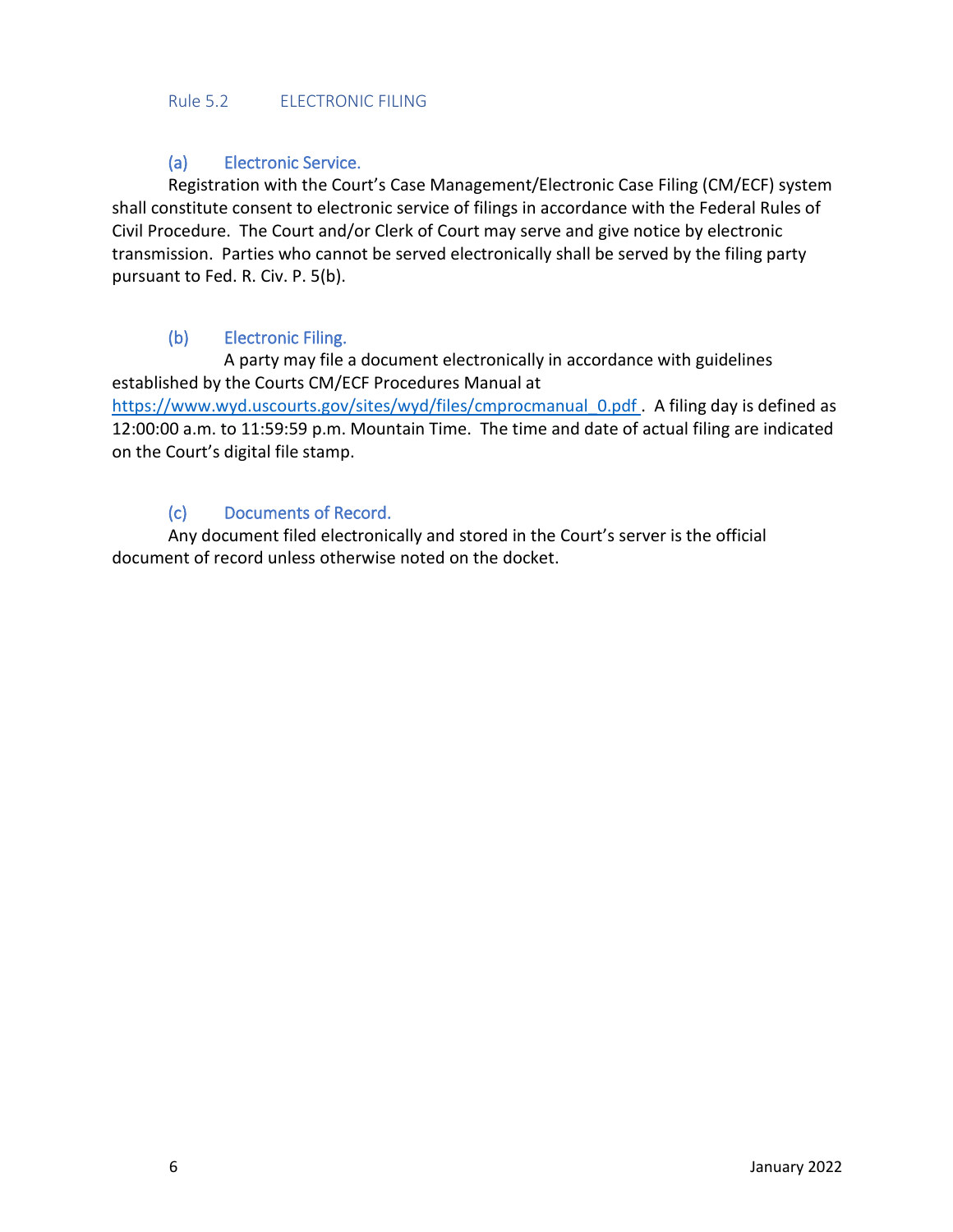<span id="page-15-0"></span>Rule 6.1 TIME

# <span id="page-15-1"></span>(a) Computation of Time Limits.

All time limits imposed by the Local Rules of this Court shall be computed in accordance with the applicable Federal Rules of Civil Procedure.

# <span id="page-15-2"></span>(b) Extensions of Time to Answer or Move to Dismiss.

All parties shall strictly comply with all time limits as provided by the Local Rules and the Federal Rules of Civil Procedure. Where compelling circumstances exist, motions for extension of time, of not more than fourteen (14) days within which to answer or move to dismiss the complaint, may be granted by the judge. After consultation with and approval by opposing counsel, counsel seeking an extension of time for the first time shall, upon oral motion, request an immediate ruling from the judge. The hearing may be by telephone/video conference or in person. The judge shall enter or cause the Clerk of Court to enter the ruling on the docket and no further order will be entered on the motion.

# <span id="page-15-3"></span>(c) Extension of Time to Respond to Discovery Requests.

Subject to Fed. R. Civ. P. 29, prior to the expiration of the deadline to respond, the parties may jointly stipulate to an extension of time to:

- (1) answer or object to interrogatories under Fed. R. Civ. P. 31 or Fed R. Civ. P. 33;
- (2) respond to requests for production or for inspection under Fed. R. Civ. P. 34;
- (3) respond to requests for admission under Fed. R. Civ. P. 36.

The written stipulation shall set forth the specific date upon which responses shall be due. No further action or Court order will be required. Where counsel for all parties are unable, after consultation, to stipulate to an extension of time, a written motion may be granted by the judge when compelling circumstances exist. Counsel seeking an extension of time shall advise the Court of any prior extensions and the nature of any objections to the requested extension. The Court may conduct a hearing on the motion by telephone/video conference or in person. The judge shall enter or cause the Clerk of Court to enter the ruling on the docket and no further order will be entered on the motion.

# <span id="page-15-4"></span>(d) Extensions of Time Generally.

All other request for continuances or extensions of time under these rules or the Federal Rules of Civil Procedure shall be presented to the Court by written motion including a proposed order.

# <span id="page-15-5"></span>(e) Motion for Extension of Time.

Counsel seeking any extension of time shall advise the Court of any prior requests or extensions, the nature of any objections, and provide a date certain for the requested extension of time.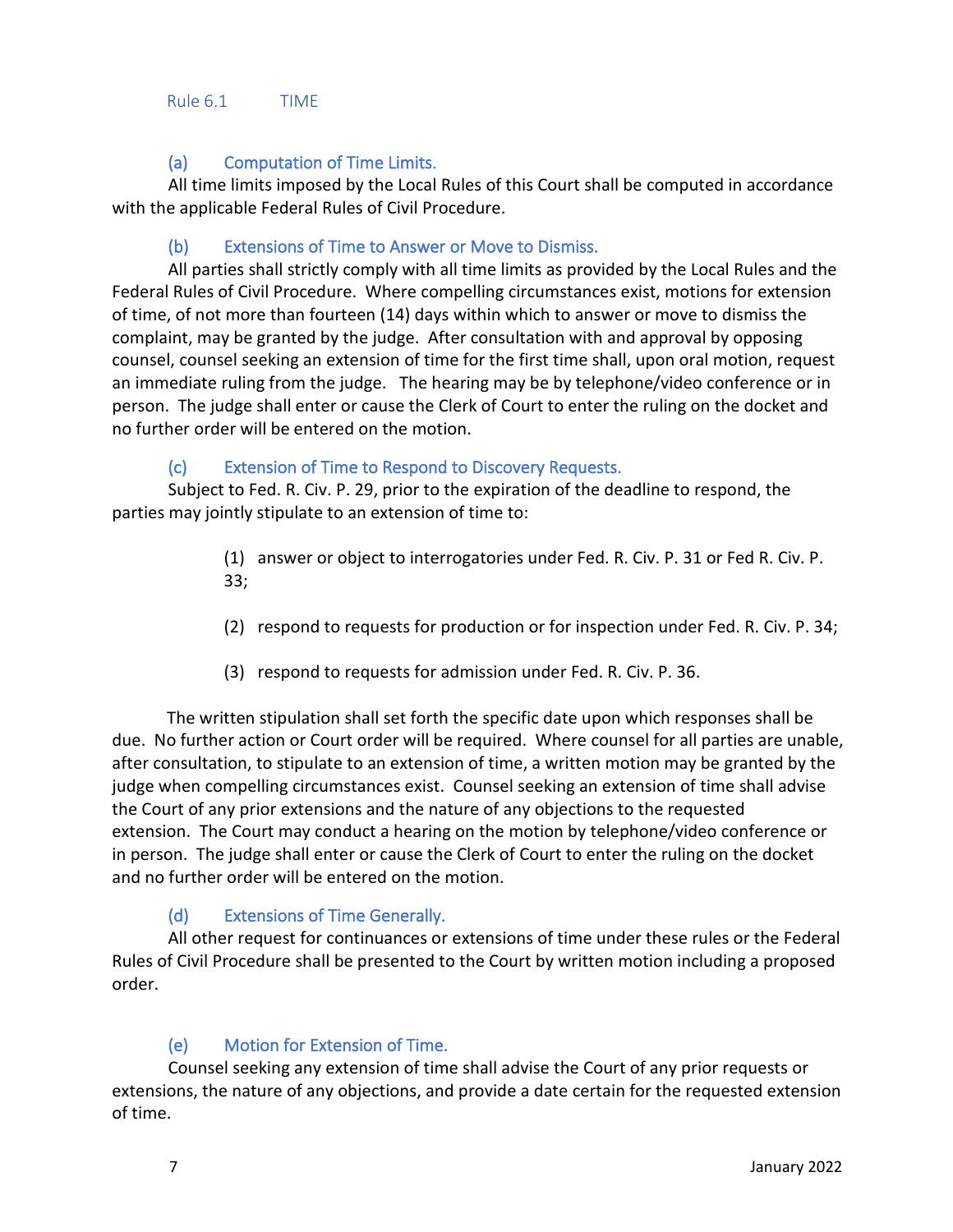#### <span id="page-16-0"></span>III. PLEADINGS AND MOTIONS

<span id="page-16-1"></span>Rule 7. 1 MOTIONS

<span id="page-16-2"></span>(a) Hearings.

Motions will be decided on the submissions unless oral argument, at the Court's discretion, is ordered. Nothing in this rule precludes the Court from ruling on a motion at any time after it is filed.

<span id="page-16-3"></span>(b) Motions, Responses and Reply; Time for Filing; Length.

(1) Non-Dispositive Motions.

(A) Duty to Confer. Except as otherwise ordered, the Court will not entertain any non-dispositive motion unless counsel for the moving party has conferred and made reasonable good faith efforts to resolve the dispute with, or obtain the consent of, opposing counsel prior to filing the motion. The moving party shall state in the motion the specific efforts to comply with this rule and the position of the opposing party. A motion may be summarily denied for failure to certify conferral. This provision does not apply to cases involving pro se parties. For purposes of this rule, any motion not listed in Local Rule 72.1(c) is a non-dispositive motion.

(B) Briefs. A non-dispositive motion shall include a short, concise statement of the arguments and authorities in support of the motion. Each party opposing the motion shall have fourteen (14) days after the filing of the motion to file a written response containing a short, concise statement of the arguments and authorities in opposition to the motion. The Court may, in its discretion, consider the failure of a responding party to file a timely response as a confession of the motion.

(C) Page Limitation. Briefs in support of and in opposition to all nondispositive motions are limited to a maximum of ten (10) pages. Motions seeking permission to file briefs in excess of ten (10) pages will be granted only when complex or numerous legal issues justify such relief. The motion shall state how many pages the proposed brief will contain.

(D) Reply Briefs. Parties shall not file reply briefs for any motion set for hearing. For motions to be determined without a hearing, a reply brief may be filed within seven (7) days of the filing of the response brief. Reply briefs are limited to five (5) pages. Absent extraordinary circumstances, motions to exceed page limits for reply briefs will not be entertained. Reply briefs shall not be used to reargue the points and authorities included in the opening brief or address issues not previously raised in the motion or response.

(E) Proposed Order. A moving party must submit a proposed order for all non-dispositive motions. The proposed order must be separate from the motion, bear a separate caption, and clearly set out the order's basis and terms. Proposed orders should also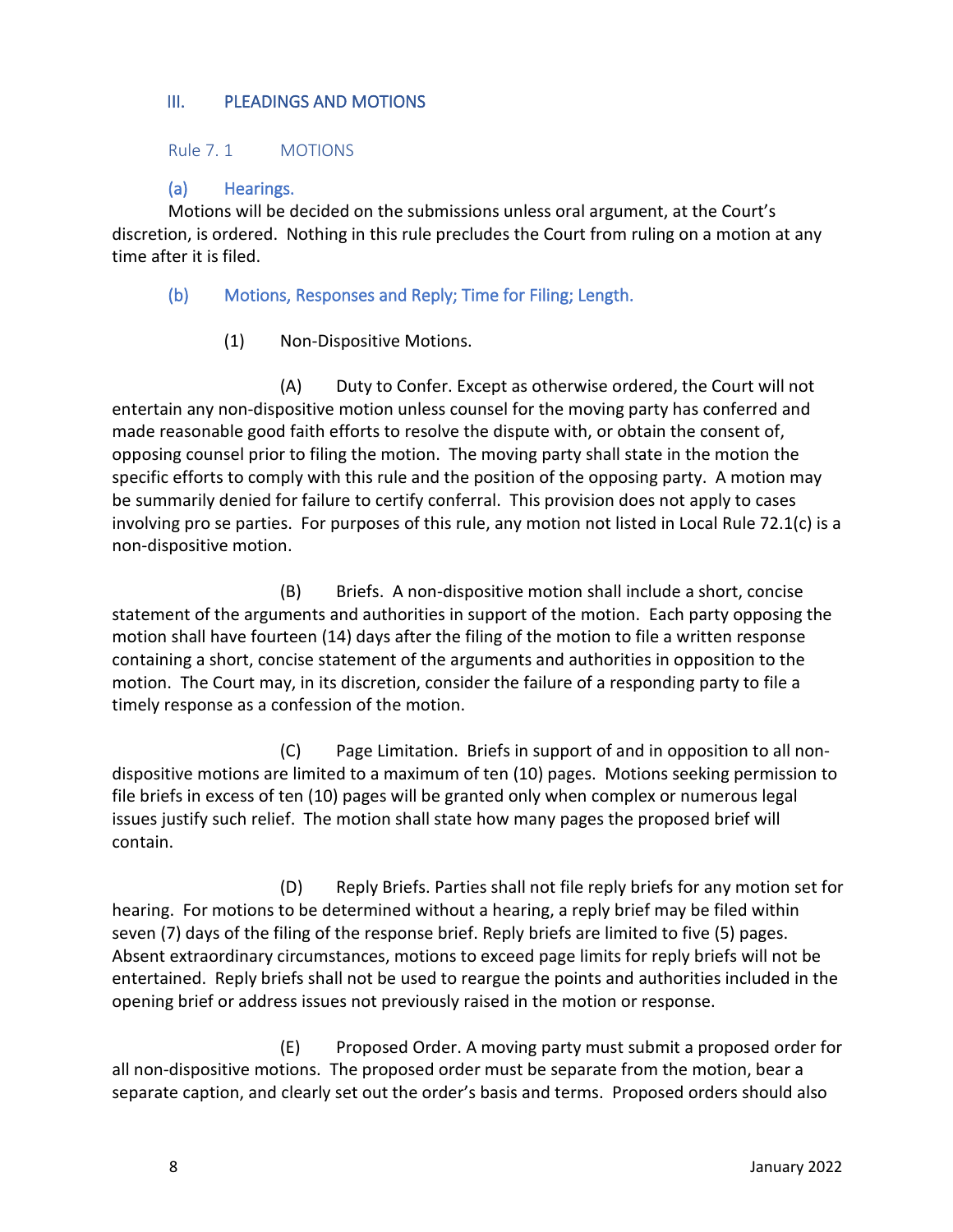be provided in Word format to the judge's chambers' email, along with a copy to counsel for all parties. The attorney information block and file path shall not be included on proposed orders.

(2) Dispositive and Preliminary Injunction Motions.

(A) Briefs. A dispositive motion must be accompanied by a separatelyfiled written brief containing a short, concise statement of the arguments and authorities in support of the motion. Each party opposing the motion shall have fourteen (14) days from the filing of the motion to file a written brief containing a short, concise statement of the argument and authorities in opposition to the motion. For any motion that does not indicate it is unopposed, a party that does not intend to oppose it shall file promptly and no later than the response deadline a notice of non-opposition. The Court may, in its discretion, consider the failure of a responding party to file a timely response as a confession of the motion.

(B) Page Limitation. Briefs in support of and in opposition to all dispositive motions are limited to twenty-five (25) pages. Motions seeking permission to file briefs in excess of twenty-five (25) pages will be granted only when complex or numerous legal issues justify such relief. The motion shall state how many pages the proposed brief will contain.

(C) Reply Briefs. Parties shall not file reply briefs for any motion set for hearing. For motions to be determined without hearing, a reply brief may be filed within seven (7) days of the filing of the response brief. Reply briefs are limited to ten (10) pages. Absent extraordinary circumstances, motions to exceed page limits for reply briefs will not be entertained. Reply briefs shall not be used to reargue the points and authorities included in the opening brief or address issues not previously raised in the motion or response.

(D) Summary Judgment Motions. The moving party's brief must set out a statement of all of the material facts as to which the movant contends no genuine issue exists. The facts must be numbered and must refer with particularity to those portions of the record upon which the movant relies.

The response brief must contain a statement of the material facts cited by the movant as to which the non-movant contends a genuine issue does exist. Each fact in dispute must state the number of the movant's fact that is disputed and must refer with particularity either to (1) those portions of the record upon which the non-movant relies or (2) the portion of the party's argument showing that the materials the movant cited do not establish the absence of a genuine dispute. All material facts set forth in the moving party's brief may be deemed undisputed unless specifically controverted. The response brief may set forth additional facts other than those which respond to the movant's brief which the non-movant contends are material to the resolution of the motion. Each additional fact must be lettered and must refer with particularity to those portions of the record upon which the non-movant relies.

Unless a hearing is set, the reply brief must contain a statement of those facts set forth in the response which the movant disputes or to which the movant asserts an objection. Each fact must state the letter of the non-movant's fact and must refer with particularity to either (1) those portions of the record upon which the movant relies or (2) the portion of the party's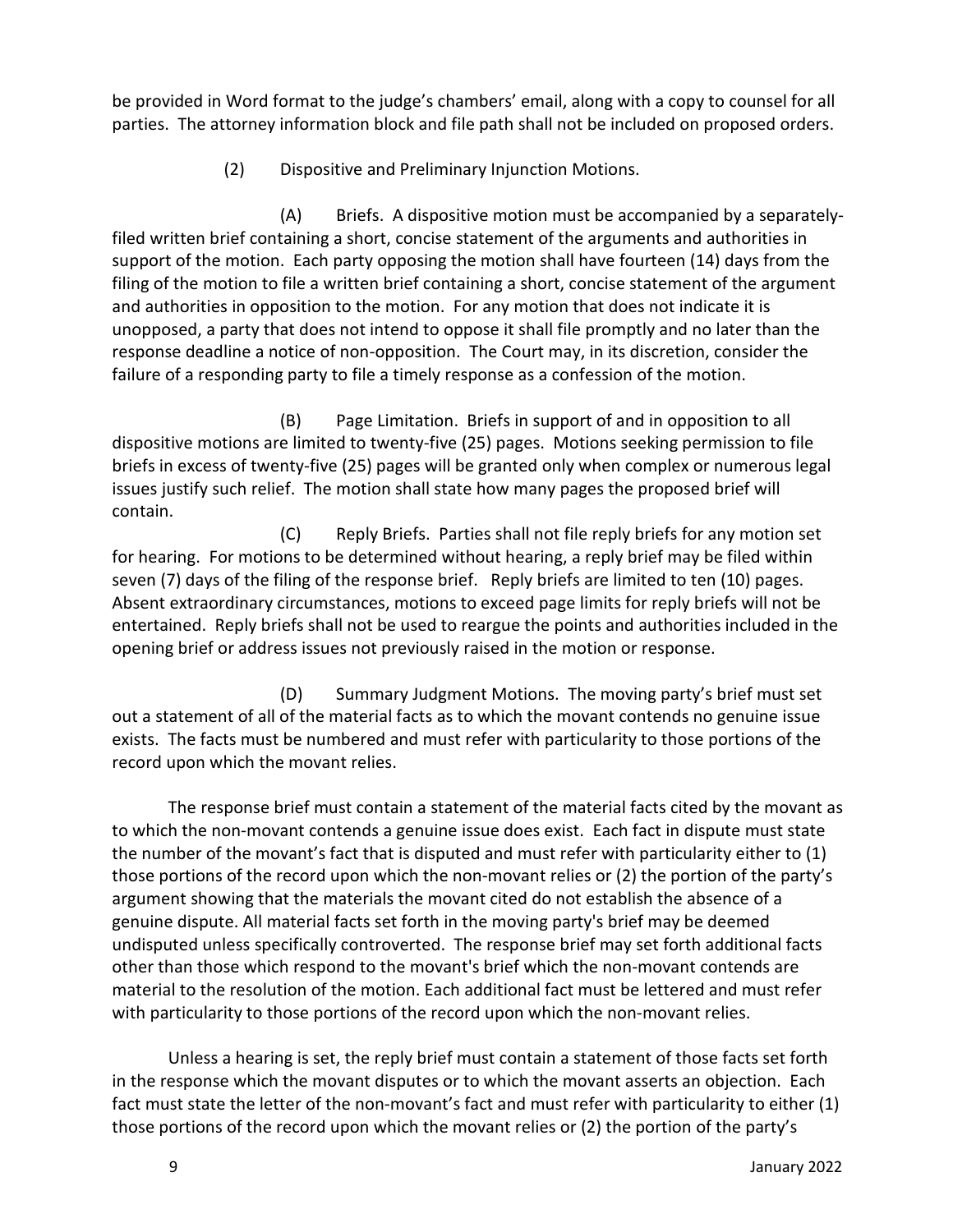argument showing that the materials the non-movant cited do not establish the absence or presence of a genuine dispute. All material facts set forth in the response will be deemed undisputed unless specifically controverted.

(E) Proposed Findings and Conclusions. Unless otherwise ordered, parties are not required to submit proposed findings of fact and conclusions of law and proposed orders.

(F) Deadlines. The time requirements and sequence of filing dispositive motions and briefs may be determined by the Court at the initial pretrial conference.

(G) Amicus Briefs. An amicus brief shall not be filed without prior leave of court. A motion for leave to file an amicus brief must be served on each party and comply with Local Rule 7.1(b)(1). If leave is granted, the amicus brief and any responses thereto must comply with Local Rule 7.1(b)(2).

# <span id="page-18-0"></span>(c) Motion Exhibits.

(1) Separate Attachment. Affidavits and other supporting exhibits shall be filed with the motion or brief. Each exhibit shall be filed as a separate attachment.

(2) Appropriate Exhibits. A party should attach only those exhibits or portions thereof specifically cited in the briefing and upon which the party relies. Any exhibits or portions thereof attached which are not cited or referred to with particularity may not be considered.

(3) Non-duplication of Exhibits. An exhibit should be submitted only once and may later be referred to by document title and docket number (ECF No.). An exhibit may be submitted more than once, however, if the submitting party wishes to bring to the Court's attention portions of the exhibit different from those previously referenced.

(4) Supplemental Documents. Unless the Court otherwise orders, no party may file any supplemental documents, exhibits and/or affidavits less than three (3) working days prior to any hearing.

# <span id="page-18-1"></span>(d) Attendance at Hearings.

Unless excused by the Court, counsel's failure to attend any hearing properly noticed for motion may be deemed either a waiver of the motion, if absent counsel represent the moving party, or a confession of the motion, if absent counsel represents the responding party.

# <span id="page-18-2"></span>(e) Telephone and/or Video Appearance.

All hearings set for open court shall be attended in person by counsel. Telephonic and/or video attendance must be approved in advance by the judge's chambers.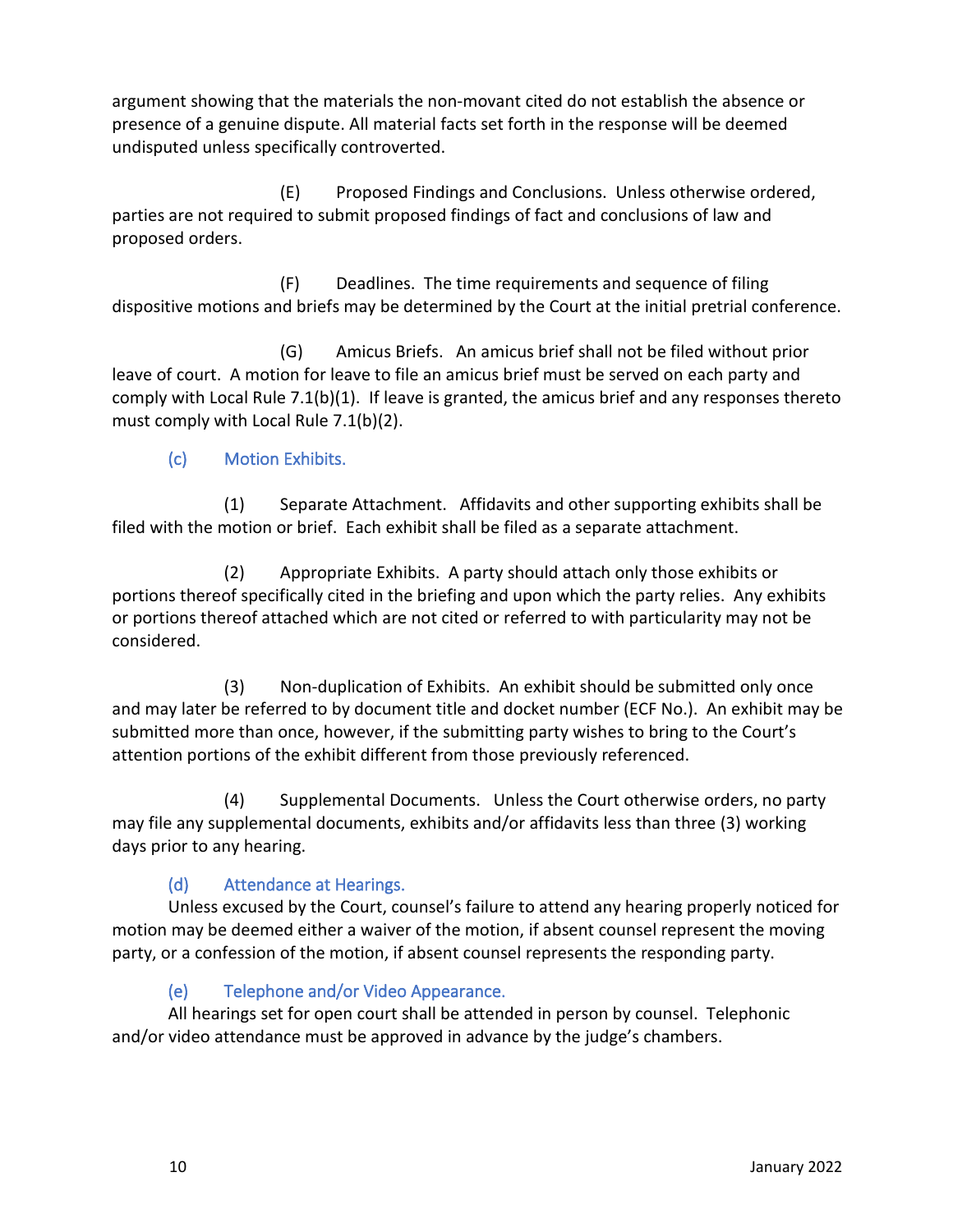#### Rule 8.1. EXCLUSION OF CERTAIN PERSONAL DATA FROM FILINGS

<span id="page-19-0"></span>In compliance with the policy of the Judicial Conference of the United States and the E-Government Act of 2002, and in order to promote the electronic access to case files while protecting personal privacy and other legitimate interests, parties shall refrain from including, or shall redact, where inclusion is necessary, the following personal data identifiers from their filings, including exhibits unless otherwise ordered by the Court.

- Social Security Numbers. If an individual's social security number must be included, only the last four digits of that number should be provided.
- Taxpayer Identification Numbers. If a taxpayer identification number must be included, only the last four digits of that number should be used.
- Names of Minor Children. If the involvement of a minor child must be mentioned, only the initials of that child should be used.
- Dates of Birth. If an individual's date of birth must be included, only the year of birth should be used.
- Financial Account Numbers. If a financial account number is relevant, only the last four digits of such numbers should be used.

The responsibility for redacting personal data identifiers rests solely with counsel and persons filing the documents with the Court. The Clerk of Court's Office will not review submissions for compliance with this rule.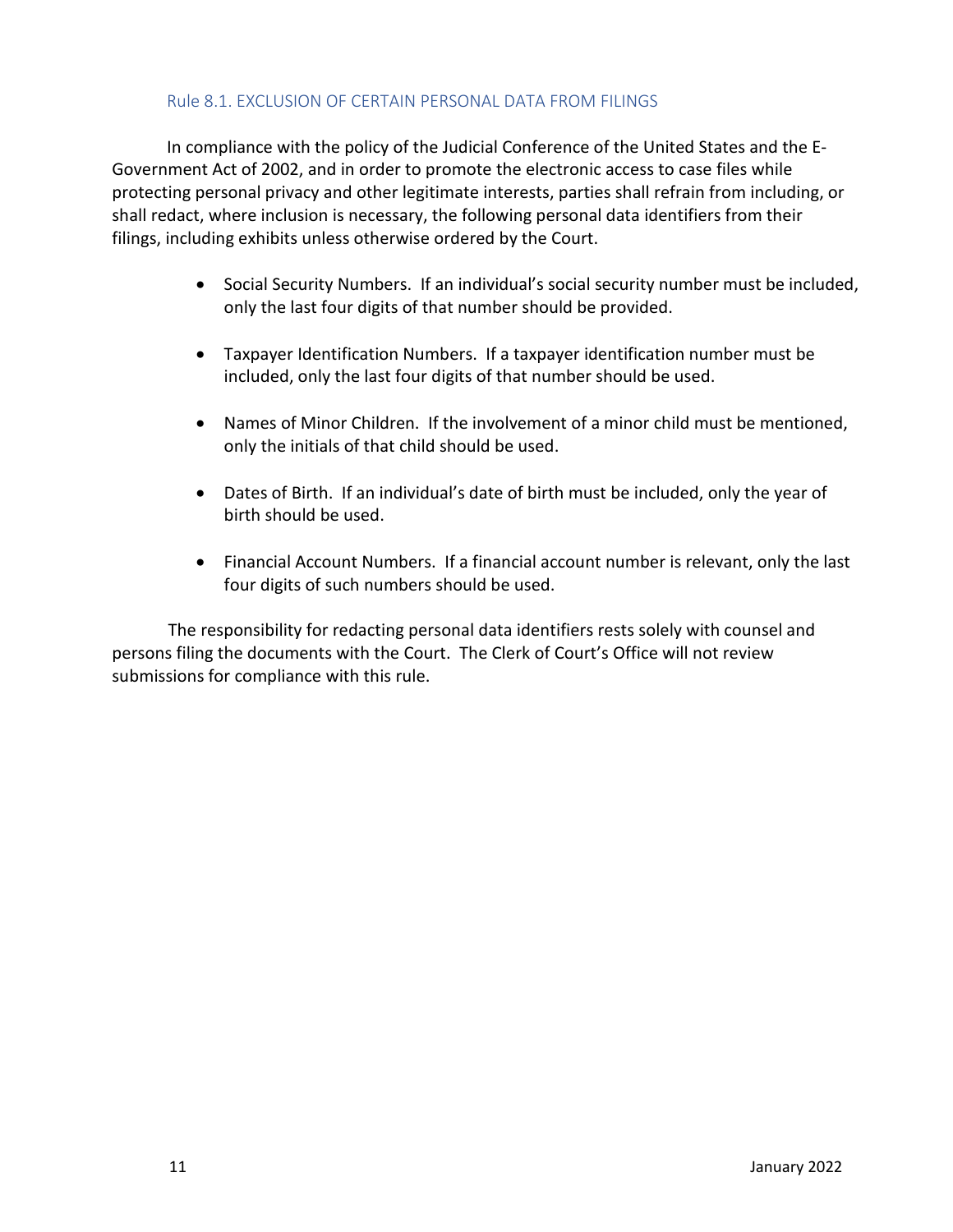#### <span id="page-20-0"></span>Rule 10.1 FORM OF PLEADINGS, MOTIONS AND OTHER FILINGS

# <span id="page-20-1"></span>(a) Filing Format.

Filings shall be typed, double spaced, single-sided, on eight and one-half (8½) x eleven (11) inch paper, of standard weight, with a one (1) inch margin on all sides. Except in pro se cases, all submissions shall be typewritten using black ink and not less than 12 point font. All signatures, papers, exhibits and attachments must be clearly legible and marked.

# <span id="page-20-2"></span>(b) Identification of Counsel in Pleadings.

The caption of every filing shall conform with Fed. R. Civ. P. 10(a) and contain an attorney information block consisting of the filing attorney's name, bar number (if any), firm name (if any), address, telephone number, and email address. The attorney information block shall not be included on proposed orders submitted to the Court.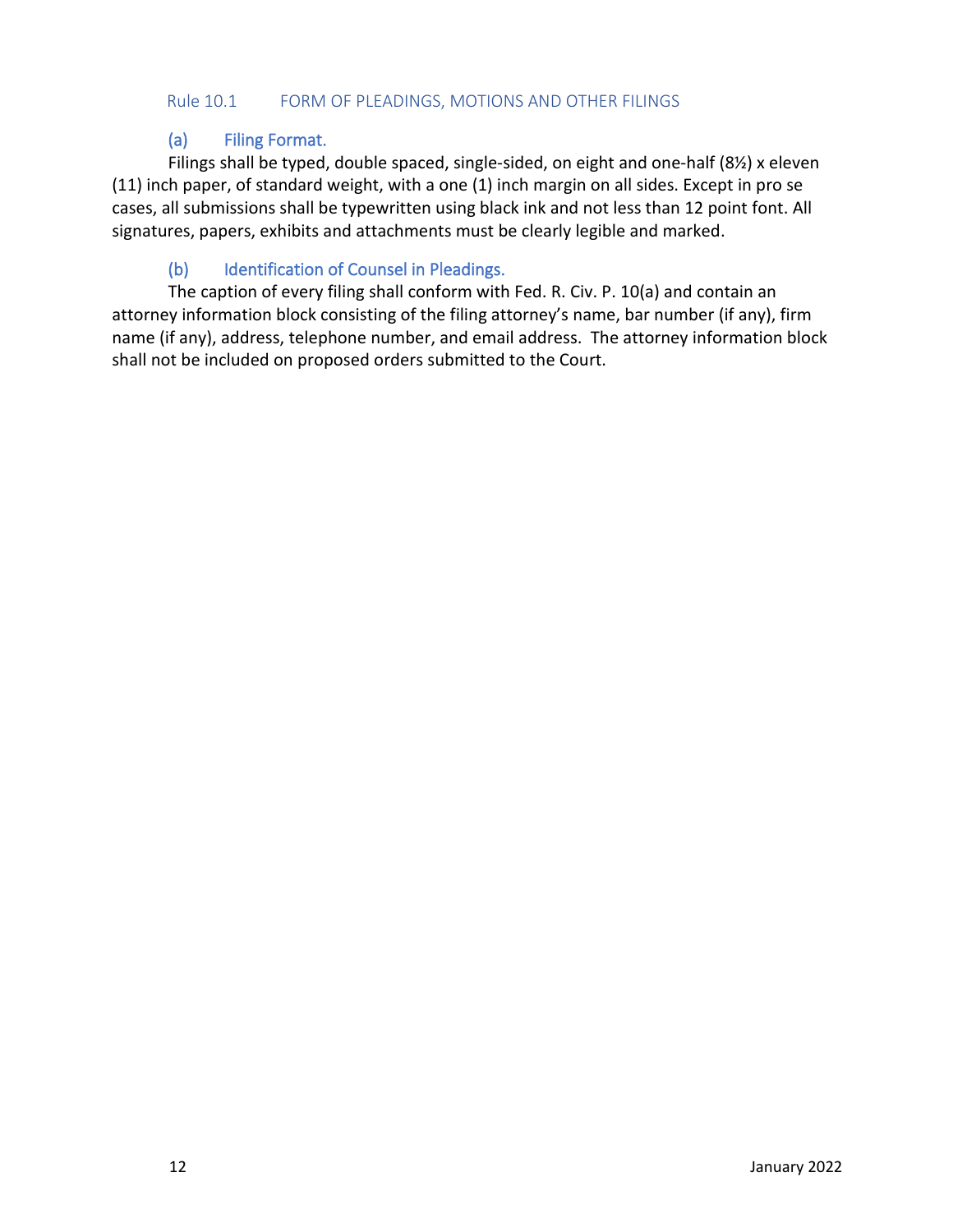#### Rule 15.1 MOTIONS TO AMEND

<span id="page-21-0"></span>Motions to Amend Pleadings. Motions to amend pleadings pursuant to Fed. R. Civ. P. 15(a) shall attach the proposed amended pleading along with a redlined version to show changes from the current pleading. The motion shall include a representation that the movant conferred with the opposing party and whether or not the opposing party objects to the motion. If the motion states the opposing party has no objection, the movant shall furnish the Court with a proposed order which the Court may sign. If the motion indicates there is an objection, the Court will consider the objection after a response is filed and may decide the matter on the submissions or upon hearing. Pro se litigants are excluded from the redlined version and conferral requirements. Unless otherwise ordered, the amended pleadings shall be filed with the Court within three (3) business days from entry of order granting the motion.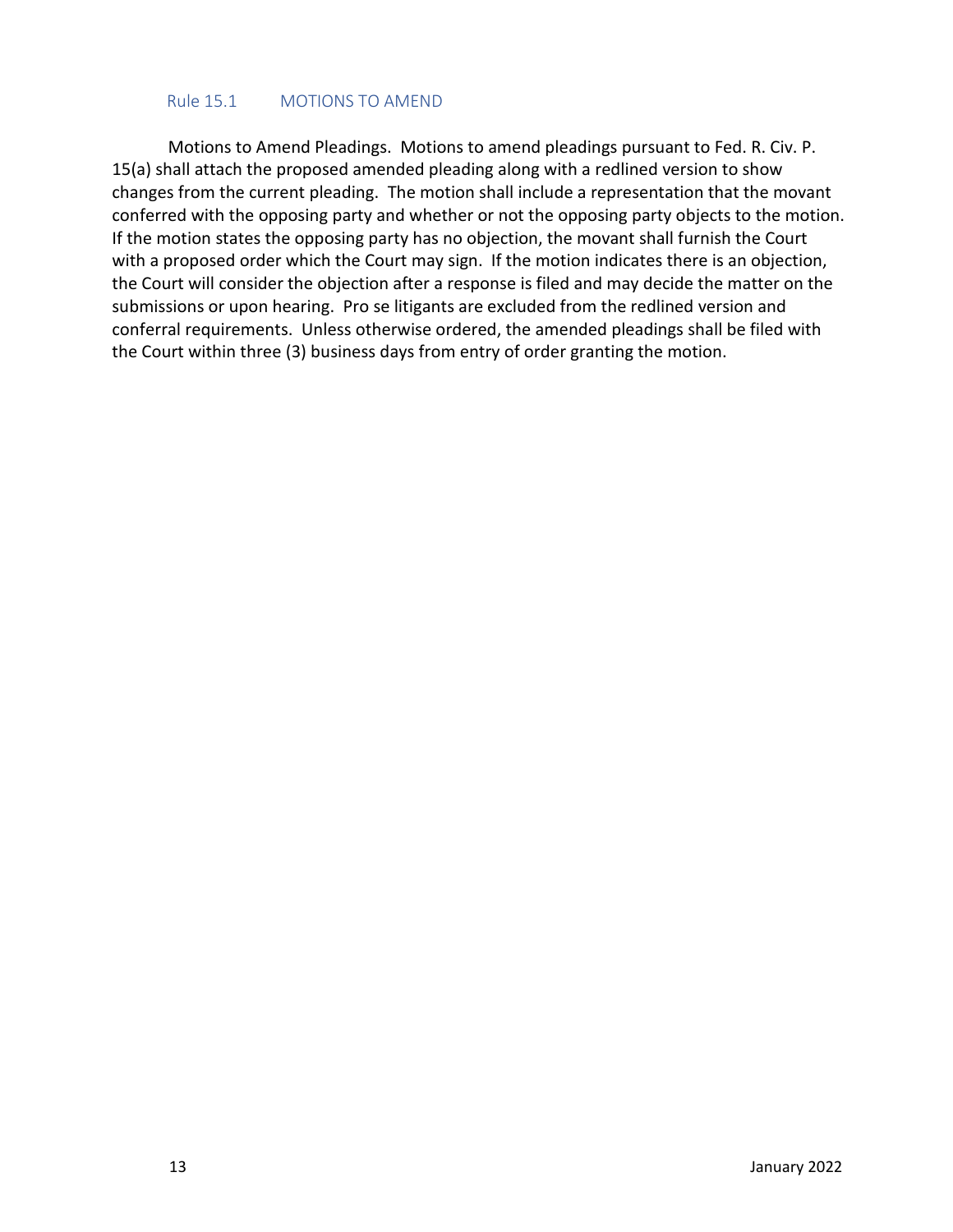#### Rule 16.1 INITIAL PRETRIAL CONFERENCES

<span id="page-22-0"></span>The Court will fully implement Fed. R. Civ. P. 16 in scheduling and managing all cases, unless excluded under 16.1(c). Scheduling orders shall comply with Fed. R. Civ. P. 16(b).

<span id="page-22-1"></span>(a) Rule 26(f) Conference and Pretrial Scheduling Conference in Non-Complex Cases.

The Court, in its discretion and upon its own initiative, shall set a pretrial scheduling conference with the attorneys for the parties.

(1) The Court will set an initial pretrial conference in accordance with Fed. R. Civ. P. 16. Counsel shall be prepared to discuss those issues identified in Fed. R. Civ. P. 16(c)(2) and the Rule 26(f) Conference Checklists for the assigned judge at the initial pretrial conference. The Rule 26(f) Conference Checklist for the applicable judge may be obtained at the Clerk's Office or through the Court's website: [www.wyd.uscourts.gov/judges-info.](http://www.wyd.uscourts.gov/judges-info)

(2) Counsel shall comply with Fed. R. Civ. P. 26(a)(1) and shall submit a written discovery plan three (3) business days prior to the initial pretrial conference. The form for the assigned judges may be obtained at the Clerk's Office or through the Court's website as referenced in paragraph (a)(1) above.

# <span id="page-22-2"></span>(b) Initial Pretrial Conference Preparation.

Counsel shall be prepared to present and discuss the Rule 26(f) Conference Checklist at the initial pretrial conference. The checklist for the assigned judge may be obtained at the Clerk's Office or through the Court's website as referenced in paragraph (a)(1) above.

# <span id="page-22-3"></span>(c) Cases Exempt from Scheduling Conferences.

Unless otherwise ordered, the following categories or proceedings are exempt from scheduling conferences:

- (1) Administrative Agency Reviews;
- (2) Bankruptcy appeals and withdrawals;
- (3) Deportation actions;
- (4) Equal access to justice actions;
- (5) Food stamp denials;
- (6) Forfeiture and statutory penalty actions;
- (7) IRS third party and customer actions;
- (8) Pro se prisoner cases;
- (9) Selective service actions;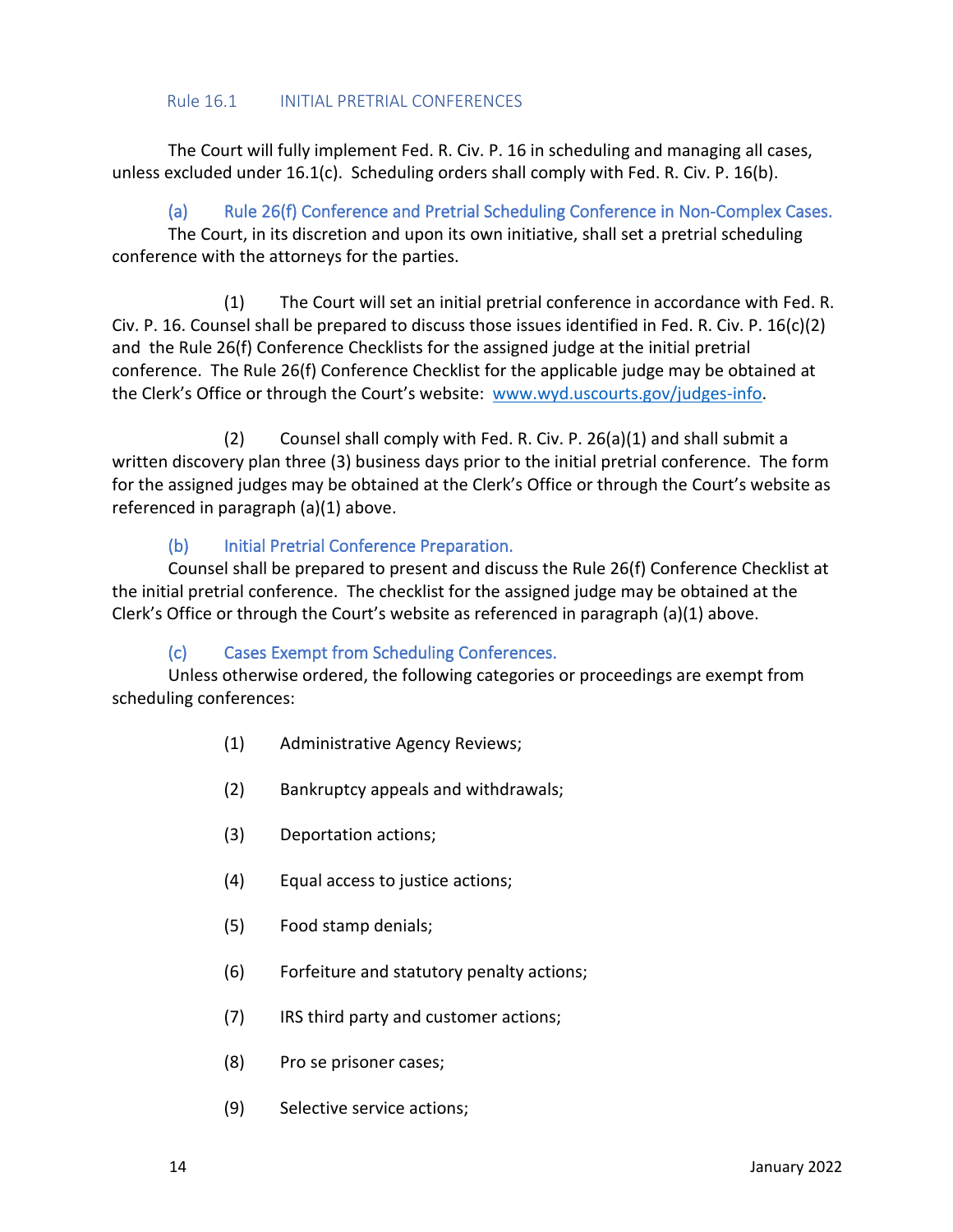(10) Social Security reviews; and

(11) Summons/subpoenas – proceedings to enforce/contest government summons and private party depositions.

# <span id="page-23-0"></span>(d) Treatment of Complex Cases.

When the Court determines that a case is complex, trials shall be set after consultation with the parties, allowing sufficient time for pretrial discovery, presentation of legal issues and such scheduling conferences as may be reasonably required to allow time for adequate development of the case for presentation at trial. The Court may establish any of the following procedures which in the discretion of the Court may be necessary to allow proper management of the case:

- (1) multiple scheduling conferences;
- (2) phased discovery;
- (3) joint discovery;
- (4) bifurcation of legal or factual issues;

(5) early alternative dispute resolution efforts, including a settlement conference, or other methods as may be agreed upon by parties;

- (6) involvement of the trial judge assigned to the case; and/or
- (7) use of the FJC Manuals for Complex Litigation [\(www.fjc.gov\)](http://www.fjc.gov/)

When, upon motion of a party, or at the discretion of the Court, it is determined that the case no longer need be treated as a complex case, the case shall be assigned the earliest available trial date, in accordance with Local Rule 40.1.

# <span id="page-23-1"></span>(e) Magistrate Judge.

The district judge may designate a full time magistrate judge to hold scheduling or discovery conferences or any pretrial conference. The trial judge will conduct the final pretrial conference in all cases, unless otherwise determined.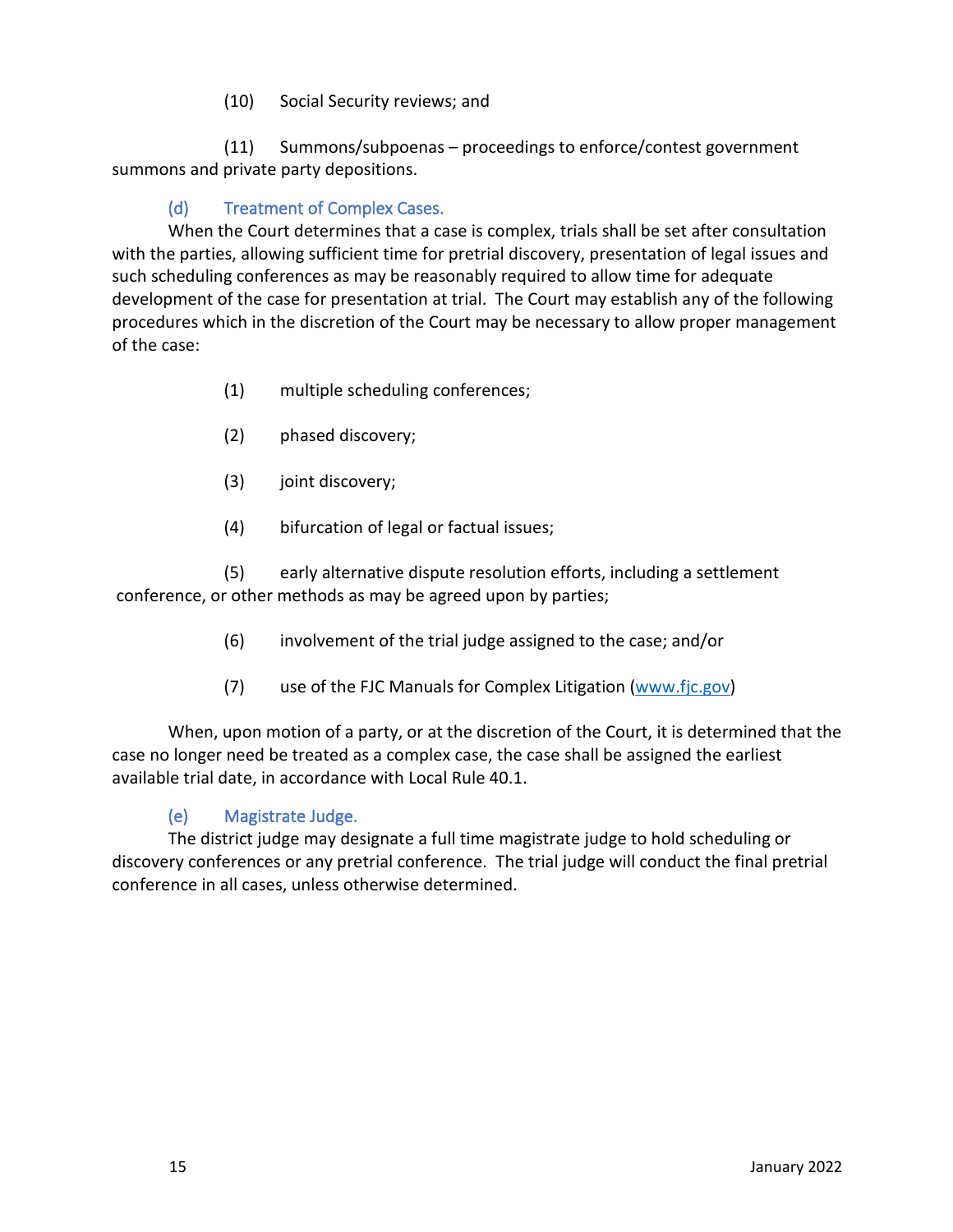#### <span id="page-24-1"></span><span id="page-24-0"></span>Rule 16.2 FINAL PRETRIAL CONFERENCE

# (a) Final Pretrial Conference.

A final pretrial conference will be held at a time set by the Court. Counsel who will try the case shall attend, unless excused by the Court. Counsel shall comply with provisions in the Initial Pretrial Order for each judge regarding the preparation for the final pretrial conference.

# <span id="page-24-2"></span>(b) Final Pretrial Conference Preparation.

(1) Witnesses shall be designated as "may call" or "will call." The opposing party shall not be required to subpoena witnesses who are designated as will call by another party.

Absent good cause shown, no witness will be permitted to testify unless the witness's name and address appear on the witness list, together with a complete and specific statement of the anticipated testimony intended to be elicited from the witness. If depositions have been taken of a witness listed, counsel may simply refer to the deposition rather than repeat a summary of that witness's anticipated testimony.

(2) Prior to the conference, counsel shall exchange, list and mark each exhibit, including any known demonstrative exhibits, intended to be offered or displayed. Plaintiff(s) shall list and mark each exhibit with numerals and defendant(s) shall list and mark each exhibit with letters. In the event there are multiple parties, plaintiff or defendant, the surname or abbreviated names of the parties shall precede the word "Exhibit," e.g., Defendant Jones Exhibit A, Defendant Smith Exhibit A, etc. In cases where defendant's exhibits are numerous, the defendant may use a combination of letters to designate such exhibits. Although exhibits are marked and numbered prior to the pretrial conference, they shall be offered in the course of the trial.

# <span id="page-24-3"></span>(c) Telephone/Video Conference.

It is expected that all counsel will appear in person for final pretrial conferences. However, if necessary, counsel may seek permission from the Court to appear by phone or video. Counsel appearing by phone/video shall deliver to the Court and opposing counsel any documents required to be presented at such conference.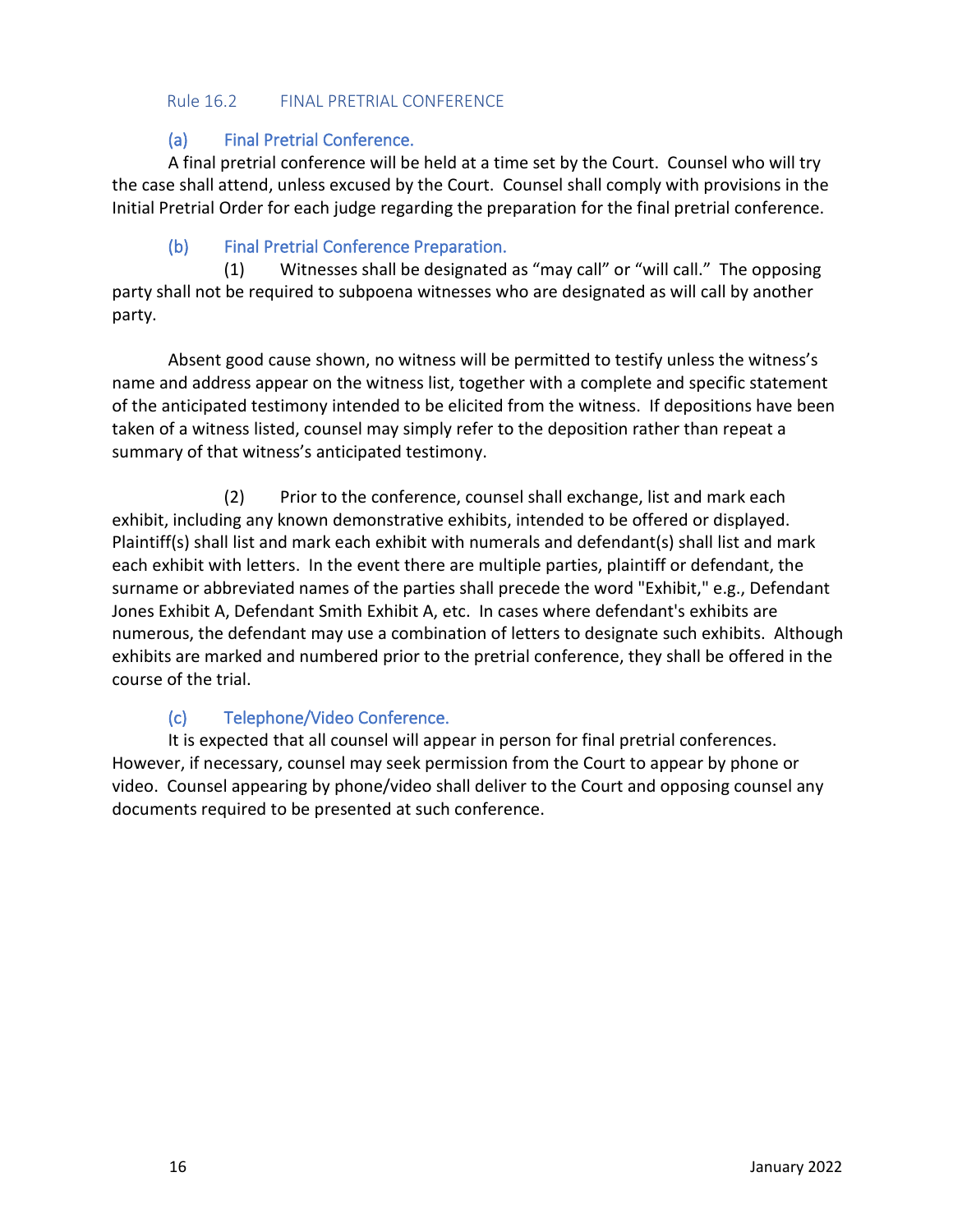#### <span id="page-25-0"></span>Rule 16.3 ALTERNATIVE DISPUTE RESOLUTION

# <span id="page-25-1"></span>(a) Voluntary Dispute Resolution.

The Court urges the parties to strongly consider voluntary alternative dispute resolution (ADR) in all non-exempt civil cases as a means of expeditiously resolving a dispute prior to trial. ADR procedures include mediations and other dispute resolution techniques conducted by a judicial officer (district or magistrate judge) or private mediator (hereinafter "neutrals") pursuant to Court order.

(1) Stipulated Agreement and Motion for Referral to ADR by a judicial officer. If the parties seek ADR by a judicial officer, they shall file a Stipulated Agreement and Motion for Referral to ADR before a judicial officer. The Clerk of Court shall forward a copy of the Stipulated Motion and Agreement for Referral to the presiding judge and the requested judicial officer to serve as the neutral. The Clerk of Court shall forward a copy of the order approving ADR to the judicial officer serving as the neutral.

# <span id="page-25-2"></span>(b) Mandatory Dispute Resolution.

In addition to stipulated agreement, the Court may schedule a mediation whenever the Court concludes that the nature of the case, the amount in controversy, or the status of the case indicates a mediation conference might be beneficial. Upon the request of any party, which may be made at any stage of the proceedings, the Court will consider scheduling a mediation.

# <span id="page-25-3"></span>(c) ADR Requirements.

Unless otherwise ordered or provided by the neutral, the parties shall comply with the following requirements in all ADR conducted pursuant to Court Order.

(1) Attendance and Authority to Settle.

(A) Attendance by Counsel. Except with leave of court, counsel who will try the case shall be present at the mediation. Absent prior approval by the neutral, a person possessing full settlement authority shall also be present.

(B) Attendance of Parties. The parties to the litigation shall be present in person or through an authorized corporate/governmental representative.

(C) Plaintiff's Authority to Settle. A plaintiff, or authorized representative, absent prior approval by the neutral conducting the mediation, shall have full and final authority to authorize dismissal of the case with prejudice, or to accept a settlement amount down to the amount of the defendant's last offer. The purpose of these requirements is to have parties or representatives present who can settle the case during the course of the mediation without consulting anyone who is not in attendance.

(D) Defendant's Authority to Settle. A defendant, or authorized representative, absent prior approval by the neutral conducting the mediation, shall have full and final settlement authority to pay a settlement amount up to and including the plaintiff's last demand.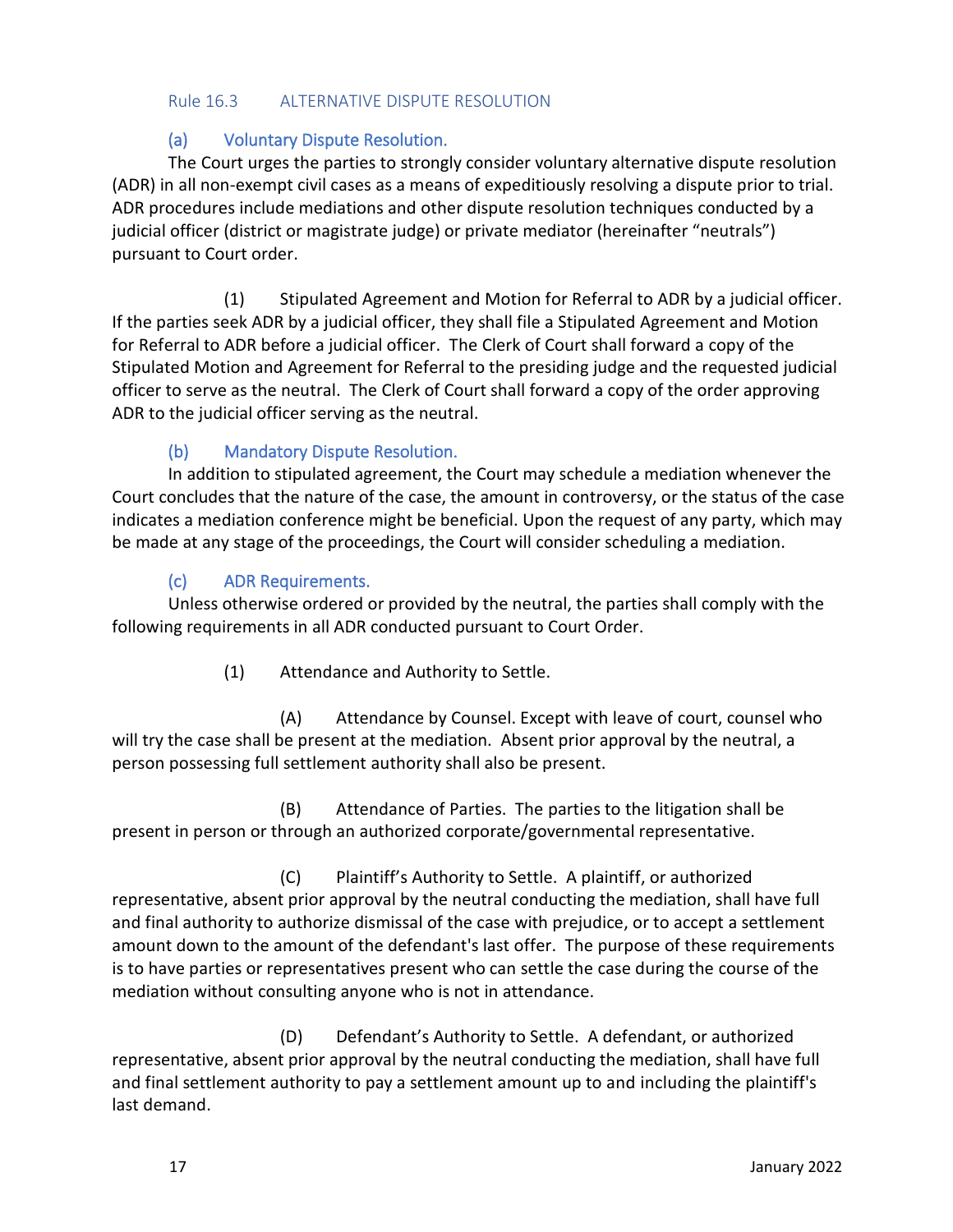The purpose of these requirements is to have parties or representatives present who can settle the case during the course of mediation without consulting anyone who is not in attendance.

(E) Government Entity/Board/Committee Approval. If a governmental entity/board/committee approval may be required to authorize settlement, absent prior approval by the neutral conducting the mediation, the approval of the government entity/board/committee, to the extent authorized by law, must be obtained in advance of the conference, and the attendance of at least one representative of the governmental entity/board/committee having the authority of the governmental entity/board/committee to settle is required.

(F) Failure to Appear. Absent prior approval by the neutral conducting the mediation, counsel appearing without their clients (whether or not counsel has been given settlement authority) will cause the conference to be canceled and rescheduled. The noncomplying party, attorney, or both may be assessed the costs and expenses incurred by other parties and the Court, as a result of such cancellation. Additional sanctions may be imposed as deemed appropriate by the Court.

(G) Insurance Representatives. Any insurance company that may be a party or is contractually required to defend or to pay damages, if any, must have an authorized settlement representative present at the mediation. Absent prior approval by the neutral conducting the mediation, the representative shall have final settlement authority to commit the company to pay, in the representative's discretion the lesser of, any amount up to the policy limits or an amount equal to the plaintiff's last demand. The purpose of this requirement is to have an insurance representative present who can settle the outstanding claim or claims during the course of the conference without consulting a superior who is not in attendance. Failure to fully comply with this requirement may result in the imposition of appropriate sanctions by the Court.

(H) Attendance by Telephone or Video Conference. Absent prior approval by the neutral conducting the mediation, no participant shall appear and participate by telephone or video conference. Participation by telephone will be allowed only when exigent circumstances exist and as permitted by the neutral.

(2) Confidentiality.

(A) Confidential Mediation Statement. The parties are required to submit to the neutral a confidential mediation statement prior to the mediation. The parties will be advised by the neutral of the information to be included in the statement and when it is to be submitted. The statement shall be submitted directly to the neutral and not filed with the Court. The neutral will treat mediation statement as strictly confidential and will destroy all statements after the conclusion of the mediation.

(B) Confidentiality of Mediation. All communications, representations, evidence, recordings and transcripts regarding negotiations and agreements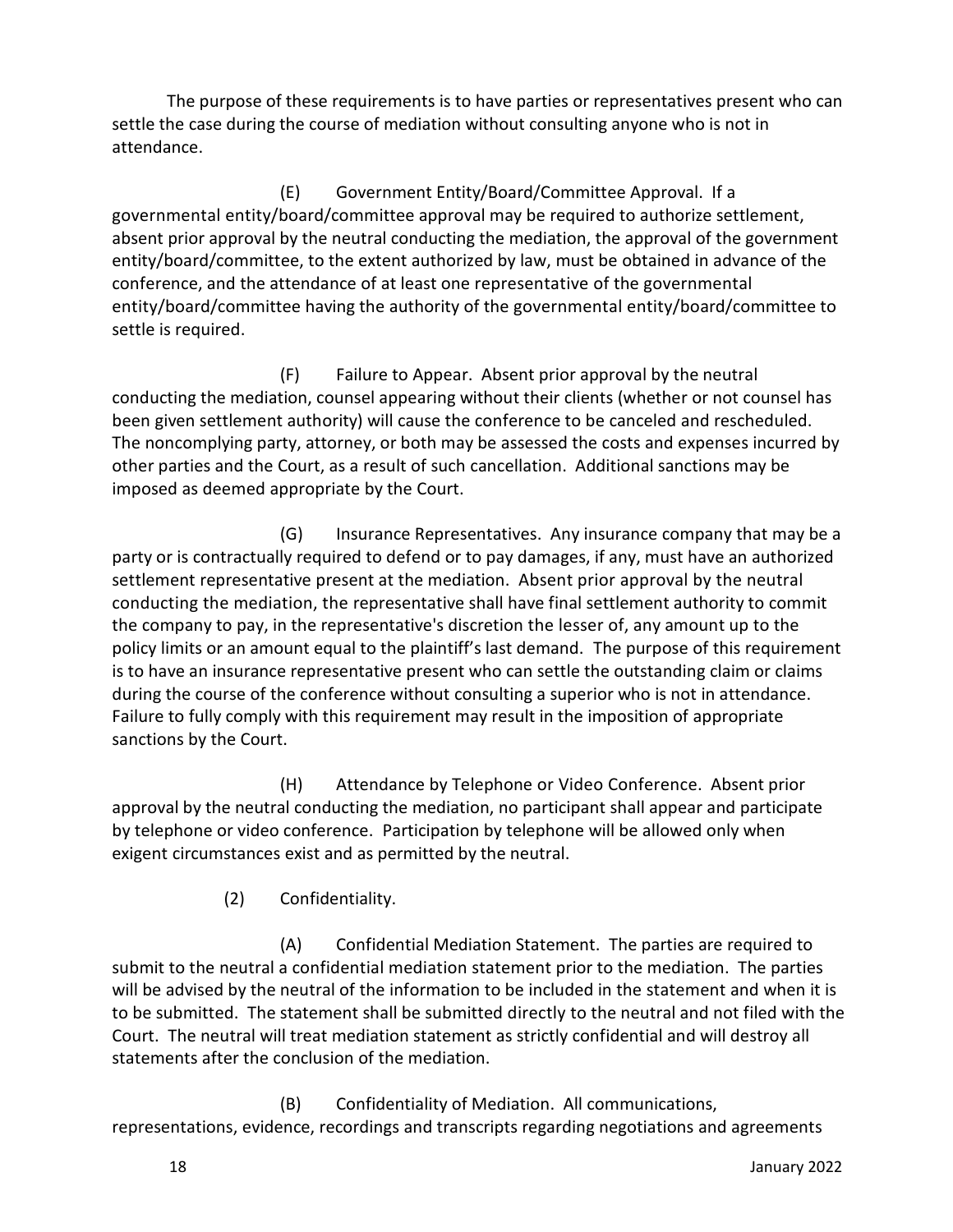made during a mediation shall be held to be strictly confidential and are not subject to disclosure, pursuant to Rule 408 of the Federal Rules of Evidence or as otherwise provided by law. Disputes between parties concerning the terms or enforcement of the terms of a settlement agreement may be excepted from above.

(3) Reporting of Negotiations. No transcript or recording shall be made of any negotiations involved with a mediation.

(4) Reporting of Settlement Agreement. A neutral may require, at the conclusion of a mediation, that a record be made, by electronic recording or by a court reporter, of the outcome of the conference and the terms of any settlement reached by the parties. No transcript of the recording or court reporter's notes shall be made without the prior written permission of the Court.

# <span id="page-27-0"></span>(d) Referral to Arbitration.

A district court may allow referral to arbitration of any civil action, including any adversary proceeding in bankruptcy, when the parties consent, except in cases alleging violation of a constitutional right, when jurisdiction is based in whole or part on 28 U.S.C. § 1343, or when the relief sought consists of money damages greater than \$150,000.

# <span id="page-27-1"></span>(e) Cases Exempt from ADR.

Unless otherwise ordered, the following cases are hereby exempt from ADR proceedings:

- (1) Pro se cases;
- (2) Preliminary injunctions/TROs;
- (3) Cases challenging the constitutionality of a statute;
- (4) Social Security cases;
- (5) Freedom of Information Act cases;
- (6) Privacy Act cases;
- (7) Immigration cases;
- (8) Prisoner cases.

# <span id="page-27-2"></span>(f) Private ADR.

Parties are free to engage in private ADR proceedings.

# <span id="page-27-3"></span>(g) Notice to Court of Private ADR.

The parties shall notify the Court chambers within three (3) business days, telephonically or via email, of an agreement to engage in private ADR proceedings and the date upon which those proceedings are to occur. If a resolution was reached, the parties shall notify the Court immediately.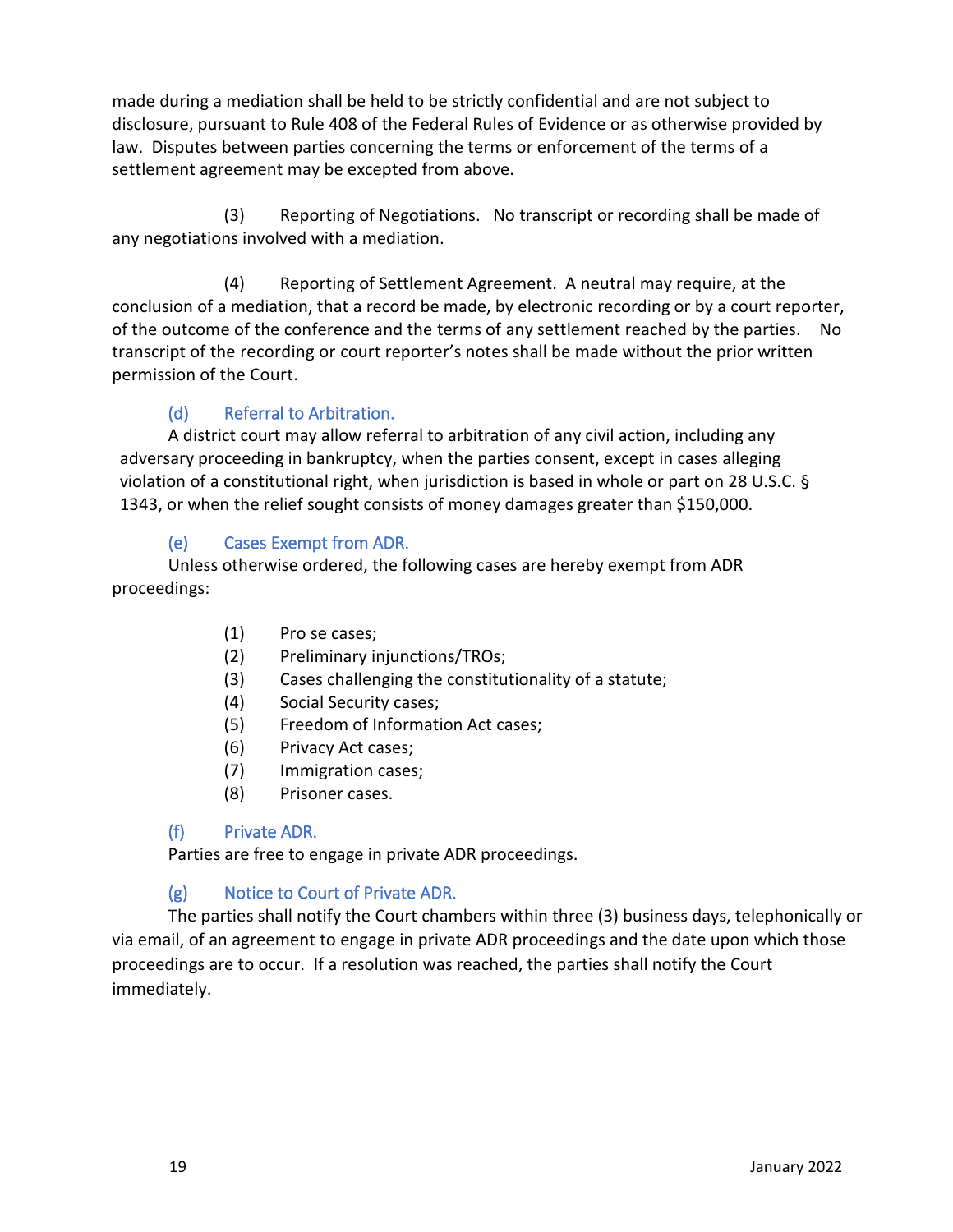#### <span id="page-28-0"></span>Rule 16.4 COMPLEX CASES

# <span id="page-28-1"></span>(a) Notification of Complex Cases.

Pursuant to Local Rule 16.4(b), counsel shall file with the Court, a notice of complexity of the case prior to the Initial Pretrial Conference. Notice of Complexity forms are available at the Court's website: [https://www.wyd.uscourts.gov/forms/notification-complexity.](https://www.wyd.uscourts.gov/forms/notification-complexity)

# <span id="page-28-2"></span>(b) Criteria for Determination of Complex Cases.

In determining whether a case is complex, the Court may consider, but is not limited to, the following criteria:

- (1) difficult and unsettled factual or legal issues;
- (2) extensive number of witnesses;
- (3) extensive number of exhibits;
- (4) multiple parties;
- (5) extended length of trial.

# <span id="page-28-3"></span>(c) Determination of Complexity.

The judge who conducts the initial pretrial conference shall make the determination of complexity based upon both the pleadings and the information provided by counsel, and shall notify the parties of his/her determination.

#### <span id="page-28-4"></span>(d) Appeal of Determination.

If a magistrate judge makes the initial determination of complexity, any party who believes the magistrate judge has mistakenly classified a case as complex or non-complex may appeal that determination, in accordance with Local Rule 74.1(a).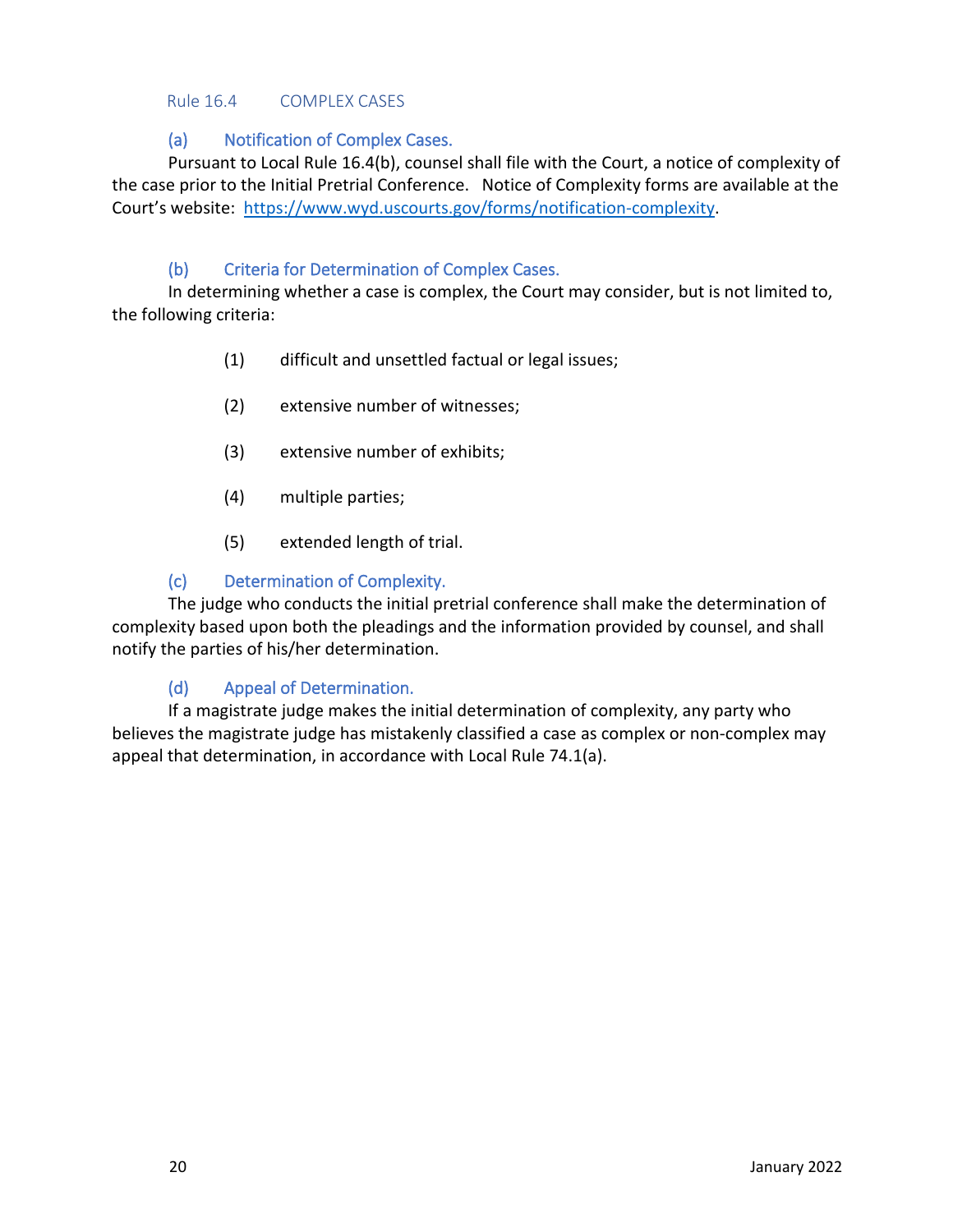#### <span id="page-29-0"></span>IV. DISCOVERY

<span id="page-29-1"></span>Rule 26.1 DISCOVERY

# <span id="page-29-2"></span>(a) Formal Discovery Shall Not Commence Until Initial Disclosure Served.

It is the policy of this District that discovery shall be open, full and complete within the parameters of the Federal Rules of Civil Procedure. Except as authorized under Fed. R. Civ. P. 26(d), formal discovery, including oral depositions, service of interrogatories, requests for production of documents and things, and requests for admissions, shall not commence until the parties have complied with Fed. R. Civ. P. 26(a)(1).

# <span id="page-29-3"></span>(b) Stay of Discovery.

Unless otherwise ordered, the filing of a dispositive motion or motion for protective order, prior to the filing of all responsive pleadings, shall stay the requirement to exchange initial disclosures as required by Fed. R. Civ. P. 26(a)(1) and all other formal discovery until a ruling on the motion has been made.

# <span id="page-29-4"></span>(c) Discovery of Electronically Stored Information.

Prior to a Fed. R. Civ. P. 26(f) conference, counsel should confer with their clients about electronically stored data system(s), including its operation, storage, retrieval and ability to search. Counsel shall review the client's electronically stored information to identify, preserve and disclose (as required under the Rules of Discovery) any contents and format which may be used to support claims or defenses.

(1) Duty to Notify. A party seeking discovery of electronically stored information shall notify the opposing party immediately, but no later than the Fed. R. Civ. P. 26(f) conference, and clearly identify the categories of information which may be sought.

(2) Duty to Meet and Confer. The parties shall meet and confer regarding the following matters during the Fed. R. Civ. P. 26(f) conference:

(A) Electronically stored data/information (in general). Counsel shall attempt to agree on steps the parties will take to segregate and preserve electronically stored data/information;

(B) Email information. Counsel shall attempt to agree as to the scope of email discovery and attempt to agree upon an email search protocol. This should include an agreement regarding inadvertent production of privileged email messages;

(C) Deleted information. Counsel shall confer and attempt to agree whether or not restoration of deleted information may be necessary, the extent to which restoration of deleted information is needed, and who will bear the costs of restoration; and

(D) Back-up data. Counsel shall attempt to agree whether or not backup data may be necessary, the extent to which back-up data is needed, and who will bear the cost of obtaining back-up data.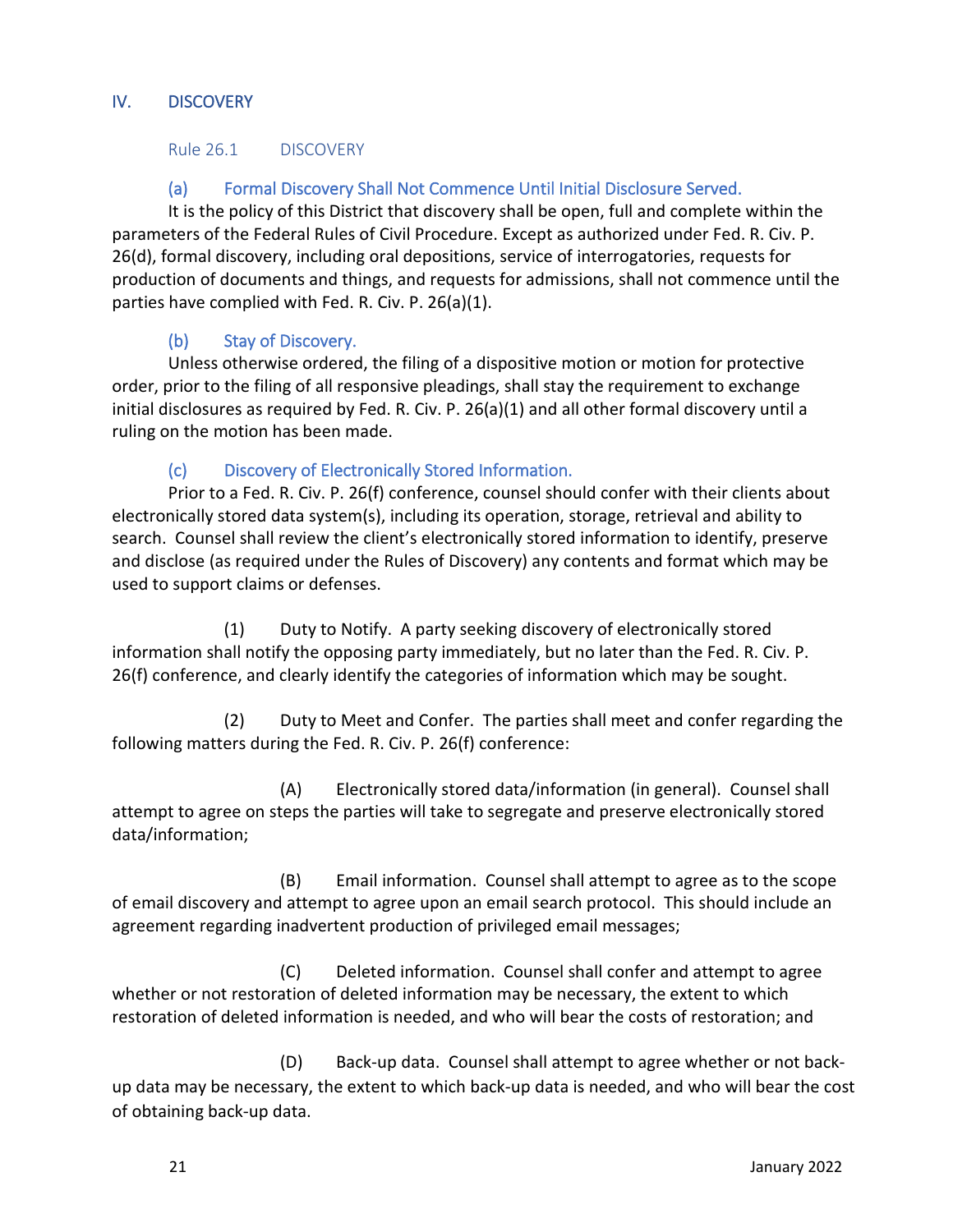# <span id="page-30-0"></span>(d) Discovery Disclosures, Requests and Responses.

(1) Initial disclosures (self-executing routine discovery exchange) pursuant to Fed. R. Civ. P. 26(a)(1), interrogatories under Fed. R. Civ. P. 33 and answers thereto, requests for production or inspection under Fed. R. Civ. P. 34, requests for admissions under Fed. R. Civ. P. 36, and responses thereto, shall be served upon other counsel or parties, but **shall not be filed**. Certificates or notices of compliance are not required and **shall not be filed**. If relief is sought under Fed. R. Civ. P. 26(c) or 37 and authorized by the Court to be filed under Local Rule 37.1(b), copies of the disputed portions of the interrogatories, requests, answers or responses shall be filed contemporaneously with any such motion.

(2) Parties may agree to produce any or all documents electronically, rather than by other means.

# <span id="page-30-1"></span>(e) Discovery of Expert Testimony.

(1) All expert designations shall be filed.

(2) The parties are limited to the designation of one expert witness to testify for each particular field of expertise, absent a showing that complex issues necessitate expert witnesses with narrow, specialized areas of expertise within a larger general field.

(3) A party may depose any person who has been identified and designated as an expert witness pursuant to Fed. R. Civ. P. 26(a)(2).

(4) At the time of the initial pretrial conference, the Court shall, unless good cause appears to the contrary:

(A) establish deadlines by which any party shall designate expert witnesses under Fed. R. Civ. P. 26(a)(2); and

(B) require the expert witness designation(s) to indicate in reasonable detail the areas and fields of expertise and the qualifications of the witness as an expert in said areas and fields.

(5) The disclosure of expert witness testimony shall comply with Fed. R. Civ. P. 26(a)(2). In addition, the party designating the expert witness shall set forth all special conditions or requirements the designating party or the expert witness will insist upon with respect to the taking of his or her deposition, including the amount of compensation the expert witness will require and the rate per unit of time at which the compensation will be payable. In the event counsel is unable to obtain such information to include in the designation, the efforts to obtain the same and the inability to obtain such information shall be set forth in the designation.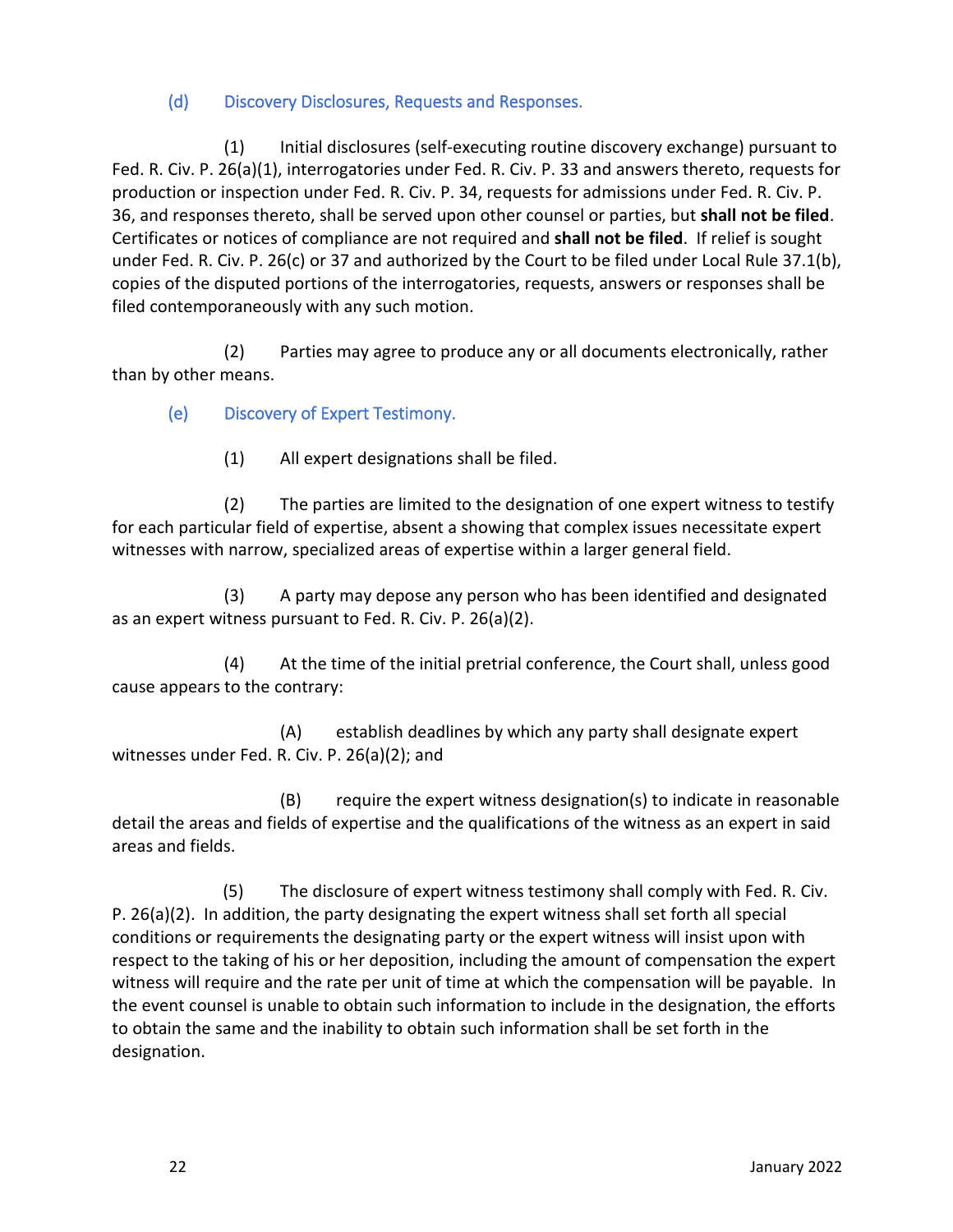(A) In the event a designation of an expert witness fails to set forth the compensation to be paid by a party for the deposition of the expert, or fails to set forth the efforts to obtain such information for designation, any adverse party shall be entitled to depose such witness at the fee provided by the Federal Rules of Civil Procedure.

(B) In the event the amount and rate of the compensation is designated for the expert witness, and the deposition of that expert witness is taken without further action, discussion or agreement between counsel, then the amount described in the designation shall be paid by the party or parties taking the deposition.

(C) Nothing shall prevent the parties involved from agreeing to other terms and conditions and amount of compensation following the designation.

(D) In all cases where there is a dispute as to the proper compensation or other conditions relative to the taking of an expert discovery deposition, or an inability to obtain information concerning compensation, a party may file a motion with the Court pursuant to Fed. R. Civ. P. 26(b)(4) and (c) or Fed. R. Civ. P. 45(d). The Court will, thereafter, issue its order setting forth the terms, conditions, protections, limitations and amounts of compensation to be paid by the party taking the deposition.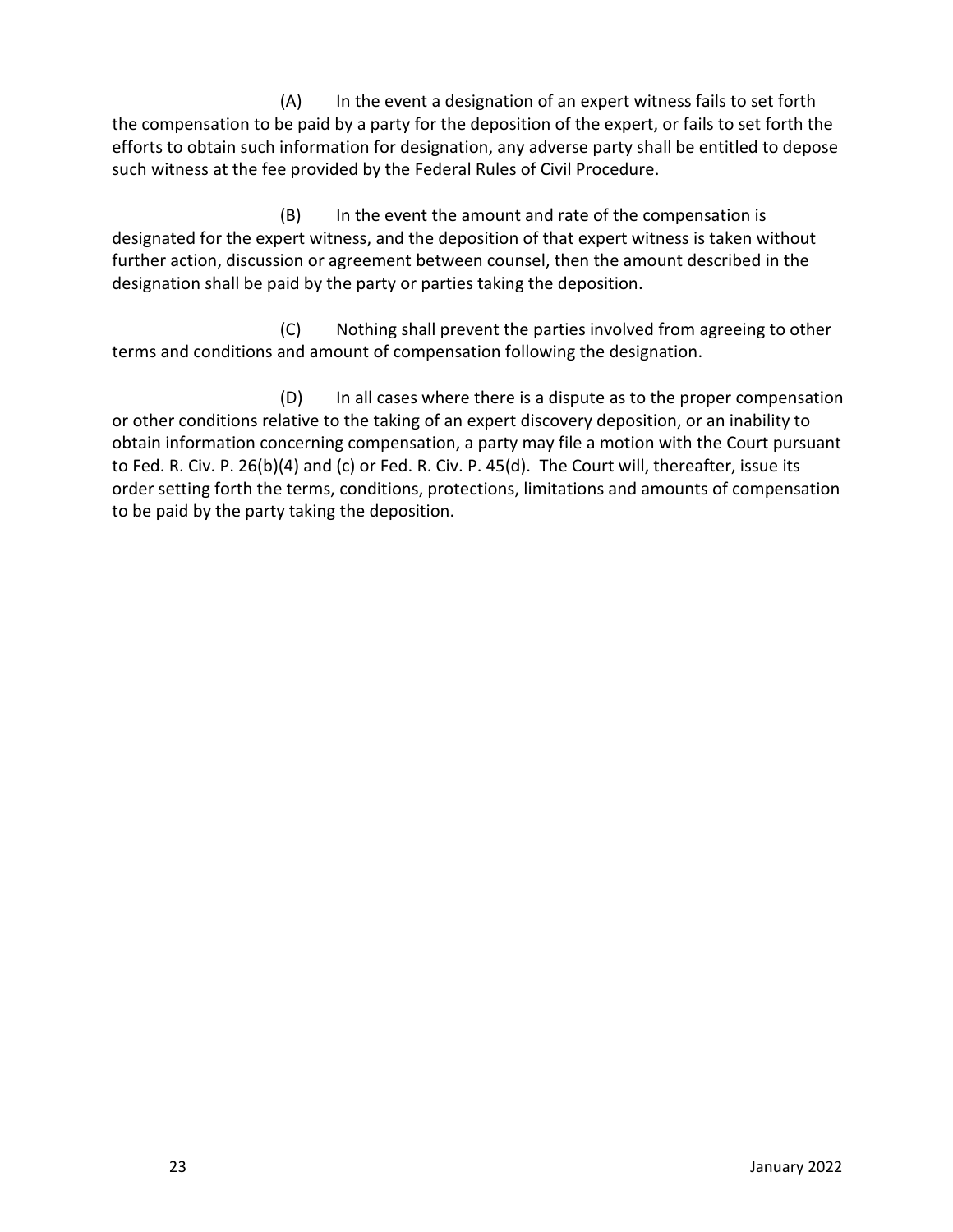#### <span id="page-32-0"></span>Rule 30.1 DEPOSITIONS

# <span id="page-32-1"></span>(a) Reasonable Notice.

Unless otherwise ordered by the Court, "reasonable notice" for the taking of depositions under Fed. R. Civ. P. 30(b)(1) shall be not less than fourteen (14) days, as computed under Fed. R. Civ. P. 6. Before sending a notice to take a deposition, counsel or the unrepresented party seeking the deposition shall make a good faith effort to schedule it in a convenient and costeffective manner.

# (b) Depositions of Witnesses Who Have No Knowledge of the Facts.

<span id="page-32-2"></span>Where an officer, director or managing agent of a corporation or a government official is served with a notice of deposition or subpoena regarding a matter about which he or she has no knowledge, he or she shall submit, reasonably before the date noticed for the deposition, an affidavit so stating and identifying a person within the corporation or government entity having knowledge of the subject matter involved in the pending action.

The noticing party may, notwithstanding such affidavit of the noticed witness, proceed with the deposition, subject to the witness's right to seek a protective order.

# <span id="page-32-3"></span>(c) Directions Not to Answer.

A witness may only be directed not to answer in accordance with Fed R. Civ. P. 30(c)(2).

Where a direction not to answer such a question is given and honored by the witness, unless all parties agree to the validity of the objection, the parties shall seek an immediate ruling from the magistrate judge, or the presiding district judge if the magistrate judge is unavailable, as to the validity of such direction. If the witness refuses to answer questions not covered by Rule 30(c)(2), and the attorney giving such direction does not withdraw such direction, the Court may require the attorney to pay all costs associated with retaking the deposition.

If a prompt ruling cannot be obtained, the direction not to answer made on any ground set forth under Rule 30(c)(2) may stand pending a ruling and the deposition shall continue until (1) a ruling is obtained or (2) the dispute resolves itself. A direction not to answer on any ground other than under Rule  $30(c)(2)$  shall not stand and the witness shall answer.

# <span id="page-32-4"></span>(d) Suggestive Deposition Objections.

Objections in the presence of the witness used to suggest an answer to the witness are improper. If an objection to a deposition question is one that can be obviated or removed if presented at the deposition, the proper objection is "objection to the form of the question," and the problem with the form shall be identified. If the objection is on a ground set forth in Rule 30(c)(2), the basis for the objection shall be stated and established.

# <span id="page-32-5"></span>(e) Assertion of a Privilege from Discovery.

An attorney asserting a claim of privilege from discovery shall identify, during the deposition, the nature of the privilege which is being claimed.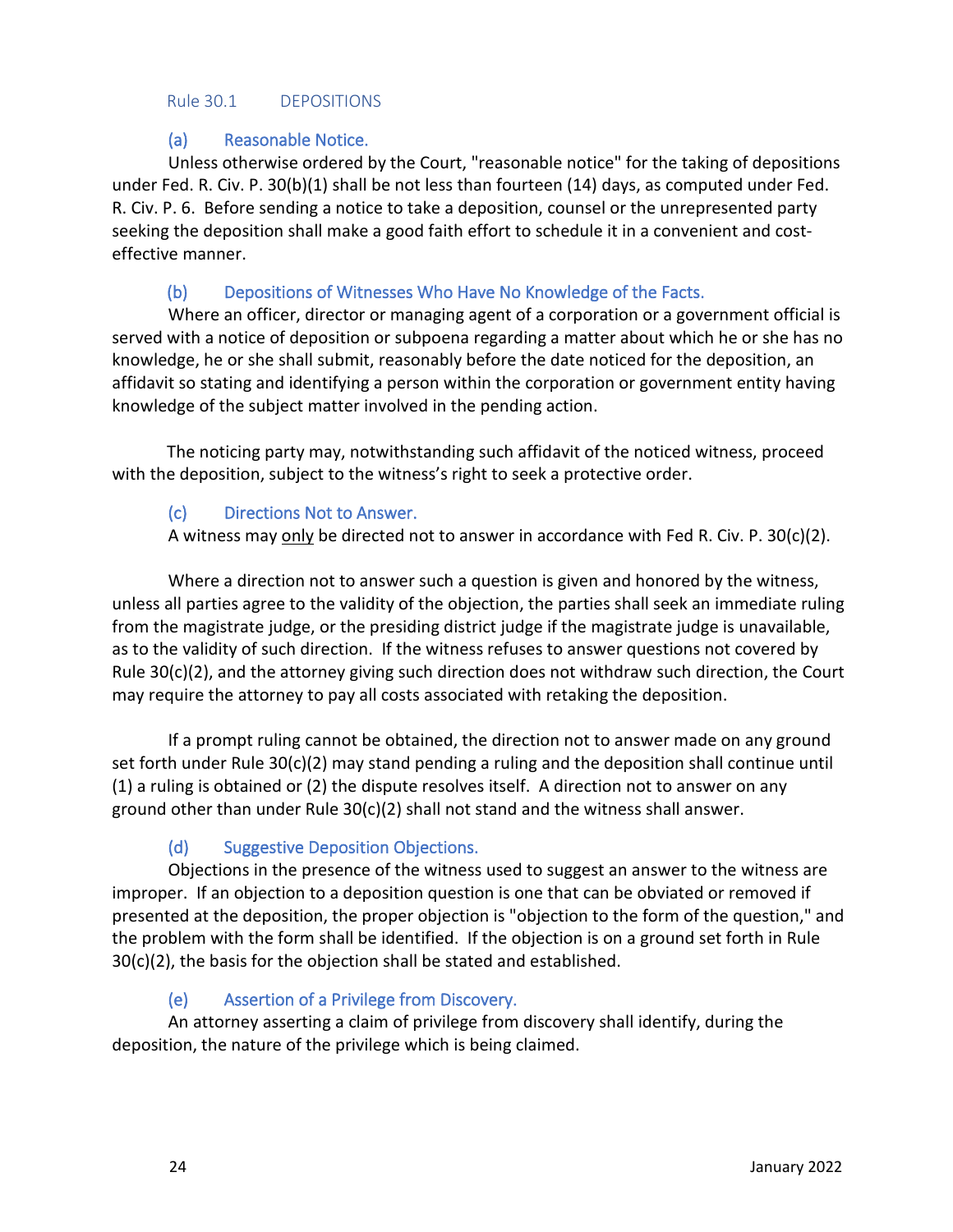# (f) Establishment of Privilege from Discovery.

<span id="page-33-0"></span>After a claim of privilege from discovery has been asserted, the attorney seeking disclosure shall have reasonable latitude during the deposition to question the witness to establish other relevant information concerning the assertion of the privilege, including:

- (1) the applicability of the particular privilege being asserted;
- (2) circumstances which may constitute an exception to the assertion of the

privilege;

- (3) circumstances which may result in the privilege having been waived; and
- (4) circumstances which may overcome a claim of privilege from discovery.

# <span id="page-33-1"></span>(g) Filing of Depositions.

Deposition transcripts shall not be filed with the Court until such time as they are published during a hearing or trial or offered in support of a motion or opposition thereto.

# <span id="page-33-2"></span>(h) Return of Deposition.

All depositions in the custody of the Clerk of Court at the conclusion of trial shall be retained for sixty (60) days. At that time, the party who introduced them into evidence shall be notified they are available for retrieval. A receipt identifying the depositions returned will be filed in the case. The parties will be responsible for producing the depositions as directed by the 10th Circuit Court of Appeals.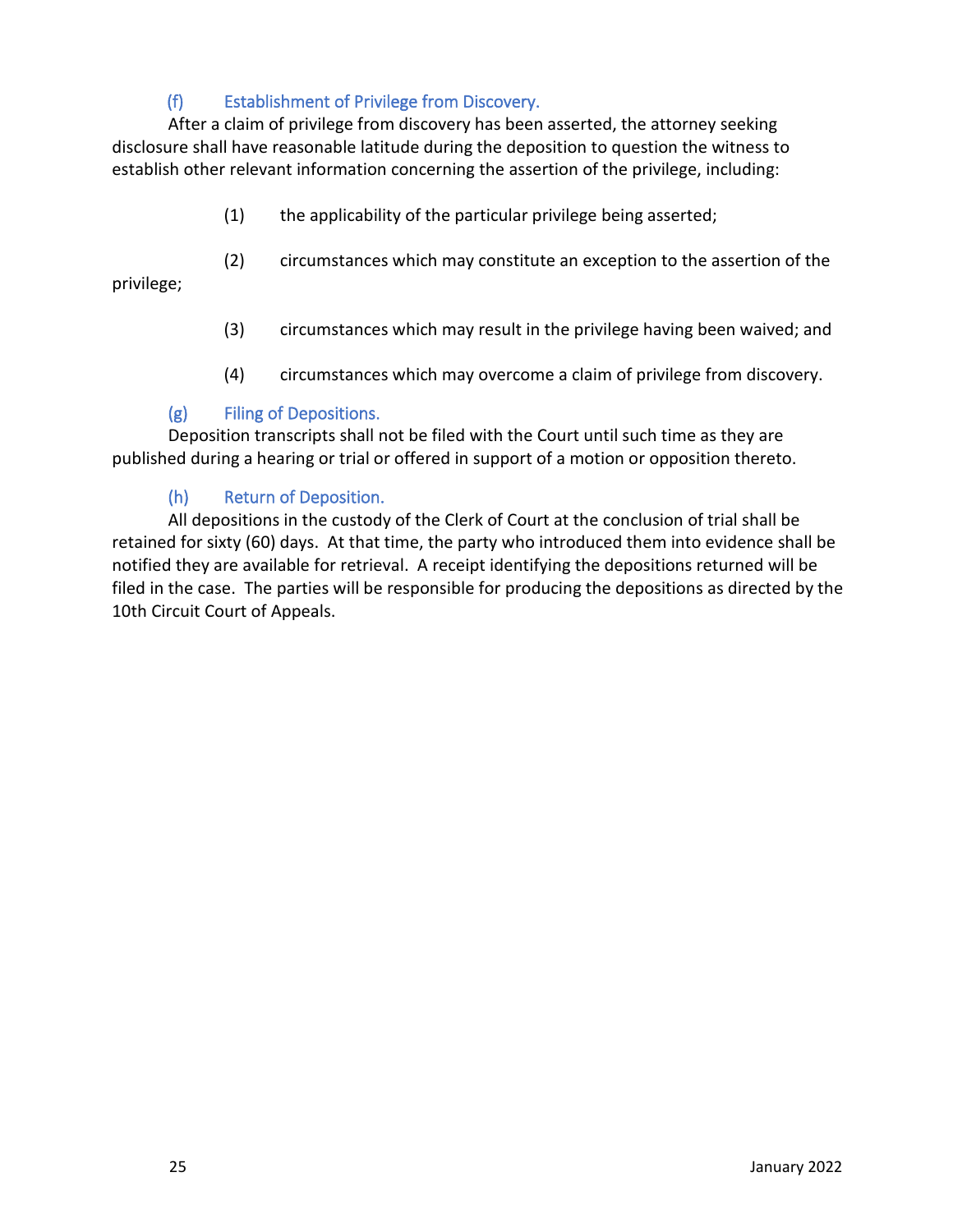#### <span id="page-34-0"></span>Rule 33.1 FORMAT AND SERVICE OF DISCOVERY REQUESTS

The party serving interrogatories, pursuant to Fed. R. Civ. P. 33, requests for production of documents or things, pursuant to Fed. R. Civ. P. 34, or requests for admission, pursuant to Fed. R. Civ. P. 36, shall provide a copy of the discovery request(s) to the responding party in an electronic form sufficient to avoid the necessity of re-typing each interrogatory or request. The party answering, responding or objecting to written interrogatories, requests for production of documents or things, or requests for admission shall quote each such interrogatory or request in full immediately preceding the statement of any answer, response or objection thereto. The parties shall also number each interrogatory, request, answer, response or objection sequentially, regardless of the number of sets of interrogatories or requests.

The requirement to submit in an electronic form shall not apply to pro se litigants.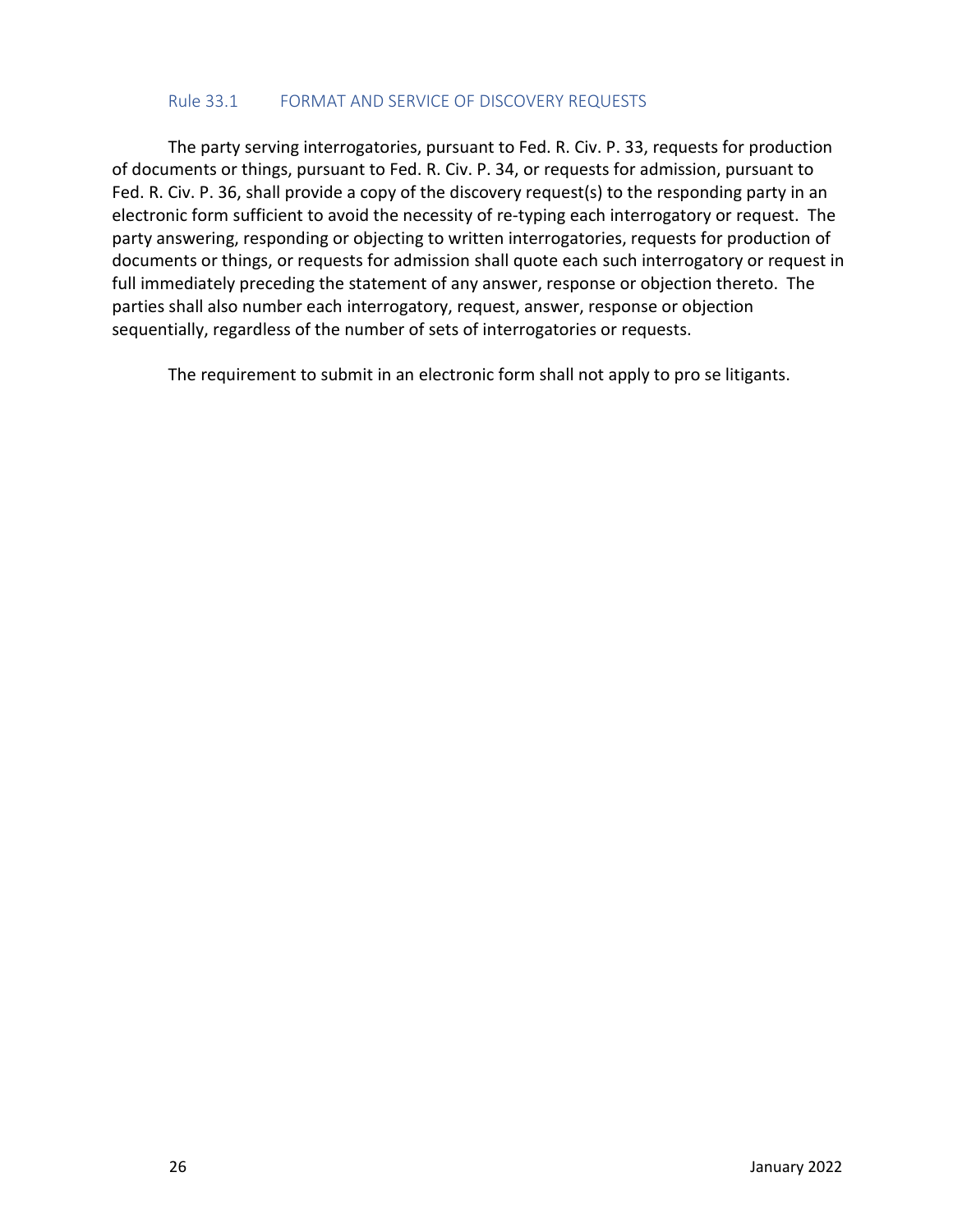#### <span id="page-35-0"></span>Rule 34.1 PRODUCTION OF DOCUMENTS AND THINGS

#### <span id="page-35-1"></span>(a) Service of Requests for Documents.

Attorneys requesting documents pursuant to Fed. R. Civ. P. 34 and 45 shall have reviewed the request or subpoena to ascertain that it is specifically applicable to the facts and contentions of the particular case. A form request or subpoena which is not specifically directed to the facts and contentions of the particular case is prohibited.

# <span id="page-35-2"></span>(b) Reasonable Request.

A request for production or subpoena duces tecum shall be read reasonably, recognizing that the attorney serving it generally does not have knowledge of the documents being sought and the attorney receiving the request or subpoena generally has such knowledge or can obtain it from the client.

# <span id="page-35-3"></span>(c) Claiming Privilege or Protecting Trial Preparation Materials ("Privilege Log").

In addition to those requirements under Fed. R. Civ. P. 26(b)(5)(A), a party asserting a privilege or protection from the production of a document shall furnish all parties the following information:

- (1) the type of document, e.g., letter or memorandum;
- (2) the general subject matter of the document;
- (3) the date of the document;

(4) the author, addressee and all other recipients of the document, their titles, positions and specific job-related duties, and the relationship of the author and all recipients to one another;

(5) the specific objection or privilege asserted and an explanation of how it

applies;

(6) such other information sufficient to identify the document for a subpoena duces tecum.

# <span id="page-35-4"></span>(d) Oral Communications.

A party asserting a privilege or qualified immunity to the disclosure of oral communications shall furnish the following information:

(1) the name of the person making the communication; the name of all persons present when the communication was made, their titles, positions and specific jobrelated duties, and the relationship of all people present to one another;

- (2) The date and place of communication; and
- (3) the general subject matter of the communication.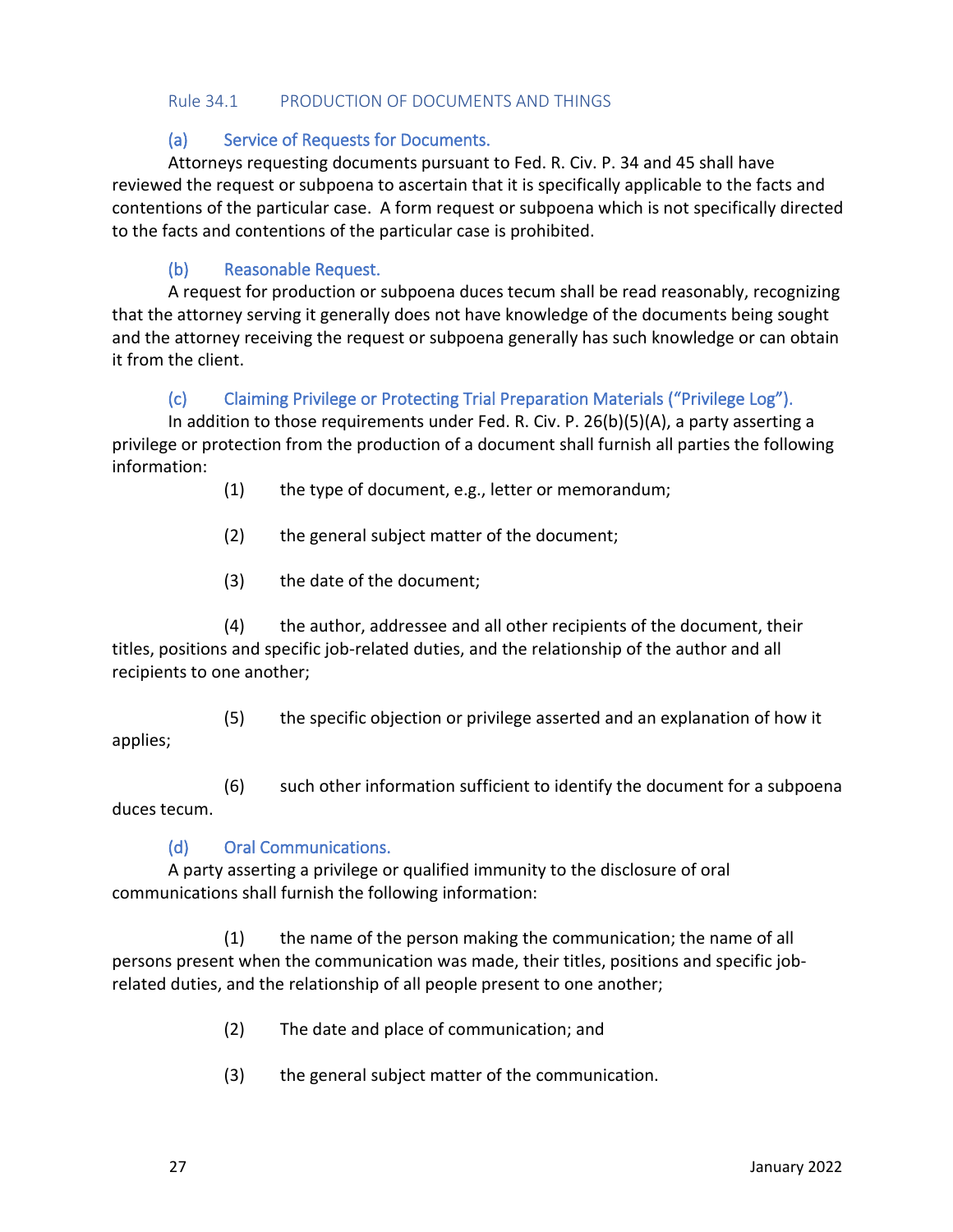#### Rule 37.1 DISCOVERY DISPUTES

## (a) Privilege Asserted in Response to Written Discovery Requests.

When a claim of privilege or qualified immunity from discovery is asserted in response to written discovery requests, including interrogatories, requests for documents and requests for admissions, the attorney asserting the privilege or qualified immunity from discovery shall specifically identify the nature of the privilege or qualified immunity which is being claimed and indicate the rule being invoked. Counsel shall further disclose the information set forth in Local Rule 34.1(c), as the case may warrant.

## (b) Duty of Counsel to Confer.

Except as otherwise ordered, the Court will not entertain any motions relating to discovery disputes unless counsel for the moving party has first conferred and made reasonable good faith efforts to resolve the dispute with opposing counsel. In the event that the parties cannot settle the discovery dispute on their own, counsel shall jointly contact the assigned magistrate judge to schedule an informal telephonic discovery call. The Court will attempt to resolve disputes in this informal manner. If the Court determines the dispute requires formal filing of a motion and briefing, the Court will grant the parties permission to file a written motion.

## (c) Failure to Make Self-Executing Discovery Exchange.

If a party fails to make a disclosure required by Fed. R. Civ. P. 26(a)(1), any other party may move to compel disclosure and for appropriate sanctions.

## (d) Motion to Quash Deposition Notice and Motion for Protective Order.

Pending resolution of any motion under Fed. R. Civ. P. 26(c), 30(d), or 45(c), neither the objecting party, witness nor any attorney is required to appear at the deposition to which a motion to quash is directed until the motion is ruled upon. The filing of a motion under any of these referenced Federal Rules of Civil Procedure shall stay the discovery to which the motion is directed pending further order of the Court. Any motion for relief under Fed. R. Civ. P. 26(c) directed to a deposition must be filed and served as soon as practicable after receipt of the deposition notice, but in no event less than five (5) days prior to the scheduled depositions. Counsel seeking such relief shall request the Court for a ruling or a hearing thereon promptly after the filing of such motion, so that discovery shall not be unnecessarily delayed in the event the motion is denied.

## (e) Motions to Compel.

Motions under Fed. R. Civ. P. 26(c) or 37(a), directed at interrogatories or requests under Fed. R. Civ. P. 33 or 34, or at the responses thereto, shall identify and set forth the specific interrogatory, request or response constituting the subject matter of the motion.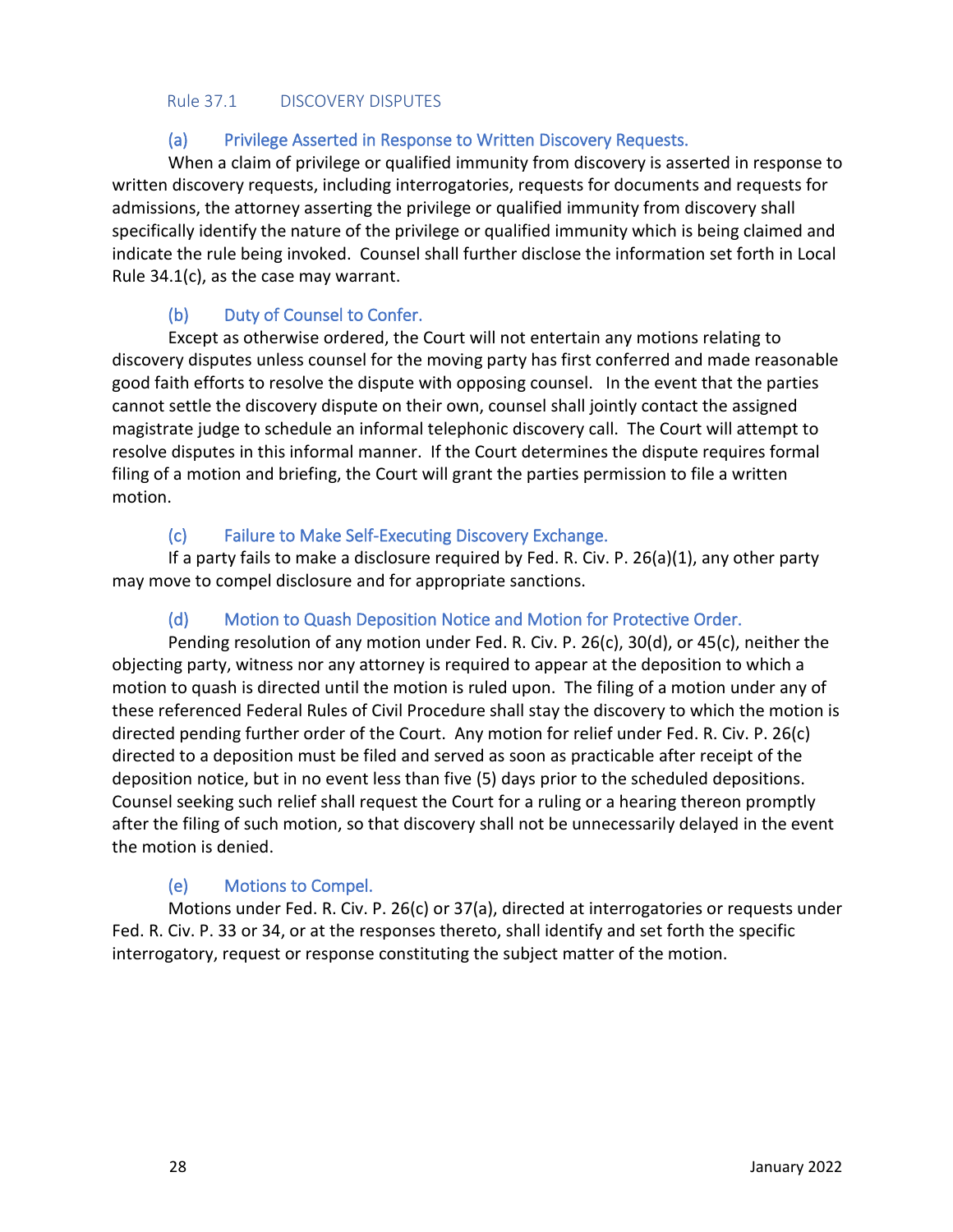## V. TRIALS

#### Rule 40.1 ASSIGNMENT OF CASES FOR TRIAL

## (a) Trial Settings.

(1) If more than one civil case is set for trial on the same date, each case set for that date may be listed in the order in which the Court intends for them to proceed to trial, however trial counsel should consult with chambers as to their current setting and likelihood to proceed to trial on that date. Criminal trials take precedence over civil trial settings.

(2) The Clerk of Court shall maintain and make available on request the trial schedule of each judge.

(3) When a case set for trial settles after noon on the last day prior to trial, the parties may be assessed costs in accordance with Local Rule 54.4. The last day before trial shall be calculated in accordance with Fed. R. Civ. P. 6(a)(1).

## (b) Continuances.

Cases shall not be continued upon stipulation of counsel unless approved by order of the Court. No continuances shall be allowed absent a showing of good cause.

## (c) Calendar Conflicts.

Effort will be made to avoid conflicts of counsel with earlier firm trial court settings made known to the judge. In the absence of compelling circumstances, trailing calendars or uncertain settings by this Court will not be permitted to interfere with firm settings in other courts. Firm trial dates in this Court will not be vacated to defer to trailing calendars or uncertain settings in other trial courts. When a firm trial date of this Court conflicts with a firm trial date of another court, the trial date first set shall prevail.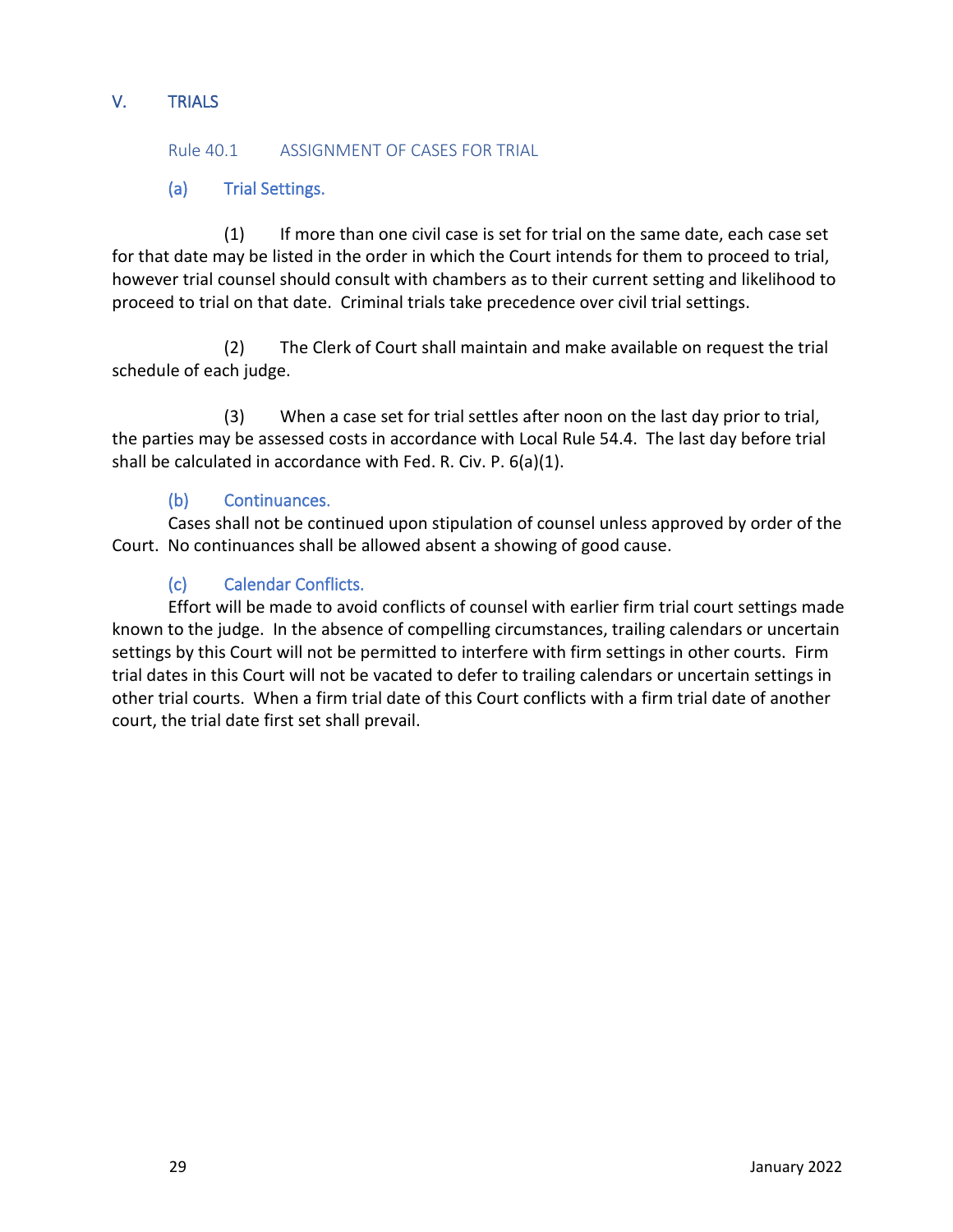#### Rule 40.2 ASSIGNMENT OF CASES

## (a) Assignment of Cases.

It is the policy of this Court to provide for the assignment of cases among the district judges and full-time magistrate judges of this District by random selection through the electronic case assignment system. Please see Administrative Order 2014-03: https://www.wyd.uscourts.gov/sites/wyd/files/General\_Order\_re\_Direct\_Assignment\_of\_Civil Cases to MJs.pdf . In order to provide for parity of work among the active judges of this District, the following procedures shall apply:

(1) Filing and Assignment of Civil Cases.

(A) In compliance with Local Rule 3.1, a civil cover sheet shall be submitted at the commencement of each civil action (excluding pro se litigants). The civil cover sheet shall indicate whether the case is related to any other action pending or terminated within the previous twelve (12) months and the nature of the relationship. If no relationship is indicated, the case shall be assigned as provided in paragraph (i) below. If a relationship is indicated, the case shall be assigned as provided in paragraph (ii) below.

(i) The Clerk of Court shall maintain a computerized case assignment system for the random selection and assignment of civil cases to district judges in an equal apportionment for each judge, except as may be determined by the Chief Judge.

(ii) If a relationship is indicated to a pending case or one terminated within the previous twelve (12) months, the Clerk of Court shall notify the judge assigned to the earlier related case or cases. That judge shall promptly review the relationship and notify the Clerk of Court for random assignment, if there is no relationship. If the judge determines a relationship exists, the case shall be assigned to that judge.

(2) Filing and Assignment of Appeals. Appeals from decisions of magistrate judges and bankruptcy judges, in previously unassigned cases, shall be assigned to district judges, in accordance with these procedures.

(3) Emergency Case Filings. In cases of an emergency nature requiring immediate action by a judge, the Clerk of Court shall determine the availability of a judge to act. Once a judge has acted, he or she shall promptly return the case to the Clerk of Court for assignment or advise the Clerk of Court that he or she intends to keep the case.

(4) Recusal and Disqualification of a Judge. Recusal and disqualification of a judge shall be by formal order. Upon recusal or disqualification, the Chief Judge shall order the case reassigned.

(5) It shall be the responsibility of the Chief Judge to review, at least annually, the pending caseloads of the judges in service and to suggest reassignment when it is determined that there is an imbalance which is adversely affecting litigants. In considering the question of such reassignment, this Court will consider the categories of cases for which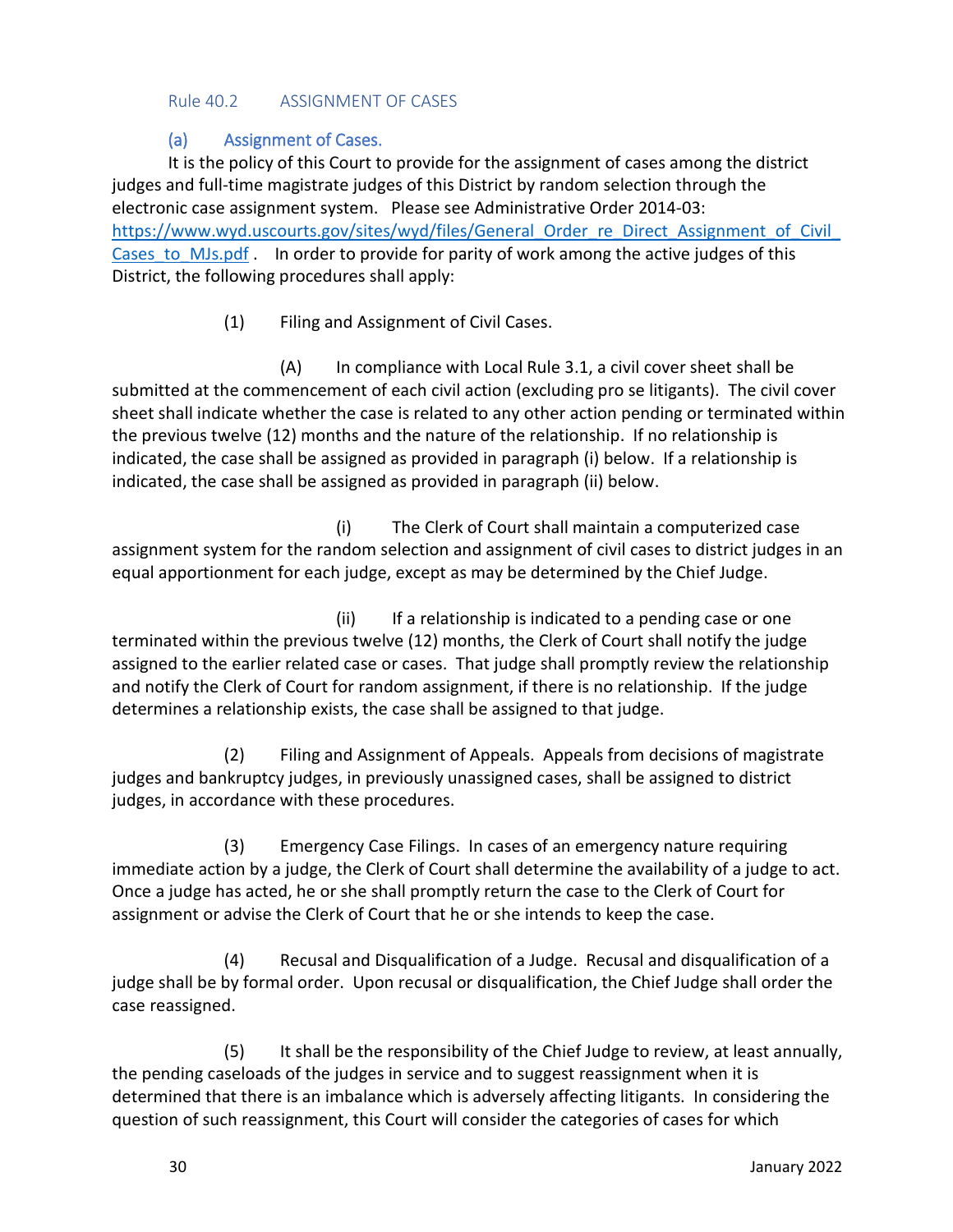Congress has mandated priorities. All reassignments or transfers of cases from one judge to another shall be made only with the approval of the Chief Judge.

# (b) Case Assignment Reports.

At the end of each month, the Clerk of Court shall prepare a report showing the number of cases assigned to and pending before each judge, and such other information as the Chief Judge may direct.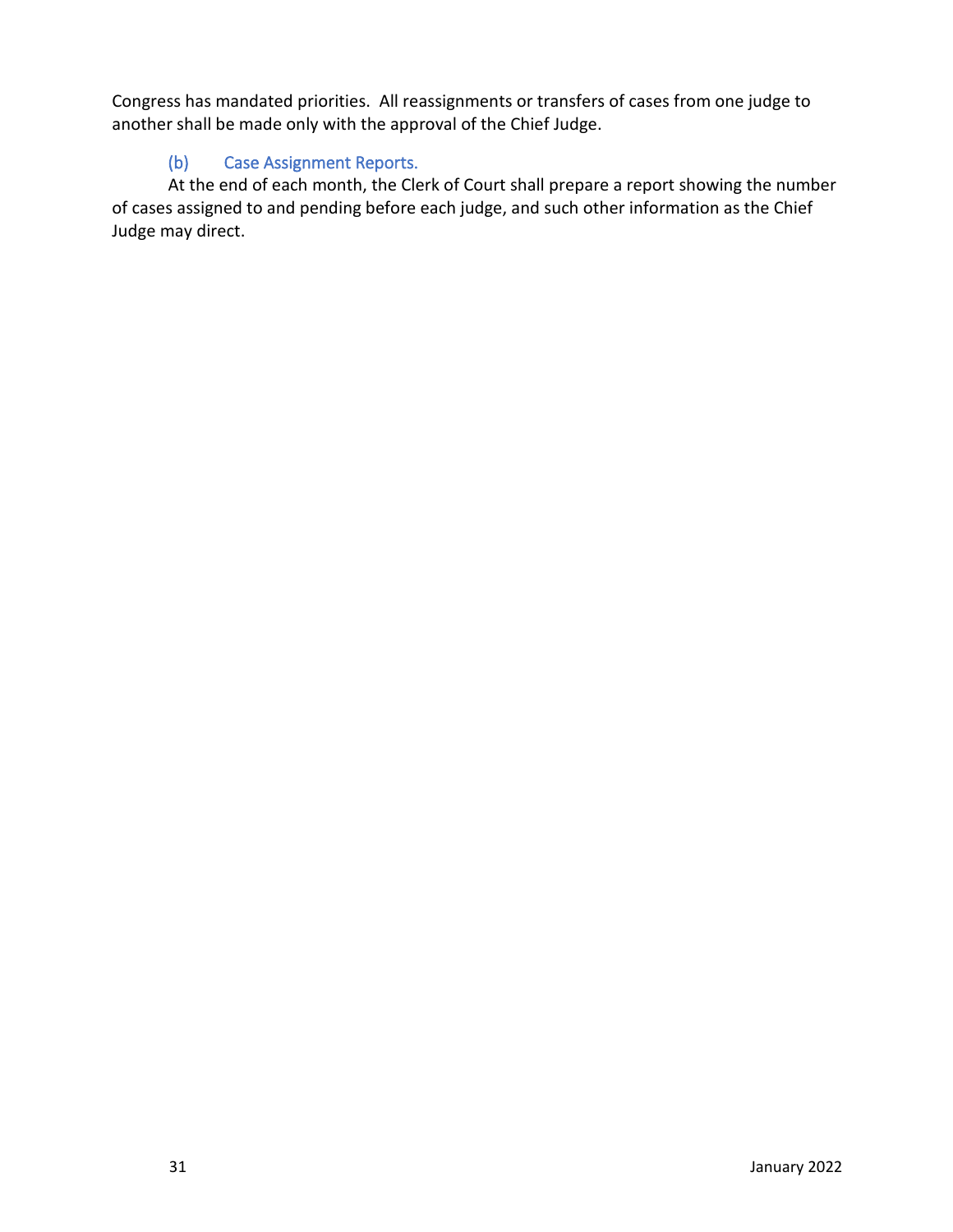#### Rule 41.1 DISMISSAL OF CASES

## (a) Dismissal of Settled Cases.

Upon notice to the presiding judge's chambers or to the Clerk of Court that an action has been settled, counsel shall file within thirty (30) days, unless otherwise permitted or directed, such filings necessary to terminate the action. Upon failure to do so, the Court may order the action to be placed on the Court's calendar and set for trial.

## (b) Dismissal for Lack of Prosecution.

Unless otherwise ordered by the Court, if after ninety (90) days, no action has been taken in any case or the case is not at issue, the Clerk of Court shall notify counsel of record, or pro se parties by certified mail return receipt requested, that the case may be dismissed for lack of prosecution thirty (30) days from the date of the notice. If no action is taken within thirty (30) days after notice has been given, the Court may enter the order of dismissal. The order shall be served on counsel and pro se parties by the Clerk of Court.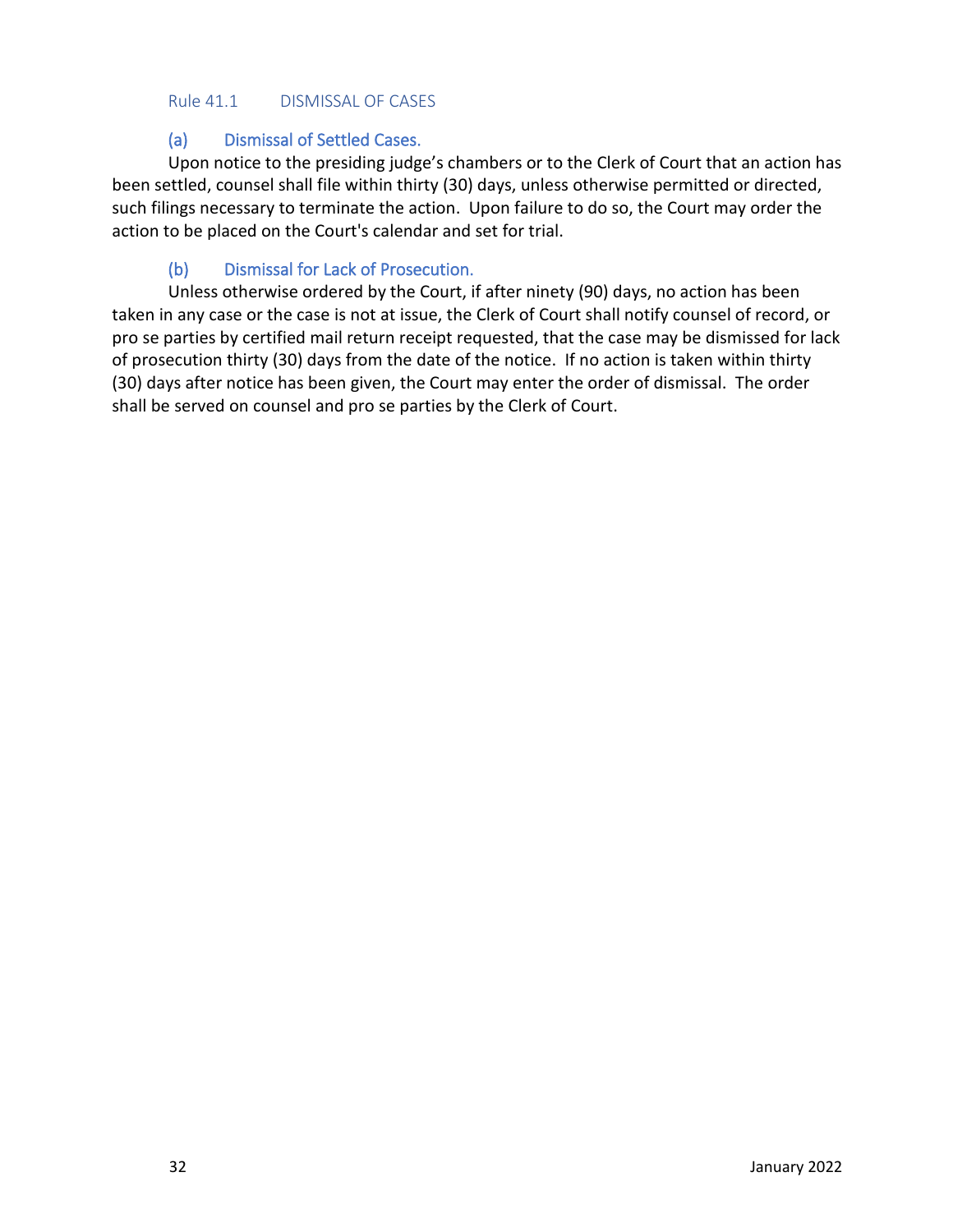#### Rule 42.1 DETERMINATION OF MOTIONS TO CONSOLIDATE

Whenever a motion to consolidate is filed, the decision to grant or deny the motion shall be made by the judge to whom the oldest case involved in the requested consolidation is assigned.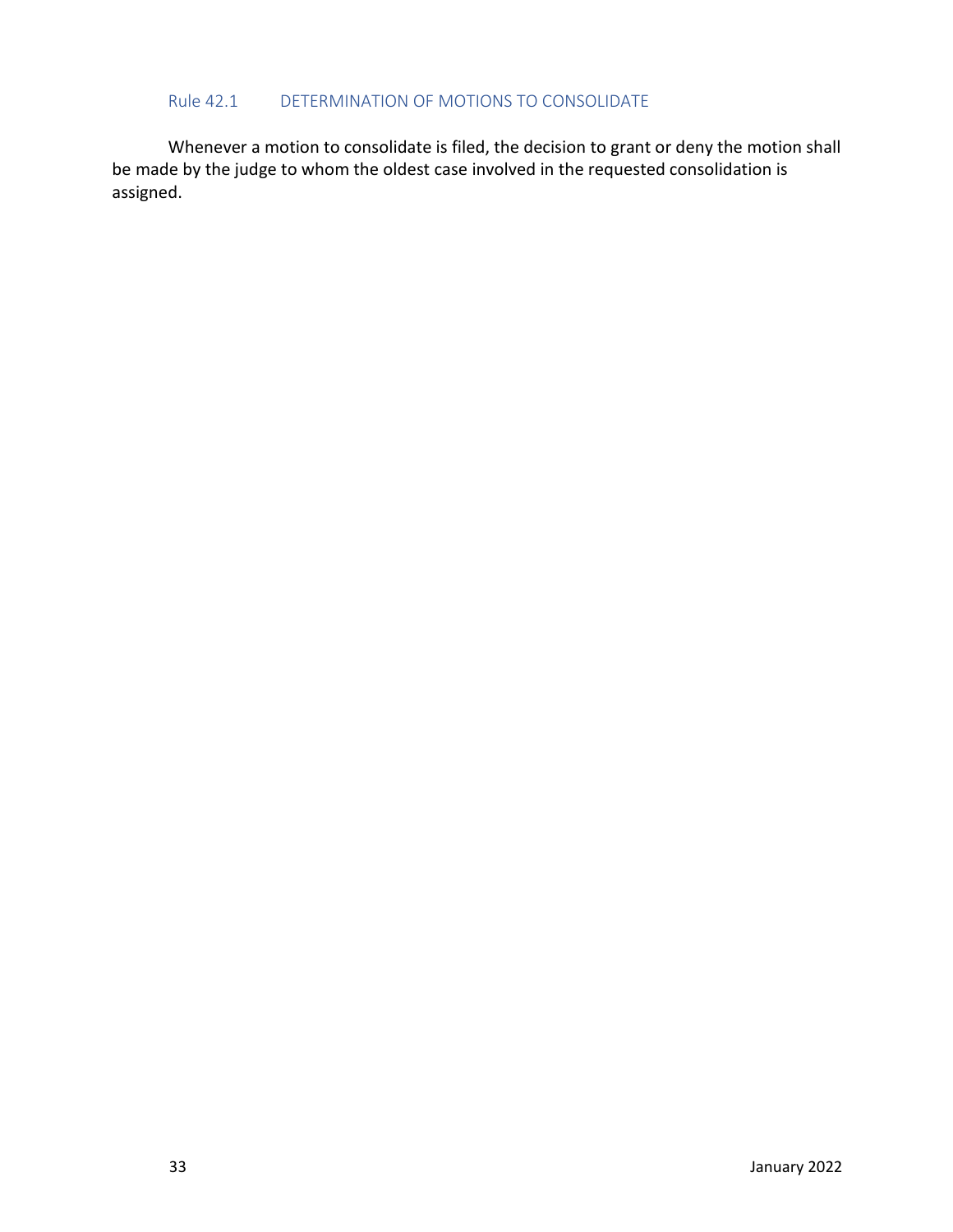#### Rule 43.1 COURTROOM DECORUM

## (a) Conduct of Counsel.

Counsel shall conduct themselves in the courtroom with dignity and propriety. All statements and communications to the Court shall be clearly and audibly made from the counsel table or, if the Court is equipped with an attorney's lectern, from a standing position behind the lectern facing the Court. Counsel shall not approach the bench unless requested to do so by the Court or unless permission is granted upon the request of counsel. Counsel should anticipate the necessity for rulings and discuss them when the jury is not seated.

## (b) Examination of Witnesses.

Examination of witnesses shall be conducted from the lectern in the courtroom, except when it shall be necessary to approach the witness, Clerk of Court or reporter's table for the purpose of presenting or examining exhibits. Counsel shall hand to the courtroom deputy, not the judge or reporter, all things for examination by the judge.

## (c) Number of Participating Counsel.

Only one attorney for each party may examine or cross-examine a witness. Not more than two (2) attorneys for each party may argue the merits of the action unless the Court otherwise permits.

## (d) Courtroom Standards.

To maintain decorum in the courtroom when Court is in session, counsel shall abide strictly by the following rules:

(1) counsel shall be punctual, prepared and appear in appropriate professional attire;

(2) counsel shall stand when the judge or jury enters or leaves the courtroom;

(3) counsel shall stand when addressing, or when addressed by, the Court and when examining and cross-examining witnesses;

(4) counsel shall address others only by their titles and surnames, including lawyers, witnesses and court personnel;

(5) counsel shall speak only to the Court, except for questioning witnesses and, in opening and closing, addressing the jury;

(6) counsel shall not address questions or remarks to opposing counsel without first obtaining permission from the Court to do so. Appropriate and quiet informal consultations among counsel off the record are not precluded so long as this does not delay or disrupt the progress of the proceedings;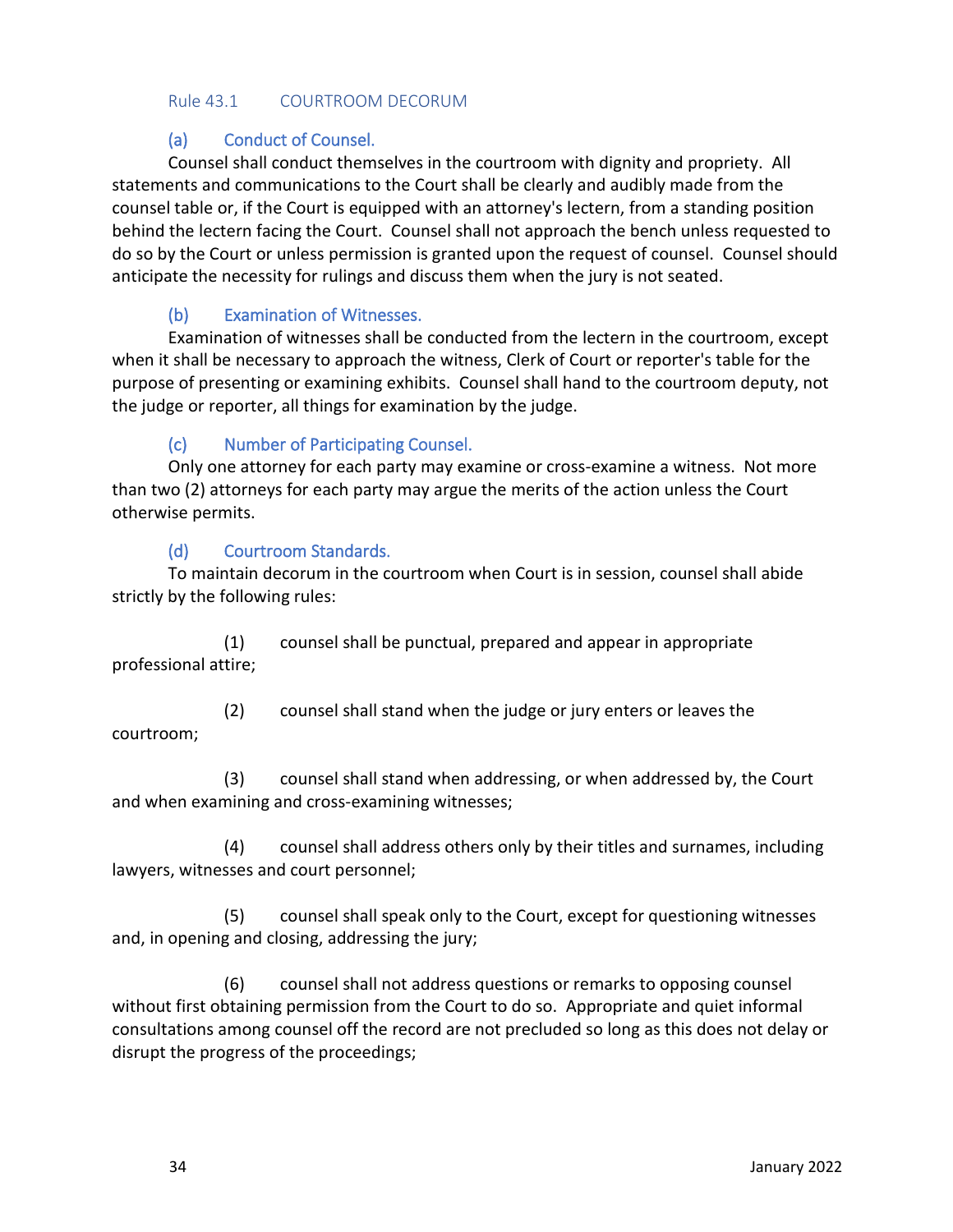(7) in making an objection, counsel shall state plainly and briefly the specific legal ground of objection and shall not engage in argument, unless requested or permitted by the Court to do so;

(8) only one attorney for each party shall make objections to the testimony of a witness when being questioned by an opposing party. The objection shall be made by the attorney who has conducted or is to conduct the examination of the witness;

(9) counsel shall not conduct an experiment or demonstration without Court permission;

(10) contact with law clerks is *ex parte* contact with the Court. Contact with the Court should be through the judicial assistant or the Clerk of Court;

(11) counsel should not participate in a trial as an attorney if he or she may be called as a material witness;

(12) counsel are responsible for advising their clients, witnesses, and associate counsel about proper courtroom behavior.

# (e) Application to Pro Se Parties.

This rule applies equally to pro se parties as to counsel.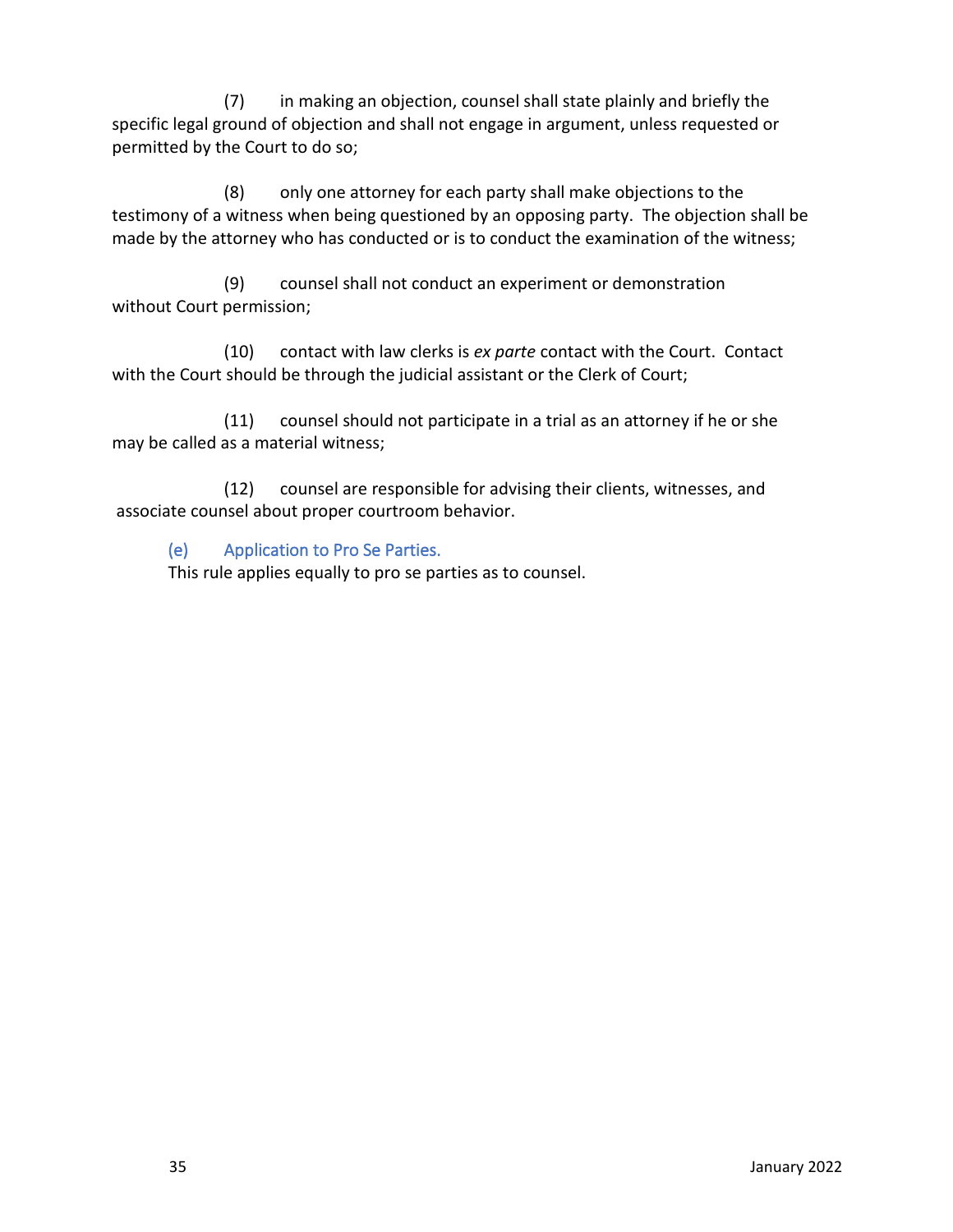## Rule 43.2 TRIAL MANAGEMENT

To the extent not previously established, the presiding judge may set forth at the final pretrial conference guidelines governing trial matters such as opening statements, closing arguments, marking and listing of exhibits, listing of witnesses, and submission of proposed voir dire and jury instructions. Absent Court permission to the contrary, the following rules shall apply:

## (a) Opening Statements.

Opening statements to the Court or a jury shall not exceed thirty (30) minutes to a side. Opening statements shall consist of brief, concise statements of the facts to be proved at trial by the party.

## (b) Closing Arguments.

Closing arguments shall not exceed thirty (30) minutes for a side. The party having the primary burden of proof shall open and close the final arguments and may reserve a designated portion of the total allotted time for rebuttal.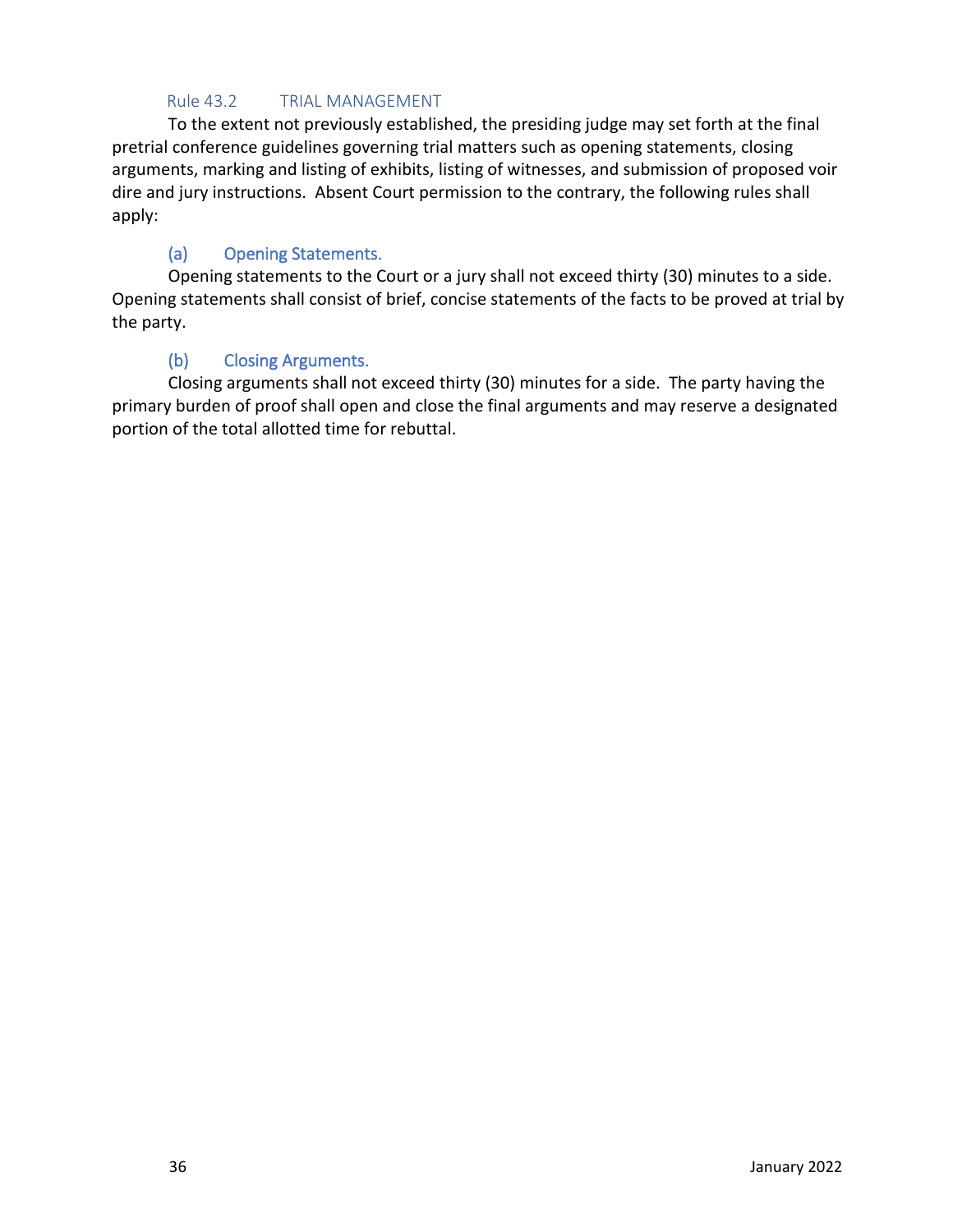#### Rule 47.1 VOIR DIRE EXAMINATION

## (a) Conducting.

Subject to the provisions of Fed. R. Civ. P. 47, examination of prospective jurors shall be primarily by the Court and by counsel as may be permitted by the Court. Insofar as counsel can reasonably anticipate a need for specific questions, such questions shall be submitted to the Court in writing prior to the commencement of the trial in accordance with the time limits set by the presiding judge.

## (b) Limits on Scope of Voir Dire.

The purpose of the voir dire examination is to select a panel of jurors who will fairly and impartially hear the evidence and render a just verdict according to the law as instructed. The Court will not permit counsel to attempt to precondition prospective jurors to a particular result, comment on the personal lives and families of the parties or their attorneys, or question jurors concerning the pleadings, the law, the meaning of words, or the comfort of jurors. Neither shall counsel instruct the jury on the law, argue the case or ask a juror what the juror's verdict might be under any hypothetical circumstances. Absent follow up to a particular juror's response, counsel shall avoid asking questions of an individual juror that can be asked of the panel or a group of jurors collectively.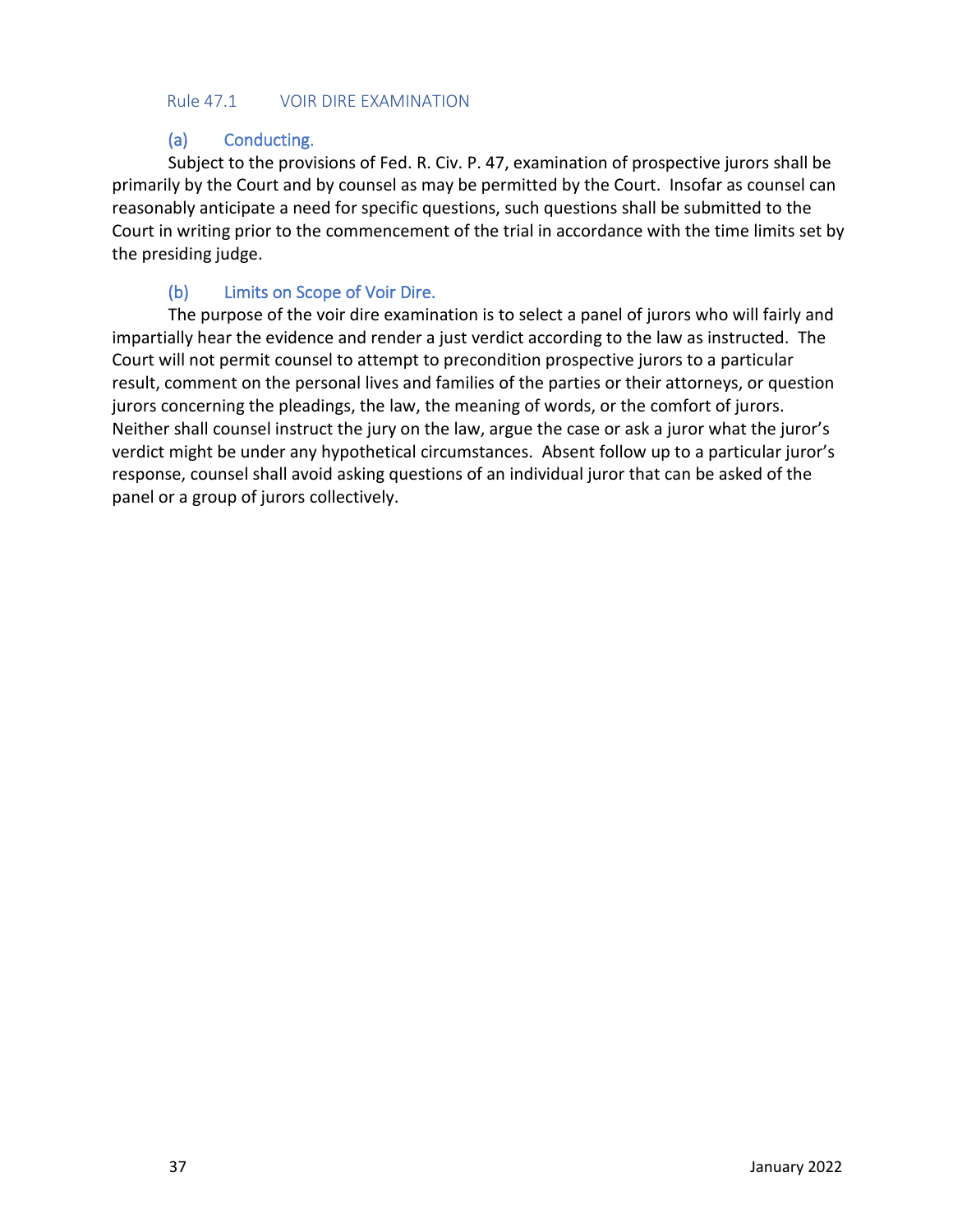#### Rule 47.2 COMMUNICATIONS WITH TRIAL JURORS

## (a) Before or During Trial.

Except in the course of in-court proceedings, no party, or any party's attorney, or their agents or employees, shall communicate with or cause another to communicate with a juror, a prospective juror, or his/her family before or during trial.

## (b) After Trial.

No juror has any obligation to speak to any person about any case and may refuse all interviews and comments. No person may make repeated requests for interviews or comments after a juror has expressed a desire not to be interviewed or questioned. If any person violates this prohibition against repeated requests of a juror for interviews or comments after the juror's refusal, the juror or jurors involved shall promptly advise the Court of the facts and circumstances. The Court shall take action as it deems appropriate, which may include a contempt citation to the offending party or parties.

## (c) Voluntary Interviews or Comments.

If any juror consents to be interviewed after trial, under no circumstances shall such juror disclose or be asked to disclose any information with respect to the specific vote of any juror, other than the juror being interviewed, or with respect to the deliberations of the jury.

## (d) Conduct of Counsel.

Following the rendition of a verdict by a jury, counsel in the case shall not thank the jury for its verdict.

## (e) Court's Advice to Jurors.

At the time that a jury is discharged or excused from further consideration of a case, the Court shall advise all jurors of the provision of this Rule.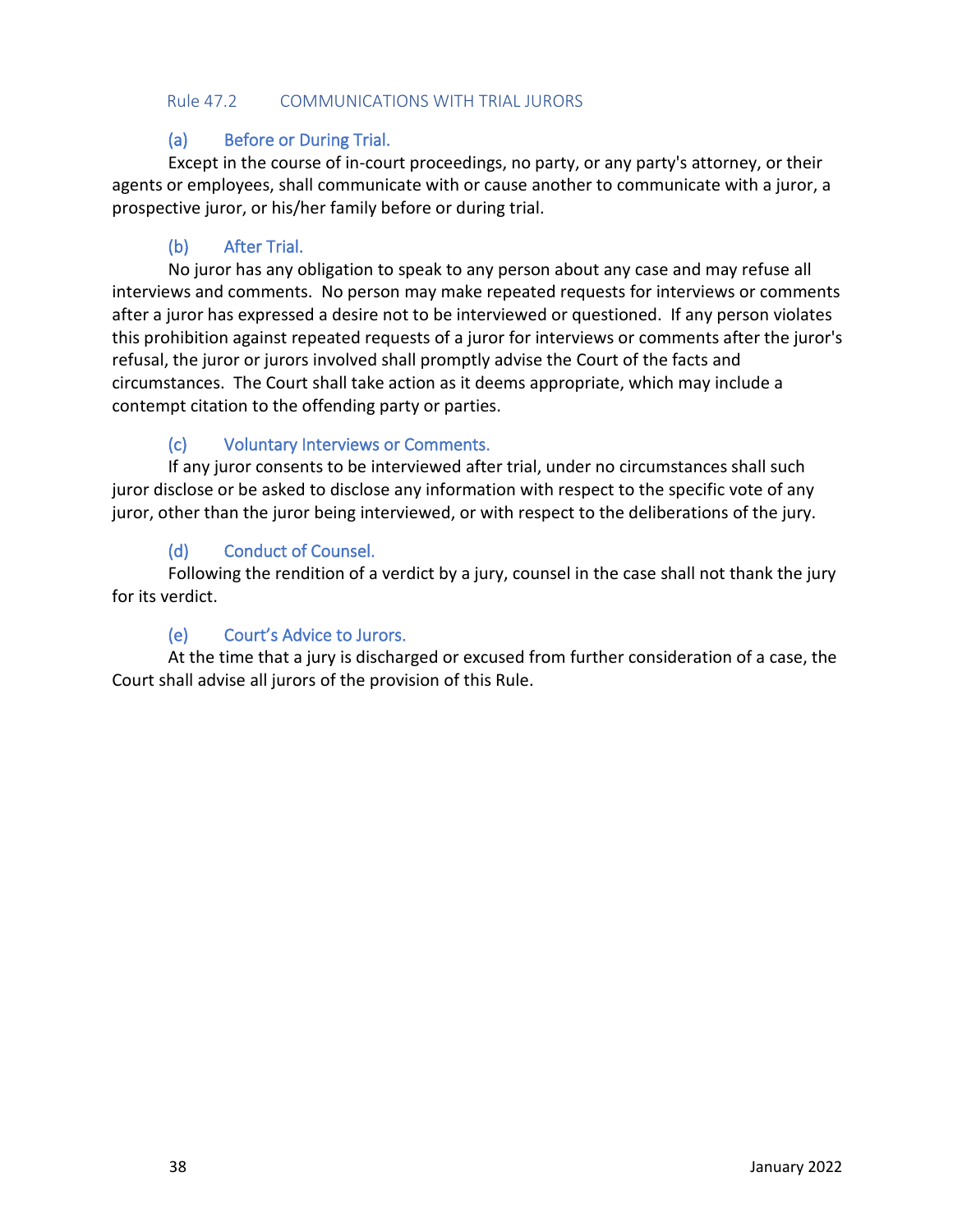#### Rule 48.1 IMPANELING A JURY

Unless the Court otherwise specifically directs, jurors in a civil case shall be impaneled in the following manner:

- (a) fourteen (14) jurors shall be called to the jury box for voir dire examination;
- (b) if any juror is excused for cause, another juror will be called;

(c) after the panel of fourteen (14) jurors is accepted for cause, counsel for each party, starting with the Plaintiff, shall alternately write on a form provided by the Clerk of Court their peremptory challenges. If each side exercises all of its peremptory challenges, the remaining eight (8) jurors shall constitute the jury. If no peremptory challenges are exercised or if both parties consecutively pass on a peremptory challenge, the first eight (8) jurors called shall constitute the jury.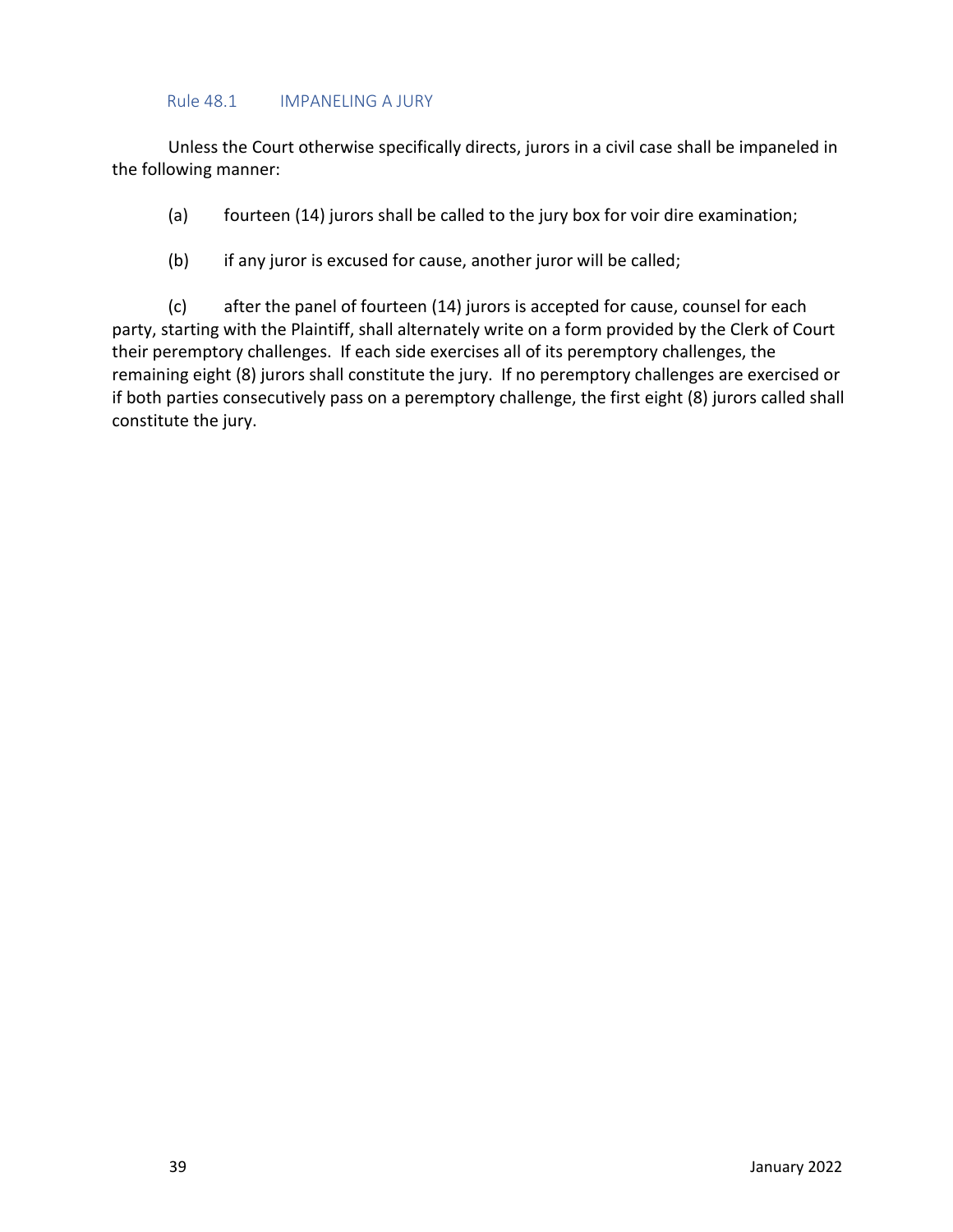#### Rule 48.2 RETURN OF VERDICTS

In all jury trials, parties and attorneys shall be present in Court when the jury is ready to return its verdict. Parties and attorneys shall be notified of such circumstance, but the return of the verdict will not be delayed in excess of thirty (30) minutes because of their absence. The inability to locate a party or attorney, or his or her absence from the courtroom, will be deemed a waiver of that person's presence upon the return of the verdict.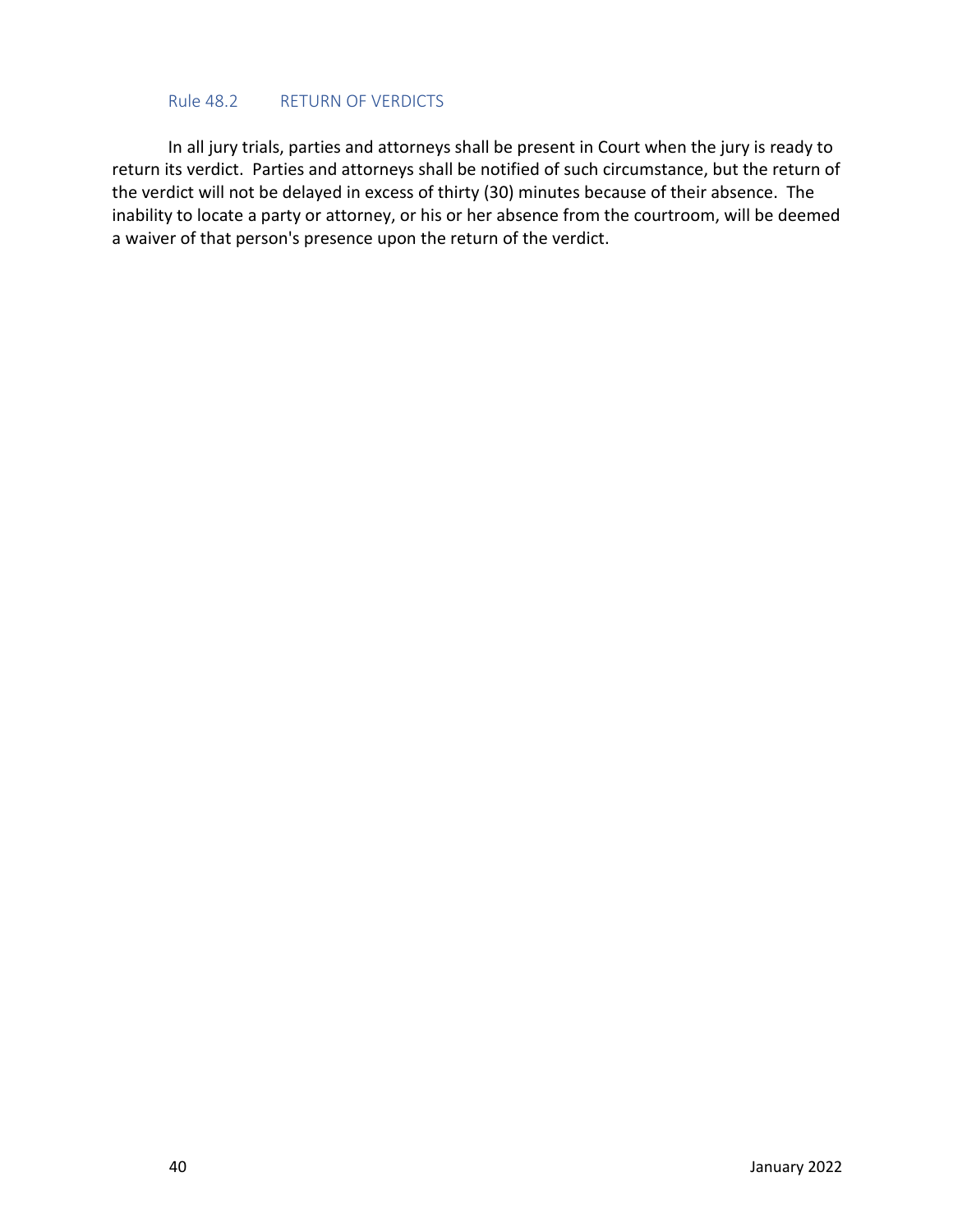#### Rule 52.1 PROPOSED FINDINGS OF FACT AND CONCLUSIONS OF LAW

In an action tried without a jury or with an advisory jury, counsel for each party shall submit to the Court, at a time and in a format ordered by the Court, proposed findings of fact and conclusions of law. Proposed findings shall be concise and direct, and shall be sufficient to indicate the factual basis of the Court's conclusion as to ultimate facts, and suitable in form and substance for adoption by the Court should it approve the contentions of the particular party. After the trial, the Court may direct counsel to prepare and submit for consideration additional proposed findings of fact, conclusions of law and judgment.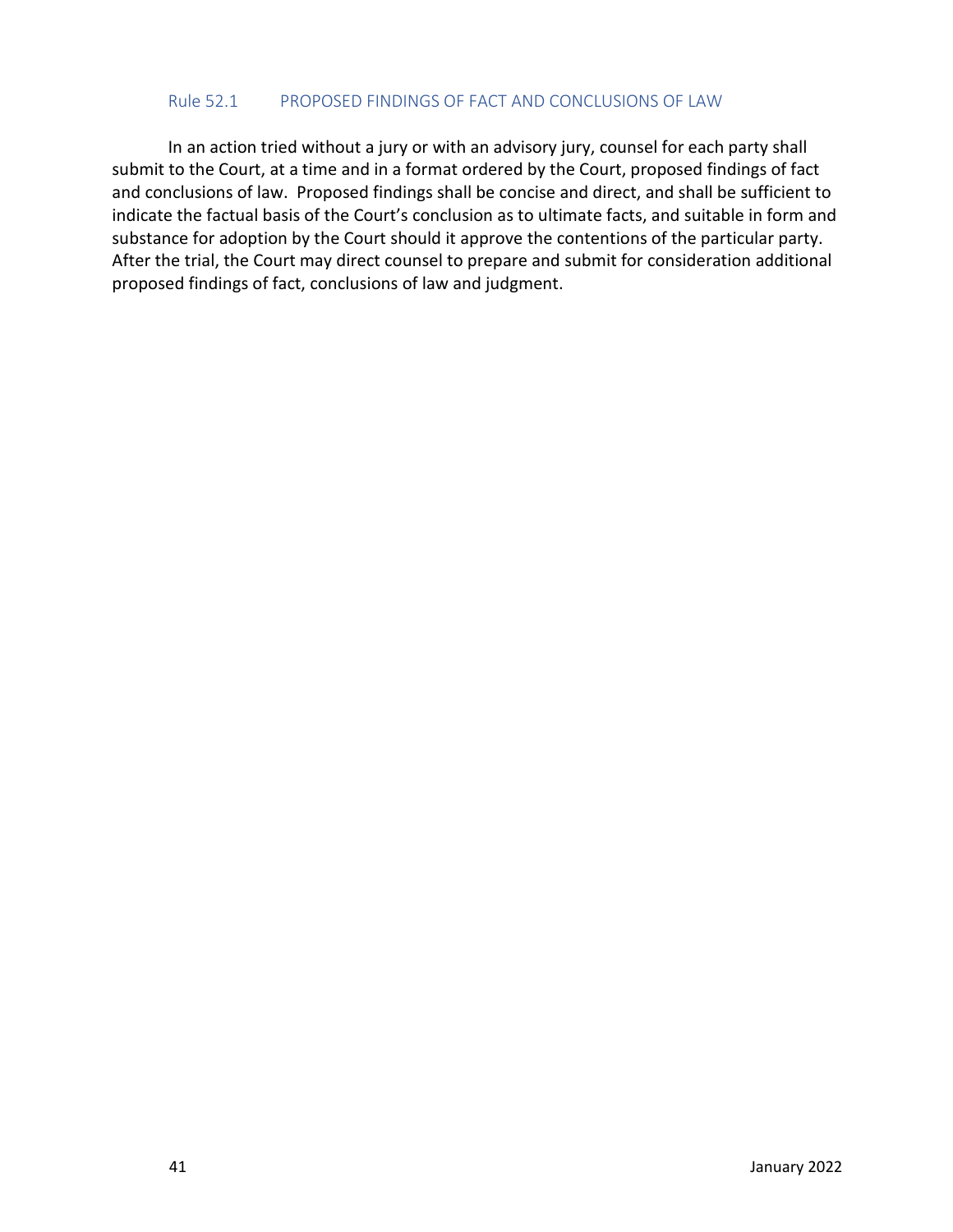## VI. JUDGMENT

### Rule 54.1 PREPARATION OF ORDERS AND JUDGMENTS

## (a) Orders in Open Court.

Unless otherwise determined by the Court, orders announced in open Court will be prepared and entered by the Court.

## (b) Orders and Judgments.

Unless otherwise determined by the Court, all orders and judgments shall be prepared and entered by the Court.

## (c) Notice of Entry of Orders and Judgments.

Service of orders and judgments will be made by the Clerk of Court in accordance with Fed. R. Civ. P. 77(d). The date of service shall be indicated by the Clerk of Court on the electronic record.

## (d) Proposed Judgments and Orders Prepared by the Court.

When required by the Court, counsel shall prepare and file proposed judgments and orders for signature and submit in Word format to the judge's chamber's email.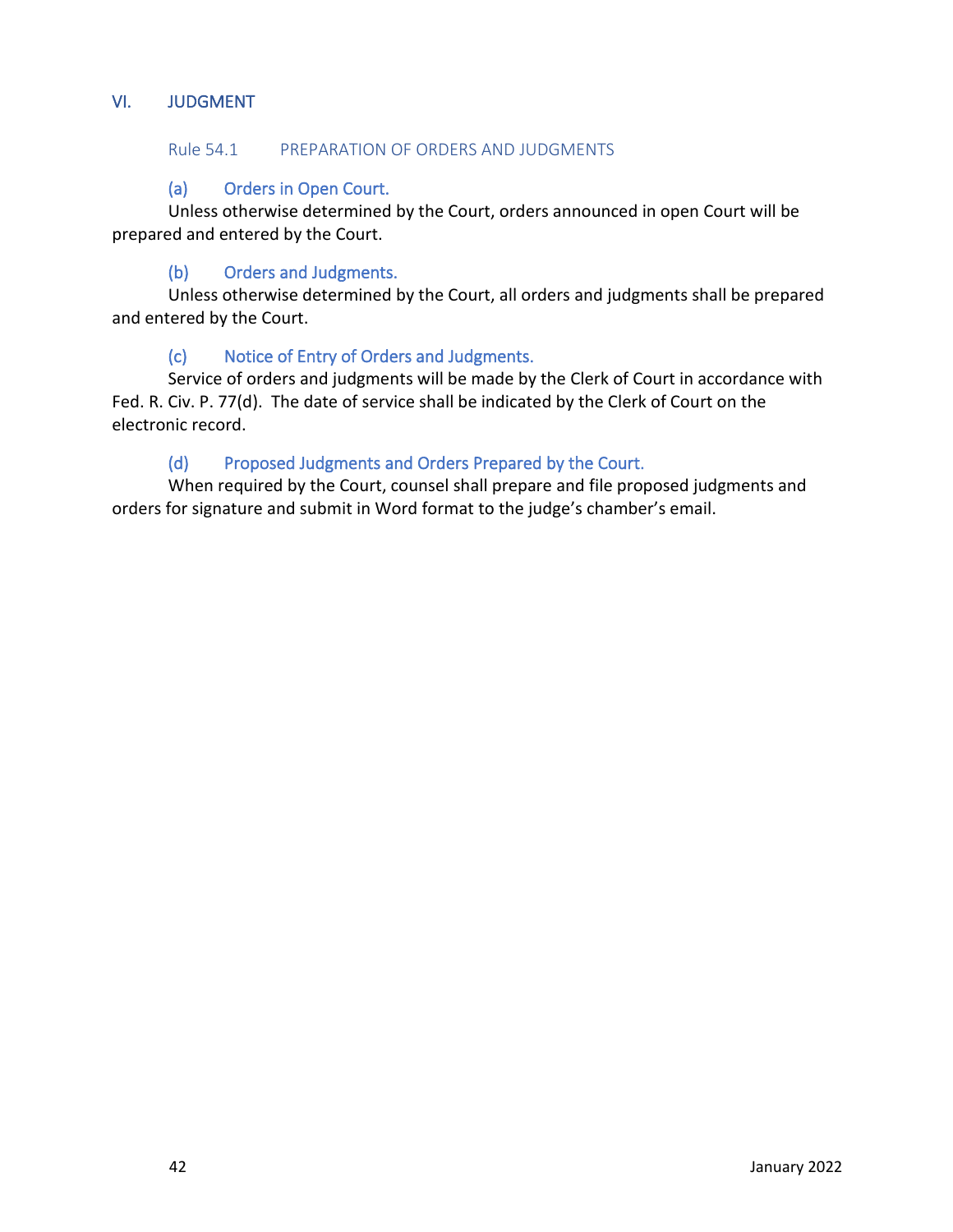#### Rule 54.2 TAXATION OF COSTS

## (a) Filing Bill of Costs.

Within fourteen (14) days from entry of a final judgment for which costs are allowed to the prevailing party, the party shall prepare and file a bill of costs (other than attorney's fees) on AO form 133 [\(https://www.wyd.uscourts.gov/sites/wyd/files/forms/AO\\_133.pdf](https://www.wyd.uscourts.gov/sites/wyd/files/forms/AO_133.pdf) ). Bills of cost shall include an itemized schedule of costs incurred, documentation for all costs claimed, and a statement that such schedule is correct and charges were actually and necessarily incurred in accordance with 28 U.S.C. § 1920.

## (b) Objections to Bills of Costs.

If no objections are filed within fourteen (14) days after service of the bill of costs, the Clerk of Court shall tax the costs which appear properly claimed. If objections are timely filed, the Clerk of Court shall consider the objections. Review by the Court may be sought pursuant to Fed. R. Civ. P. 54(d).

## (c) Witnesses and Experts.

Witnesses, both fact and expert, shall be entitled to fees as provided by statute to be taxed as costs in the case. Requests for witness fees must include:

- (1) the name of the witness;
- (2) the location of residence or business;
- (3) the dates the witness actually testified in Court; and

(4) the number of days the witness traveled to and from the place of trial or hearings, the exact number of miles traveled and the actual cost of any common carrier transportation incurred.

## (d) Clerk of Court Taxing Witness Fees.

The Clerk of Court shall tax the witness fees after the bill of costs is filed, provided the information contained therein corresponds with the official records of the Court. If there is a discrepancy between the bill of costs and the official court records, the Clerk of Court shall tax the witness fees in accordance with the official court records.

## (e) Costs in Removed Cases.

In cases removed from state courts, the costs incurred in the state courts by the prevailing party shall be taxed upon filing a bill of costs with the Clerk of Court.

## (f) Items Taxable as Costs.

It shall be the policy of the Court to allow certain items of costs and disallow other items, as specified in any order of the Court:

(1) Fees of the Clerk of Court and United States Marshal. The filing fees paid to the Clerk of Court shall be taxable with the exception of Pro Hac Vice fees.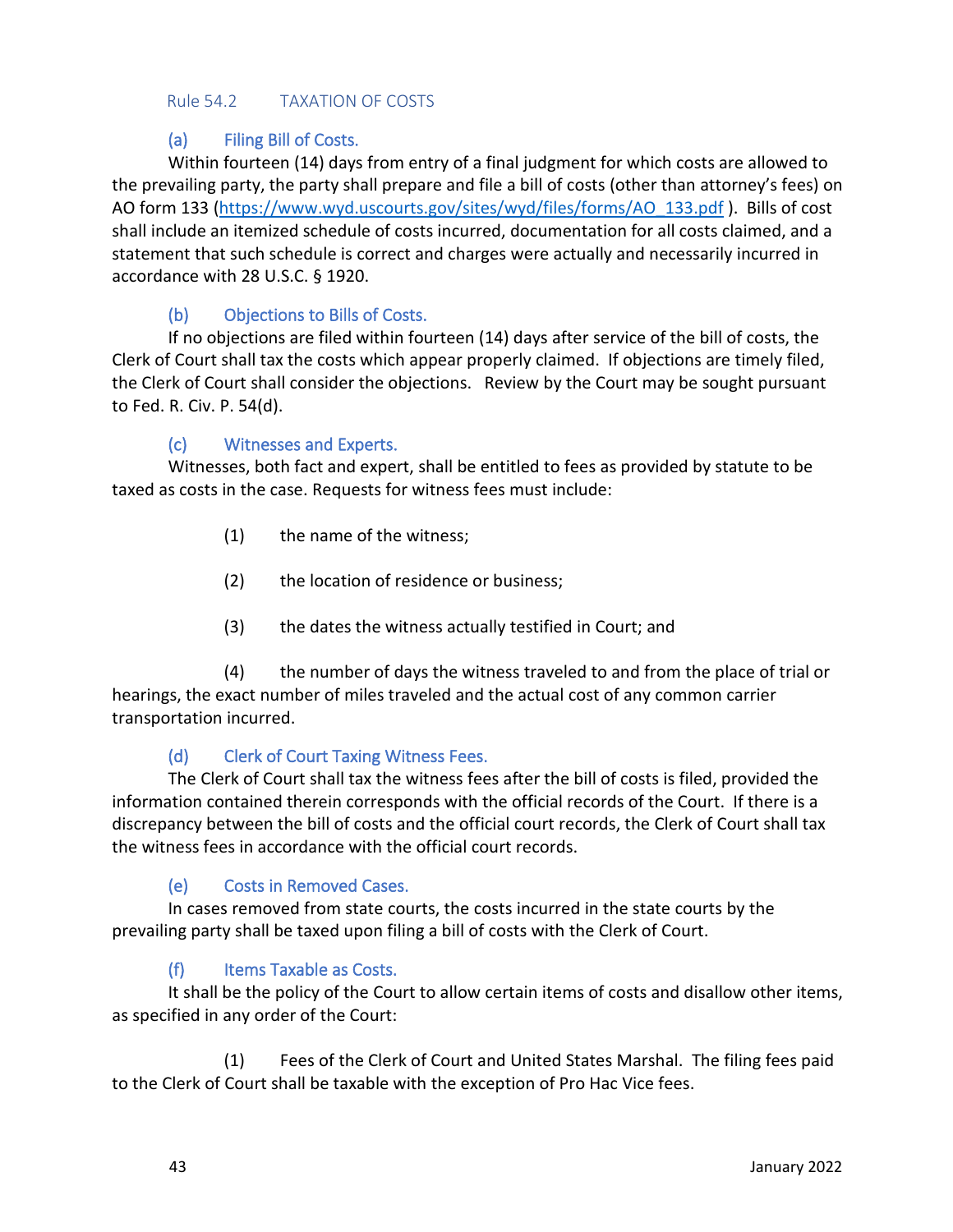Fees of the United States Marshal, as set forth in 28 U.S.C. § 1921, shall be taxable. The costs for service by a sheriff or other authorized person shall be taxable, except that counsel have the duty to mitigate costs by having process served by a person located as closely as possible to the person to be served, in order to minimize mileage fees.

(2) Fees of Court Reporter.

(A) Transcripts of trial proceedings obtained for the purposes of preparing proposed findings of fact and conclusions of law, when directed by the Court in trials to the Court, shall be taxable to the prevailing party.

(B) Daily transcripts of trial proceedings obtained for the convenience of counsel are not taxable as costs unless advance authority has been sought and obtained from the Court.

(C) Costs of depositions, regardless of medium, are taxable if the deposition(s) are reasonably necessary for use in the case. Examples which may be reasonably necessary include, but are not limited to, circumstances where portions thereof were utilized or read into evidence at trial in lieu of the appearance of the deponent, if the deposition is used at trial to impeach a witness with his/her prior testimony, is necessarily used to refresh a witness's recollection from his/her deposition testimony, or is used in support of or in opposition to any dispositive motion. Costs of the taxing party's copies of depositions taken by the opponent and utilized or read into evidence at trial in lieu of the appearance of a witness are taxable. This Court has entered an order setting the transcript rates which are allowed for official transcripts in this Court. Those fees are hereby adopted as the maximum taxable transcription fees notwithstanding what fee may have been charged to the party by the court reporter. A copy of the order setting the transcription rates may be obtained from the Clerk of Court or [https://www.uscourts.gov/services-forms/federal-court-reporting-program.](https://www.uscourts.gov/services-forms/federal-court-reporting-program)

The attendance fee of the court reporter or videographer is taxable. Extra fees charged by court reporters for mileage, per diem, expeditious handling, etc., shall not be taxable unless advance authorization was sought and received from the Court.

(3) Witness Fees. Unless otherwise ordered, witness fees are allowed for each day of testimony and necessary attendance at trial. Counsel shall be expected to justify the witness fee for any days which the courtroom minutes do not reveal that a particular witness testified. In addition, a subsistence fee may be allowed for each day that the witness is so far removed from his or her residence as to prohibit return thereto from day-to-day. Such subsistence shall be determined pursuant to the governmental rate in effect at the time. Witness fees are taxable whether or not a subpoena was issued.

(A) Witnesses within the jurisdiction of this Court are entitled to a mileage fee for going to and from their place of residence. The mileage fee shall be the same as that to which federal government employees would be entitled.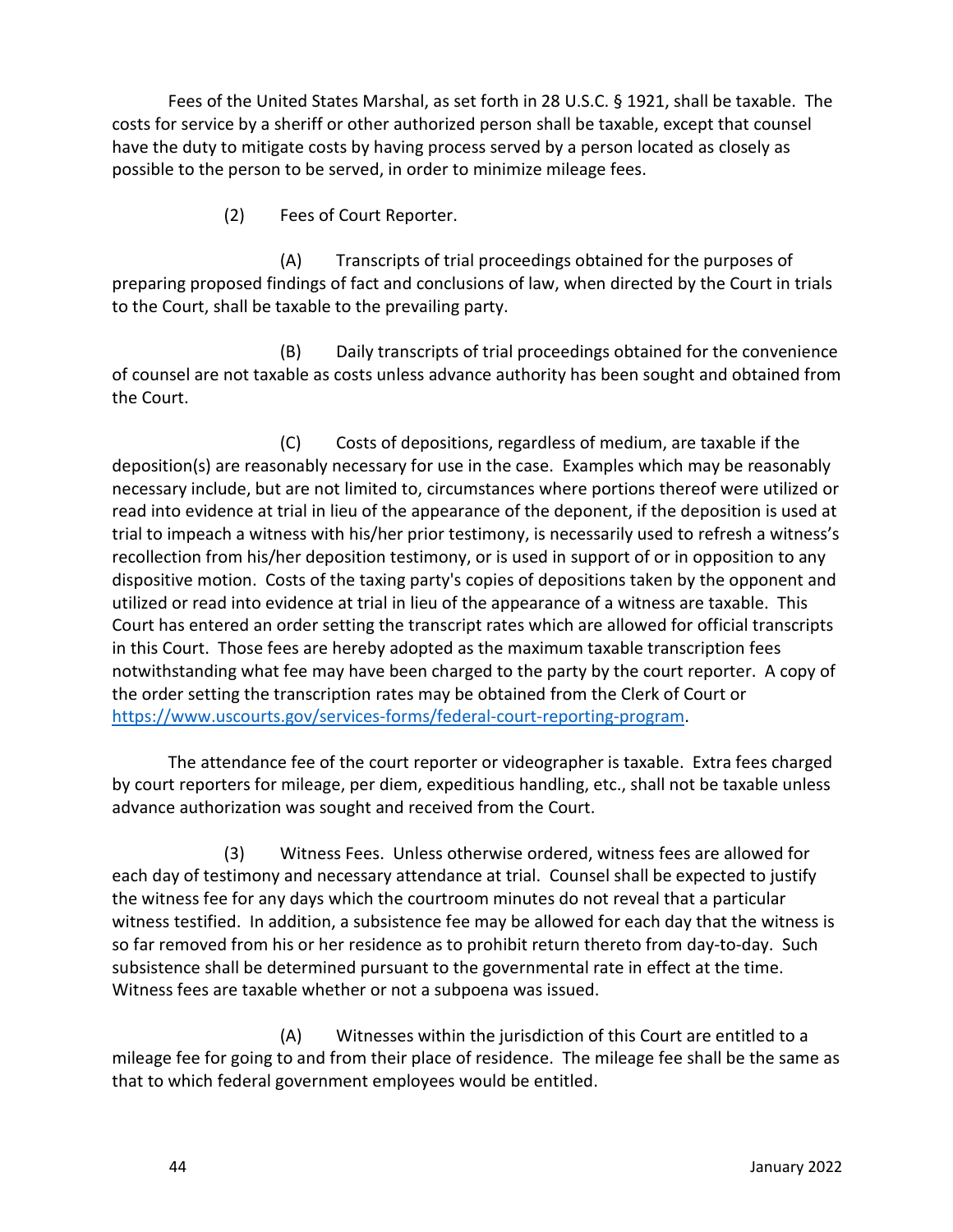(B) Witnesses attending from outside the jurisdiction of this Court shall be allowed the same mileage fee as set forth in (3)(A) above, up to the maximum amount of seven hundred fifty (750) miles, one way, which is the maximum mileage which may be assessed within the jurisdiction.

(C) Provided, however, that witnesses shall be allowed the lesser amount of the cost of common carrier transportation or mileage as set forth above.

(D) Parties and party representatives are not entitled to witness fees.

(4) Exemplification and Copies of Materials. Fees for exemplification and the costs of making copies of any materials reasonably necessary for use in the case may be recoverable. The Bill of Costs must identify the number of copies obtained, the cost of those copies and an explanation why they were necessary for use in the case. The cost(s) for certification or proof of nonexistence of a document is taxable.

(5) Maps, Charts, Models, Photographs. The cost of photographs, eight (8) x ten (10) inches in size or less, is taxable, if the photographs are admitted into evidence. Enlargements greater than eight (8) x ten (10) inches are not taxable except by order of the Court. Costs of maps, charts, and models are not taxable except by order of the Court. The bill of costs must reference the exhibit number(s).

(6) Docket Fees to Attorneys. Attorney's docket fees are taxable in accordance with 28 U.S.C. § 1923.

(7) Fees to Masters, Receivers and Commissioners. Fees to masters, receivers and commissioners are taxable as costs, unless otherwise ordered by the Court.

# (g) Costs Not Expressly Authorized.

When costs are sought for items not authorized by this rule, the parties must seek written approval in advance of trial.

# (h) Costs Taxed by Court of Appeals [Fed. R. App. P. 39(d)].

Any costs taxed in the mandate of the Court of Appeals shall be entered by the Clerk of Court.

# (i) Costs on Appeal in District Court [Fed. R. App. P. 39(e)].

All costs taxable under Fed. R. App. P. 39(e) shall be deemed waived unless the party entitled thereto files a bill of costs in accordance with paragraph (a) of this Local Rule, within fourteen (14) days of the issuance of the mandate by the Court of Appeals.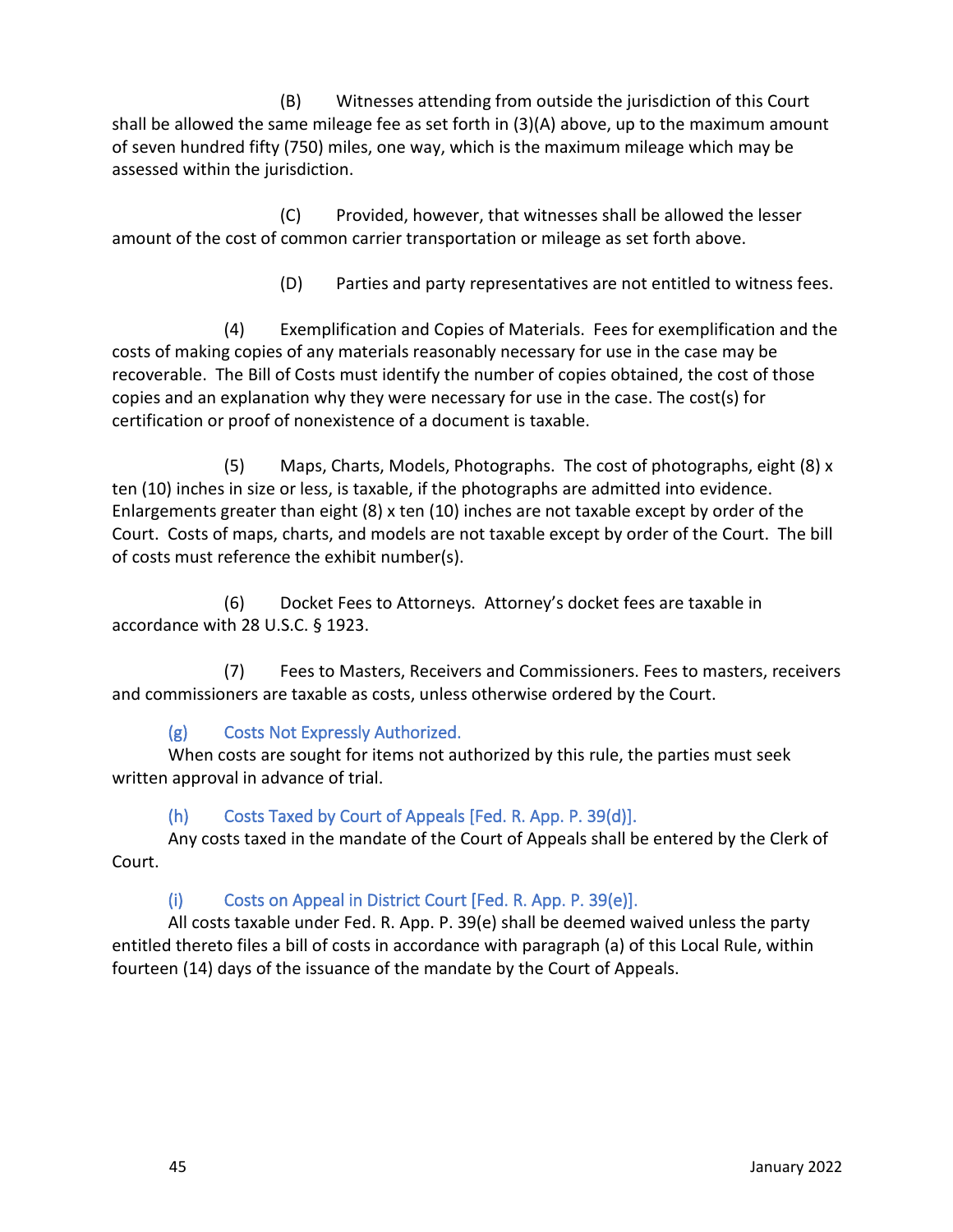#### Rule 54.3 ATTORNEY'S FEES

## (a) Statement of Consultation.

The Court will only consider a motion to award attorney's fees when the moving party advises the Court in writing that, after consultation, the parties are unable to reach an agreement with regard to the fee award. The statement of consultation shall state the date of the consultation, the names of the participating attorneys and the specific results achieved.

## (b) Agreed-Upon Award.

If the parties reach an agreement, they shall file an appropriate stipulation and proposed order.

## (c) Motion for Award.

If the parties are unable to agree then, within fourteen (14) days of entry of the final judgment, the moving party shall file the statement of consultation along with a motion setting forth the statutory or contractual authority for the fee request and the factual basis for each criterion which the Court is asked to consider in making an award. The motion shall be supported by detailed and contemporaneous time records, affidavits and other evidence showing the amount of time spent on the case, the hourly fee claimed by the attorney and the hourly fee usually charged by the attorney, if this differs from the amount claimed in the case. The motion shall also be supported by a memorandum brief supporting the party's entitlement to attorney's fees. Discovery shall not be conducted in connection with motions for award of attorney's fees unless permitted by the Court upon motion and for good cause shown.

## (d) Objections to Award.

The opposing party shall file objections to the fee request, supported by affidavits or other evidence, within fourteen (14) days after the filing of the claim for attorney's fees. The opposing party shall also submit a memorandum brief supporting the objections.

## (e) Waiver.

Failure to timely file a motion for or an objection to an award of attorney's fees shall constitute a waiver thereof unless the Court grants relief from the waiver upon good cause shown.

## (f) Motion for Interim Award.

A party claiming to be entitled to an award of interim attorney's fees shall submit a motion as set forth above. Objections, if any, should be filed as set forth above.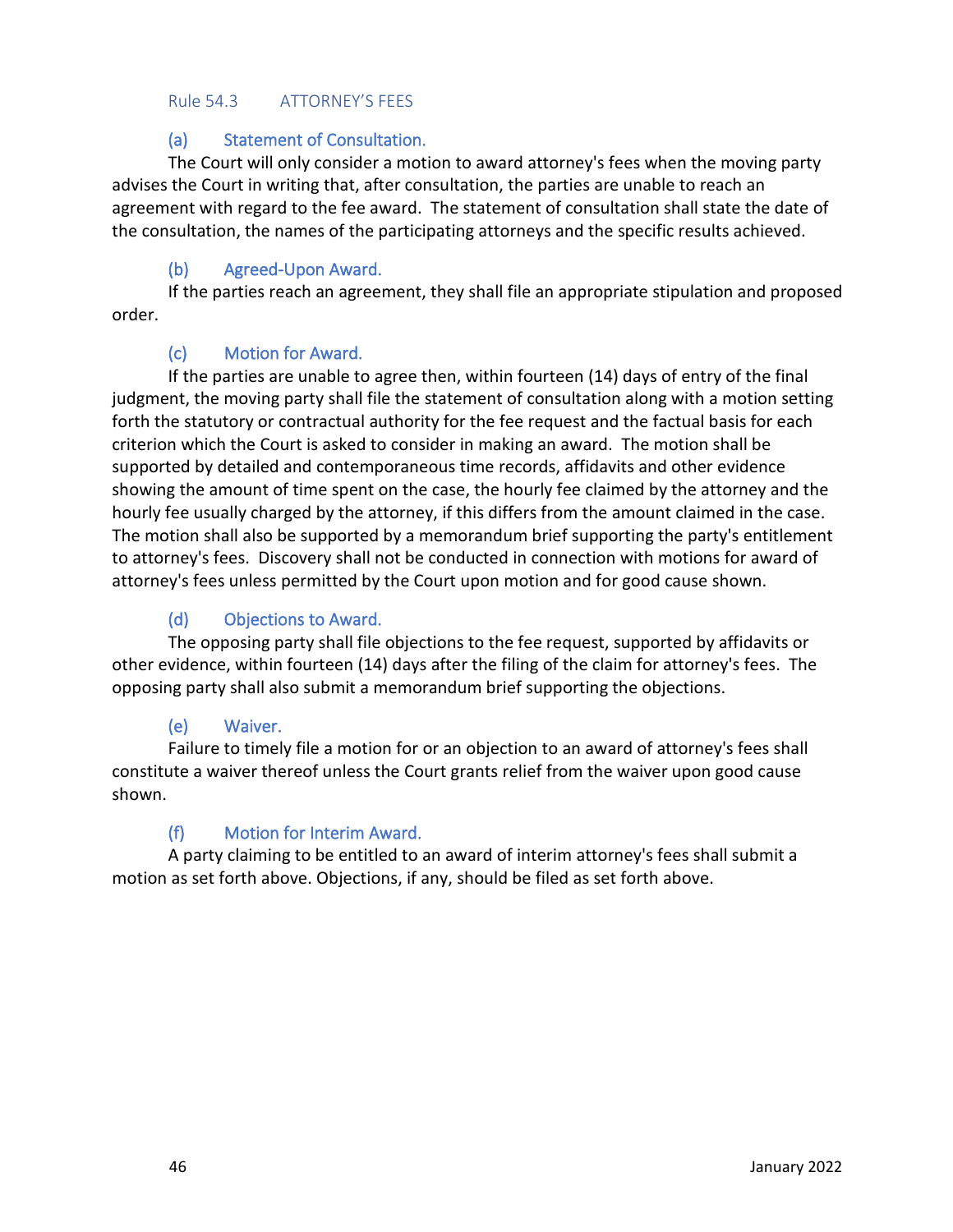#### Rule 54.4 JURY COST ASSESSMENT

Whenever any civil action scheduled for jury trial is settled or otherwise resolved after noon on the last working day prior to trial, jury costs may be assessed against any of the parties and/or counsel. Likewise, when any civil action is settled during jury trial before verdict, jury costs may be assessed against any of the parties and/or counsel.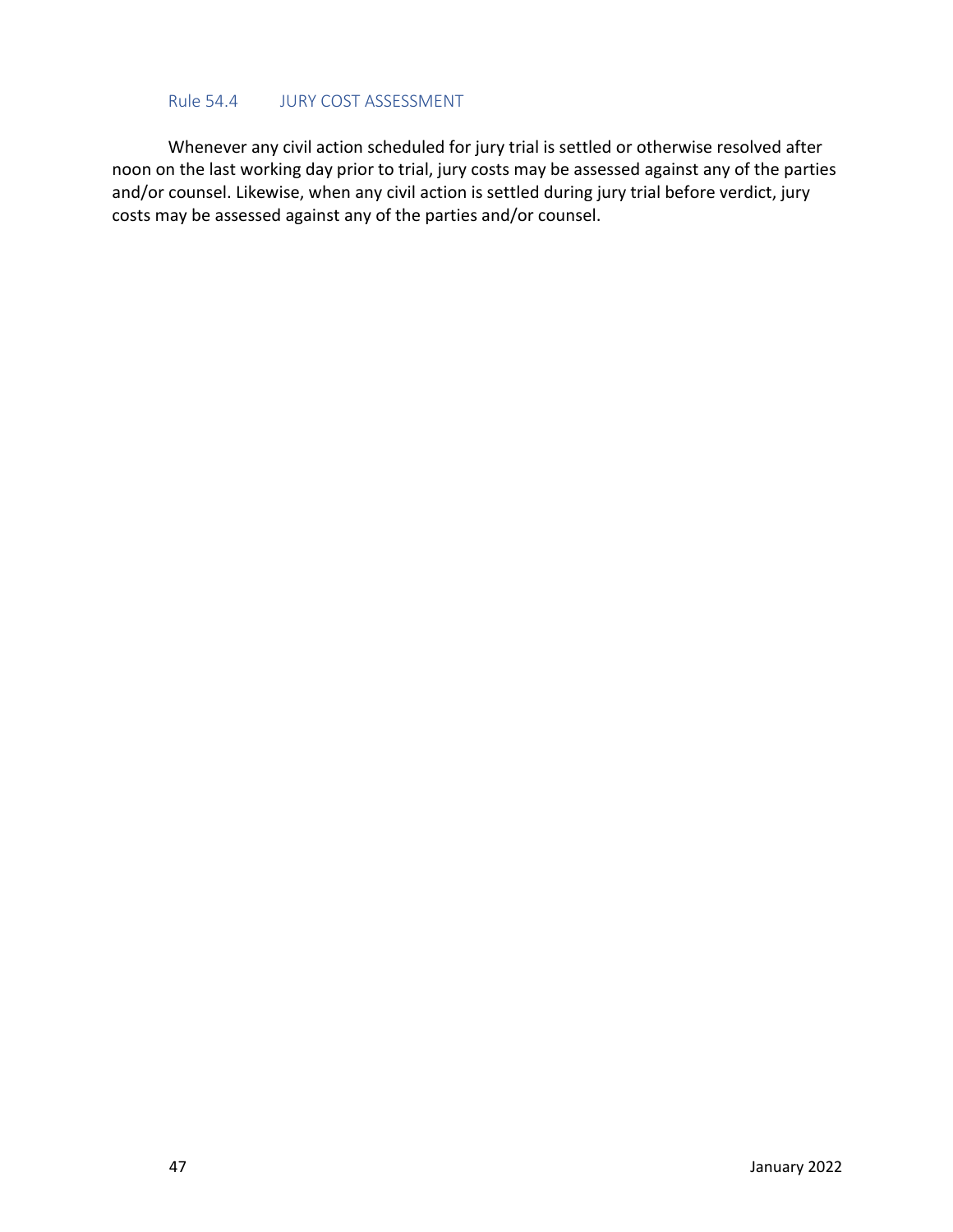#### VII. PROVISIONAL AND FINAL REMEDIES

Rule 65.1 BONDS

An attorney, party, or the spouse of a party in a civil case shall not be accepted as a personal surety on any bond filed in that case.

Where the surety on a bond is a surety company approved by the United States Department of the Treasury, a power of attorney showing the authority of the agent signing the bond shall be on file with the Clerk of Court.

No person, partnership, corporation, or other association or entity may act as his, her, or its own surety in a civil case.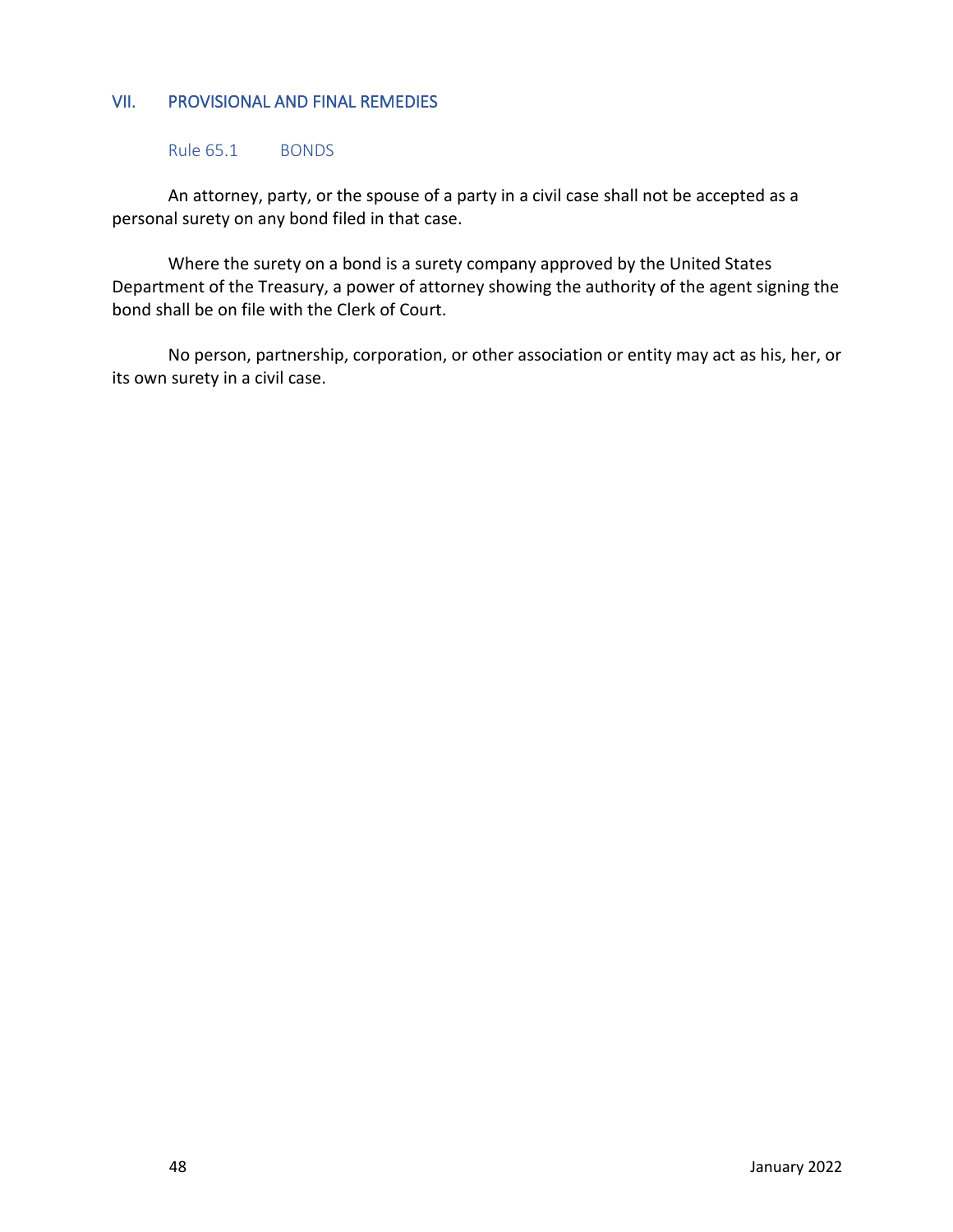#### Rule 67.1 DEPOSITS AND WITHDRAWALS IN THE REGISTRY OF THE COURT

## (a) Court Ordered Investments.

Parties depositing money into the Court registry shall file and serve upon the Clerk of Court or the designated Financial Deputy a signed court order. The order shall specify the amount to be invested and the type of investment to be made. The Clerk of Court shall deposit the funds only in an interest-bearing account, or accounts, as designated in the order. Please see General Order 2017- 5:

[https://www.wyd.uscourts.gov/sites/wyd/files/Administrative%20General%20Order%202017-](https://www.wyd.uscourts.gov/sites/wyd/files/Administrative%20General%20Order%202017-05.pdf) [05.pdf.](https://www.wyd.uscourts.gov/sites/wyd/files/Administrative%20General%20Order%202017-05.pdf)

## (b) Registry Fee.

The order shall also contain language which directs the Clerk of Court to deduct from the income earned on the investment a fee not to exceed that authorized by 28 U.S.C. § 1914(b) and any regulations promulgated thereunder by the Judicial Conference of the United States.

## (c) Withdrawals.

Withdrawal of funds which have been deposited in the registry of the Court pursuant to Fed. R. Civ. P. 67 shall be allowed only upon an order of the Court (28 U.S.C. § 2042). Any registry funds which were deposited into an interest-bearing account or instrument, as required by Fed. R. Civ. P. 67, may be withdrawn only after the party seeking the funds provides a separate document (W-9) which sets forth the Social Security number or tax identification number of the ultimate recipient(s) of the funds along with the address where the funds are to be sent. All motions and proposed orders for withdrawal shall include the amount to be paid out, to whom it should be paid and the deduction of the registry fee.

## (d) Non-Interest Bearing Deposits.

Criminal cash bail, cost bonds and other cash bonds such as admiralty cost bonds, injunction cost bonds, civil garnishments, etc., are not governed by the Federal Rules of Civil Procedure and, therefore, are not required to be deposited in interest-bearing accounts.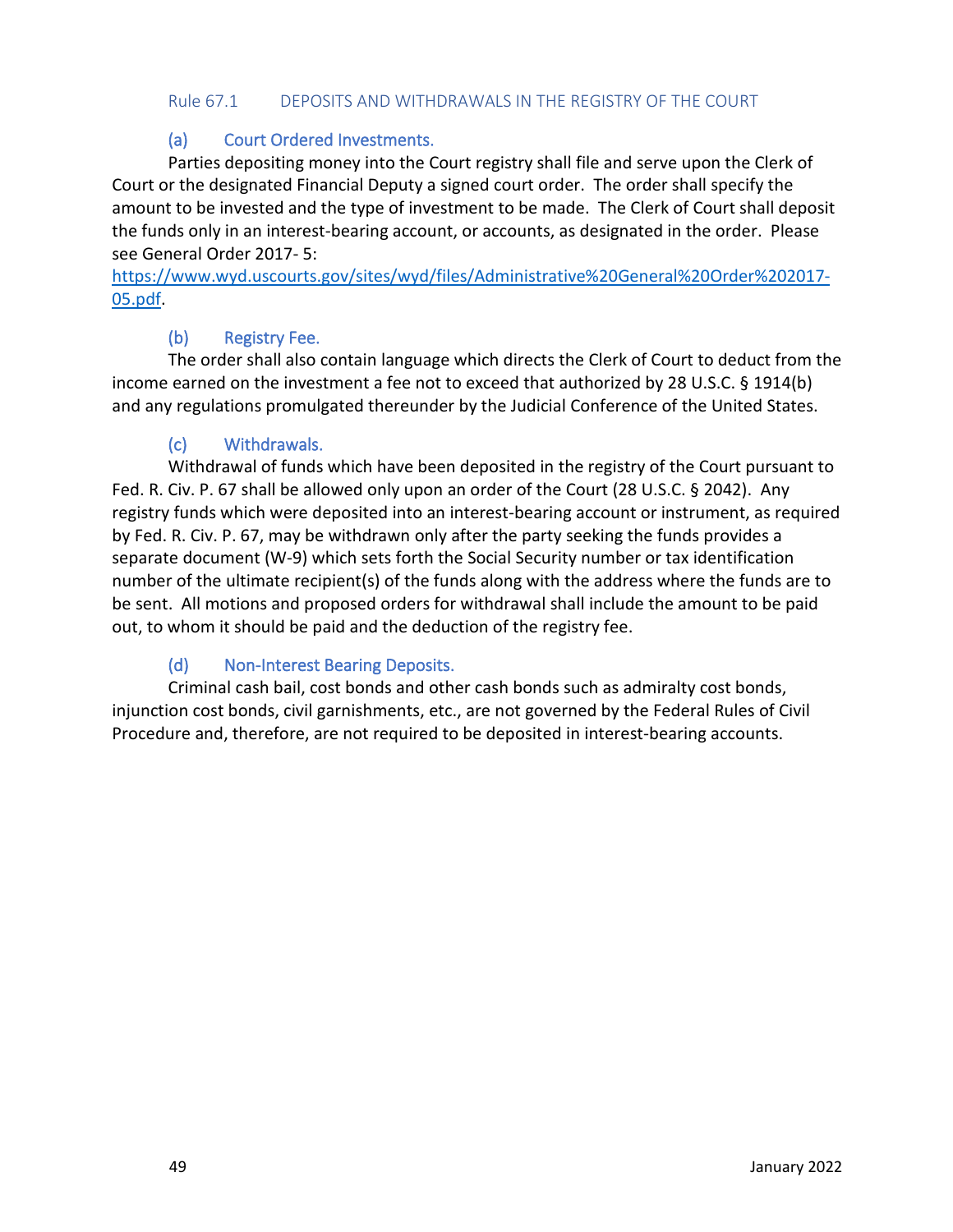#### VIII. SPECIAL PROCEEDINGS

#### Rule 72.1 DUTIES OF THE MAGISTRATE JUDGE

#### (a) Duties Under 28 U.S.C. § 636

Each United States magistrate judge of this Court is authorized to perform the duties prescribed by 28 U.S.C. § 636, as well as exercise all the powers and duties conferred or imposed upon magistrate judges by statute and rules.

#### (b) Determination of Non-Dispositive Pretrial Matters [28 U.S.C. § 636 (b)(1)(A)].

A magistrate judge may hear and determine non-dispositive matters, prescribed by 28 U.S.C.  $\S$  636 (b)(1)(A), when requested by a district judge.

## (c) Assignment of Pretrial Dispositive Motions by the Court [28 U.S.C. § 636 (b)(1)(B)].

A district judge may designate a magistrate judge to conduct hearings as prescribed by 28 U.S.C. § 636 (b)(1)(B). A magistrate judge shall submit to a district judge findings of fact and recommendations for the final disposition of the following matters:

(1) motions for injunctive relief, including temporary restraining orders and preliminary and permanent injunctions;

- (2) motions for judgment on the pleadings;
- (3) motions for summary judgment;
- (4) motions to dismiss or permit the maintenance of a class action;
- (5) motions to dismiss for failure to state a claim upon which relief may be

granted;

- (6) motions to involuntarily dismiss an action;
- (7) motions for review of default judgment; and
- (8) any additional duties consistent with the laws of the United States.

#### (d) Automatic Referrals.

The Clerk of Court shall automatically refer a magistrate judge those matters as designated by the district judge upon filing.

#### (e) Referral of Civil Cases to Magistrate Judge.

Each district judge of this Court may refer civil cases to the full-time magistrate judges pursuant to 28 U.S.C. § 636 and Local Rule 73.1.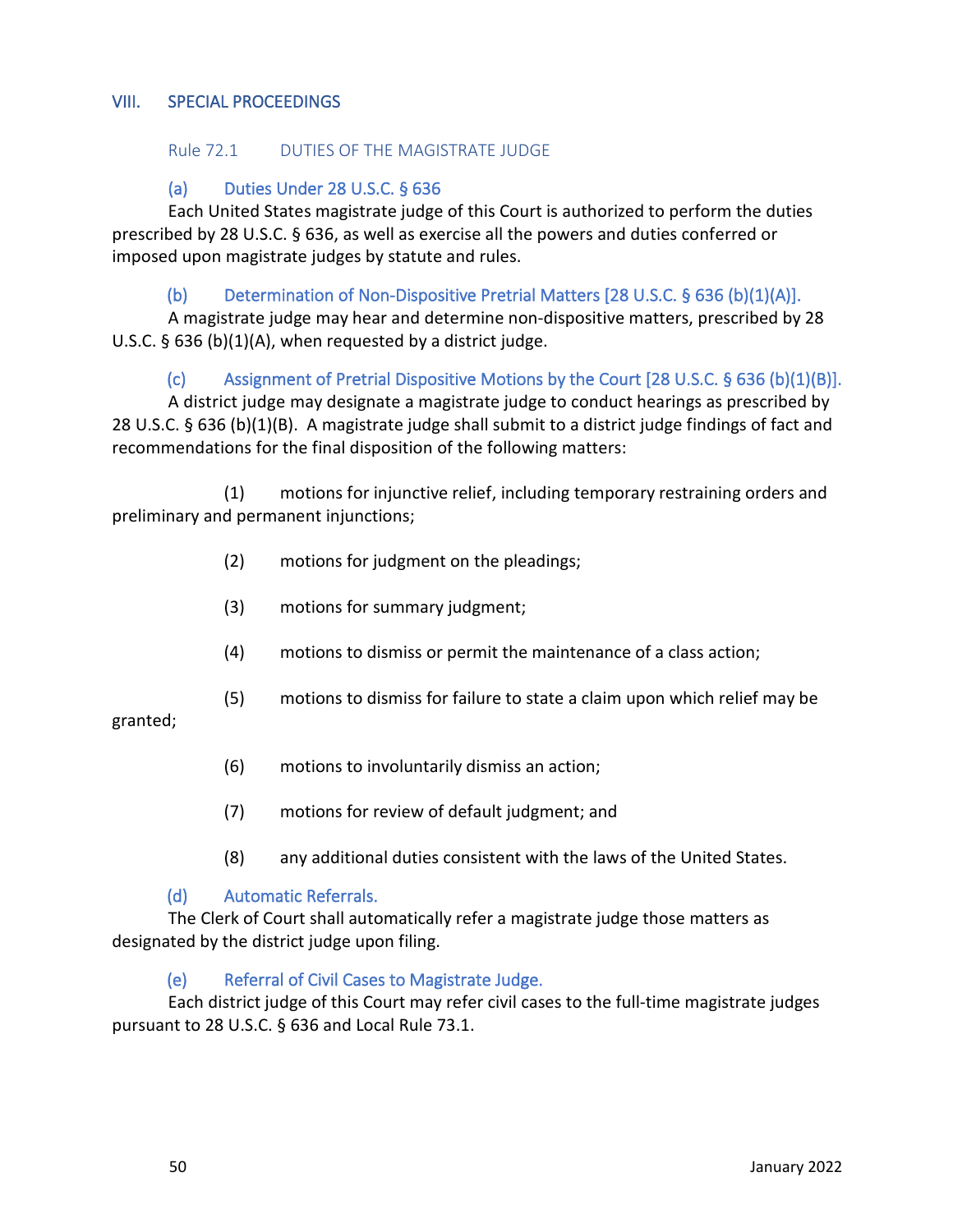## (f) Additional Duties.

A magistrate judge shall have authority to:

(1) accept petit jury verdicts in the absence of a district judge;

(2) issue subpoenas, writs of habeas corpus ad testificandum or habeas corpus ad prosequendum or other orders necessary to obtain the presence of parties, witnesses or evidence needed for court proceedings;

(3) order the exoneration or forfeiture of bonds;

(4) conduct proceedings for the collection of civil penalties of not more than two hundred dollars (\$200.00) assessed in accordance with 46 U.S.C. § 4311(d) and § 12309(c);

(5) conduct examinations of judgment debtors in accordance with Fed. R. Civ. P. 69;

(6) exercise contempt authority as authorized by law;

(7) consider and rule upon applications for administrative inspection warrants and orders permitting entry upon a taxpayer's premises to effect levies in satisfaction of unpaid tax deficits; and

(8) other proceedings upon special designation of a district judge or pursuant to an order of the Court not inconsistent with the Federal Rules of Civil Procedure, applicable statutes, or other laws of the United States.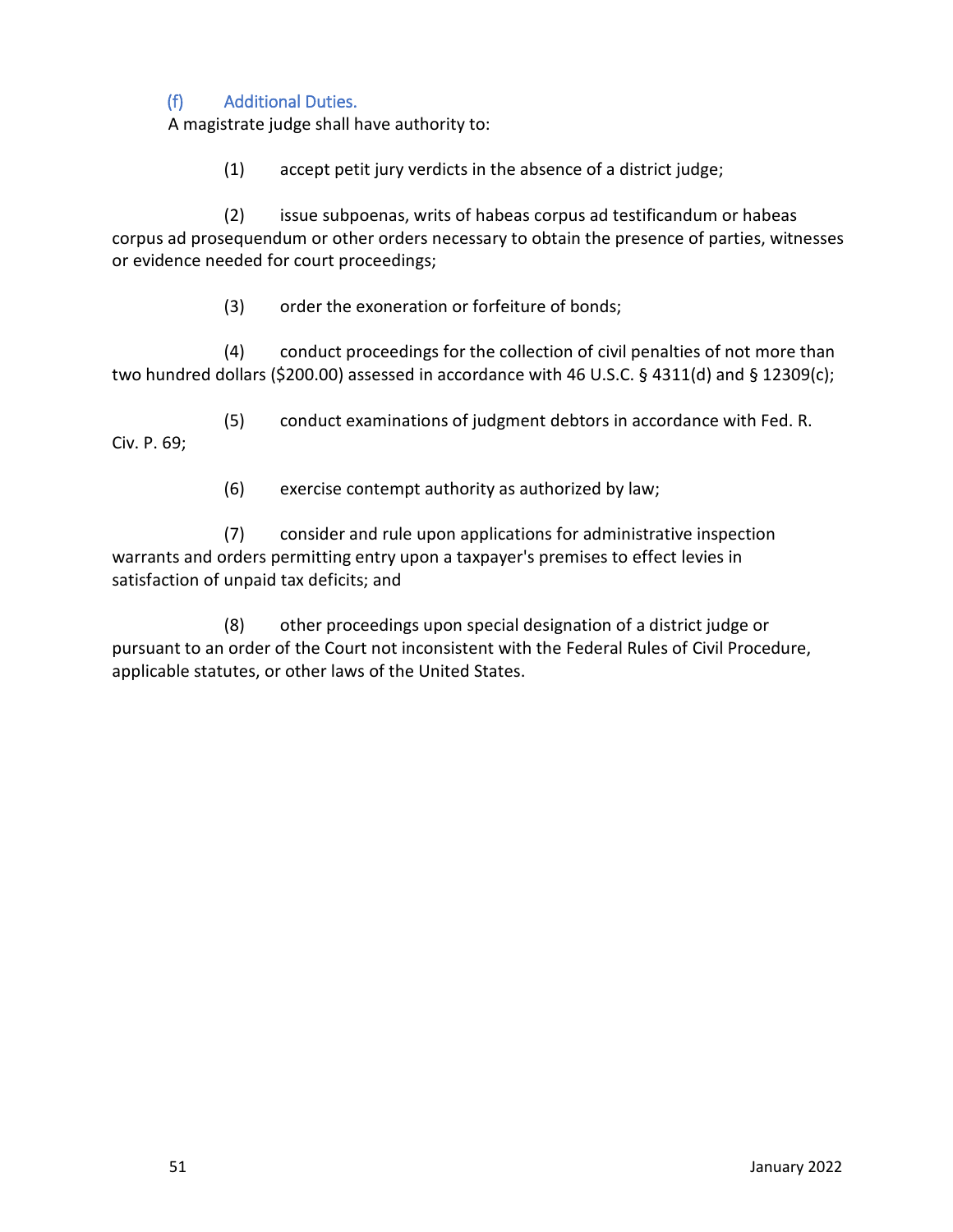# Rule 72.2 PRISONER PETITIONS FOR POST-CONVICTION RELIEF INCLUDING RELIEF UNDER 28 U.S.C. § 2241, § 2254 AND § 2255.

## (a) Magistrate Judge Duties.

A magistrate judge may perform any or all of the duties imposed upon a district judge in proceedings involving petitions for post-conviction relief made by individuals convicted of criminal offenses. However, an order disposing of the petition may be made only by a district judge. A magistrate judge may issue preliminary orders, conduct evidentiary hearings or other proceedings and may submit to a district judge findings of fact and recommendations for final disposition of the petition.

## (b) Initial Review.

The district judge shall conduct an initial review of the post-conviction petition to determine if the petition is frivolous on its face. If the petition does not appear to be frivolous, the district judge may either retain the case or refer it to a magistrate judge. If the petition is not frivolous on its face, the Court shall enter an order directing the Clerk of Court to immediately serve the petition on the named respondent(s) in accordance with Fed R. Civ. P. 5. The respondent(s) shall respond in accordance with Fed. R. Civ. P. 12.

## (c) Evidentiary Hearing.

A district judge or magistrate judge may set and conduct an evidentiary hearing after an answer or motion to dismiss is filed. The petitioner and out-of-town witnesses shall appear at hearings by telephone, unless otherwise ordered by the Court. The parties may be required to submit proposed findings of fact and conclusions of law.

## (d) Filing Fees.

Except for petitions under 28 U.S.C. § 2255, before a petition is reviewed by the district judge or magistrate judge, the prisoner must pay the appropriate filing fee or file a motion for leave to proceed in forma pauperis pursuant to 28 U.S.C. § 1915. No filing fee is required for petitions under 28 U.S.C. § 2255. If the Court grants the motion for leave to proceed in forma pauperis, the prisoner shall be required to pay the filing fee in the manner set forth in 28 U.S.C. § 1915.

## (e) Forms.

Upon request, the Clerk of Court shall provide forms for petitions for a writ of habeas corpus under 28 U.S.C. § 2254, motions to vacate, set aside or correct a sentence under 28 U.S.C. § 2255, and motions for leave to proceed in forma pauperis.

## (f) Motions.

The filing and briefing of any motions and responses thereto shall be subject to the provisions of Local Rule 7.1.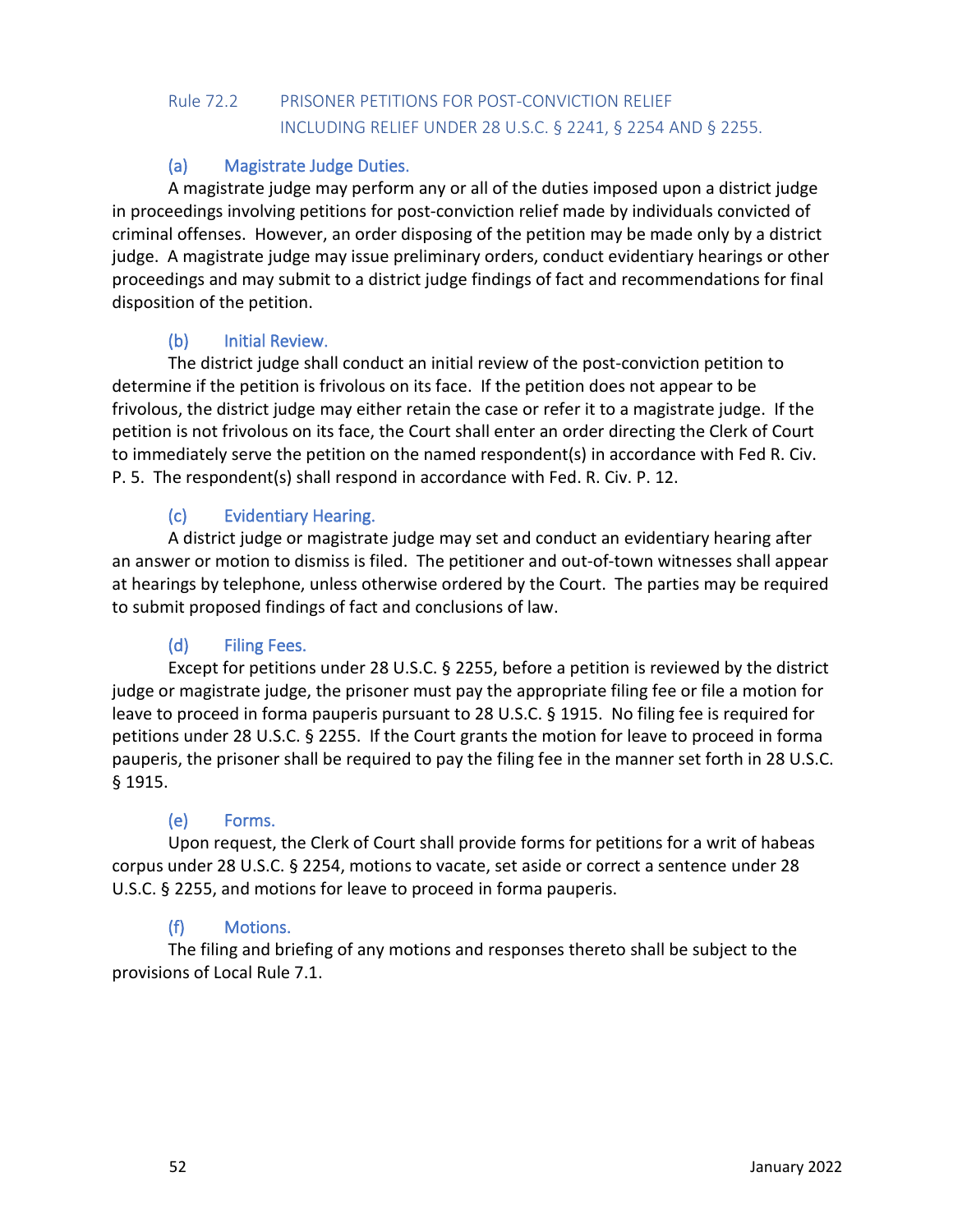# Rule 72.3 PRISONER CASES CHALLENGING CONDITIONS OF CONFINEMENT, INCLUDING CASES UNDER 42 U.S.C. § 1983

# (a) Magistrate Judge Duties.

A magistrate judge may perform any or all of the duties imposed upon a district judge in proceedings involving challenges by a prisoner to conditions of confinement. However, an order disposing of the complaint must be made by a district judge. A magistrate judge may issue preliminary orders, conduct evidentiary hearings or other proceedings and may submit to a district judge findings of fact and recommendations for final disposition of the action.

# (b) Initial Review.

The district judge shall conduct an initial review of the complaint to determine if the complaint is frivolous on its face. If the complaint appears to state a claim for relief, the district judge may either retain the case or refer it to a magistrate judge. If the complaint is not frivolous on its face, the Court shall enter an order allowing plaintiff to proceed with service or, if the plaintiff is authorized to proceed in forma pauperis, the Court shall enter an order directing the Clerk of Court to immediately notify the named defendant(s) that an action has been commenced and request that defendant(s) waive service of summons pursuant to Fed. R. Civ. P. 4(d). The defendant(s) shall respond in accordance with Fed. R. Civ. P. 4(d) and 12. If a defendant refuses waiver of service, the Court shall order service in accordance with Fed. R. Civ. P.  $4(c)(3)$ .

# (c) Evidentiary Hearing.

A district judge or magistrate judge may set and conduct an evidentiary hearing after an answer or motion to dismiss is filed. The plaintiff and out-of-town witnesses shall appear at hearings by telephone, unless otherwise ordered by the Court. The parties may be required to submit proposed findings of fact and conclusions of law.

# (d) Filing Fees.

Before an action challenging conditions of confinement is reviewed by the district judge or magistrate judge, the prisoner must pay the appropriate filing fee or file a motion for leave to proceed in forma pauperis pursuant to 28 U.S.C. § 1915. If the Court grants the motion for leave to proceed in forma pauperis, the prisoner shall be required to pay the filing fee in the manner set forth in 28 U.S.C. § 1915.

# (e) Forms.

Upon request, the Clerk of Court shall provide forms for civil rights complaints under 42 U.S.C. § 1983 and motions for leave to proceed in forma pauperis.

# (f) Motions.

The filing and briefing of any motions and responses thereto shall be subject to the provisions of Local Rule 7.1.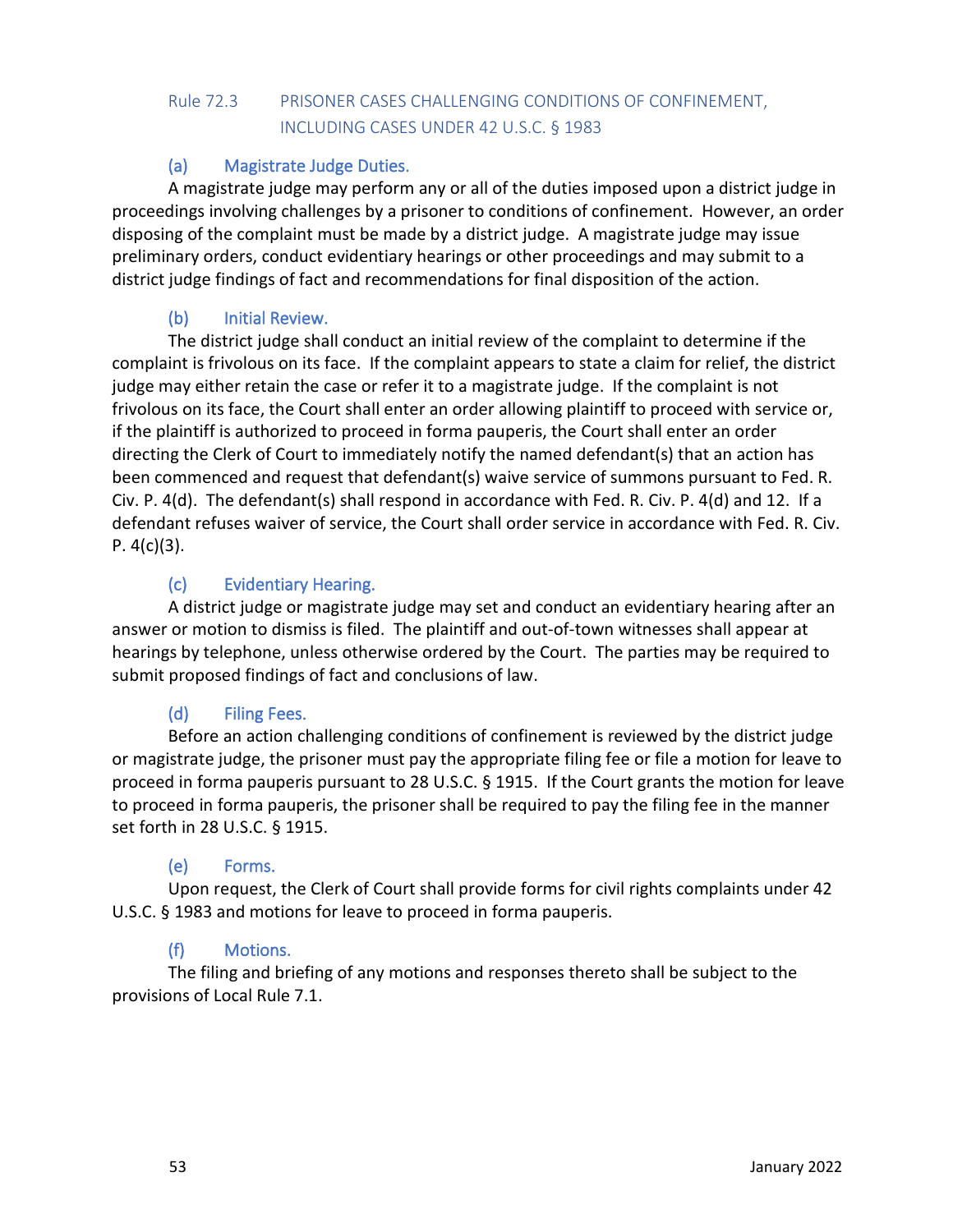## Rule 73.1 CONSENT TO TRIAL AND DISPOSITION OF CIVIL CASE BEFORE MAGISTRATE JUDGES

## (a) Consent.

Upon written consent of the parties, a full time Magistrate Judge for the District of Wyoming may conduct any or all proceedings in any civil case which is filed in this Court [28 U.S.C. § 636]. A form of consent is available on the Court's website: [https://www.wyd.uscourts.gov/forms.](https://www.wyd.uscourts.gov/forms)

## (b) Random Case Assignments.

The Court will randomly assign civil cases to a full-time magistrate judge as the trial judge to preside over all non-dispositive and dispositive motions, evidentiary hearings and trial. These random assignments will exclude prisoner cases, cases seeking injunctive relief and social security/bankruptcy appeals. The Court will determine the percentage of civil cases to be assigned to each magistrate judge.

In those civil cases fully assigned to a magistrate judge, each party shall execute and mail/email to the Clerk's Office within fourteen (14) days from the filing of an answer or other responsive filing (i.e., a motion to dismiss) either a written consent to the exercise of authority by the full-time magistrate judge under 28 U.S.C. § 636(c), or a written election to have the action reassigned to a district judge.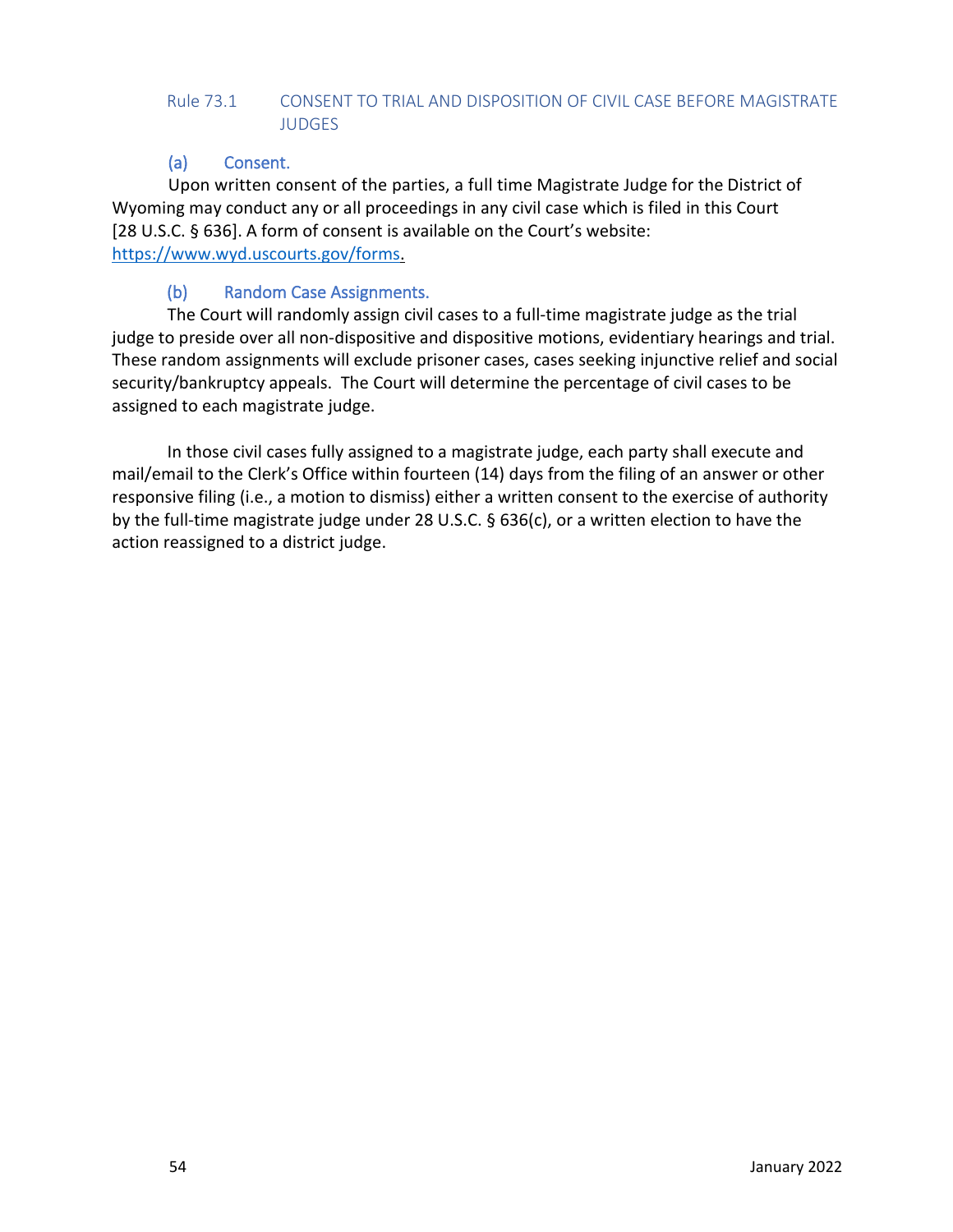#### Rule 74.1 RECONSIDERATION OF MAGISTRATE JUDGE'S ACTION

## (a) Reconsideration of Non-Dispositive Matters [28 U.S.C. § 636(b)(1)(A)].

A party may seek reconsideration of a magistrate judge's order determining a nondispositive matter within fourteen (14) days after service of the magistrate judge's order. The request for reconsideration shall specifically designate the order, or part thereof, objected to and the basis for any objection. Any response thereto shall be filed within fourteen (14) days after service of the request for reconsideration. The district judge assigned to the case will reconsider the matter and set aside any portion of the magistrate judge's order found to be clearly erroneous or contrary to law. A request for reconsideration, response and reply, if any, shall be subject to the page limitations imposed on non-dispositive matters under Local Rule 7.1(b) $(1)(C)$  and  $(D)$ .

## (b) Review of Proposed Findings and Recommendations [28 U.S.C. § 636(b)(1)(B)].

A party may object to a magistrate judge's proposed findings and recommendations on any matter referred pursuant to 28 U.S.C. § 636(b)(1)(B) within fourteen (14) days after service of the magistrate judge's proposed findings and recommendations. Any objections shall specifically identify the portions of the proposed findings and recommendations to which objections are made and the basis for such objections. The district judge assigned to the case will conduct a de novo review of the objections in accordance with 28 U.S.C. § 636(b)(1). Any objections, response and reply, if any, shall be subject to the page limitations imposed on dispositive matters under Local Rule 7.1(b)(2)(B) and (C).

## (c) Special Master Reports [28 U.S.C. § 636(b)(2)].

Any party may seek review of, or action on, a special master report filed by a magistrate judge, in accordance with the provisions of Fed. R. Civ. P. 53(f). A request for review or action, response and reply, if any, shall be subject to the page limitations imposed on dispositive matters under Local Rule 7.1(b)(2)(B) and (C).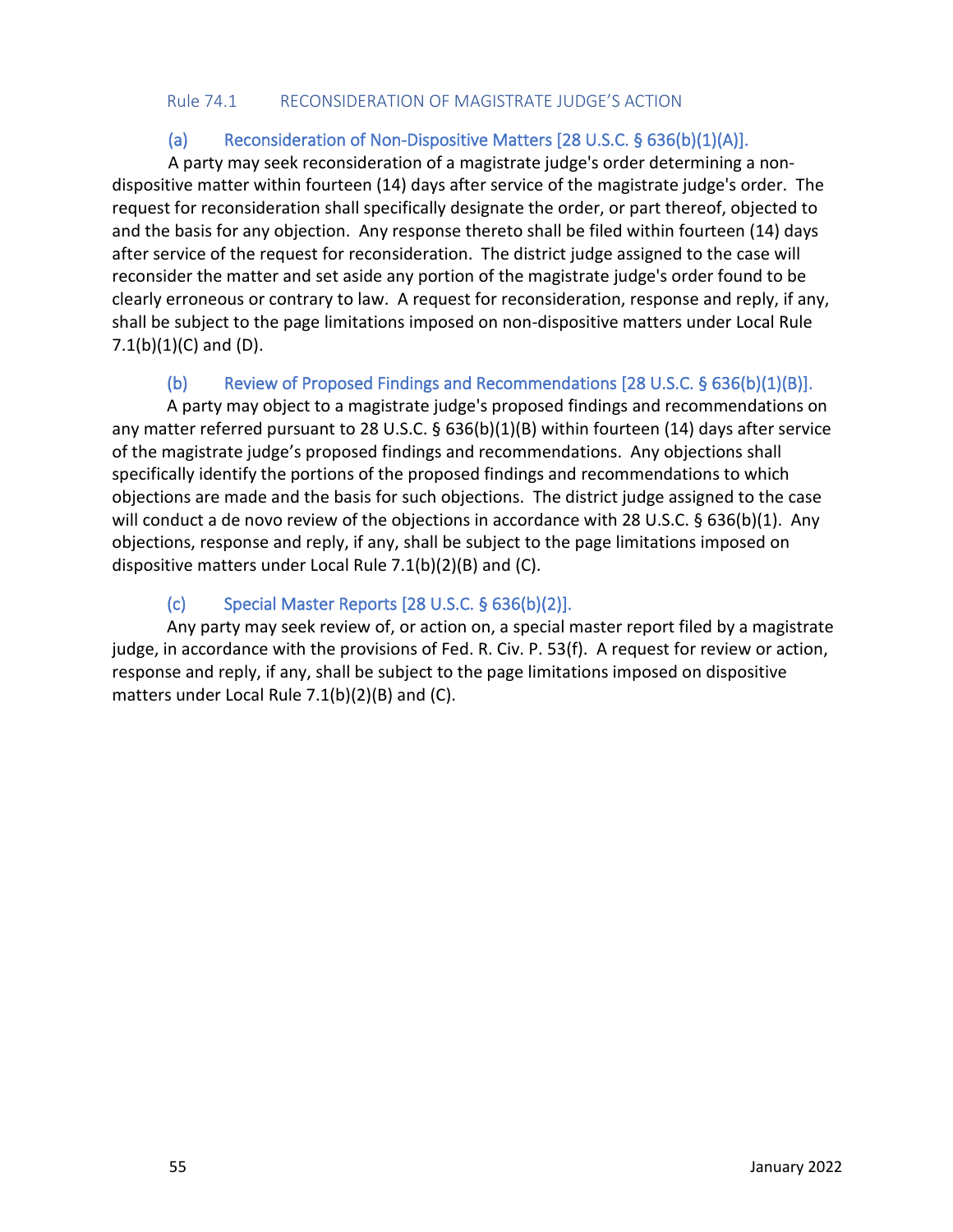## IX. DISTRICT COURTS AND CLERKS

#### Rule 77.1 BUSINESS HOURS AND DAYS OF BUSINESS

Unless otherwise ordered by the Court, the Office of the Clerk of Court shall be open to the public during business hours on all days except Saturdays, Sundays, and legal holidays. Business hours and days of business are posted on the Court's website: [https://www.wyd.uscourts.gov/court-info.](https://www.wyd.uscourts.gov/court-info)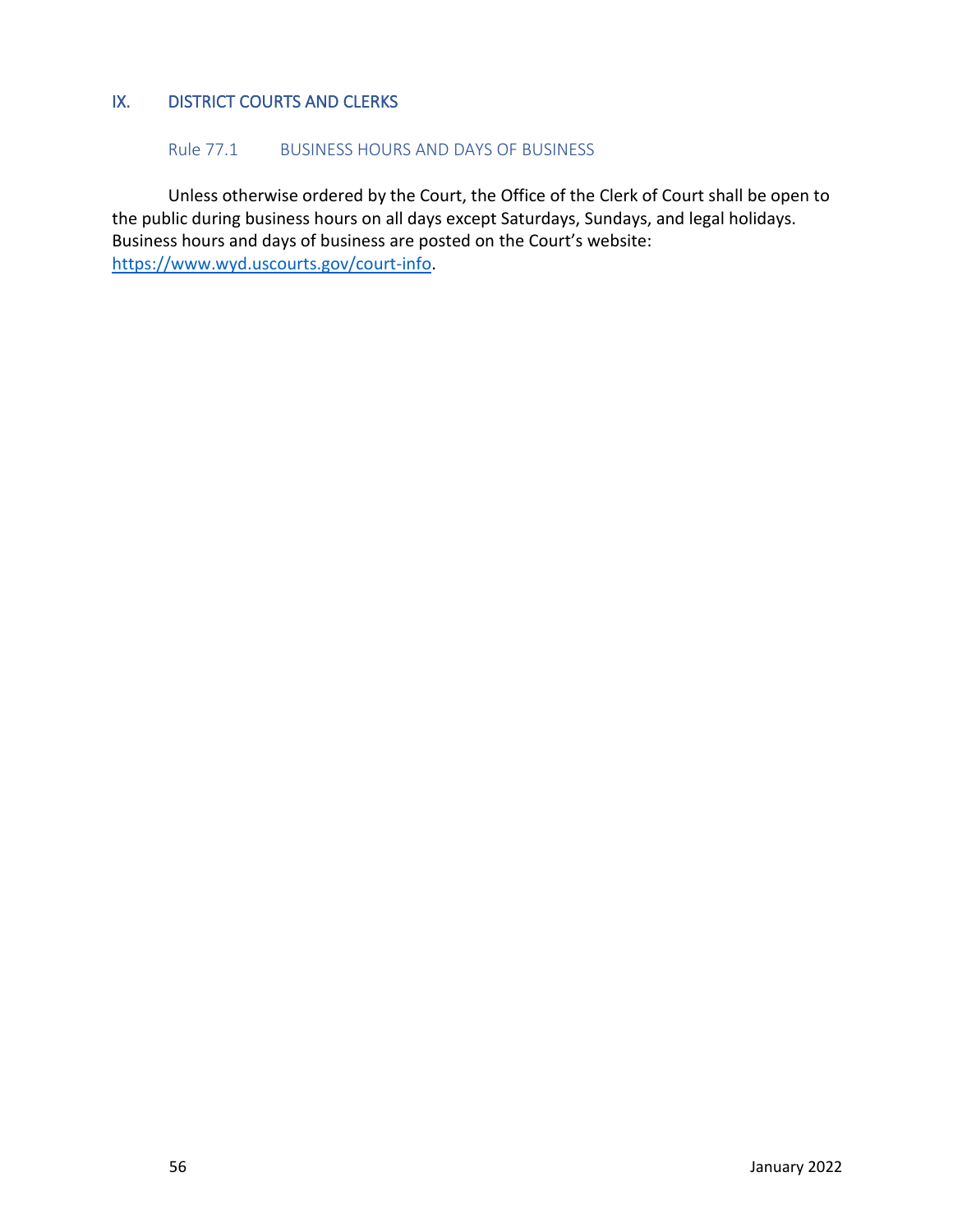#### Rule 79.1 RECORDS OF THE COURT

### (a) Access to Public Court Records.

Cases filed after June 1, 2006, are available for review electronically via the Court's website at [https://www.wyd.uscourts.gov/wyoming-cmecf.](https://www.wyd.uscourts.gov/wyoming-cmecf) To access an electronic case file, users must first register for Public Access to Court Electronic Records (PACER) at [http://pacer.psc.uscourts.gov/register.html.](http://pacer.psc.uscourts.gov/register.html) Lengthy exhibits and other supporting materials that are not electronically filed are accessible in the Clerk's Office. Paper files of cases prior to June 1, 2006, may be ordered from the National Archives and Records Administration (through the Clerk's Office), upon payment of the prescribed fees, and may be checked out from the Clerk's Office by members of the bar or the public, with permission of the Clerk of Court.

## (b) Sealed Records.

Submissions or documents ordered sealed by the Court are not public records.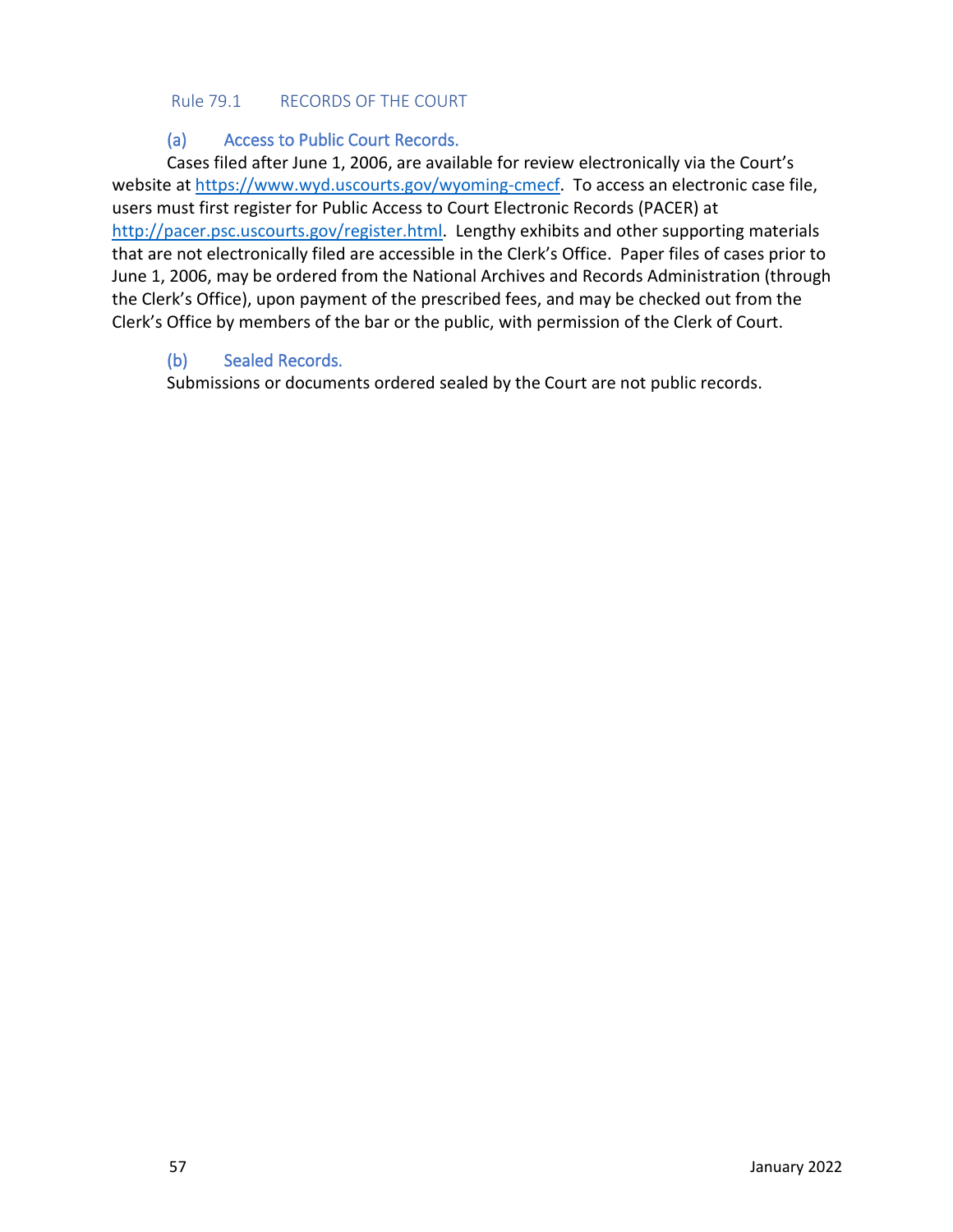#### Rule 79.2 EXHIBITS

## (a) Custody of Exhibits.

The Clerk of Court or courtroom deputy clerk shall mark and have safekeeping responsibility for all exhibits admitted at trial or hearing.

## (b) Return of Exhibits.

Unless otherwise ordered, exhibits in the custody of the Clerk of Court at the conclusion of trial or hearing shall be returned to counsel. A copy of all electronically submitted exhibits shall be maintained by the Clerk's Office until the time to appeal has expired or any appeal taken has concluded. Exhibits that were not electronically submitted will be returned to the counsel or pro se party who introduced them into evidence. Such counsel or pro se party shall maintain the exhibits until the time to appeal has expired and shall be charged with the responsibility for their safekeeping and transportation to the 10<sup>th</sup> Circuit Court of Appeals. A signed receipt identifying the exhibits returned and/or destroyed is to be filed in the case.

## (c) Sensitive and Bulky Exhibits.

Sensitive exhibits such as money, drugs and firearms shall remain in the custody of the attorney or the case law enforcement agent, as ordered by the Court. A receipt identifying the exhibits in their custody will be filed in the case. The attorney/agent shall permit inspection of the exhibits by any party for the purpose of preparing the record on appeal, and shall be charged with the responsibility for their safekeeping and transportation to the 10<sup>th</sup> Circuit Court of Appeals.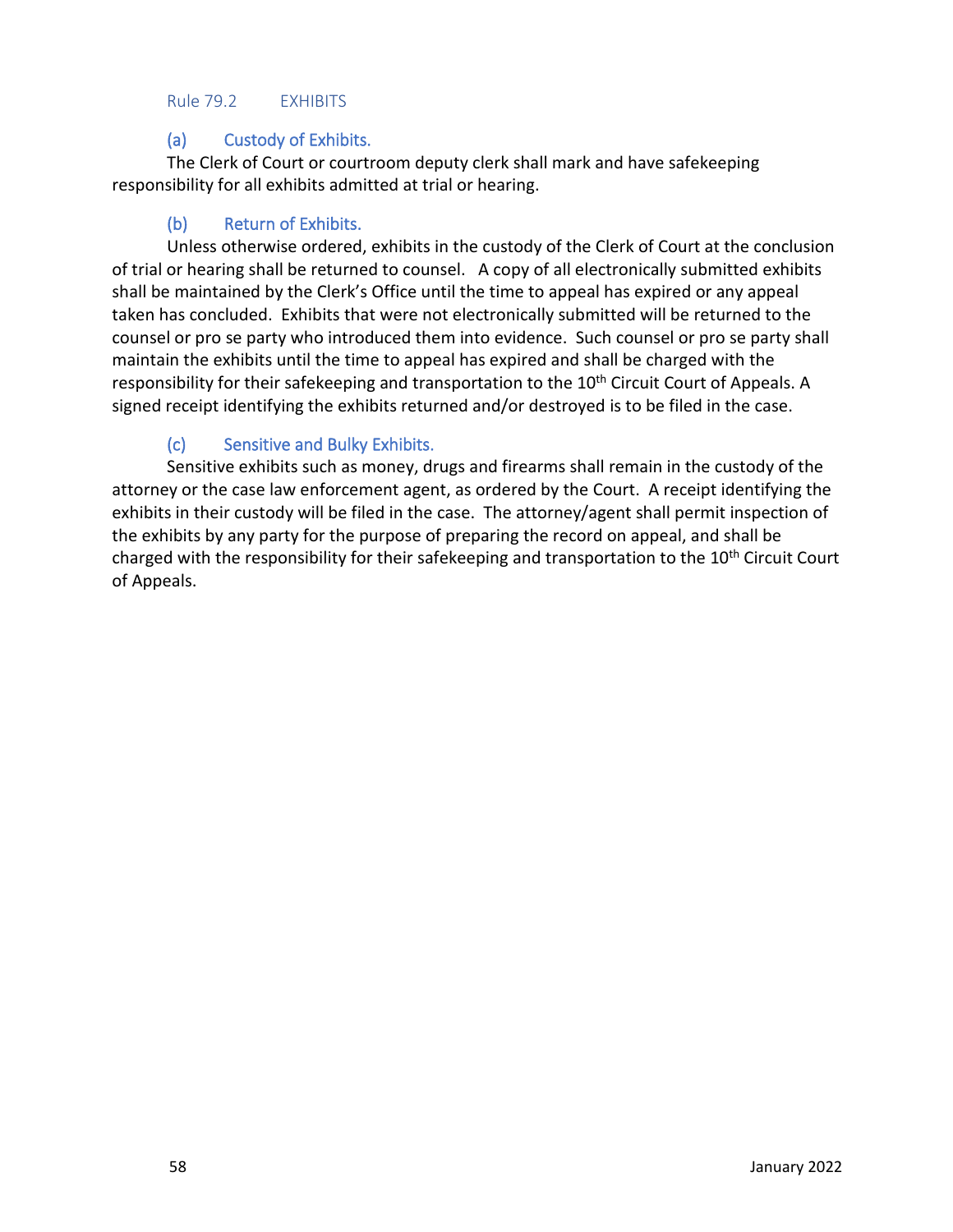#### Rule 81.1 REMOVAL

A party seeking removal of a civil action shall file with this Court a notice of removal, in accordance with 28 U.S.C. § 1446 and contemporaneously notify the state court judge of the removal.

Within fourteen (14) days of entry of the Order on Removal, the removing party shall file with the Clerk of this Court a copy of the entire state court record and proceedings, including the docket sheet.

A copy of the notice of removal shall be filed with the clerk of the state court. The case shall be deemed removed from state court to this Court upon the filing of the notice with the state court.

The Clerk of this Court shall issue an Order of Removal following the filing of the notice of removal. The Order shall state that this Court obtained jurisdiction over both the parties and the subject matter of the state court action at the time the notice of removal was filed with the clerk of the state court and that the state court should proceed no further, unless the case is later remanded.

In the event a hearing is pending when the notice of removal is filed with the clerk of the state court, the Order on Removal shall require the removing party to notify the state court clerk of the removal of the action.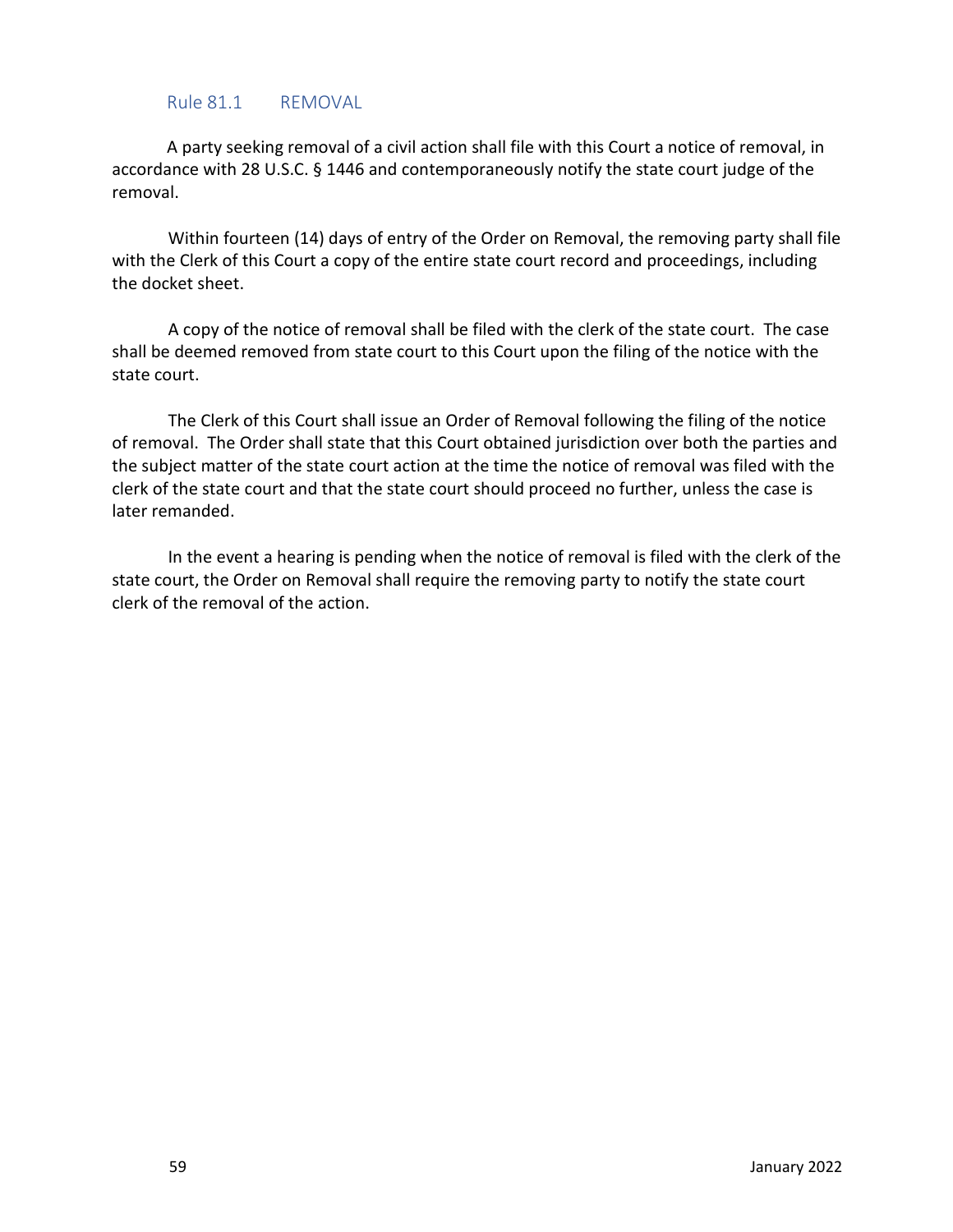#### Rule 83.1 SESSIONS OF COURT

The Court shall be in continuous session for transacting business in accordance with 28 U.S.C. § 139. The Court may consider holding sessions of Court in other Wyoming cities for the convenience of litigants and their witnesses, provided suitable arrangements for a courtroom are made.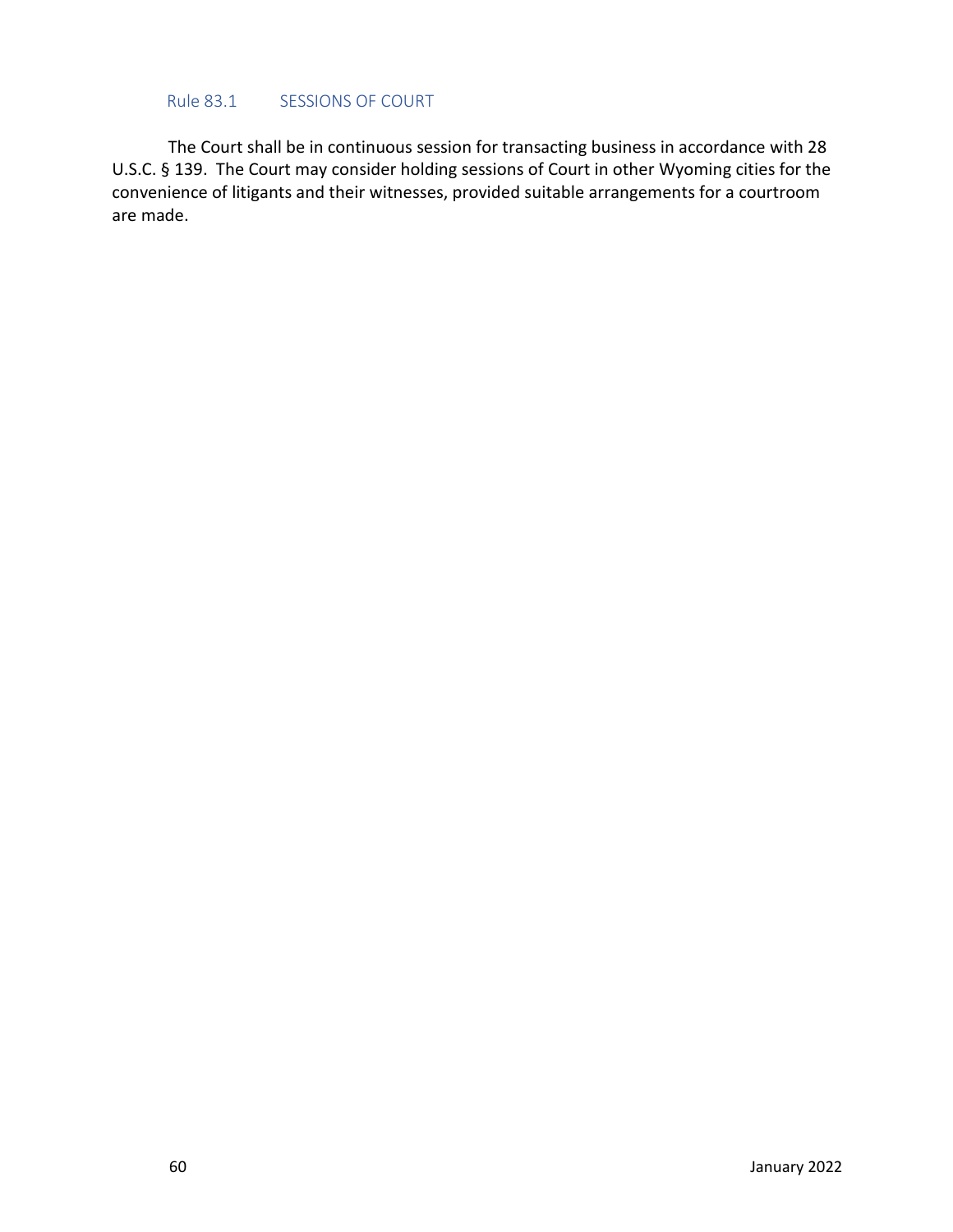#### Rule 83.2 POWERS OF THE COURT

Nothing in these Rules denies this Court such powers as are necessary for the Court to maintain control over proceedings conducted before it, such as proceedings for contempt under Title 18 U.S.C. §§ 401 et seq. or Fed. R. Crim. P. 42, entitled "Criminal Contempt".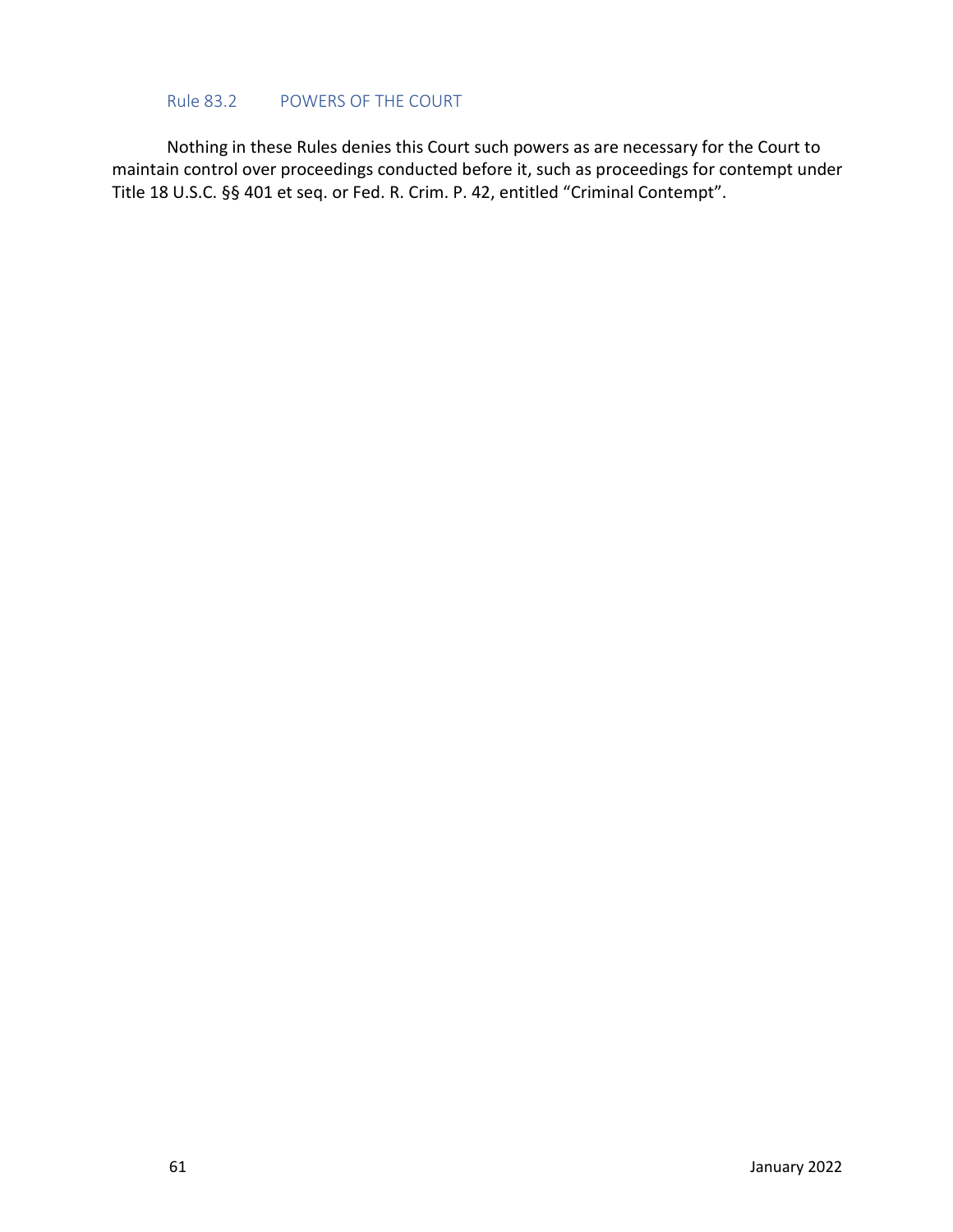#### Rule 83.3 CAMERAS AND RECORDING DEVICES

#### (a) Wireless Communication Devices.

Unless otherwise ordered, electronic devices may **only** be brought into any public area in the United States Courthouse or any location in which court business and proceedings are conducted in accordance with this Court's General Order Regarding Wireless Communication Devices, available at: [https://www.wyd.uscourts.gov/sites/wyd/files/Gen\\_Ord\\_2011\\_04.pdf.](https://www.wyd.uscourts.gov/sites/wyd/files/Gen_Ord_2011_04.pdf)

## (b) Prohibited Use of Electronic Devices.

No person shall use an electronic device to take photographs or to make audio or video recordings in any public area in the United States Courthouse or any other location in which court business and proceedings are conducted except as authorized by the judicial officer having direct control of that space.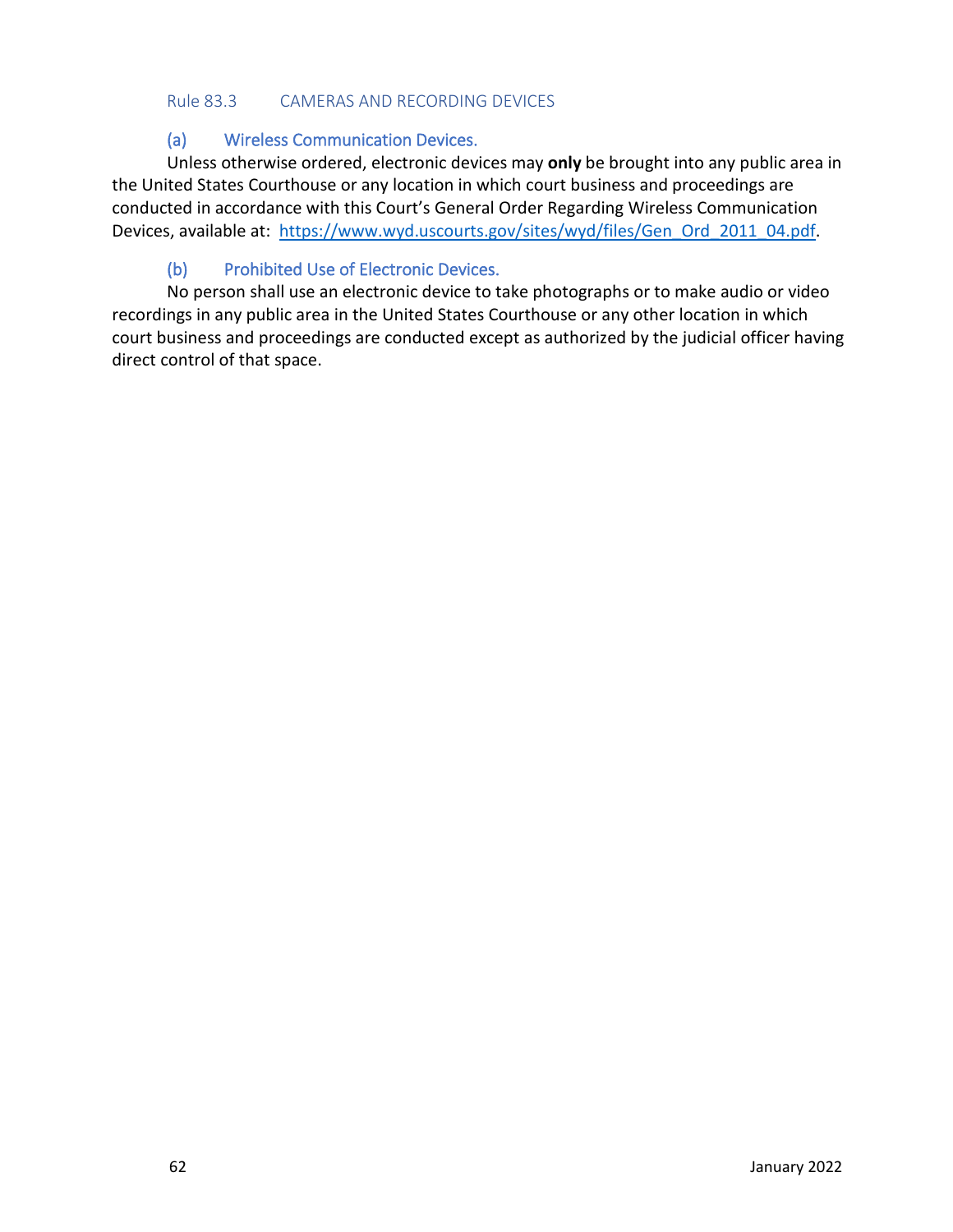#### Rule 83.4 SECURITY

## (a) Procedures.

All persons entering a building where court is being held shall be subject to security procedures provided for that building. All briefcases, purses, parcels, bags, backpacks, and other items shall be passed through security and shall be subject to search. This rule shall apply at such other places as a judicial officer may direct. Failure to obey this rule shall be grounds for refusing admission to the buildings where court is being held, and may subject the offender to detention, arrest, and prosecution as provided by law, or to a contempt proceeding.

## (b) Identification or Information.

On request of a United States marshal, court security officer, federal protective service officer, or court official, anyone within or seeking entry to any court facility shall produce government issued identification and state the nature of his or her business at court. Failure to provide identification or information shall be grounds for removal or exclusion from the facility.

## (c) Purpose.

This rule and these procedures are necessary in the interest of public safety and to maintain orderly court procedures.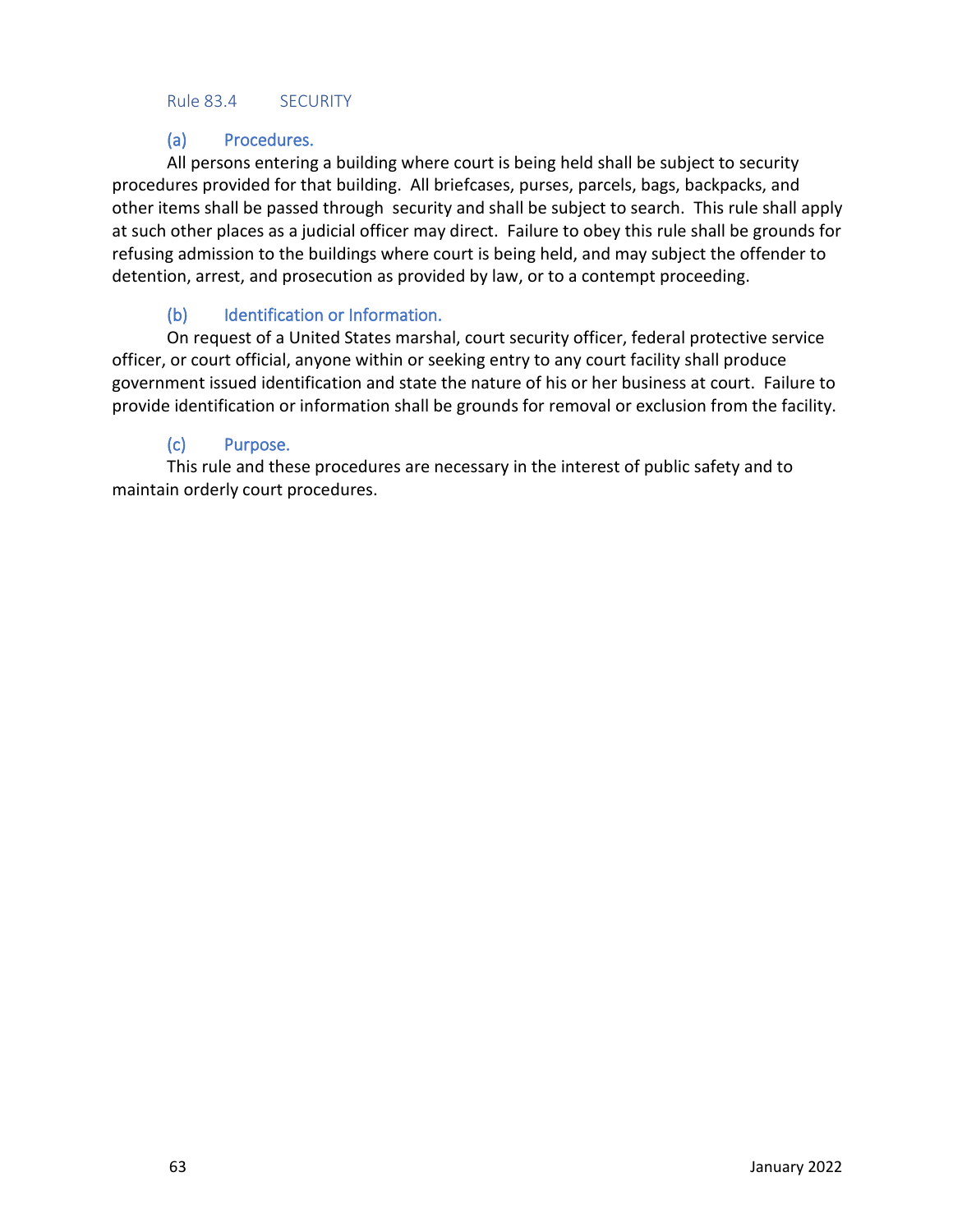#### Rule 83.5 TELEPHONE AND VIDEO PROCEEDINGS

#### (a) Request to Appear or Conduct Proceedings by Telephone or Video.

Absent Court authorization in advance of any proceeding, a party or their counsel may not participate in any matter via telephone or video. A party may request the Court to conduct proceedings via telephone/video by making a written or oral request in advance of such proceeding and advising as to all other party's objection(s) or consent(s). Where the Court has not already arranged or coordinated the proceeding, counsel shall coordinate with each other and the Court to arrange for any telephone/video conference with the Court and in advance of any proceeding. Counsel shall advise all parties and the Court of the access information necessary to participate.

## (b) Use of Exhibits.

If any exhibits are to be used in a proceeding conducted via telephone/video, counsel shall, in advance, provide copies of such exhibits to any witness, the Court and all counsel. Counsel shall also verify in advance the ability to display/broadcast any exhibits to all participants.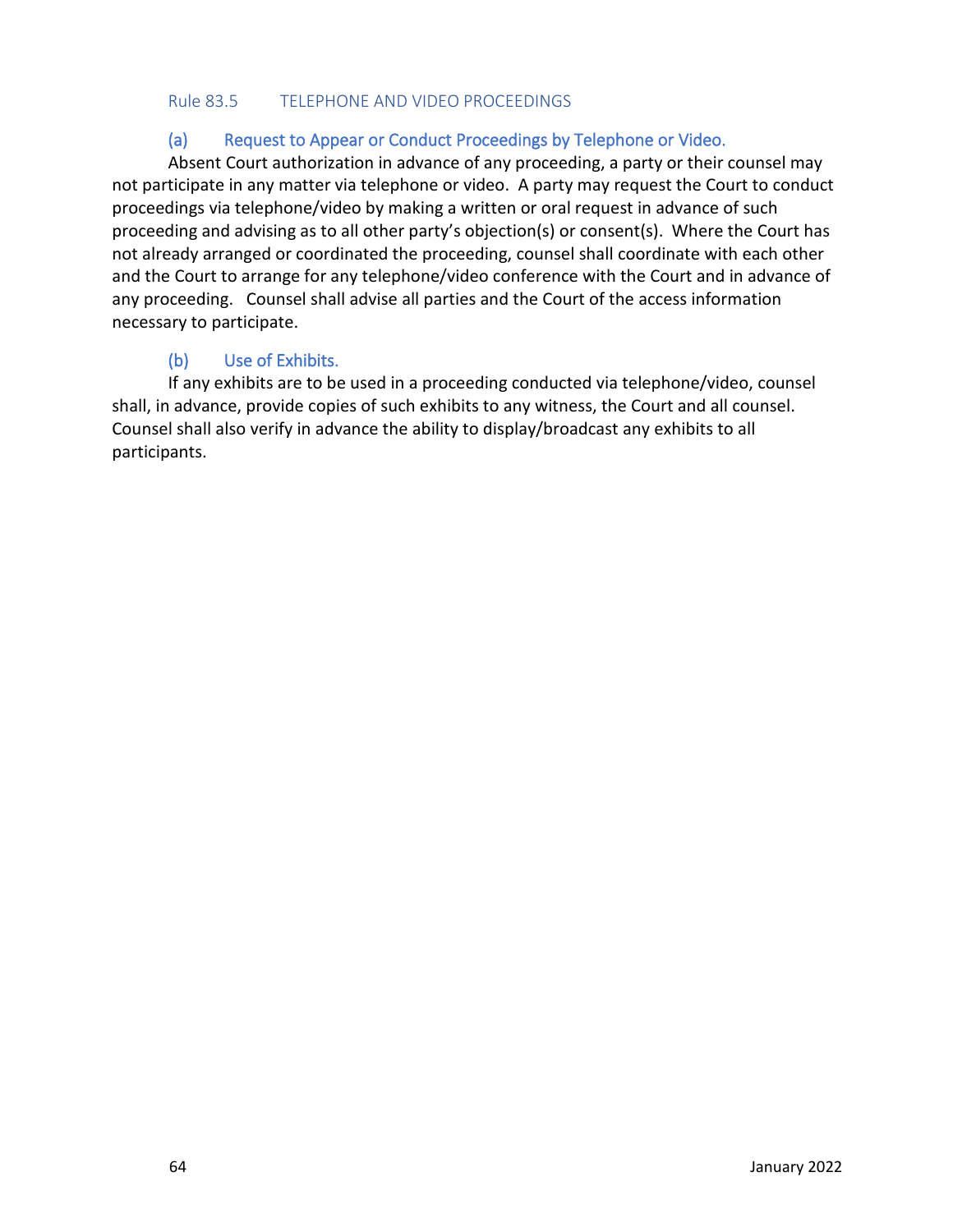### Rule 83.6 REVIEW OF ACTION OF ADMINISTRATIVE AGENCIES, BOARDS, COMMISSIONS, AND OFFICERS (INCLUDING SOCIAL SECURITY CASES)

(a) Commencement of Action.

(1) Review of final agency action. Review of an order, decision, rulemaking, or other final action taken or withheld by an administrative agency under an agency's establishing statute or the Administrative Procedure Act shall be commenced by filing a properly denominated complaint or petition for relief as specified by the statute under which relief is requested. The complaint or petition for relief shall include:

(A) identification of the final agency action or part thereof being challenged;

(B) factual allegations relating to the grounds on which the agency action is being challenged; and

(C) the legal basis for subject matter jurisdiction for plaintiff/ petitioner entitlement to relief.

If two or more persons are entitled to seek judicial review of the same order and their interests are such as to make joinder proper, they may file a joint pleading. As used in this rule, the term "agency" includes any federal agency, board, commission, or officer.

(2) Social Security Cases.

(A) Review of a decision of the Commissioner of Social Security shall be commenced by filing a "Complaint and Petition for Review" identifying the specific order or decision for which review is sought and the date that order or decision was issued;

(B) In responding to the complaint, the Commissioner shall file a certified copy of the transcript of the relevant administrative record and any affirmative defense, which if not then filed, shall be waived.

(3) Service of Process. Service of process shall be in the manner provided by Fed. R. Civ. P. 4, unless a different manner of service is prescribed by an applicable statute.

(4) The responding party need not file an answer to the complaint/petition.

(5) If the parties disagree over the applicability of this rule to their case, or if a case involves unusually complicated or out-of-the-ordinary claims warranting modifications to the requirements of this rule, a party shall request as promptly as possible after service of process, and no later than 30 days before the deadline for filing the record under subsection (b) of this rule, an initial scheduling conference with the Court for resolution of such issues.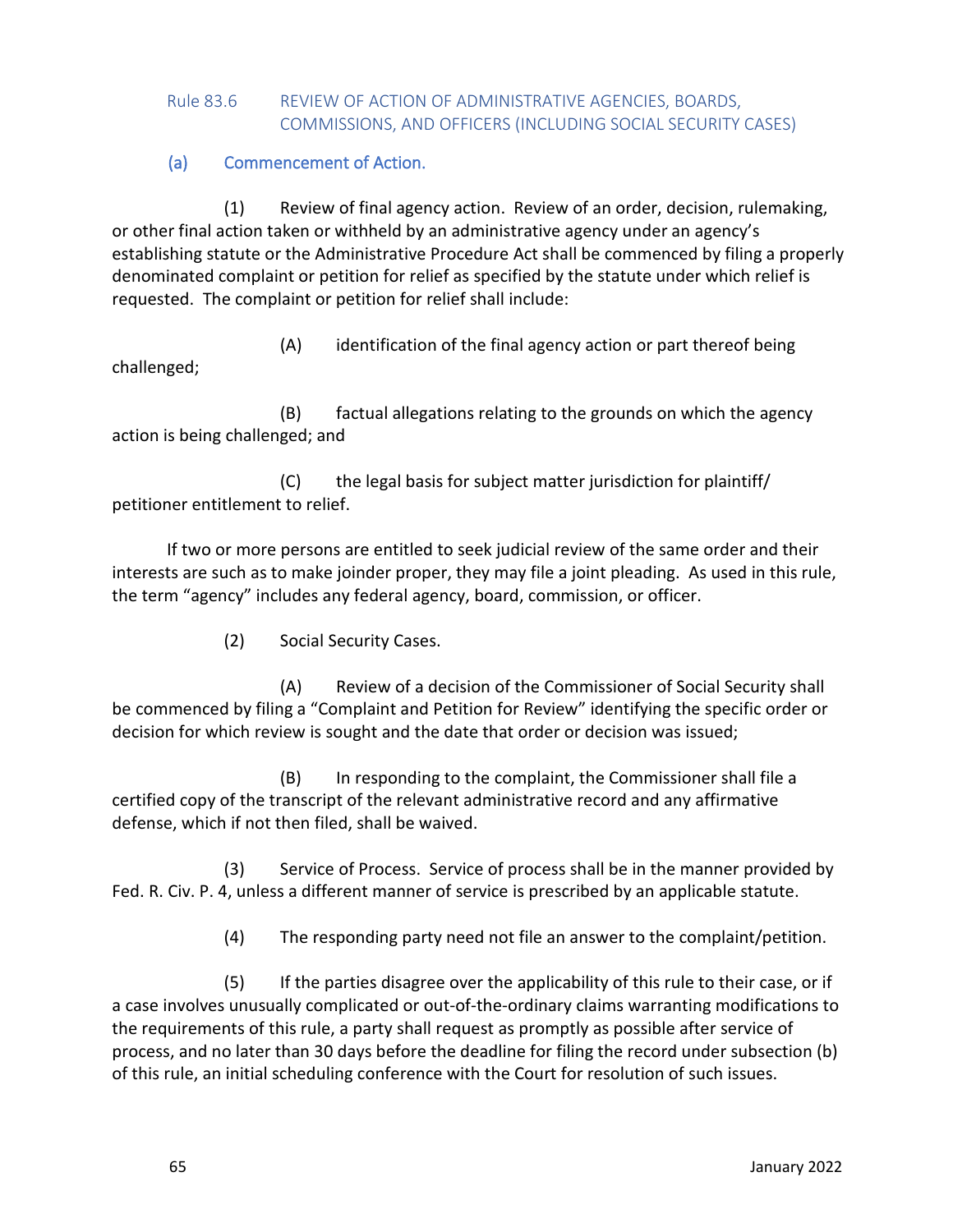## (b) Administrative Record.

(1) Composition of the record. Unless the applicable statute provides otherwise, the record in proceedings to review agency action is comprised of:

(A) the final agency action being challenged;

(B) all documents and materials directly or indirectly considered by the agency and/or agency decision-makers; and

(C) if existing, the pleadings, evidence, and proceedings before the

agency.

(2) Filing of the record. Unless a different time is provided by statute or otherwise ordered by the Court, the agency shall file the record with the Clerk of Court within ninety (90) days of proper service of the complaint or petition for review (sixty (60) days for Social Security case). The record shall be consecutively numbered and contain an index including the date and description of the document(s). To the extent practicable, the record shall be provided to the Court in text searchable format and the agency shall provide a log describing any document(s) withheld under a claim of privilege, including a claim that the document(s) reflect the deliberative process of the agency.

(3) Supplementation of the record. Supplementation of the record will be allowed only upon leave of Court. Any request for completion of the record, or for consideration of extra-record evidence, must be filed within fourteen (14) days after the record was filed. Local Rule 7.1(b), pertaining to briefing of non-dispositive motions, shall apply. Extrarecord evidence will be considered only in extremely limited circumstances.

## (c) Briefing Schedule.

Unless otherwise ordered by the Court, the party seeking review must serve and file an opening brief within forty-five (45) days after the date on which the record is filed. If a motion is filed under (b)(3) of this rule, plaintiff/petitioner must serve and file an opening brief within forty-five (45) days after the date either (1) a supplemental record is filed; or (2) the motion is denied. The responding party must serve and file a brief within thirty (30) days after service of the opening brief. The plaintiff/petitioner may serve and file a reply brief within fourteen (14) days after service of the responsive brief. Unless otherwise ordered by the Court, briefs shall be filed in accordance with Fed. R. App. P.  $32(a)(4)$  through (a)(7). The Court may render a decision upon the briefs and the record without oral argument unless the Court grants a request for oral argument.

## (d) Amicus Briefs.

Unless otherwise ordered by the Court, motions for leave to file and the filing of amicus briefs shall be governed by Fed. R. App. P. 29.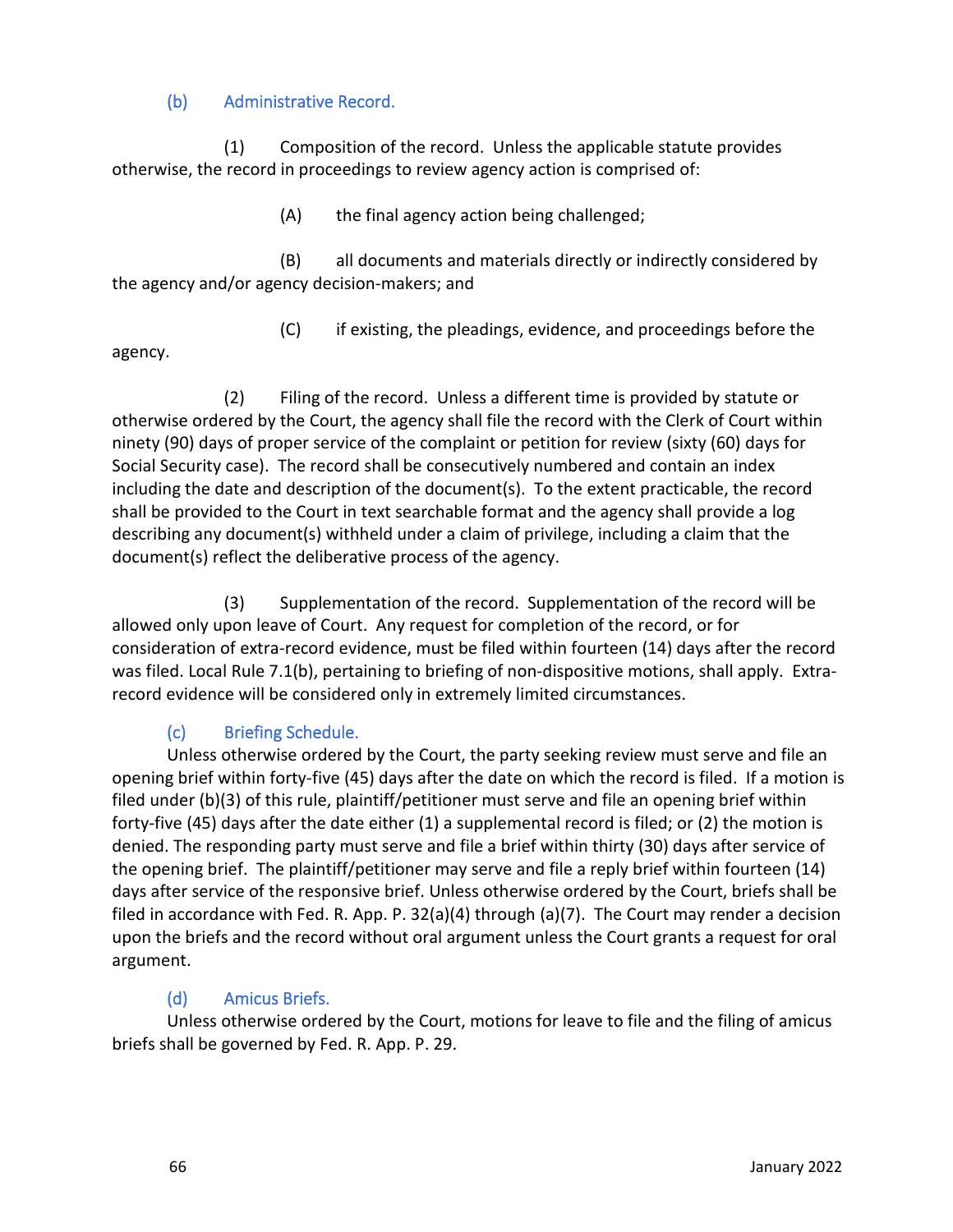### (e) Motions to Intervene.

Unless a statute provides another method, intervention of parties shall be governed by Fed. R. Civ. P. 24. If there is more than one intervening party, joint briefing shall be governed by 10th Cir. R. 31.3.

#### (f) Injunctions and Restraining Orders.

Requests for injunctive relief in proceedings under this rule shall be governed by Fed. R. Civ. P. 65 and 65.1.

#### (g) Motions for Summary Judgment.

Motions for summary judgment shall not be filed.

#### (h) Serving and Filing Pleadings and Other Papers.

The parties to any proceedings governed by this rule shall give the same notice of the filing of pleadings, records and other documents as is required by Fed. R. Civ. P. 5.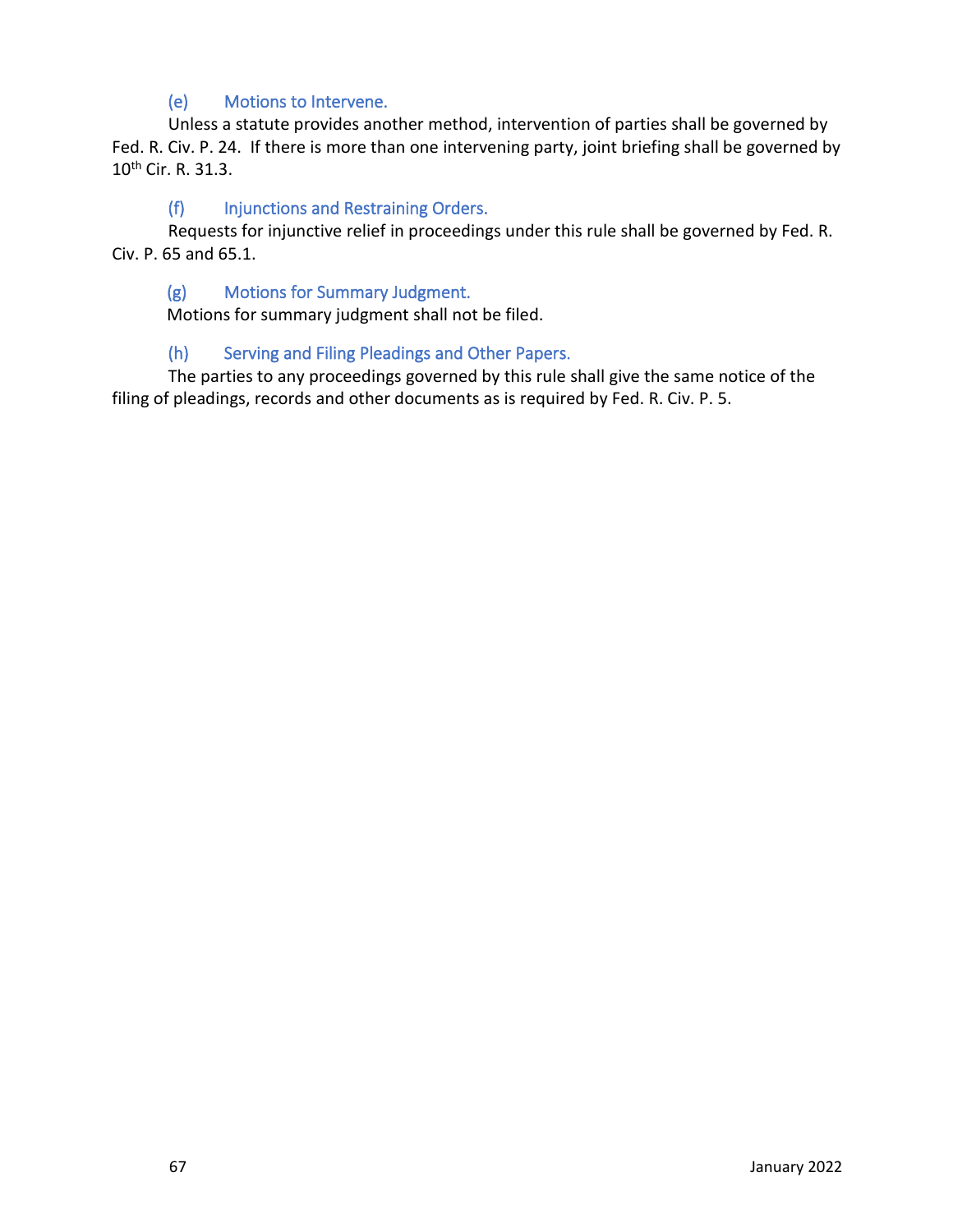#### Rule 83.7 MULTIDISTRICT LITIGATION

Pursuant to 28 U.S.C. § 1407, an attorney filing a complaint, answer or other pleading involving a case which may be subject to pretrial proceedings before the judicial panel on multidistrict litigation, shall submit to the Clerk of Court, at the time of filing, a written description of the nature of the case and list of the case names and numbers of all related cases filed in any jurisdiction.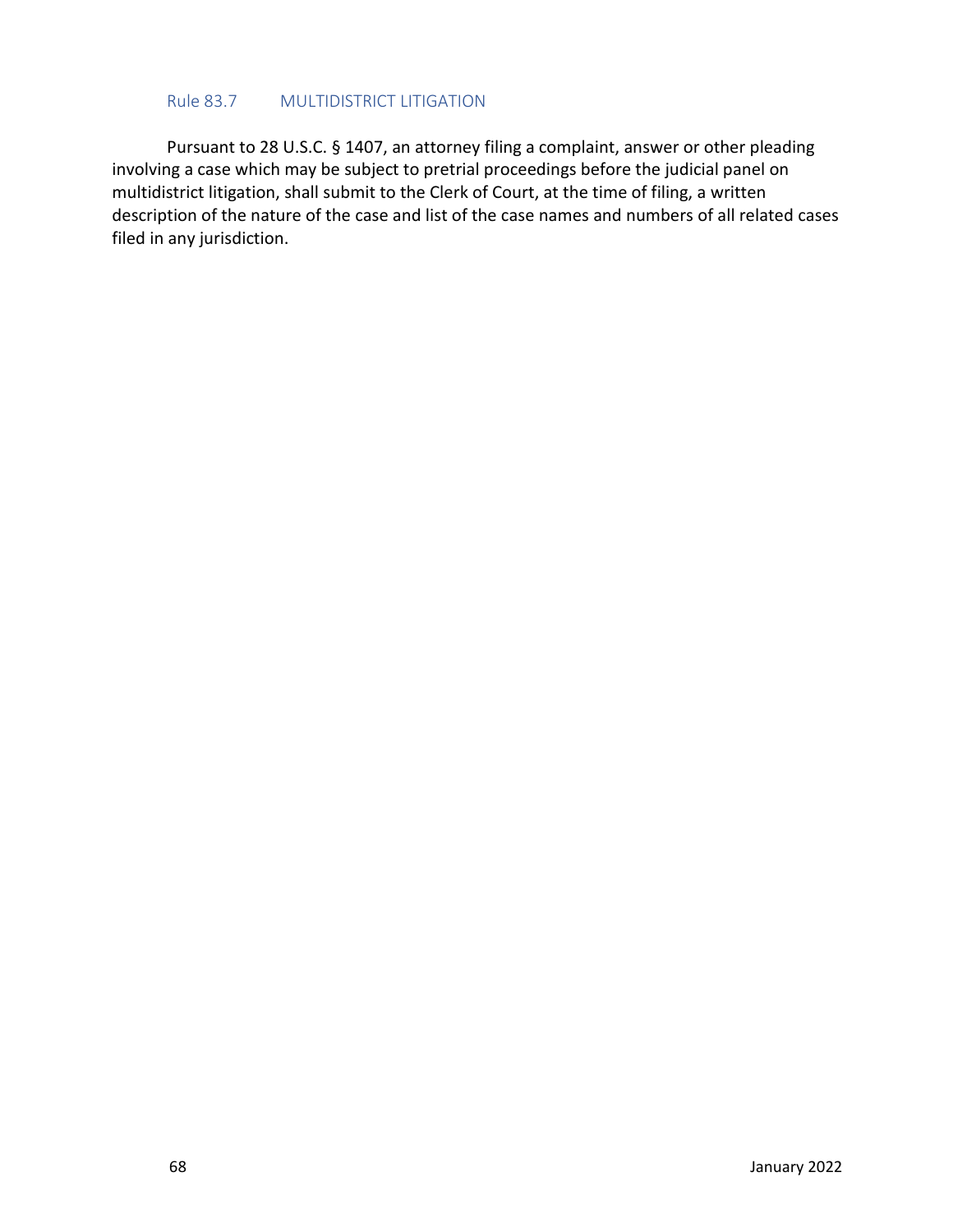## X. ATTORNEYS

#### Rule 84.1 ATTORNEYS

The District of Wyoming, in accordance with its inherent power to supervise the conduct of attorneys who are admitted to practice before it, or admitted pro hac vice, promulgates the following Rules of Conduct and Disciplinary Enforcement.

## (a) Standard of Attorney Conduct.

In addition to the Wyoming Rules of Professional Conduct and Fed. R. Civ. P. 11, the following standards of conduct shall be observed by all attorneys participating in civil actions in this District.

(1) Attorneys shall at all times exercise professional integrity, candor, diligence and utmost respect to the legal system, judiciary, litigants and other attorneys.

(2) Attorneys shall extend to opposing counsel cooperation and courteous behavior at all times and shall not arbitrarily or unreasonably withhold consent to opposing counsel's reasonable requests for cooperation or scheduling accommodations.

(3) Attorneys shall treat each other, the opposing party, the Court and members of the court staff with courtesy and civility, and conduct themselves in a professional manner at all times.

(4) A client has no right to demand that attorneys abuse the opposing party or indulge in offensive conduct. An attorney shall treat all witnesses with professionalism, fairness and due consideration.

(5) Attorneys shall be punctual in communications and in honoring scheduled appearances (including court appearances).

### (b) Sanctions.

Attorneys whose conduct does not comport with these rules may be subject to discipline by the Court, including open court reprimands, compulsory legal education, monetary sanctions or other punitive measures appropriate to the circumstances.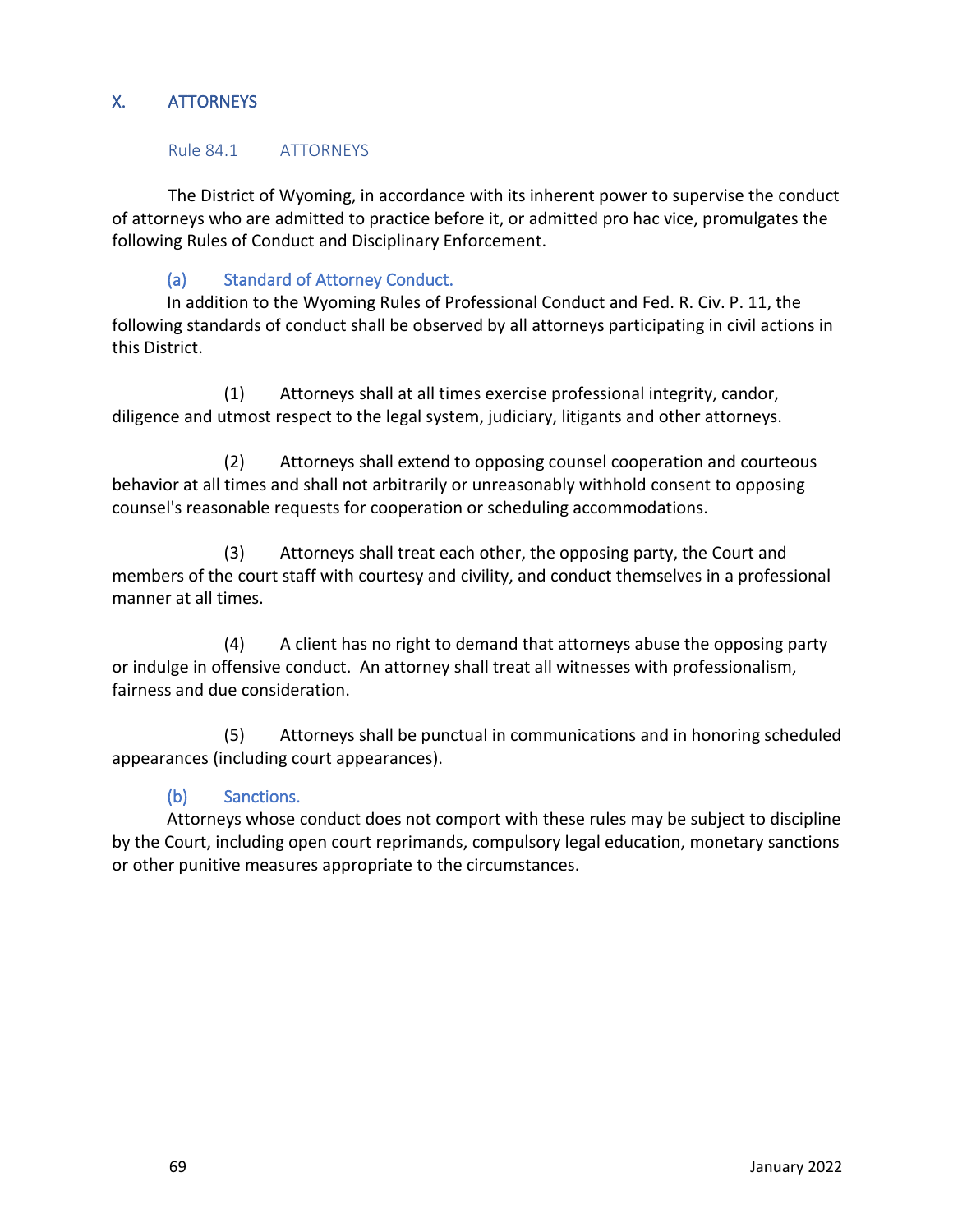#### Rule 84.2 ADMISSION TO PRACTICE

#### (a) General Admissions.

Attorneys who are admitted and licensed to practice before the Supreme Court of Wyoming may be admitted to practice in the United States District Court for the District of Wyoming upon application. This application shall contain a satisfactory showing of the applicant's qualifications and good moral character and include the name of a sponsoring attorney that will vouch for the applicant. Upon payment of the attorney admission fee, the attorney may appear in any case in the district by filing a Notice of Appearance in ECF. A Certificate of Admission will be emailed after the application is processed. E-filing for this Court will be automatically activated upon admission.

### (b) Admission of Pro Hac Vice.

All attorneys who have not been admitted to practice in the courts of the State of Wyoming must seek admission pro hac vice based upon a written motion made by a member of the Bars of the State of Wyoming and of this Court (hereinafter "local counsel"). This motion shall contain the following:

- Firm name (if any), office address, email address and telephone number of attorney moving for admission pro hac vice;
- Representation by local counsel that he or she is a member in good standing of the Bar of the State of Wyoming and the Bar of this Court;
- A statement by local counsel vouching, to the best of their knowledge and belief, for the good moral character and veracity of the pro hac vice attorney;
- A statement that local counsel shall be fully prepared to represent the client at any time, in any capacity.

The motion for admission pro hac vice shall include an affidavit or declaration completed by counsel seeking to be admitted pro hac vice (hereinafter "applicant"). The affidavit or declaration shall contain the following:

- Name, firm name, address, telephone number, and email address of the applicant;
- When and where admitted (each court/bar);
- List of all pending disciplinary proceedings and all past public sanctions of the applicant, if any;
- Affirmation that the applicant will comply with and be bound by the Local Rules of the United States District Court for the District of Wyoming;
- Acknowledgment by the applicant that local counsel is required to be fully prepared to represent the client at any time, in any capacity;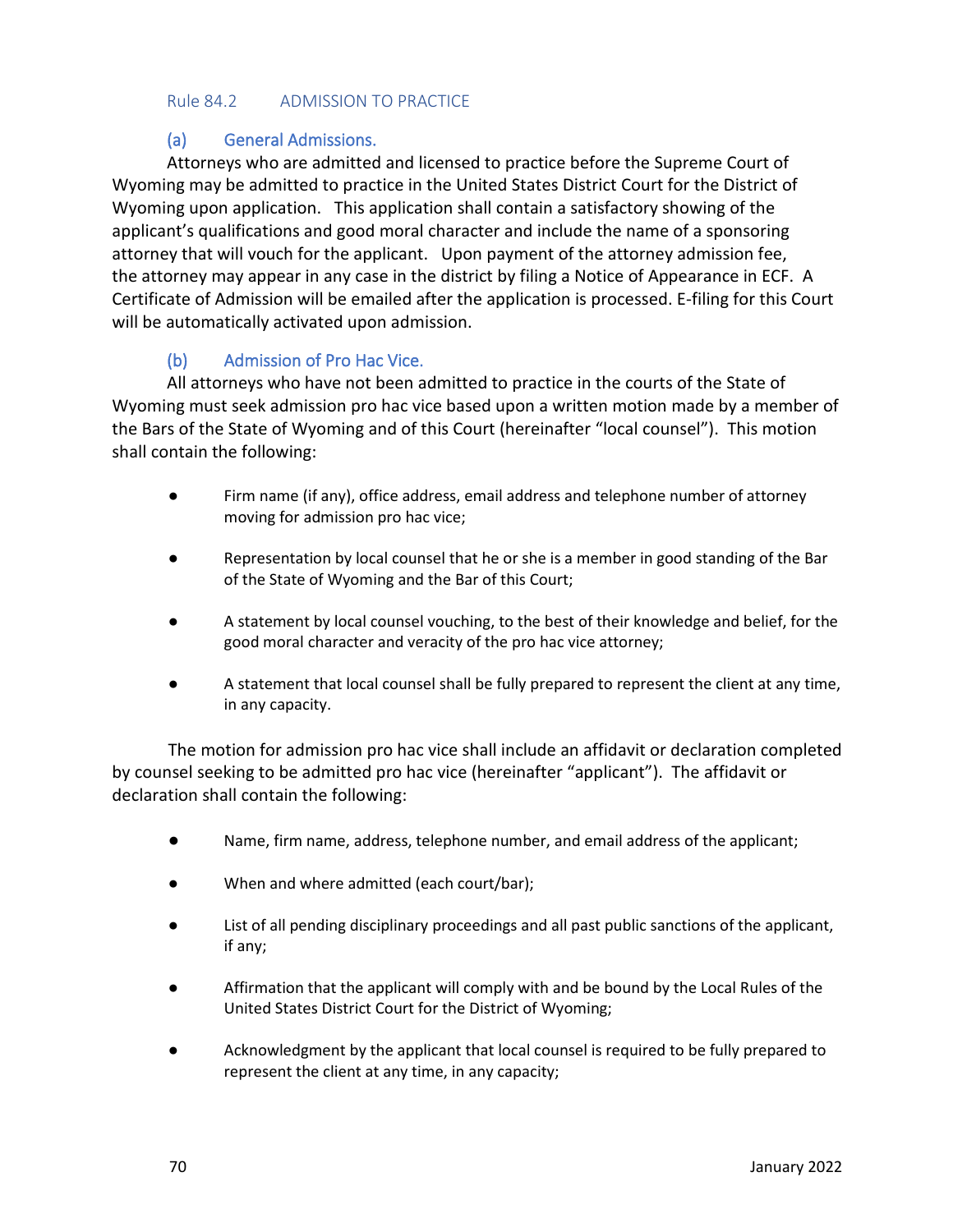Acknowledgment that the applicant submits to and is subject to the disciplinary jurisdiction of the Court for any alleged misconduct arising in the course of preparation and representation in the proceedings.

Unless otherwise ordered by this Court, a motion to appear pro hac vice shall be granted only if the applicant associates with local counsel who shall participate in the preparation and trial of the case to the extent required by the Court. The applicant must also be a current member in good standing of the bar of another state in order to be eligible for pro hac vice admission before this Court. If the motion is granted, pro hac vice counsel shall promptly file an entry of appearance.

Prior to the filing of any pleadings or other documents, including a motion seeking pro hac vice admission, local counsel shall file an entry of appearance. Local counsel shall be present in Court during all proceedings in connection with the case, unless excused by the Court, and shall have full authority to act for and on behalf of the client in all matters including pretrial conferences, as well as trial or any other hearings. Any notice, pleading or other paper shall be served on all counsel of record including local counsel.

For good cause, the Court may direct the Clerk of Court to accept for filing a complaint signed only by an attorney not admitted to this Court upon the condition that he or she shall associate with local counsel within fourteen (14) days after the filing of the complaint.

# (c) Pro Se Representation.

Any party proceeding on his or her own behalf without an attorney shall be expected to read and be familiar with the Local Rules of this Court, the Federal Rules of Civil Procedure, the Federal Rules of Evidence, or Federal Rules of Appellate Procedure, whichever may be applicable to the case, and shall proceed in accordance therewith. Copies of these Rules are available at the Office of the Clerk of Court or the Court's website: [www.wyd.uscourts.gov.](http://www.wyd.uscourts.gov/)

# (d) Government Attorneys.

Any attorney representing the United States Government, or any agency thereof, and who has been admitted to practice in the highest court of any state, but who is not otherwise qualified under this Rule to practice in this Court, may appear and participate in a case in his or her official capacity, as hereinafter provided. If the Government attorney is not a member of the Bar of this Court, the United States Attorney or an Assistant United States Attorney for the District of Wyoming shall move for the admission of the non-resident Government attorney, shall sign all pleadings before their filing and shall be present in Court during all proceedings in connection with the case, unless excused by the Court.

## (e) Law Students.

Any law student, upon proof of compliance with the terms and conditions of Rule 9, Rules of the Supreme Court of Wyoming Providing for the Organization and Government of the Bar Association and Attorneys at Law of the State of Wyoming, may be permitted to participate in any case before this Court upon oral motion.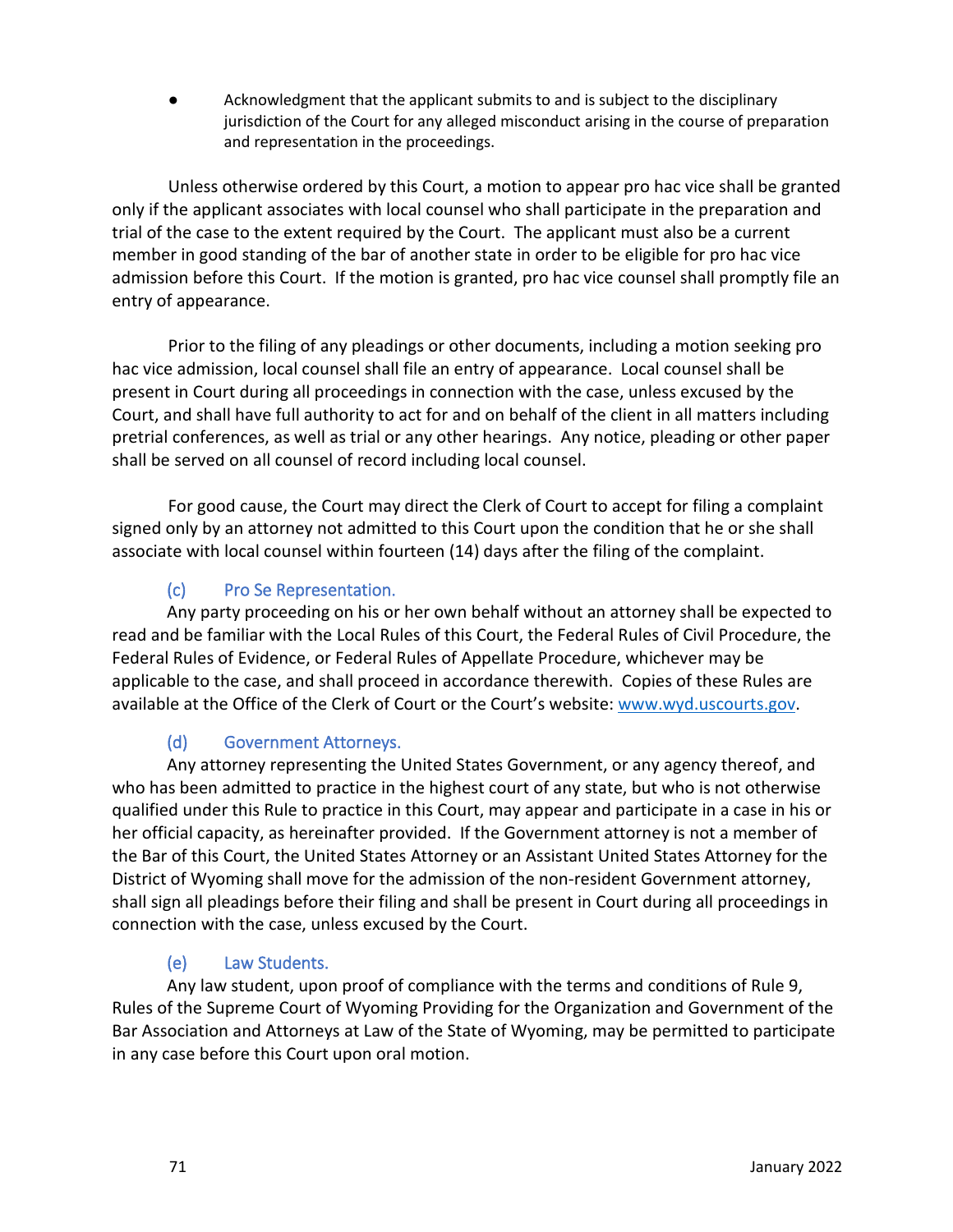#### Rule 84.3 APPEARANCES AND WITHDRAWALS

#### (a) Entry of Appearance.

In each case, every attorney appearing before this Court shall file a notice of appearance clearly reflecting the attorney's bar number, firm name (if any), office and mailing address, email address, telephone number and identifying each party for whom appearance is made.

### (b) Withdrawal of Appearance.

An attorney who has filed a notice of appearance in any case may, with Court permission, withdraw for good cause. An attorney seeking withdrawal shall be relieved of duties to the Court, the client and opposing counsel, only upon completion of the following:

(1) filing of a motion seeking leave to withdraw, specifying the reasons therefor, unless to do so would violate the Code of Professional Responsibility, and whether opposing counsel objects, and service of a notice of withdrawal on the attorney's client and other counsel. Notice to the attorney's client must contain the admonition that the client is personally responsible for complying with all deadlines and orders of this Court and time limitations of the Local Rules and Federal Rules of Civil Procedure; and

(2) the filing of a notice of withdrawal, proof of service to the client and the written consent of the client to the withdrawal; or the filing of an entry of appearance on behalf of the client by a substitute attorney and a representation that the client consents. If the client has not consented to withdrawal, the motion shall be set for hearing before the Court.

Upon completion of these requirements the Court may enter an order authorizing withdrawal. Until such order is entered, counsel shall have continuing duties of representation to the Court, client and opposing counsel.

### (c) Withdrawal of Appearance – Multiple Attorneys.

In those cases in which an attorney seeks to withdraw from representation of a client who is represented by another attorney, who has previously filed a notice of appearance on behalf of the client, then the withdrawing attorney may simply file a notice of withdrawal which shall confirm the client's consent and identify the remaining counsel who continue to represent the client.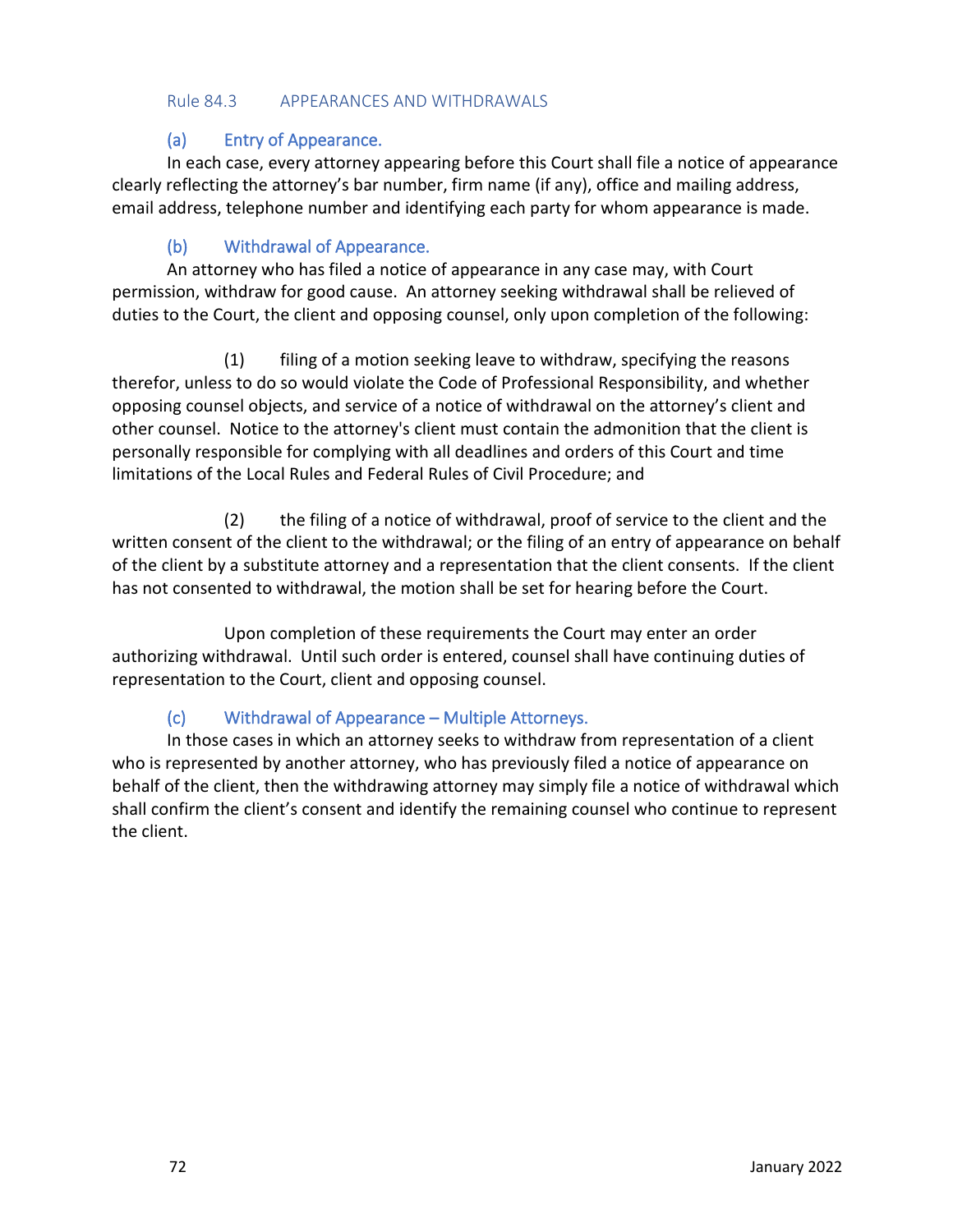#### Rule 84.4 ATTORNEY MISCONDUCT AND DISCIPLINARY PROCEEDINGS

#### (a) Disciplinary Action for Misconduct.

For misconduct defined in these Rules, and for good cause shown, and after notice and opportunity to be heard, any attorney admitted to practice before this Court may be disbarred, suspended from practice before this Court, reprimanded or subjected to such other disciplinary action as the circumstances may warrant.

## (b) Definition of Misconduct.

Acts or omissions by an attorney admitted to practice before this Court, individually or in concert with any other person or persons, which violate the Rules of Professional Conduct adopted by this Court shall constitute misconduct and shall be grounds for discipline. This Court shall apply the Rules of Professional Conduct for Attorneys at Law, as they have been adopted by the Wyoming Supreme Court.

## (c) Definition of Serious Crime.

As used under Rule 84.4-84.13, the term "serious crime" shall include any felony and any lesser crime, a necessary element of which, as determined by the statutory or common law definitions of such crime in the jurisdiction where the judgment was entered, involved false swearing, misrepresentation, fraud, willful failure to file income tax returns, deceit, bribery, extortion, misappropriation, theft, or an attempt, or a conspiracy or solicitation of another to commit a "serious crime."

## (d) Definition of Disciplinary Counsel.

The term "disciplinary counsel" as used under Rule 84.4-84.13, or whenever "disciplinary counsel" is to be appointed to investigate allegations of misconduct or prosecute disciplinary proceedings, or in conjunction with a reinstatement petition filed by a disciplined attorney, shall refer to disciplinary counsel for the Wyoming State Bar or the designee of the Wyoming State Bar assigned to conduct disciplinary actions on its behalf. If counsel for the Wyoming State Bar declines or refuses to serve as disciplinary counsel or such appointment is clearly inappropriate, this Court shall appoint as disciplinary counsel one or more members of the Bar of this Court to investigate allegations of misconduct or to prosecute disciplinary proceedings under these Rules. The respondent-attorney may move to disqualify disciplinary counsel if he or she is engaged as an adversary of the respondent-attorney in any matter. Disciplinary counsel, once appointed, may not resign unless permission to do so is given by this Court.

## (e) Confidentiality.

Proceedings under Rule 84.4-84.13 shall be confidential, except that any opinion and order entered by the Court disbarring, suspending, or imposing other discipline upon an attorney shall be placed on the public record unless otherwise ordered by the Court.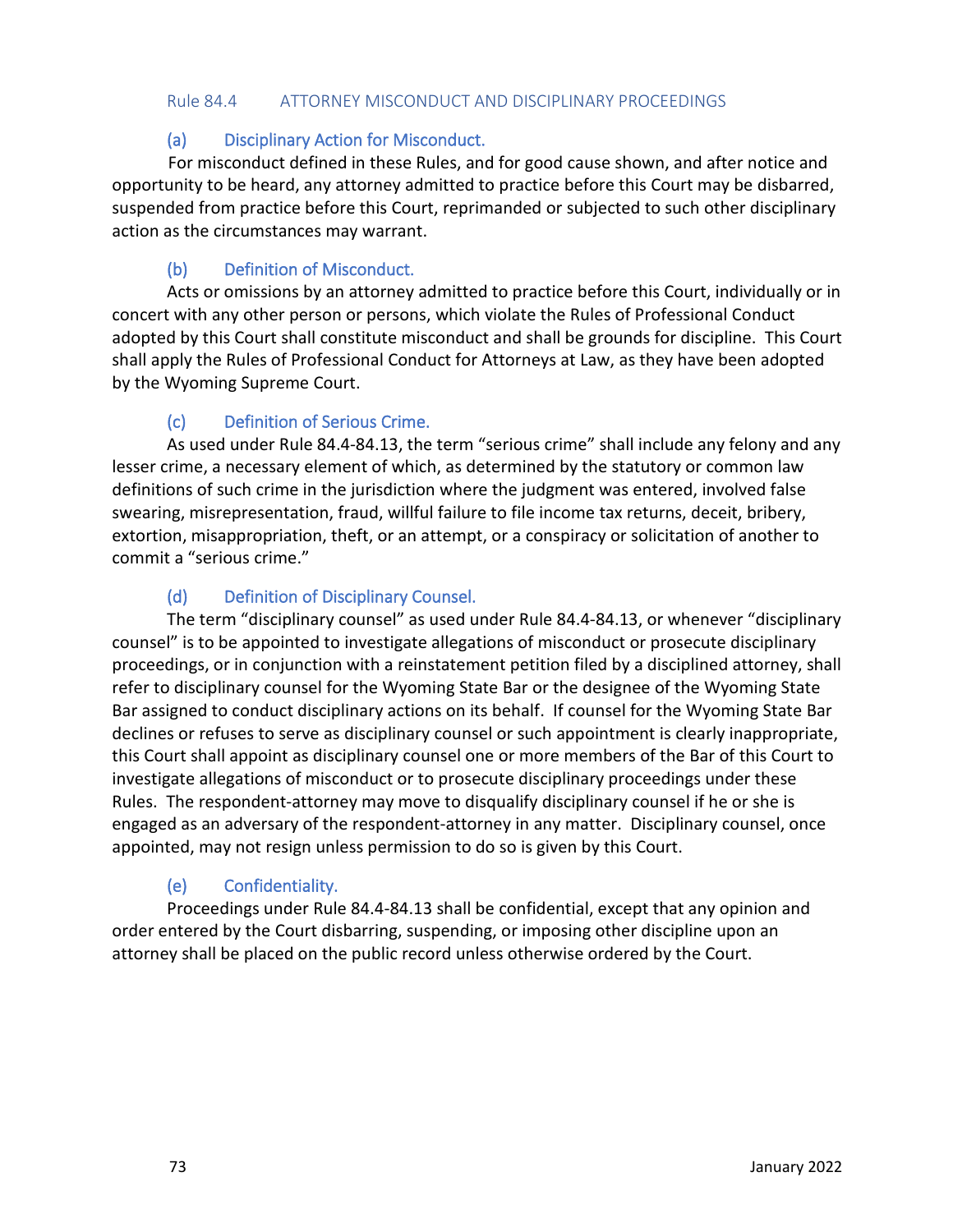#### Rule 84.5 ALLEGATIONS OF MISCONDUCT

### (a) Referral to Disciplinary Counsel for Investigation.

When misconduct or allegations of misconduct, if substantiated, would warrant discipline of an attorney admitted to practice before this Court and no procedure is otherwise mandated by these Rules, the judge involved shall refer the matter to disciplinary counsel for investigation and prosecution of a formal disciplinary proceeding or the formulation of other appropriate recommendation.

### (b) Formal Disciplinary Proceeding Not Initiated.

If disciplinary counsel concludes, after investigation and review, that a formal disciplinary proceeding should not be initiated against the respondent-attorney because sufficient evidence is not present, or because there is pending another proceeding against the respondentattorney, or for any other valid reason, the disposition of which should be deferred before further action by this Court is considered, disciplinary counsel shall file with the Court a recommendation for disposition of the matter whether by dismissal, admonition, deferral or otherwise, setting forth the reasons therefor. A copy of this recommendation shall be served upon respondent-attorney.

#### (c) Formal Disciplinary Proceedings.

To initiate formal disciplinary proceedings, disciplinary counsel shall seek an order of this Court requiring the respondent-attorney to show cause, within thirty (30) days after service, on that attorney, why he or she should not be disciplined. The Order to Show Cause shall include the form for certification as set forth in

[https://www.wyd.uscourts.gov/sites/wyd/files/forms/CertAdmissPractice.pdf.](https://www.wyd.uscourts.gov/sites/wyd/files/forms/CertAdmissPractice.pdf)

### (d) Answer to Order to Show Cause.

Upon the respondent-attorney's answer to the Order to Show Cause, if any issue of fact is raised or the respondent-attorney wishes to be heard in mitigation, the issuing judge shall set the matter for prompt hearing before one or more judges of this Court. If the disciplinary proceeding is predicated upon the complaint of a judge of this Court, the hearing shall be conducted before another judge (active or senior active) appointed by the Chief Judge, or, if the Chief Judge is the complainant, then by another active judge of this Court. Unless the Chief Judge is the complainant, he or she is not precluded by these Rules from appointing himself or herself to conduct the mitigation hearing. The respondent-attorney shall execute and file with the answer the certification as forth in

[https://www.wyd.uscourts.gov/sites/wyd/files/forms/CertAdmissPractice.pdf.](https://www.wyd.uscourts.gov/sites/wyd/files/forms/CertAdmissPractice.pdf)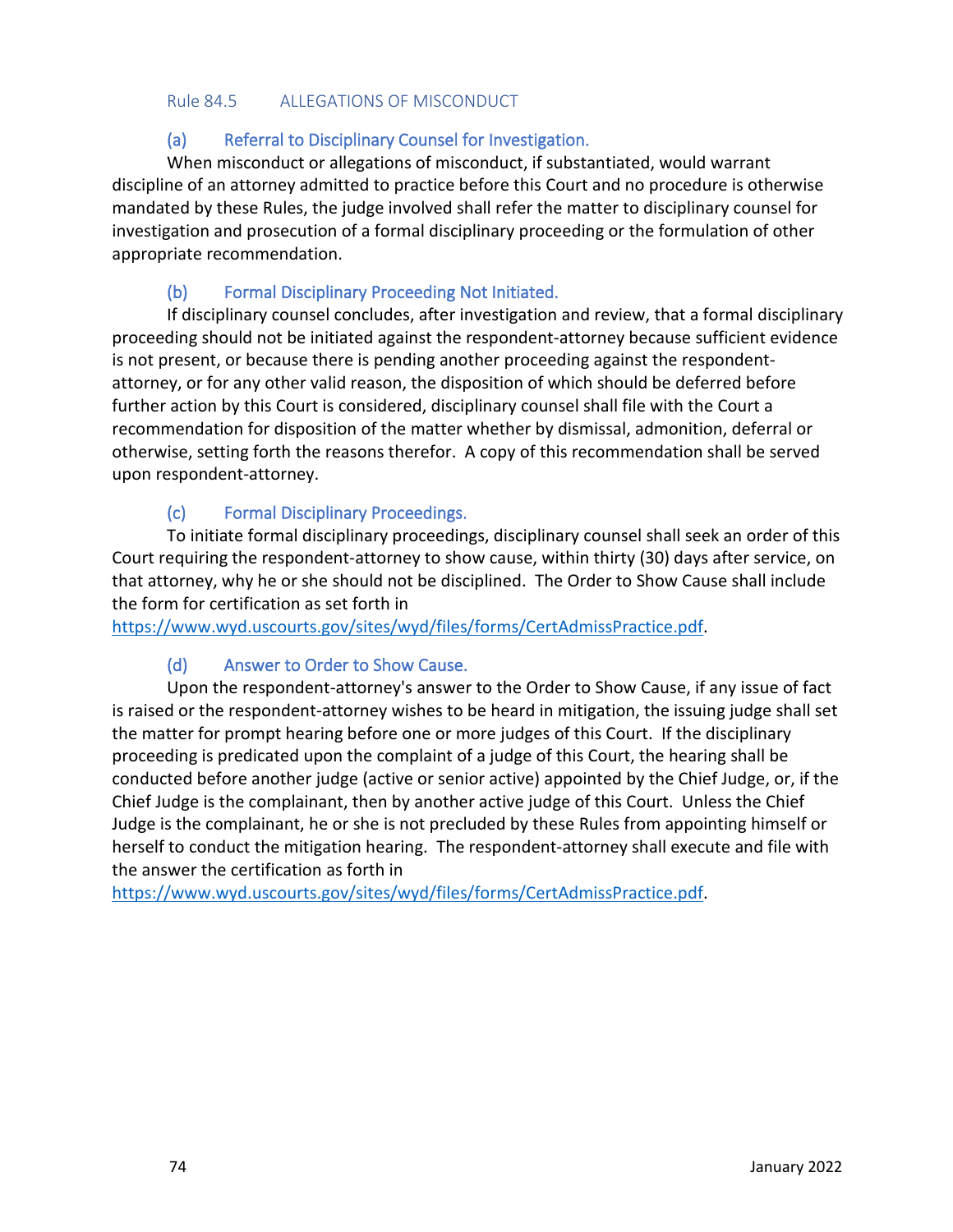#### Rule 84.6 CRIMINAL CONVICTIONS

#### (a) Order of Suspension.

Upon the filing with this Court of a certified copy of a judgment establishing that any attorney admitted to practice before this Court has been convicted of a serious crime as defined in Rules 84.4-84.13 in any Court of the United States, or the District of Columbia, or of any state, territory, commonwealth or possession of the United States, the Court may enter an order immediately suspending, or otherwise limiting the practice of that attorney, whether the conviction resulted from a plea of guilty or nolo contendere or from a verdict after trial, and regardless of the pendency of any appeal. Such order shall direct the attorney to show cause within thirty (30) days why disbarment before this Court or some lesser punishment should not be imposed. A copy of the order shall immediately be served upon the attorney.

## (b) Copy of Judgment to be Conclusive Evidence.

A certified copy of a judgment of conviction of an attorney for any crime shall be conclusive evidence of the commission of that crime in any disciplinary proceeding instituted against that attorney based upon the conviction.

### (c) Referral for Disciplinary Proceeding.

In the event the Court suspends an attorney in accordance with the provisions of subsection (a), the Court shall refer the matter to disciplinary counsel for the institution of a disciplinary proceeding before the Court in which the sole issue to be determined is the extent of the final discipline to be imposed, provided that a disciplinary proceeding will not be brought to final hearing until all appeals from the conviction are concluded.

## (d) Referral by Court to Disciplinary Counsel.

Upon the filing of a certified copy of a judgment of conviction of an attorney for a crime not constituting a "serious crime" the Court may refer the matter to disciplinary counsel for whatever action disciplinary counsel may deem warranted, including the institution of a disciplinary proceeding before the Court. However the Court may, in its discretion, take no action with respect to convictions for minor offenses.

### (e) Reinstatement.

An attorney suspended, or otherwise limited in his or her practice, under the provisions of this Rule shall be reinstated immediately upon the filing of a certificate demonstrating that the underlying conviction of a serious crime has been reversed. The reinstatement shall not terminate any disciplinary proceeding then pending against the attorney, the disposition of which shall be determined by the Court on the basis of all available evidence pertaining to both guilt and the extent of discipline to be imposed.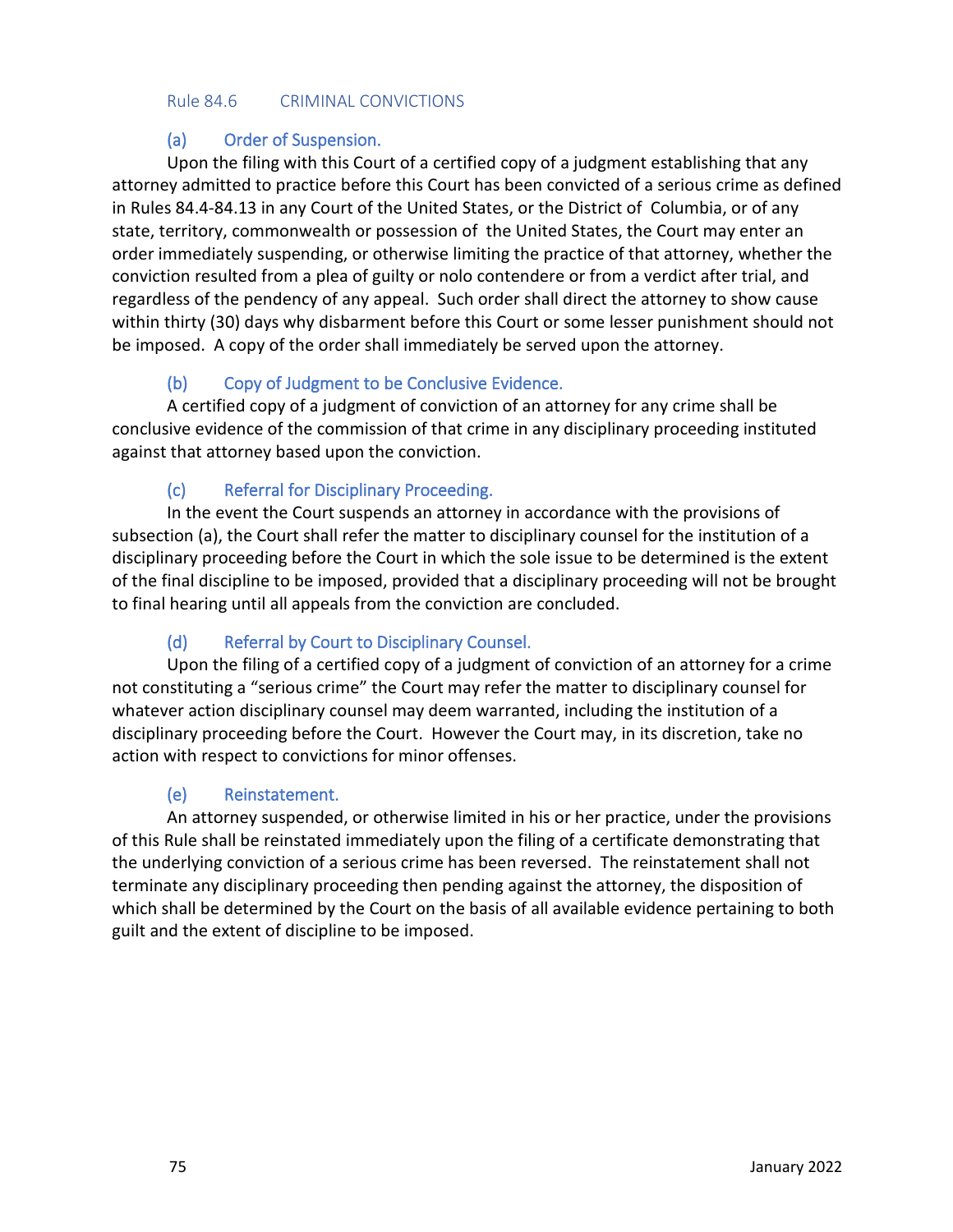#### Rule 84.7 DISCIPLINE IMPOSED BY OTHER COURTS

#### (a) Duty to Disclose.

Any attorney admitted to practice before this Court shall, upon receiving public discipline by any other Court of the United States or the District of Columbia, or by a court of any state, territory, commonwealth or possession of the United States, promptly inform the Clerk of this Court of such action.

### (b) Show Cause Order.

Upon the filing of a judgment or order demonstrating that an attorney admitted to practice before this Court has been disciplined by another court, this Court may issue a notice directed to the attorney containing:

(1) a copy of the judgment or order from the other court;

(2) an order immediately suspending the attorney, in the event the discipline imposed by the other court consists of suspension or disbarment; and

(3) an order directing the attorney to show cause within thirty (30) days after service of the order why identical action by this Court would be unwarranted.

#### (c) Discipline in Other Jurisdiction Stayed.

In the event the discipline imposed in the other jurisdiction has been stayed there, any reciprocal discipline imposed in this Court shall be deferred until such stay expires.

### (d) Imposition of Identical Discipline.

Upon expiration of the thirty (30) days from service of the order to show cause, this Court may impose the identical discipline unless the respondent-attorney demonstrates, or this Court finds based on the record upon which the discipline in another jurisdiction is predicated, that it clearly appears:

(1) the procedure was so lacking in notice or opportunity to be heard as to constitute a deprivation of due process;

(2) there was such an infirmity of proof establishing the misconduct that this Court could not, consistent with its duty, accept as final the conclusion by the other court;

(3) the imposition of the same discipline by this Court would result in grave injustice; or

(4) the misconduct established is deemed by this Court to warrant substantially different discipline.

Where this Court determines any of the foregoing circumstances exist, it shall enter such order as it deems appropriate.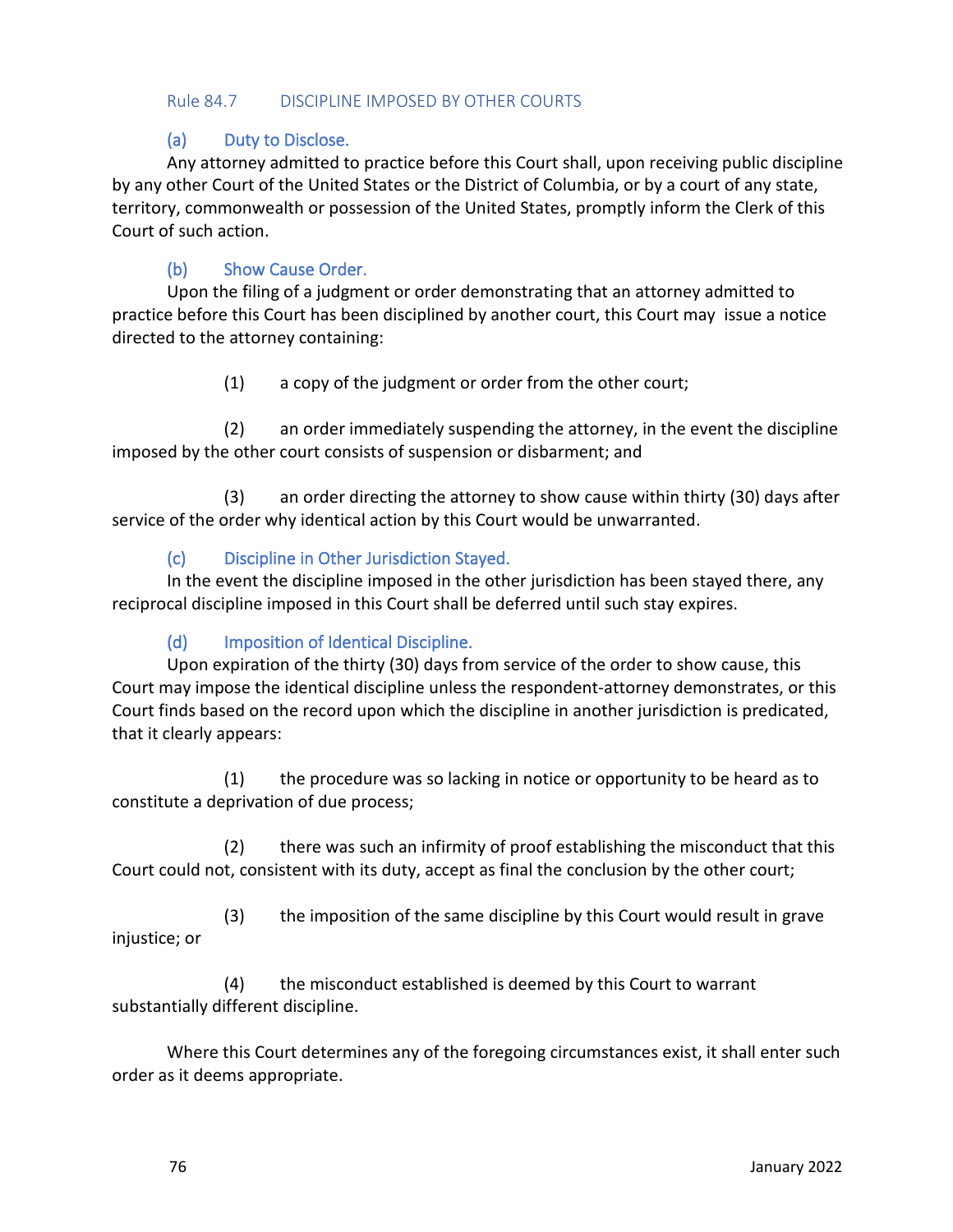## (e) Final Adjudication in Another Court.

In all other respects, a final adjudication in another court that an attorney is guilty of misconduct shall establish conclusively the misconduct for purposes of disciplinary action in this Court.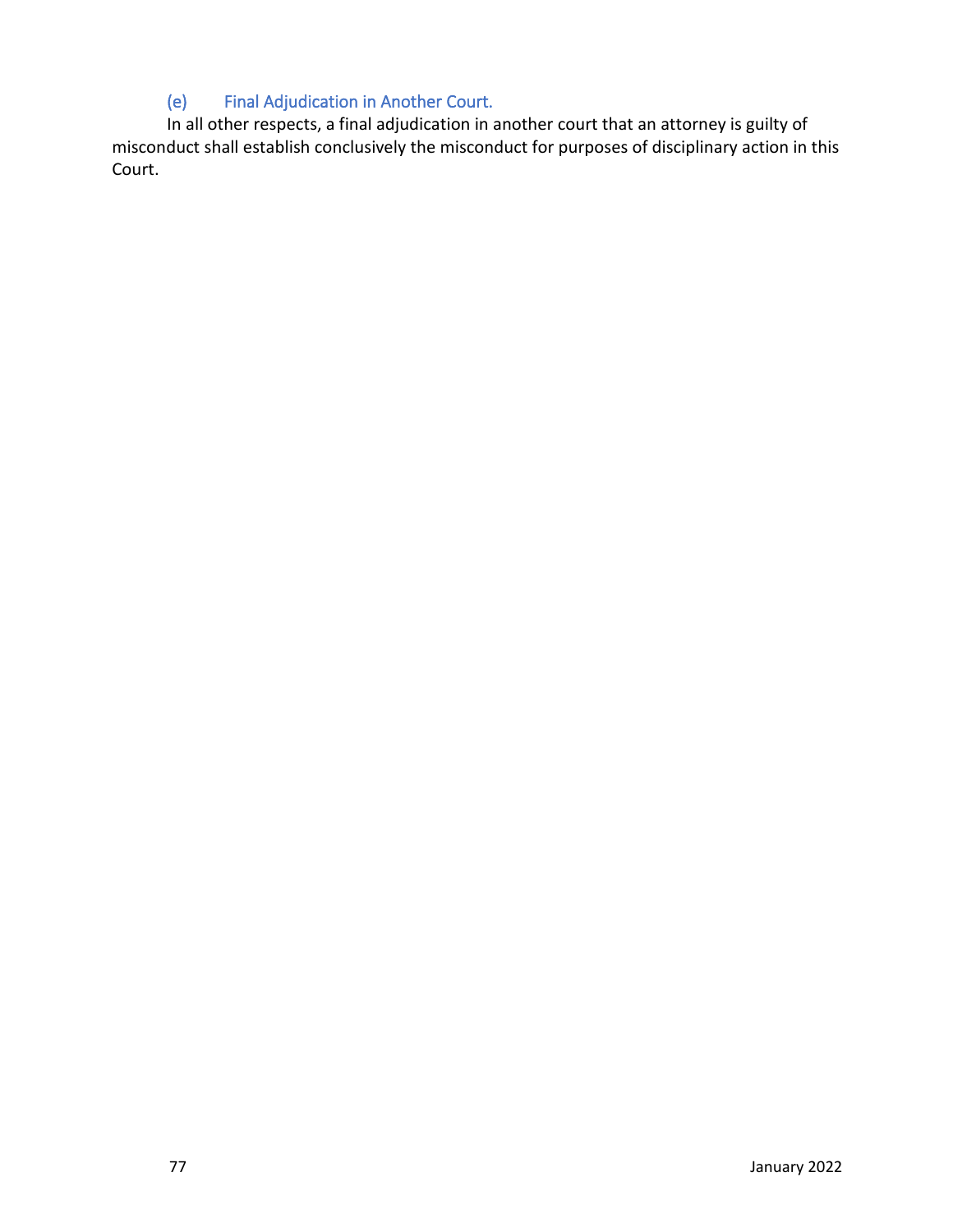#### Rule 84.8 DISBARMENT ON CONSENT OR RESIGNATION IN OTHER COURTS

#### (a) Disbarment in Other Courts.

An attorney admitted to practice before this Court who resigns or is disbarred on consent from the bar of any other Court of the United States or the District of Columbia, or from any state, territory, commonwealth or possession of the United States, while an investigation into allegations of misconduct is pending, may, upon the filing with this Court of the judgment or order accepting such disbarment on consent or resignation, cease to be permitted to practice before this Court.

## (b) Notification of Clerk of Court.

An attorney admitted to practice before this Court shall, upon being disbarred on consent or resigning from the bar of any Court of the United States or the District of Columbia, or from any state, territory, commonwealth or possession of the United States while an investigation into allegations of misconduct is pending, within fourteen (14) days inform the Clerk of this Court of such disbarment on consent or resignation.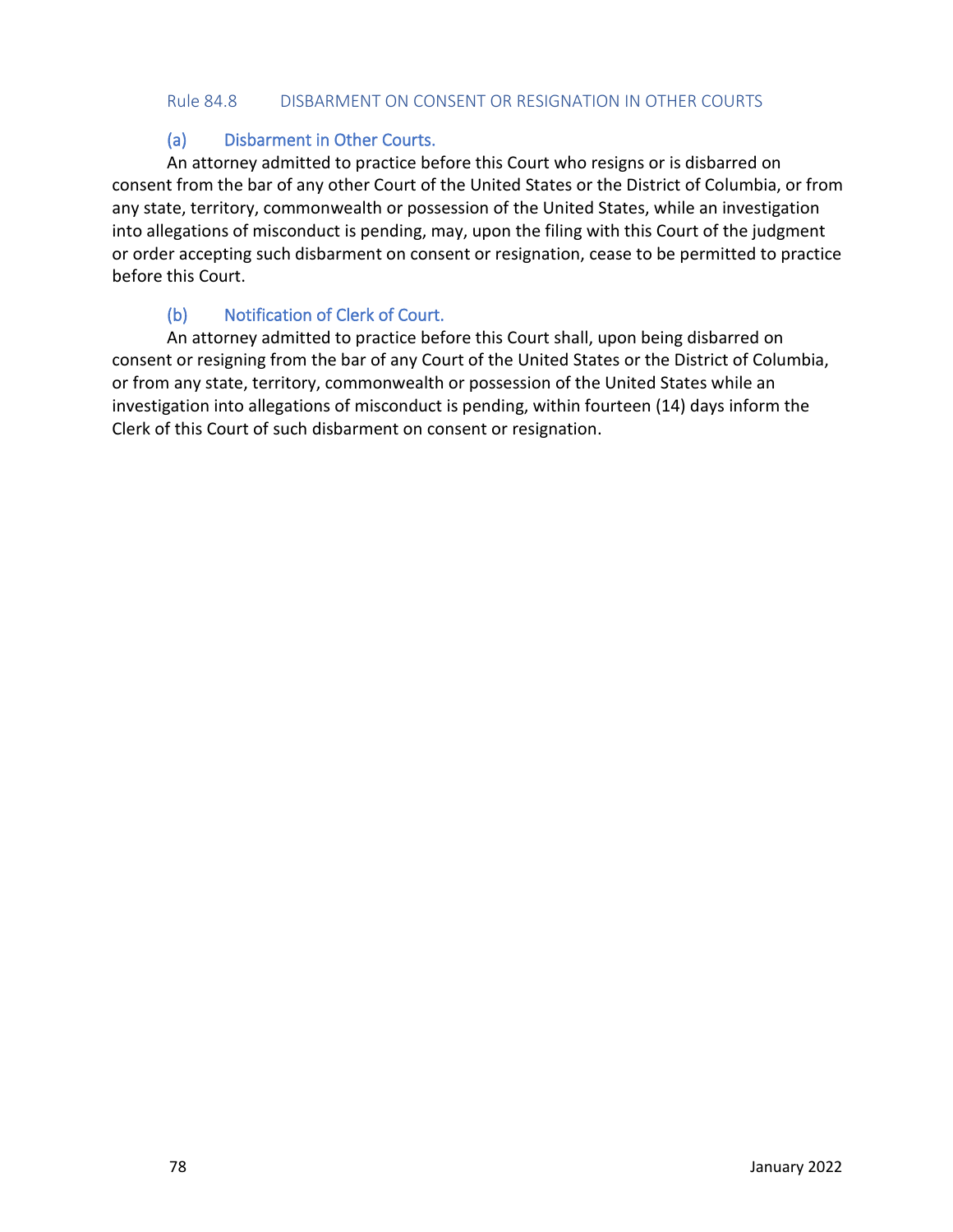## Rule 84.9 DISBARMENT ON CONSENT WHILE UNDER DISCIPLINARY INVESTIGATION OR PROSECUTION

## (a) Consent to Disbarment.

A respondent-attorney admitted to practice before this Court who is the subject of an investigation into, or a pending proceeding involving allegations of misconduct before this Court, may consent to disbarment by delivering to this Court an affidavit stating the attorney desires to consent to disbarment and that:

- (1) the attorney's consent is freely and voluntarily rendered;
- (2) the attorney is not being subjected to coercion or duress;
- (3) the attorney is fully aware of the implications of consenting;

(4) the attorney is aware of a presently pending investigation or proceeding involving allegations that constitute grounds for the attorney's discipline, the nature of which the attorney shall specifically set forth;

(5) the attorney acknowledges the material facts alleged are true, unless such acknowledgment involves the admission of a crime; and

(6) the attorney consents because the attorney knows he or she could not successfully defend himself or herself against the charge(s).

### (b) Receipt of Affidavit.

Upon receipt of the required affidavit, this Court shall enter an order disbarring the attorney.

## (c) Order Disbarring Attorney.

The order disbarring the attorney on consent shall be a matter of public record. However, the affidavit required under the provisions of this Rule shall not be publicly disclosed or made available for use in any other proceeding, except upon order of this Court.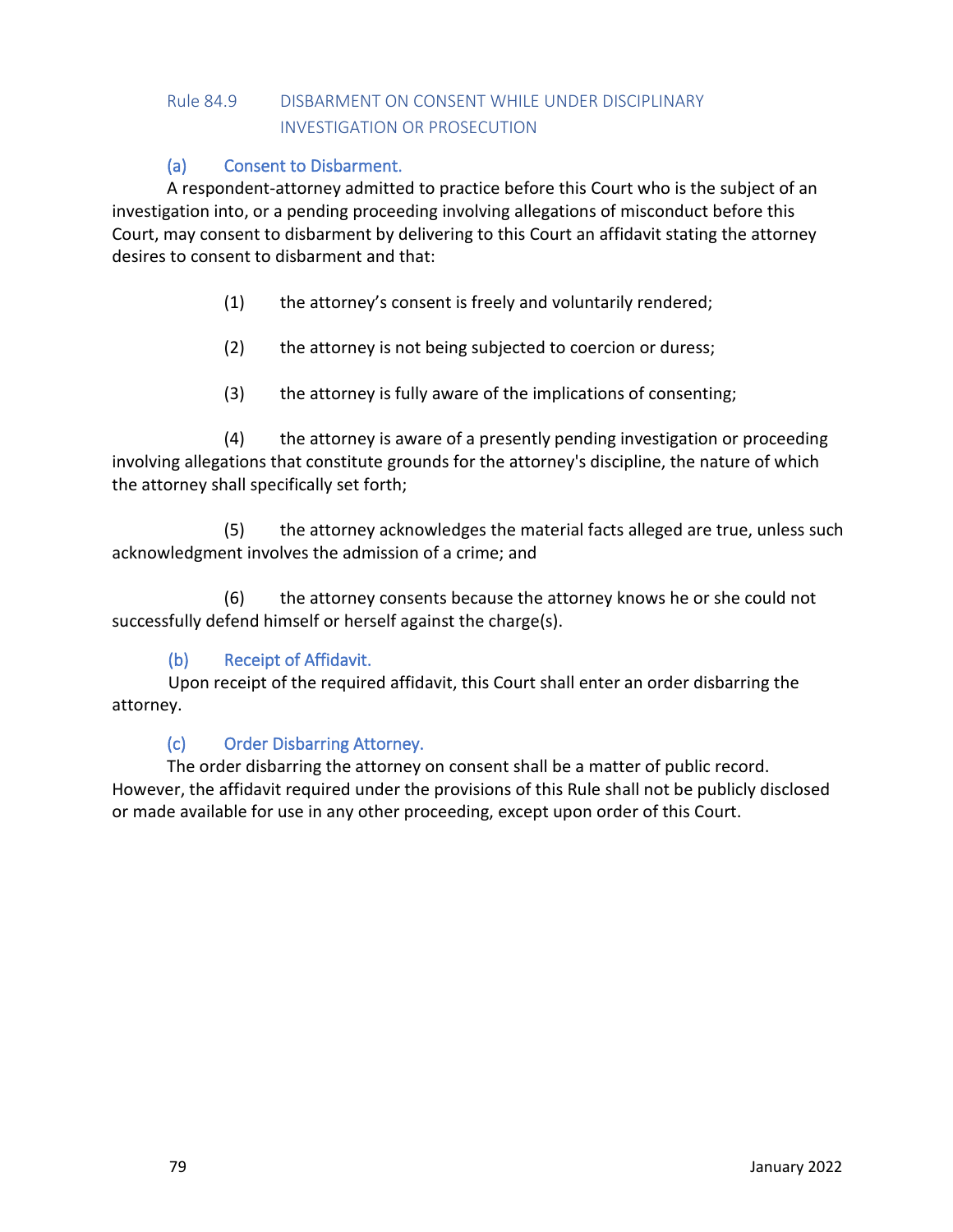#### Rule 84.10 REINSTATEMENT

### (a) When Court Order Required.

An attorney suspended for three (3) months or less shall be automatically reinstated at the end of the period of suspension upon filing with the Court an affidavit of compliance with the provisions of the disciplinary order. An attorney suspended for more than three (3) months or disbarred may not resume practice until reinstated by order of this Court.

## (b) Time of Petition Following Disbarment.

A person who has been disbarred may not petition for reinstatement earlier than five (5) years from the effective date of the disbarment.

### (c) Hearing on Petition.

A petition for reinstatement by a disbarred or suspended attorney under this Rule shall be filed with the Chief Judge of this Court. Upon receipt of the petition, the Chief Judge may refer it to disciplinary counsel and assign the matter for prompt hearing before one or more judges of this Court provided that, if the disciplinary action was predicated upon the complaint of a judge of this Court, a hearing shall be conducted by a judge of this Court (active or senior active) and disciplinary counsel shall be appointed in accordance with Local Rule 84.4(d). The judge assigned shall, within thirty (30) days after referral, schedule a hearing at which the petitioner shall have the burden of demonstrating by clear and convincing evidence that he or she has the moral qualifications, competency and learning in the law required to practice law before this Court and reinstatement will not be detrimental to the integrity and standing of the bar or to the administration of justice or subversive of the public interest.

## (d) Duty of Disciplinary Counsel.

In all proceedings upon a petition for reinstatement, disciplinary counsel is responsible for cross-examination of the petitioner and his or her witnesses and for the submission of evidence, if any, in opposition to the petition.

### (e) Deposit for Cost of Proceeding.

The Court may require an advance deposit in an amount determined by the Court to cover anticipated costs of the reinstatement proceedings.

### (f) Conditions of Reinstatement.

If the Court finds petitioner unfit for reinstatement, the petition shall be dismissed. If the Court finds reinstatement is warranted, the Court shall reinstate petitioner, provided the Court may make reinstatement conditional on such terms and conditions the Court deems appropriate.

### (g) Successive Petitions.

No petition for reinstatement under this Rule shall be filed within one (1) year following an adverse judgment upon a petition for reinstatement.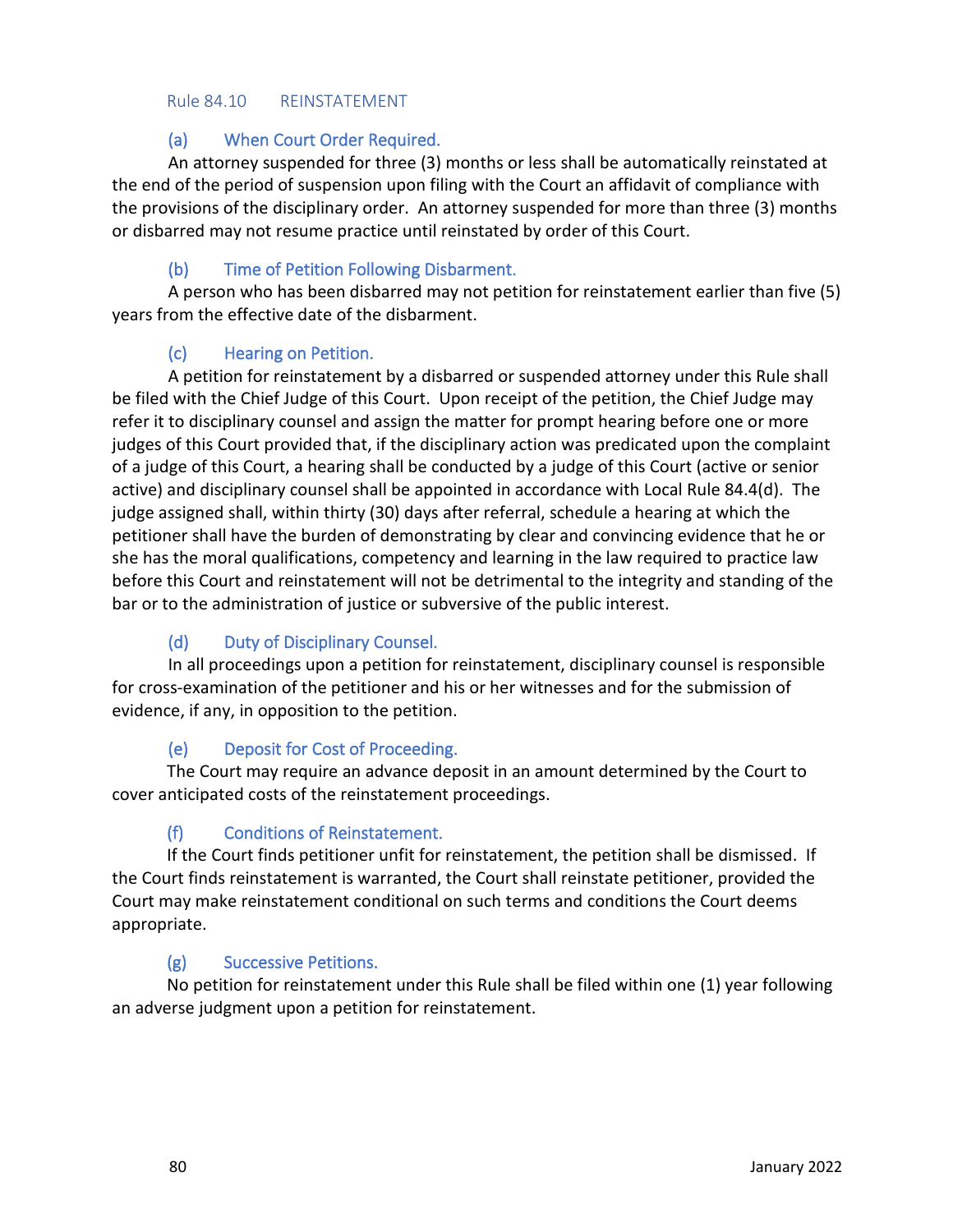#### Rule 84.11 SERVICES OF PAPERS AND OTHER NOTICES

Service of an Order to Show Cause instituting a formal disciplinary proceeding shall be made by personal service or registered/certified mail addressed to the attorney at the most current address on record with the Clerk of Court. Service of any other papers or notices required by these Rules shall be deemed to have been made, if such paper or notice is addressed to the attorney at the most current address on record in the Clerk of Court's office.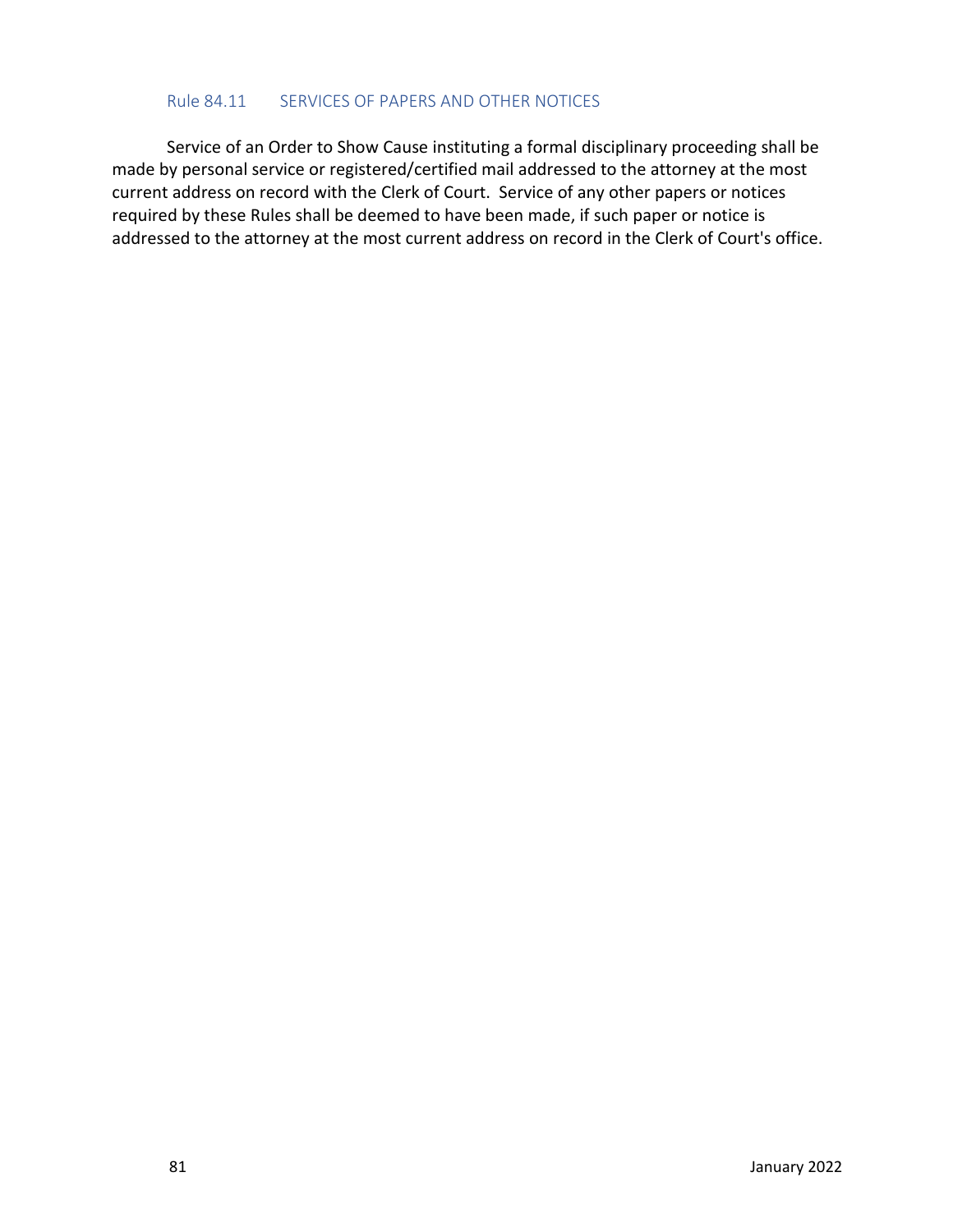#### Rule 84.12 PAYMENT OF FEES AND COSTS

This Court shall make provisions as appropriate for the payment of fees and costs incurred in the course of a disciplinary investigation or prosecution on a case-by-case basis.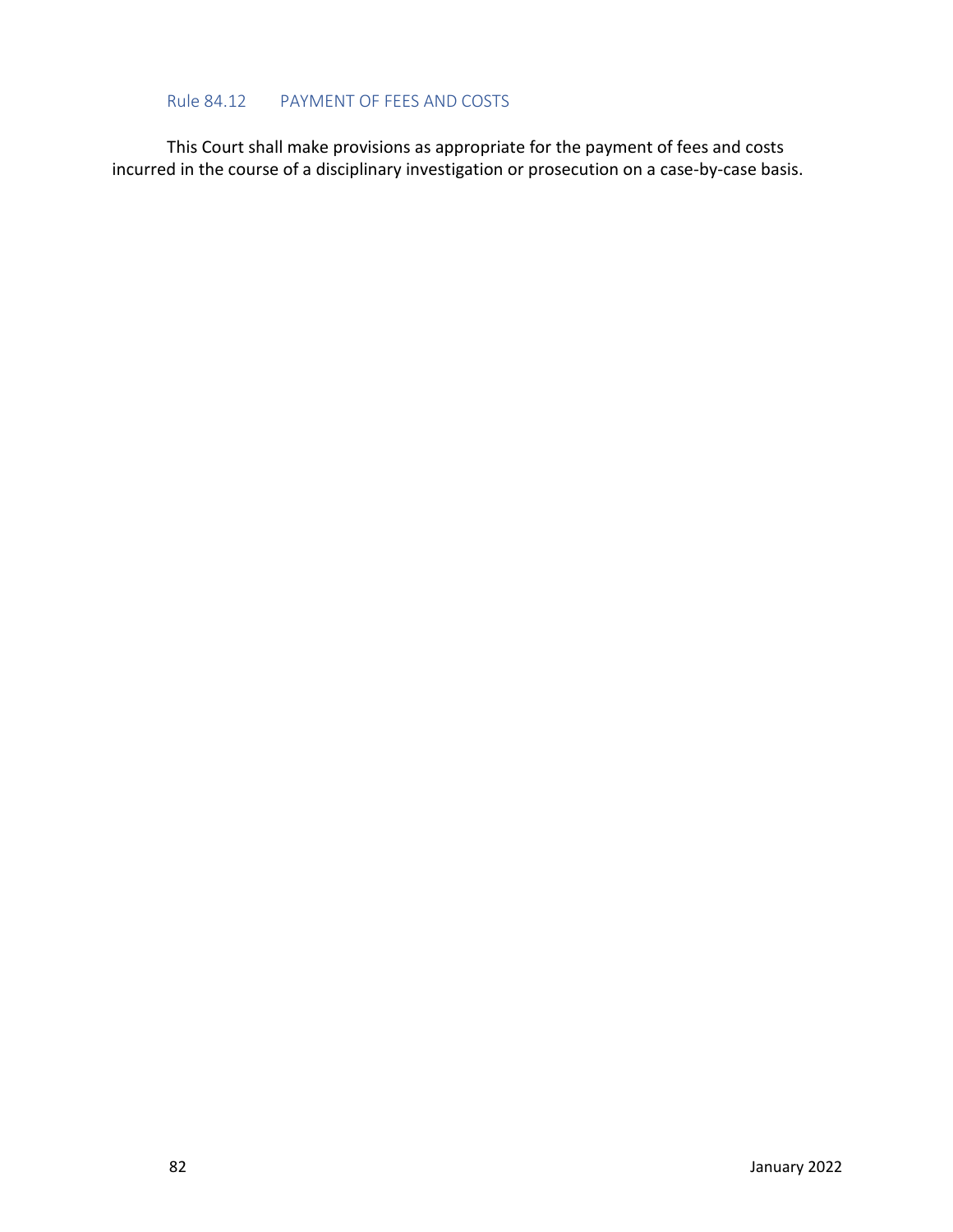#### Rule 84.13 DUTIES OF THE CLERK OF COURT

#### (a) Obtaining Certified Copy of Judgment or Order of Conviction.

Upon being informed that an attorney admitted to practice before this Court has been convicted of any crime or disciplined by another court, the Clerk of Court shall obtain a certified copy of the disciplinary judgment or order of conviction and file it with this Court.

#### (b) Notify National Discipline Data Bank.

The Clerk of Court shall promptly notify the National Discipline Data Bank, operated by the American Bar Association, of any order by this Court imposing public discipline upon any attorney admitted to practice before this Court.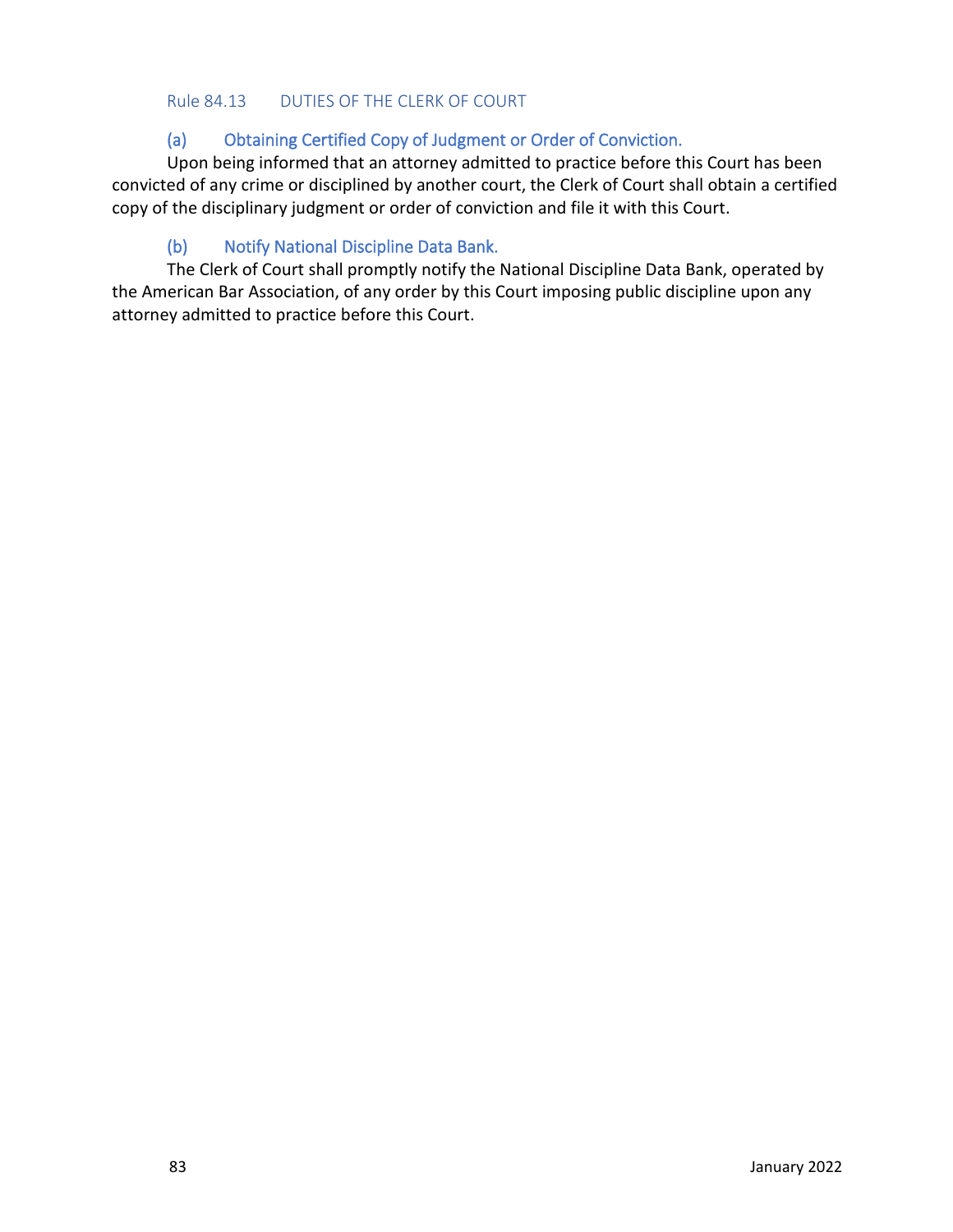#### Rule 85 BANKRUPTCY MATTERS

#### (a) Automatic Referral.

All cases under Title 11, United States Code, and all proceedings arising under Title 11 or arising in or related to cases under Title 11, shall be automatically referred to the Bankruptcy Court of this District pursuant to 28 U.S.C. § 157 without further order. All papers in those cases shall be filed directly in the bankruptcy court, and the Bankruptcy Court of this District shall exercise the jurisdiction of this Court in bankruptcy matters as provided in 28 U.S.C. § 157(b).

## (b) Personal Injury or Wrongful Death Claims.

Any claim arising in or related to a case under Title 11 involving claims of personal injury or wrongful death shall be tried in the district court of the district in which the bankruptcy case is pending, or in the district court of the district in which the claim arose, as may be determined by the District Court assigned pursuant to Local Rule 40.2.

### (c) Withdrawal of Reference.

The automatic referral to Bankruptcy Court provided in Section (a) of this rule may be withdrawn by a District Court.

(1) Motion. A motion for withdrawal of reference shall be filed with the Clerk of the Bankruptcy Court in accordance with Fed. R. Bankr. P. 5011 and Local Bankruptcy Rule 5011-1.

(2) Response. Within fourteen (14) days after being served with a copy of a motion for withdrawal of reference, a party may file with the Clerk of the Bankruptcy Court and serve on affected parties an objection to the motion and a designation of any additional portions of the record necessary for the District Court's determination of the motion.

(3) Supplementation of Record. The record may be supplemented by additional portions of the record as determined by the Bankruptcy Court.

(4) Order of Referral to District Court. The Bankruptcy Court shall enter an order directing the Clerk of the Bankruptcy Court to refer the motion and/or matter to the District Court.

(5) Assignment. The Clerk of the District Court shall assign the matter to a district judge pursuant to Local Rule 40.2.

## (d) Proceeding Under 28 U.S.C. § 157(c)(1).

When a Bankruptcy Court hears a proceeding under 28 U.S.C. § 157(c)(1) that is not a "core proceeding" as defined by 28 U.S.C.  $\S$  157(b)(2), the Bankruptcy Court shall submit the proposed findings of fact and conclusions of law to the district judge assigned pursuant to Local Rule 40.2 . Copies of those recommendations shall be mailed by the Bankruptcy Court to all parties, who shall have fourteen (14) days after the date of mailing of the recommendations (or such further time not to exceed thirty (30) days as the Bankruptcy Court may order) to file written objections. Objections lacking specificity as to factual findings or legal conclusions the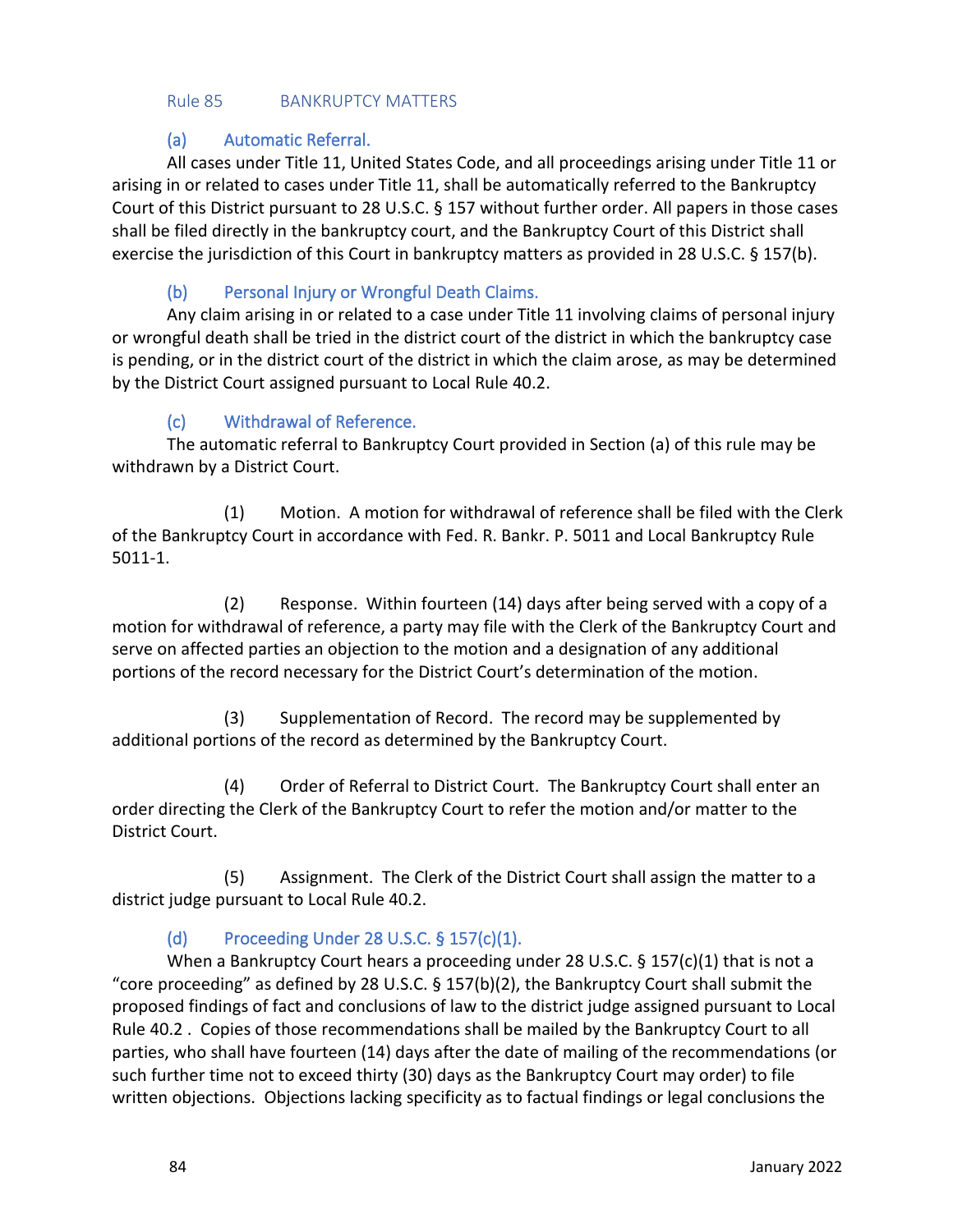objecting party claims to have been erroneously made and objections not timely filed may be summarily overruled. If no objection is filed, or if the parties consent in writing, the recommendations of the Bankruptcy Court may be accepted by the district judge, and appropriate orders may be entered without further notice. Procedure for determining objections shall be as set forth in 28 U.S.C. § 157, the Federal Rules of Bankruptcy Procedure and Local Bankruptcy Rules for the District of Wyoming.

## (e) Filings.

The Clerk of the Bankruptcy Court shall take in all pleadings in bankruptcy cases and related proceedings. Bankruptcy papers shall be filed with the Bankruptcy Court in accordance with the Federal Rules of Bankruptcy Procedure and Local Bankruptcy Rules for the District of Wyoming. Any bankruptcy papers filed with the Clerk of the District Court shall be transferred to the Bankruptcy Court.

### (f) Post-Judgment Matters.

The bankruptcy judge shall exercise jurisdiction over all post-judgment matters arising from a judgment or order entered by Bankruptcy Court.

## (g) Appeals.

Appeals to the District Court from the Bankruptcy Court must be commenced and administered as prescribed in Part VIII of the Federal Rules of Bankruptcy Procedure 8001-8028.